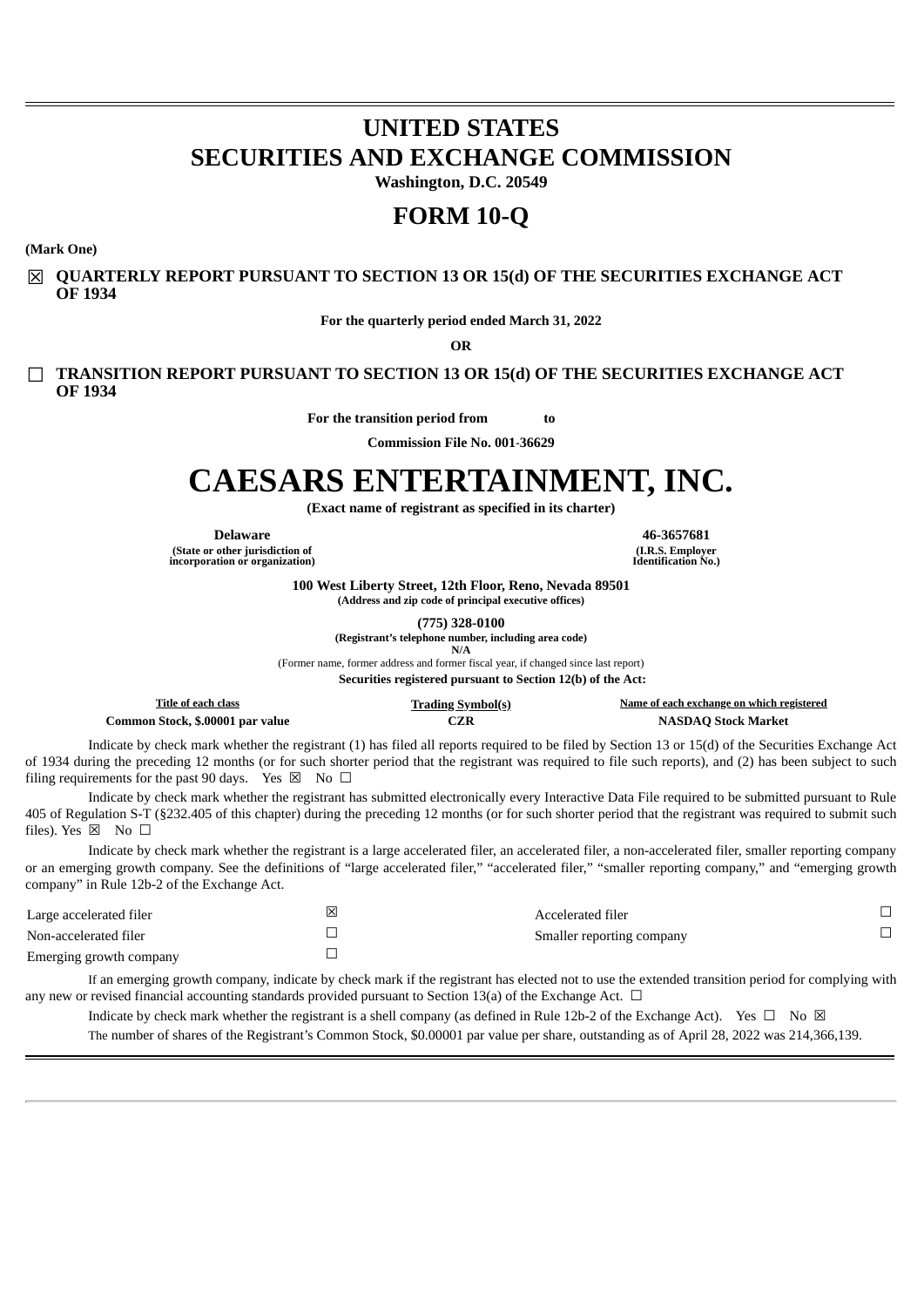## **CAESARS ENTERTAINMENT, INC. TABLE OF CONTENTS**

<span id="page-1-0"></span>

|                   |                                                                                              | Page           |
|-------------------|----------------------------------------------------------------------------------------------|----------------|
|                   | <b>PART I. FINANCIAL INFORMATION</b>                                                         | $\overline{2}$ |
| Item 1.           | <b>Unaudited Financial Statements</b>                                                        | 2              |
|                   | <b>Consolidated Condensed Balance Sheets</b>                                                 | $\overline{2}$ |
|                   | <b>Consolidated Condensed Statements of Operations</b>                                       | 3              |
|                   | <b>Consolidated Condensed Statements of Comprehensive Income (Loss)</b>                      | 4              |
|                   | <b>Consolidated Condensed Statements of Stockholders' Equity</b>                             | 5              |
|                   | <b>Consolidated Condensed Statements of Cash Flows</b>                                       | 6              |
|                   | <b>Notes to Consolidated Condensed Financial Statements</b>                                  | 7              |
| Item 2.           | <b>Management's Discussion and Analysis of Financial Condition and Results of Operations</b> | 33             |
| Item 3.           | <b>Quantitative and Qualitative Disclosures About Market Risk</b>                            | 48             |
| Item 4.           | <b>Controls and Procedures</b>                                                               | 49             |
|                   |                                                                                              |                |
|                   | <b>PART II. OTHER INFORMATION</b>                                                            | 50             |
| Item 1.           | <b>Legal Proceedings</b>                                                                     | 50             |
| Item 1A.          | <b>Risk Factors</b>                                                                          | 51             |
| Item 2.           | <b>Unregistered Sales of Equity Securities and Use of Proceeds</b>                           | 51             |
| Item 3.           | <b>Defaults Upon Senior Securities</b>                                                       | 51             |
| Item 4.           | <b>Mine Safety Disclosures</b>                                                               | 51             |
| Item 5.           | <b>Other Information</b>                                                                     | 51             |
| Item 6.           | <b>Exhibits</b>                                                                              | 52             |
|                   |                                                                                              |                |
| <b>Signatures</b> |                                                                                              | 53             |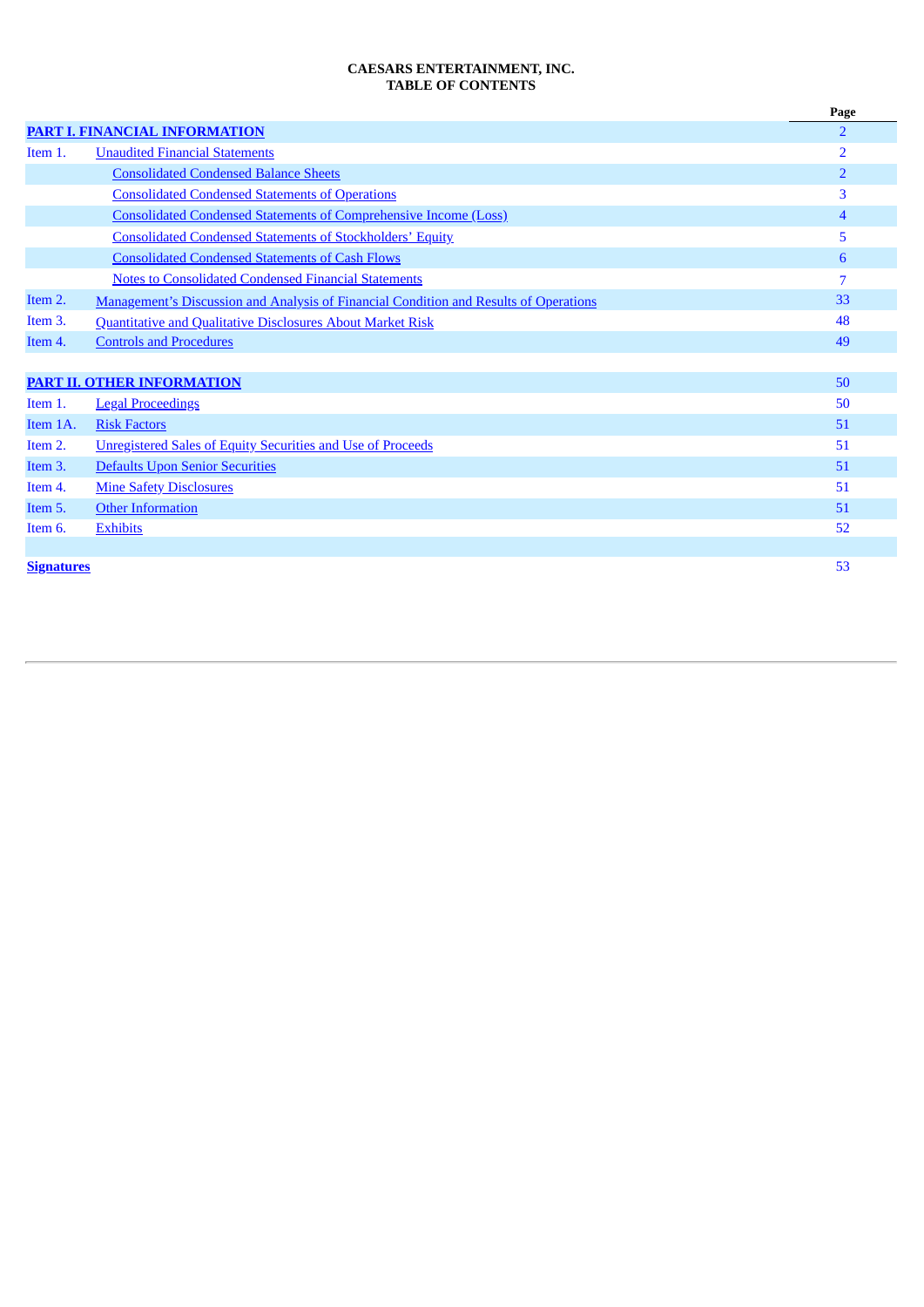# **PART I - FINANCIAL INFORMATION**

# <span id="page-2-0"></span>**Item 1. Unaudited Financial Statements**

## **CAESARS ENTERTAINMENT, INC. CONSOLIDATED CONDENSED BALANCE SHEETS (UNAUDITED)**

| (In millions)                                           |                | March 31,<br>2022 | December 31,<br>2021 |
|---------------------------------------------------------|----------------|-------------------|----------------------|
| <b>ASSETS</b>                                           |                |                   |                      |
| <b>CURRENT ASSETS:</b>                                  |                |                   |                      |
| Cash and cash equivalents                               | $\mathfrak{s}$ | 814               | \$<br>1,070          |
| Restricted cash and investments                         |                | 185               | 319                  |
| Accounts receivable, net                                |                | 450               | 472                  |
| Inventories                                             |                | 44                | 42                   |
| Prepayments and other current assets                    |                | 313               | 290                  |
| Assets held for sale                                    |                | 3,314             | 3,771                |
| Total current assets                                    |                | 5,120             | 5,964                |
| Investment in and advances to unconsolidated affiliates |                | 97                | 158                  |
| Property and equipment, net                             |                | 14,637            | 14,601               |
| Gaming rights and other intangibles, net                |                | 4,863             | 4,920                |
| Goodwill                                                |                | 11,082            | 11,076               |
| Other assets, net                                       |                | 1,274             | 1,312                |
| <b>Total assets</b>                                     | \$             | 37,073            | \$<br>38,031         |
| LIABILITIES AND STOCKHOLDERS' EQUITY                    |                |                   |                      |
| <b>CURRENT LIABILITIES:</b>                             |                |                   |                      |
| Accounts payable                                        | \$             | 528               | \$<br>254            |
| <b>Accrued</b> interest                                 |                | 235               | 320                  |
| Accrued other liabilities                               |                | 1,750             | 1,973                |
| Current portion of long-term debt                       |                | 70                | 70                   |
| Liabilities related to assets held for sale             |                | 2,562             | 2,680                |
| Total current liabilities                               |                | 5,145             | 5,297                |
| Long-term financing obligation                          |                | 12,483            | 12,424               |
| Long-term debt                                          |                | 13,741            | 13,722               |
| Deferred income taxes                                   |                | 929               | 1,111                |
| Other long-term liabilities                             |                | 929               | 936                  |
| <b>Total liabilities</b>                                |                | 33,227            | 33,490               |
| Commitments and contingencies (Note 8)                  |                |                   |                      |
| STOCKHOLDERS' EQUITY:                                   |                |                   |                      |
| Caesars stockholders' equity                            |                | 3,785             | 4,480                |
| Noncontrolling interests                                |                | 61                | 61                   |
| Total stockholders' equity                              |                | 3,846             | 4,541                |
| Total liabilities and stockholders' equity              | \$             | 37,073            | \$<br>38,031         |

<span id="page-2-1"></span>The accompanying notes are an integral part of these consolidated condensed financial statements.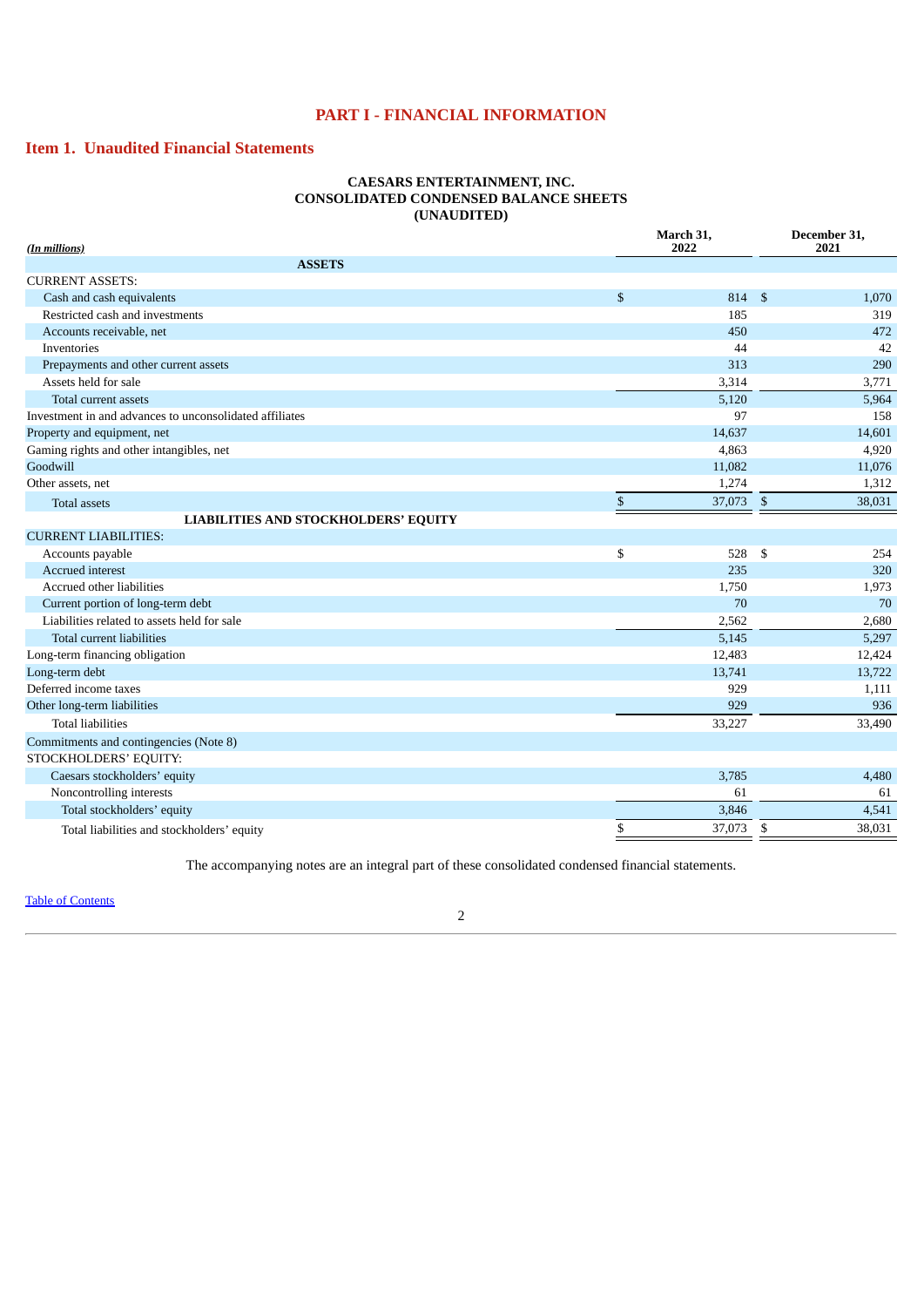## **CAESARS ENTERTAINMENT, INC. CONSOLIDATED CONDENSED STATEMENTS OF OPERATIONS (UNAUDITED)**

| 2022<br>2021<br><u>(In millions, except per share data)</u><br><b>REVENUES:</b><br>Casino and pari-mutuel commissions<br>\$<br>1,292<br>\$<br>1,227<br>Food and beverage<br>339<br>169<br>Hotel<br>383<br>215<br>Other<br>278<br>181<br>2,292<br>1,792<br>Net revenues<br><b>EXPENSES:</b><br>Casino and pari-mutuel commissions<br>1,064<br>587<br>Food and beverage<br>202<br>108<br>Hotel<br>115<br>81<br>88<br>69<br>Other<br>General and administrative<br>499<br>380<br>69<br>66<br>Corporate<br>300<br>265<br>Depreciation and amortization<br>20<br>Transaction and other operating costs, net<br>(35)<br>2,302<br>Total operating expenses<br>1,576<br>Operating income (loss)<br>(10)<br>216<br><b>OTHER EXPENSE:</b><br>(552)<br>(579)<br>Interest expense, net<br>Other income (loss)<br>(133)<br>4<br>Total other expense<br>(548)<br>(712)<br>(496)<br>Loss from continuing operations before income taxes<br>(558)<br>76<br>Benefit for income taxes<br>107<br>Net loss from continuing operations, net of income taxes<br>(420)<br>(451)<br>Discontinued operations, net of income taxes<br>(229)<br>(4)<br>Net loss<br>(424)<br>(680)<br>Net loss attributable to noncontrolling interests<br>$\mathbf{1}$<br>\$<br>\$<br>(423)<br>(680)<br>Net loss attributable to Caesars<br>Net loss per share - basic and diluted:<br>Basic loss per share from continuing operations<br>\$<br>$(2.11)$ \$<br>(2.01)<br>Basic loss per share from discontinued operations<br>(1.07)<br>(0.02)<br>$\mathbb{S}$<br>\$<br>(3.18)<br>(2.03)<br>Basic loss per share<br>\$<br>$(2.11)$ \$<br>Diluted loss per share from continuing operations<br>(2.01)<br>Diluted loss per share from discontinued operations<br>(1.07)<br>(0.02)<br>\$<br>\$<br>(3.18)<br>(2.03)<br>Diluted loss per share<br>Weighted average basic shares outstanding<br>214<br>208 |                                             | Three Months Ended March 31, |  |     |  |  |  |  |
|-----------------------------------------------------------------------------------------------------------------------------------------------------------------------------------------------------------------------------------------------------------------------------------------------------------------------------------------------------------------------------------------------------------------------------------------------------------------------------------------------------------------------------------------------------------------------------------------------------------------------------------------------------------------------------------------------------------------------------------------------------------------------------------------------------------------------------------------------------------------------------------------------------------------------------------------------------------------------------------------------------------------------------------------------------------------------------------------------------------------------------------------------------------------------------------------------------------------------------------------------------------------------------------------------------------------------------------------------------------------------------------------------------------------------------------------------------------------------------------------------------------------------------------------------------------------------------------------------------------------------------------------------------------------------------------------------------------------------------------------------------------------------------------------------------------------------------------------------------------|---------------------------------------------|------------------------------|--|-----|--|--|--|--|
|                                                                                                                                                                                                                                                                                                                                                                                                                                                                                                                                                                                                                                                                                                                                                                                                                                                                                                                                                                                                                                                                                                                                                                                                                                                                                                                                                                                                                                                                                                                                                                                                                                                                                                                                                                                                                                                           |                                             |                              |  |     |  |  |  |  |
|                                                                                                                                                                                                                                                                                                                                                                                                                                                                                                                                                                                                                                                                                                                                                                                                                                                                                                                                                                                                                                                                                                                                                                                                                                                                                                                                                                                                                                                                                                                                                                                                                                                                                                                                                                                                                                                           |                                             |                              |  |     |  |  |  |  |
|                                                                                                                                                                                                                                                                                                                                                                                                                                                                                                                                                                                                                                                                                                                                                                                                                                                                                                                                                                                                                                                                                                                                                                                                                                                                                                                                                                                                                                                                                                                                                                                                                                                                                                                                                                                                                                                           |                                             |                              |  |     |  |  |  |  |
|                                                                                                                                                                                                                                                                                                                                                                                                                                                                                                                                                                                                                                                                                                                                                                                                                                                                                                                                                                                                                                                                                                                                                                                                                                                                                                                                                                                                                                                                                                                                                                                                                                                                                                                                                                                                                                                           |                                             |                              |  |     |  |  |  |  |
|                                                                                                                                                                                                                                                                                                                                                                                                                                                                                                                                                                                                                                                                                                                                                                                                                                                                                                                                                                                                                                                                                                                                                                                                                                                                                                                                                                                                                                                                                                                                                                                                                                                                                                                                                                                                                                                           |                                             |                              |  |     |  |  |  |  |
|                                                                                                                                                                                                                                                                                                                                                                                                                                                                                                                                                                                                                                                                                                                                                                                                                                                                                                                                                                                                                                                                                                                                                                                                                                                                                                                                                                                                                                                                                                                                                                                                                                                                                                                                                                                                                                                           |                                             |                              |  |     |  |  |  |  |
|                                                                                                                                                                                                                                                                                                                                                                                                                                                                                                                                                                                                                                                                                                                                                                                                                                                                                                                                                                                                                                                                                                                                                                                                                                                                                                                                                                                                                                                                                                                                                                                                                                                                                                                                                                                                                                                           |                                             |                              |  |     |  |  |  |  |
|                                                                                                                                                                                                                                                                                                                                                                                                                                                                                                                                                                                                                                                                                                                                                                                                                                                                                                                                                                                                                                                                                                                                                                                                                                                                                                                                                                                                                                                                                                                                                                                                                                                                                                                                                                                                                                                           |                                             |                              |  |     |  |  |  |  |
|                                                                                                                                                                                                                                                                                                                                                                                                                                                                                                                                                                                                                                                                                                                                                                                                                                                                                                                                                                                                                                                                                                                                                                                                                                                                                                                                                                                                                                                                                                                                                                                                                                                                                                                                                                                                                                                           |                                             |                              |  |     |  |  |  |  |
|                                                                                                                                                                                                                                                                                                                                                                                                                                                                                                                                                                                                                                                                                                                                                                                                                                                                                                                                                                                                                                                                                                                                                                                                                                                                                                                                                                                                                                                                                                                                                                                                                                                                                                                                                                                                                                                           |                                             |                              |  |     |  |  |  |  |
|                                                                                                                                                                                                                                                                                                                                                                                                                                                                                                                                                                                                                                                                                                                                                                                                                                                                                                                                                                                                                                                                                                                                                                                                                                                                                                                                                                                                                                                                                                                                                                                                                                                                                                                                                                                                                                                           |                                             |                              |  |     |  |  |  |  |
|                                                                                                                                                                                                                                                                                                                                                                                                                                                                                                                                                                                                                                                                                                                                                                                                                                                                                                                                                                                                                                                                                                                                                                                                                                                                                                                                                                                                                                                                                                                                                                                                                                                                                                                                                                                                                                                           |                                             |                              |  |     |  |  |  |  |
|                                                                                                                                                                                                                                                                                                                                                                                                                                                                                                                                                                                                                                                                                                                                                                                                                                                                                                                                                                                                                                                                                                                                                                                                                                                                                                                                                                                                                                                                                                                                                                                                                                                                                                                                                                                                                                                           |                                             |                              |  |     |  |  |  |  |
|                                                                                                                                                                                                                                                                                                                                                                                                                                                                                                                                                                                                                                                                                                                                                                                                                                                                                                                                                                                                                                                                                                                                                                                                                                                                                                                                                                                                                                                                                                                                                                                                                                                                                                                                                                                                                                                           |                                             |                              |  |     |  |  |  |  |
|                                                                                                                                                                                                                                                                                                                                                                                                                                                                                                                                                                                                                                                                                                                                                                                                                                                                                                                                                                                                                                                                                                                                                                                                                                                                                                                                                                                                                                                                                                                                                                                                                                                                                                                                                                                                                                                           |                                             |                              |  |     |  |  |  |  |
|                                                                                                                                                                                                                                                                                                                                                                                                                                                                                                                                                                                                                                                                                                                                                                                                                                                                                                                                                                                                                                                                                                                                                                                                                                                                                                                                                                                                                                                                                                                                                                                                                                                                                                                                                                                                                                                           |                                             |                              |  |     |  |  |  |  |
|                                                                                                                                                                                                                                                                                                                                                                                                                                                                                                                                                                                                                                                                                                                                                                                                                                                                                                                                                                                                                                                                                                                                                                                                                                                                                                                                                                                                                                                                                                                                                                                                                                                                                                                                                                                                                                                           |                                             |                              |  |     |  |  |  |  |
|                                                                                                                                                                                                                                                                                                                                                                                                                                                                                                                                                                                                                                                                                                                                                                                                                                                                                                                                                                                                                                                                                                                                                                                                                                                                                                                                                                                                                                                                                                                                                                                                                                                                                                                                                                                                                                                           |                                             |                              |  |     |  |  |  |  |
|                                                                                                                                                                                                                                                                                                                                                                                                                                                                                                                                                                                                                                                                                                                                                                                                                                                                                                                                                                                                                                                                                                                                                                                                                                                                                                                                                                                                                                                                                                                                                                                                                                                                                                                                                                                                                                                           |                                             |                              |  |     |  |  |  |  |
|                                                                                                                                                                                                                                                                                                                                                                                                                                                                                                                                                                                                                                                                                                                                                                                                                                                                                                                                                                                                                                                                                                                                                                                                                                                                                                                                                                                                                                                                                                                                                                                                                                                                                                                                                                                                                                                           |                                             |                              |  |     |  |  |  |  |
|                                                                                                                                                                                                                                                                                                                                                                                                                                                                                                                                                                                                                                                                                                                                                                                                                                                                                                                                                                                                                                                                                                                                                                                                                                                                                                                                                                                                                                                                                                                                                                                                                                                                                                                                                                                                                                                           |                                             |                              |  |     |  |  |  |  |
|                                                                                                                                                                                                                                                                                                                                                                                                                                                                                                                                                                                                                                                                                                                                                                                                                                                                                                                                                                                                                                                                                                                                                                                                                                                                                                                                                                                                                                                                                                                                                                                                                                                                                                                                                                                                                                                           |                                             |                              |  |     |  |  |  |  |
|                                                                                                                                                                                                                                                                                                                                                                                                                                                                                                                                                                                                                                                                                                                                                                                                                                                                                                                                                                                                                                                                                                                                                                                                                                                                                                                                                                                                                                                                                                                                                                                                                                                                                                                                                                                                                                                           |                                             |                              |  |     |  |  |  |  |
|                                                                                                                                                                                                                                                                                                                                                                                                                                                                                                                                                                                                                                                                                                                                                                                                                                                                                                                                                                                                                                                                                                                                                                                                                                                                                                                                                                                                                                                                                                                                                                                                                                                                                                                                                                                                                                                           |                                             |                              |  |     |  |  |  |  |
|                                                                                                                                                                                                                                                                                                                                                                                                                                                                                                                                                                                                                                                                                                                                                                                                                                                                                                                                                                                                                                                                                                                                                                                                                                                                                                                                                                                                                                                                                                                                                                                                                                                                                                                                                                                                                                                           |                                             |                              |  |     |  |  |  |  |
|                                                                                                                                                                                                                                                                                                                                                                                                                                                                                                                                                                                                                                                                                                                                                                                                                                                                                                                                                                                                                                                                                                                                                                                                                                                                                                                                                                                                                                                                                                                                                                                                                                                                                                                                                                                                                                                           |                                             |                              |  |     |  |  |  |  |
|                                                                                                                                                                                                                                                                                                                                                                                                                                                                                                                                                                                                                                                                                                                                                                                                                                                                                                                                                                                                                                                                                                                                                                                                                                                                                                                                                                                                                                                                                                                                                                                                                                                                                                                                                                                                                                                           |                                             |                              |  |     |  |  |  |  |
|                                                                                                                                                                                                                                                                                                                                                                                                                                                                                                                                                                                                                                                                                                                                                                                                                                                                                                                                                                                                                                                                                                                                                                                                                                                                                                                                                                                                                                                                                                                                                                                                                                                                                                                                                                                                                                                           |                                             |                              |  |     |  |  |  |  |
|                                                                                                                                                                                                                                                                                                                                                                                                                                                                                                                                                                                                                                                                                                                                                                                                                                                                                                                                                                                                                                                                                                                                                                                                                                                                                                                                                                                                                                                                                                                                                                                                                                                                                                                                                                                                                                                           |                                             |                              |  |     |  |  |  |  |
|                                                                                                                                                                                                                                                                                                                                                                                                                                                                                                                                                                                                                                                                                                                                                                                                                                                                                                                                                                                                                                                                                                                                                                                                                                                                                                                                                                                                                                                                                                                                                                                                                                                                                                                                                                                                                                                           |                                             |                              |  |     |  |  |  |  |
|                                                                                                                                                                                                                                                                                                                                                                                                                                                                                                                                                                                                                                                                                                                                                                                                                                                                                                                                                                                                                                                                                                                                                                                                                                                                                                                                                                                                                                                                                                                                                                                                                                                                                                                                                                                                                                                           |                                             |                              |  |     |  |  |  |  |
|                                                                                                                                                                                                                                                                                                                                                                                                                                                                                                                                                                                                                                                                                                                                                                                                                                                                                                                                                                                                                                                                                                                                                                                                                                                                                                                                                                                                                                                                                                                                                                                                                                                                                                                                                                                                                                                           |                                             |                              |  |     |  |  |  |  |
|                                                                                                                                                                                                                                                                                                                                                                                                                                                                                                                                                                                                                                                                                                                                                                                                                                                                                                                                                                                                                                                                                                                                                                                                                                                                                                                                                                                                                                                                                                                                                                                                                                                                                                                                                                                                                                                           |                                             |                              |  |     |  |  |  |  |
|                                                                                                                                                                                                                                                                                                                                                                                                                                                                                                                                                                                                                                                                                                                                                                                                                                                                                                                                                                                                                                                                                                                                                                                                                                                                                                                                                                                                                                                                                                                                                                                                                                                                                                                                                                                                                                                           |                                             |                              |  |     |  |  |  |  |
|                                                                                                                                                                                                                                                                                                                                                                                                                                                                                                                                                                                                                                                                                                                                                                                                                                                                                                                                                                                                                                                                                                                                                                                                                                                                                                                                                                                                                                                                                                                                                                                                                                                                                                                                                                                                                                                           |                                             |                              |  |     |  |  |  |  |
|                                                                                                                                                                                                                                                                                                                                                                                                                                                                                                                                                                                                                                                                                                                                                                                                                                                                                                                                                                                                                                                                                                                                                                                                                                                                                                                                                                                                                                                                                                                                                                                                                                                                                                                                                                                                                                                           |                                             |                              |  |     |  |  |  |  |
|                                                                                                                                                                                                                                                                                                                                                                                                                                                                                                                                                                                                                                                                                                                                                                                                                                                                                                                                                                                                                                                                                                                                                                                                                                                                                                                                                                                                                                                                                                                                                                                                                                                                                                                                                                                                                                                           |                                             |                              |  |     |  |  |  |  |
|                                                                                                                                                                                                                                                                                                                                                                                                                                                                                                                                                                                                                                                                                                                                                                                                                                                                                                                                                                                                                                                                                                                                                                                                                                                                                                                                                                                                                                                                                                                                                                                                                                                                                                                                                                                                                                                           |                                             |                              |  |     |  |  |  |  |
|                                                                                                                                                                                                                                                                                                                                                                                                                                                                                                                                                                                                                                                                                                                                                                                                                                                                                                                                                                                                                                                                                                                                                                                                                                                                                                                                                                                                                                                                                                                                                                                                                                                                                                                                                                                                                                                           | Weighted average diluted shares outstanding | 214                          |  | 208 |  |  |  |  |

The accompanying notes are an integral part of these consolidated condensed financial statements.

<span id="page-3-0"></span>[Table of Contents](#page-0-0)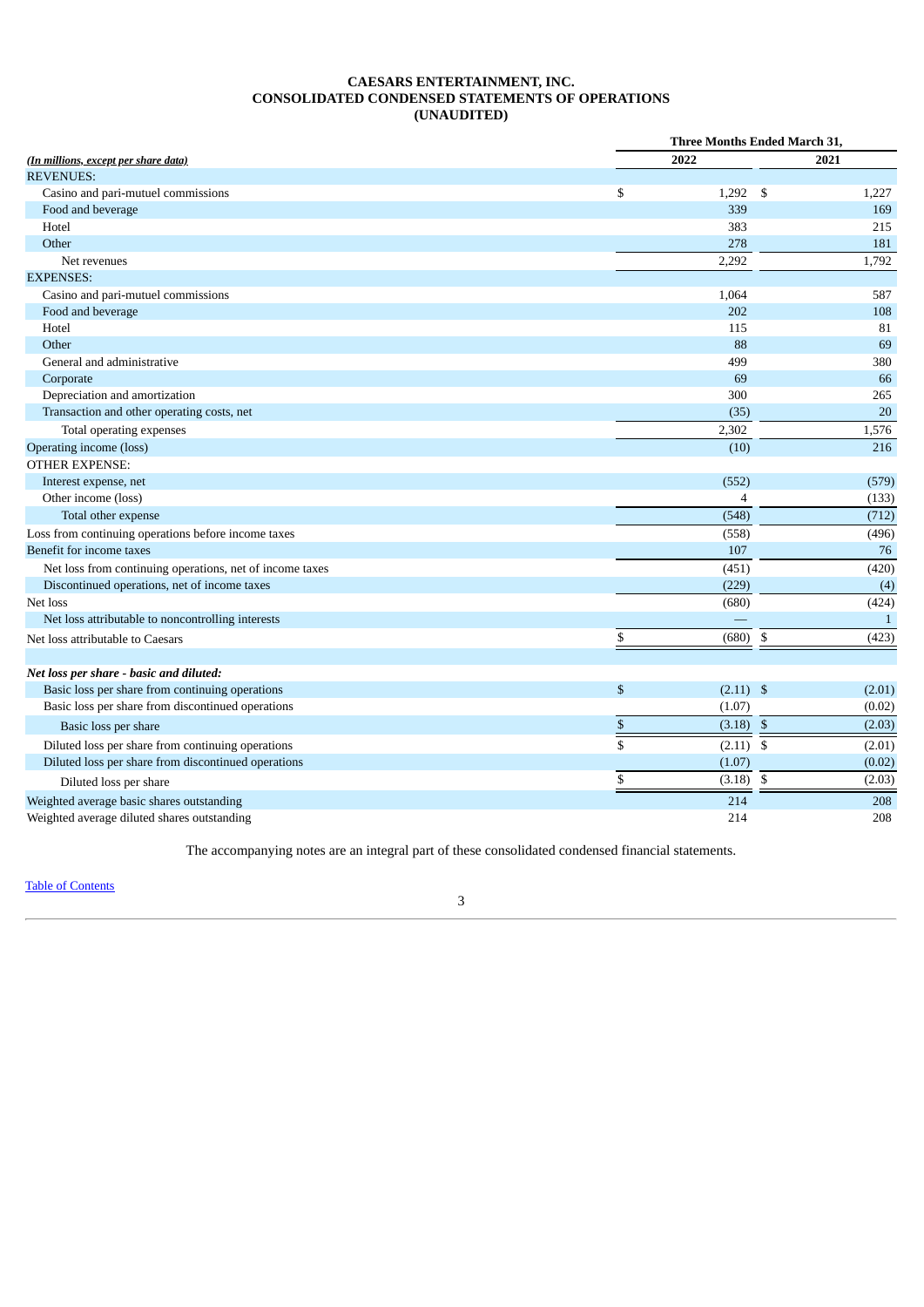## **CAESARS ENTERTAINMENT, INC. CONSOLIDATED CONDENSED STATEMENTS OF COMPREHENSIVE INCOME (LOSS) (UNAUDITED)**

|                                                                | Three Months Ended March 31, |            |      |       |  |  |  |  |
|----------------------------------------------------------------|------------------------------|------------|------|-------|--|--|--|--|
| (In millions)                                                  |                              | 2022       | 2021 |       |  |  |  |  |
| Net loss                                                       |                              | $(680)$ \$ |      | (424) |  |  |  |  |
| Foreign currency translation adjustments                       |                              | (33)       |      |       |  |  |  |  |
| Change in fair market value of interest rate swaps, net of tax |                              | 13         |      | 12    |  |  |  |  |
| Other                                                          |                              |            |      | (1)   |  |  |  |  |
| Other comprehensive income (loss), net of tax                  |                              | (20)       |      |       |  |  |  |  |
| Comprehensive loss                                             |                              | (700)      |      | (413) |  |  |  |  |
| Comprehensive loss attributable to noncontrolling interests    |                              |            |      |       |  |  |  |  |
| Comprehensive loss attributable to Caesars                     |                              | (700)      |      | (412) |  |  |  |  |

<span id="page-4-0"></span>The accompanying notes are an integral part of these consolidated condensed financial statements.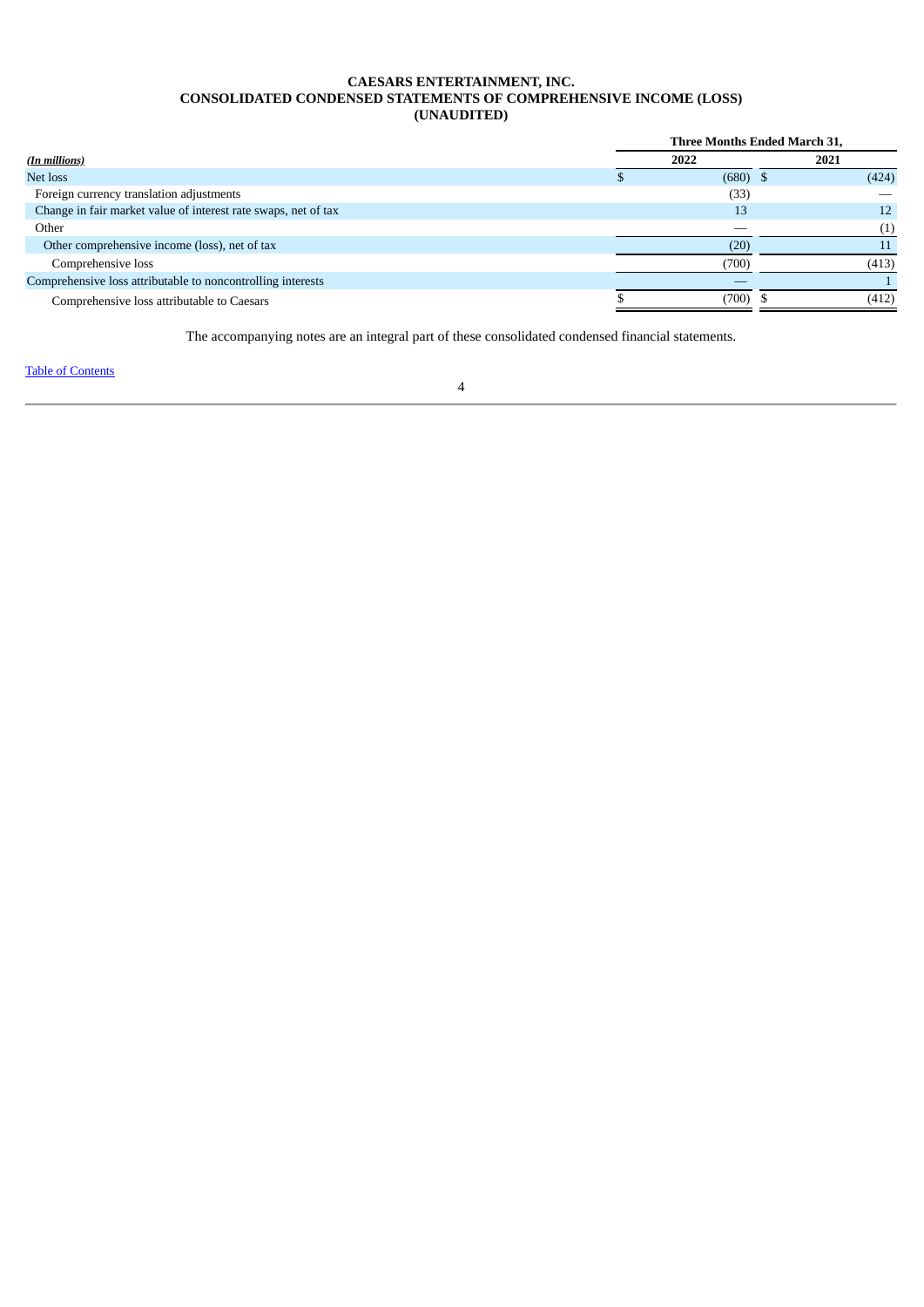## **CAESARS ENTERTAINMENT, INC. CONSOLIDATED CONDENSED STATEMENTS OF STOCKHOLDERS' EQUITY (UNAUDITED)**

|                                                                    |                     |                |               |                           |      | <b>Caesars Stockholders' Equity</b>                            |                                                               |                    |                                 |      |                                               |               |                                                |
|--------------------------------------------------------------------|---------------------|----------------|---------------|---------------------------|------|----------------------------------------------------------------|---------------------------------------------------------------|--------------------|---------------------------------|------|-----------------------------------------------|---------------|------------------------------------------------|
|                                                                    | <b>Common Stock</b> |                |               |                           |      |                                                                |                                                               |                    | <b>Treasury</b><br><b>Stock</b> |      |                                               |               |                                                |
| (In millions)                                                      | <b>Shares</b>       |                | <b>Amount</b> | Paid-in<br><b>Capital</b> |      | <b>Retained</b><br><b>Earnings</b><br>(Accumulated<br>Deficit) | Accumulated<br>Other<br>Comprehensive<br><b>Income (Loss)</b> |                    | <b>Amount</b>                   |      | <b>Non</b><br>controlling<br><b>Interests</b> |               | <b>Total</b><br>Stockholders'<br><b>Equity</b> |
| Balance, December 31, 2020                                         | 208                 | $\mathfrak{S}$ |               | 6,382                     | - \$ | $(1,391)$ \$                                                   | 34                                                            | $\mathbf{s}$       | $(9)$ \$                        |      | 18                                            | -\$           | 5,034                                          |
| Issuance of restricted stock units                                 |                     |                |               | 23                        |      |                                                                |                                                               |                    |                                 |      |                                               |               | 23                                             |
| Net loss                                                           |                     |                |               |                           |      | (423)                                                          |                                                               |                    |                                 |      | (1)                                           |               | (424)                                          |
| Other comprehensive income, net of tax                             |                     |                |               |                           |      |                                                                | 11                                                            |                    |                                 |      |                                               |               | 11                                             |
| Shares withheld related to net share<br>settlement of stock awards |                     |                |               | (14)                      |      |                                                                |                                                               |                    |                                 |      |                                               |               | (14)                                           |
| Balance, March 31, 2021                                            | 208                 | S              |               | 6,391                     | S    | $(1,814)$ \$                                                   | 45                                                            | S                  | (9)                             | - \$ | 17                                            | \$            | 4,630                                          |
|                                                                    |                     |                |               |                           |      |                                                                |                                                               |                    |                                 |      |                                               |               |                                                |
| Balance, December 31, 2021                                         | 214                 | \$             |               | \$<br>6,877               | S.   | $(2,410)$ \$                                                   | 36                                                            | \$                 | $(23)$ \$                       |      | 61                                            | \$            | 4,541                                          |
| Issuance of restricted stock units                                 |                     |                |               | 25                        |      |                                                                |                                                               |                    |                                 |      |                                               |               | 25                                             |
| Net loss                                                           |                     |                |               |                           |      | (680)                                                          | –                                                             |                    |                                 |      |                                               |               | (680)                                          |
| Other comprehensive loss, net of tax                               |                     |                |               |                           |      |                                                                | (20)                                                          |                    |                                 |      |                                               |               | (20)                                           |
| Shares withheld related to net share<br>settlement of stock awards |                     |                |               | (20)                      |      |                                                                |                                                               |                    |                                 |      |                                               |               | (20)                                           |
| Balance, March 31, 2022                                            | 214                 | $\mathfrak{S}$ |               | 6,882                     | \$   | $(3,090)$ \$                                                   | 16                                                            | $\mathbf{\hat{S}}$ | $(23)$ \$                       |      | 61                                            | $\mathbf{\$}$ | 3,846                                          |

The accompanying notes are an integral part of these consolidated condensed financial statements.

<span id="page-5-0"></span>[Table of Contents](#page-0-0)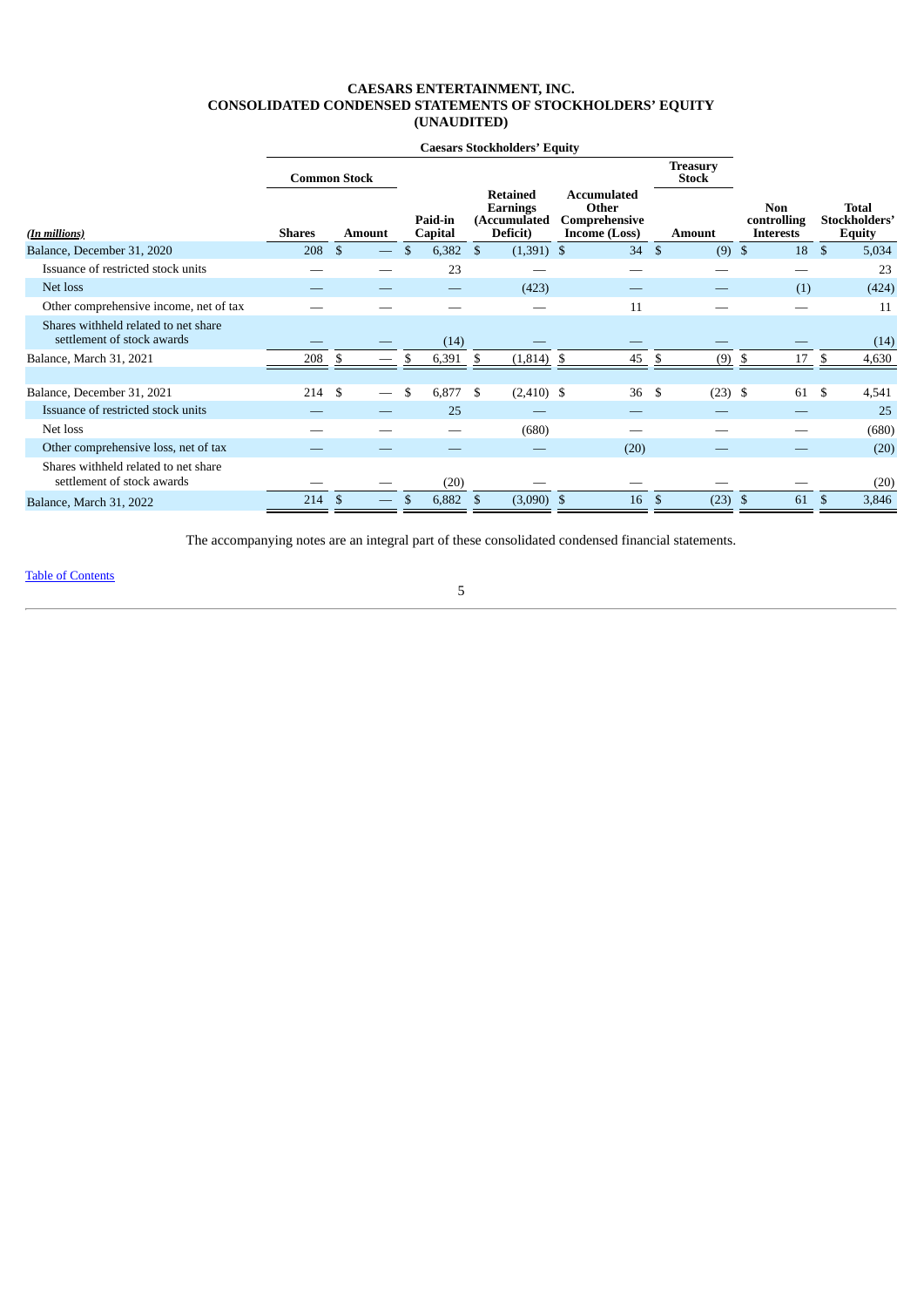## **CAESARS ENTERTAINMENT, INC. CONSOLIDATED CONDENSED STATEMENTS OF CASH FLOWS (UNAUDITED)**

|                                                                                       | Three Months Ended March 31, |                         |  |  |  |  |  |  |
|---------------------------------------------------------------------------------------|------------------------------|-------------------------|--|--|--|--|--|--|
| (In millions)                                                                         | 2022                         | 2021                    |  |  |  |  |  |  |
| <b>CASH FLOWS FROM OPERATING ACTIVITIES:</b>                                          |                              |                         |  |  |  |  |  |  |
| Net cash provided by (used in) operating activities                                   | \$<br>(246)                  | \$<br>61                |  |  |  |  |  |  |
|                                                                                       |                              |                         |  |  |  |  |  |  |
| CASH FLOWS FROM INVESTING ACTIVITIES:                                                 |                              |                         |  |  |  |  |  |  |
| Purchase of property and equipment, net                                               | (210)                        | (65)                    |  |  |  |  |  |  |
| Acquisition of gaming rights and trademarks                                           |                              | (2)                     |  |  |  |  |  |  |
| Proceeds from sale of businesses, property and equipment, net of cash sold            | 3                            | $\overline{4}$          |  |  |  |  |  |  |
| Proceeds from the sale of investments                                                 | 27                           | 42                      |  |  |  |  |  |  |
| Proceeds from insurance related to property damage                                    | 27                           | 26                      |  |  |  |  |  |  |
| Investments in unconsolidated affiliates                                              |                              | (30)                    |  |  |  |  |  |  |
| Other                                                                                 | (6)                          | $\equiv$                |  |  |  |  |  |  |
| Net cash used in investing activities                                                 | (159)                        | (25)                    |  |  |  |  |  |  |
|                                                                                       |                              |                         |  |  |  |  |  |  |
| CASH FLOWS FROM FINANCING ACTIVITIES:                                                 |                              |                         |  |  |  |  |  |  |
| Proceeds from long-term debt and revolving credit facilities                          | 475                          |                         |  |  |  |  |  |  |
| Repayments of long-term debt and revolving credit facilities                          | (492)                        | (16)                    |  |  |  |  |  |  |
| Taxes paid related to net share settlement of equity awards                           | (20)                         | (14)                    |  |  |  |  |  |  |
| Net cash used in financing activities                                                 | (37)                         | (30)                    |  |  |  |  |  |  |
|                                                                                       |                              |                         |  |  |  |  |  |  |
| CASH FLOWS FROM DISCONTINUED OPERATIONS:                                              |                              |                         |  |  |  |  |  |  |
| Cash flows from operating activities                                                  | (13)                         | (4)                     |  |  |  |  |  |  |
| Cash flows from investing activities                                                  | (39)                         |                         |  |  |  |  |  |  |
| Net cash from discontinued operations                                                 | (52)                         | (4)                     |  |  |  |  |  |  |
|                                                                                       |                              |                         |  |  |  |  |  |  |
| Effect of foreign currency exchange rates on cash                                     | (9)                          | 21                      |  |  |  |  |  |  |
| Increase (decrease) in cash, cash equivalents and restricted cash                     | (503)                        | $\overline{23}$         |  |  |  |  |  |  |
| Cash, cash equivalents and restricted cash, beginning of period                       | 2,021                        | 4,280                   |  |  |  |  |  |  |
| Cash, cash equivalents and restricted cash, end of period                             | \$<br>1,518                  | \$<br>4,303             |  |  |  |  |  |  |
|                                                                                       |                              |                         |  |  |  |  |  |  |
| RECONCILIATION OF CASH, CASH EQUIVALENTS AND RESTRICTED CASH TO AMOUNTS REPORTED      |                              |                         |  |  |  |  |  |  |
| WITHIN THE CONSOLIDATED CONDENSED BALANCE SHEETS:                                     |                              |                         |  |  |  |  |  |  |
| Cash and cash equivalents                                                             | \$<br>814                    | $\mathfrak{S}$<br>1,810 |  |  |  |  |  |  |
| Restricted cash included in restricted cash and investments                           | 185                          | 2,050                   |  |  |  |  |  |  |
| Restricted and escrow cash included in other assets, net                              | 266                          | 410                     |  |  |  |  |  |  |
| Cash and cash equivalents and restricted cash held for sale - discontinued operations | 253                          | 33                      |  |  |  |  |  |  |
| Total cash, cash equivalents and restricted cash                                      | \$<br>1,518                  | $\mathbb{S}$<br>4,303   |  |  |  |  |  |  |
| SUPPLEMENTAL DISCLOSURE OF CASH FLOW INFORMATION:                                     |                              |                         |  |  |  |  |  |  |
| Interest paid                                                                         | \$<br>572                    | \$<br>490               |  |  |  |  |  |  |
| Income taxes (refunded) paid, net                                                     | 6                            | (1)                     |  |  |  |  |  |  |
| NON-CASH INVESTING AND FINANCING ACTIVITIES:                                          |                              |                         |  |  |  |  |  |  |
| Payables for capital expenditures                                                     | 151                          | 33                      |  |  |  |  |  |  |
| Land contributed to joint venture                                                     |                              | 61                      |  |  |  |  |  |  |
|                                                                                       |                              |                         |  |  |  |  |  |  |

The accompanying notes are an integral part of these consolidated condensed financial statements.

<span id="page-6-0"></span>[Table of Contents](#page-0-0)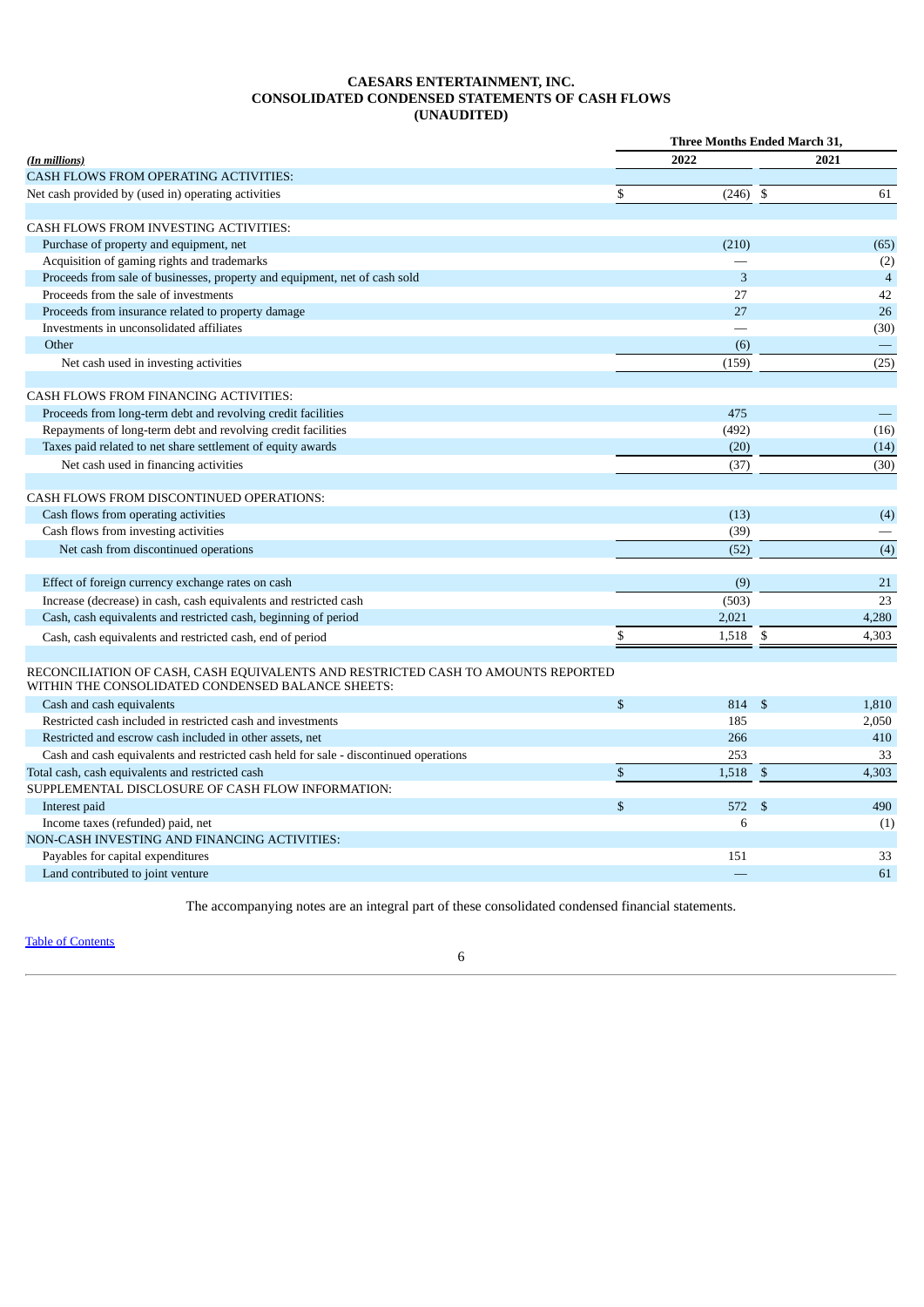The accompanying consolidated condensed financial statements include the accounts of Caesars Entertainment, Inc., a Delaware corporation, and its consolidated subsidiaries which may be referred to as the "Company," "CEI," "Caesars," "we," "our," or "us" within these financial statements.

This Form 10-O should be read in conjunction with our Annual Report on Form 10-K for the vear ended December 31, 2021 ("2021 Annual Report"). Capitalized terms used but not defined in this Form 10-O have the same meanings as in the 2021 Annual Report.

We also refer to (i) our Consolidated Condensed Financial Statements as our "Financial Statements," (ii) our Consolidated Condensed Balance Sheets as our "Balance Sheets." (iii) our Consolidated Condensed Statements of Operations and Consolidated Condensed Statements of Comprehensive Income (Loss) as our "Statements of Operations," and (iv) our Consolidated Condensed Statements of Cash Flows as our "Statements of Cash Flows."

## **Note 1. Organization and Basis of Presentation**

### *Organization*

The Company is a geographically diversified gaming and hospitality company that was founded in 1973 by the Carano family with the opening of the Eldorado Hotel Casino in Reno, Nevada. Beginning in 2005, the Company grew through a series of acquisitions, including the acquisition of MTR Gaming Group, Inc. in 2014, Isle of Capri Casinos, Inc. ("Isle" or "Isle of Capri") in 2017 and Tropicana Entertainment, Inc. in 2018. On July 20, 2020, the Company completed the merger with Caesars Entertainment Corporation ("Former Caesars") pursuant to which Former Caesars became a wholly-owned subsidiary of the Company (the "Merger") and the Company changed the Company's ticker symbol on the NASDAQ Stock Market from "ERI" to "CZR".

On April 22, 2021, the Company completed the acquisition of William Hill PLC for £2.9 billion, or approximately \$3.9 billion (the "William Hill Acquisition"). See below for further discussion of the William Hill Acquisition.

The Company owns, leases, brands or manages an aggregate of 52 domestic properties in 16 states with approximately 54,300 slot machines, video lottery terminals and e-tables, approximately 2,900 table games and approximately 47,700 hotel rooms as of March 31, 2022. The Company operates and conducts sports wagering across 23 states and domestic jurisdictions, 16 of which are mobile for sports betting, and operates regulated online real money gaming businesses in five states. In addition, we have other domestic and international properties that are authorized to use the brands and marks of Caesars Entertainment, Inc., as well as other non-gaming properties. The Company's primary source of revenue is generated by its casino properties' gaming operations, retail and online sports betting, as well as online gaming, and the Company utilizes its hotels, restaurants, bars, entertainment, racing, retail shops and other services to attract customers to its properties.

The Company's operations for retail and mobile sports betting, online casino, and online poker are included under the Caesars Digital segment. The Company has made significant investments into the interactive business with the completion of the Merger and the William Hill Acquisition. In addition, in connection with the launch and rebranding of the Caesars Sportsbook app, our Caesars Digital segment initiated a significant marketing campaign with distinguished actors, former athletes and other media personalities. As new states and jurisdictions have legalized sports betting, we have made significant upfront investment which has been executed through marketing campaigns and promotional incentives to establish ourselves as an industry leader. During active promotional periods, such as entering new jurisdictions with our Caesars Sportsbook app, such activity could result in negative net gaming revenue. The Company intends to limit the duration of active promotion periods and apply discretion to determine the level of investment for a particular jurisdiction. The Caesars Sportsbook app offers numerous pre-match and live markets, extensive odds and flexible limits, player props, and same-game parlays. Caesars Sportsbook has partnerships with the NFL, NBA, NHL and MLB and is the exclusive odds provider for ESPN and CBS Sports. The Company also intends to continue to create new partnerships among collegiate and professional sports teams and entered into the exclusive naming-rights partnership to rebrand the Superdome in New Orleans as the Caesars Superdome. The Company expects to continue to expand its operations in the Caesars Digital segment as new jurisdictions legalize retail and online sports betting.

The Company has divested certain properties and other assets, including non-core properties and divestitures required by regulatory agencies. See Note 3 for a discussion of properties recently sold or currently held for sale and Note 15 for segment information.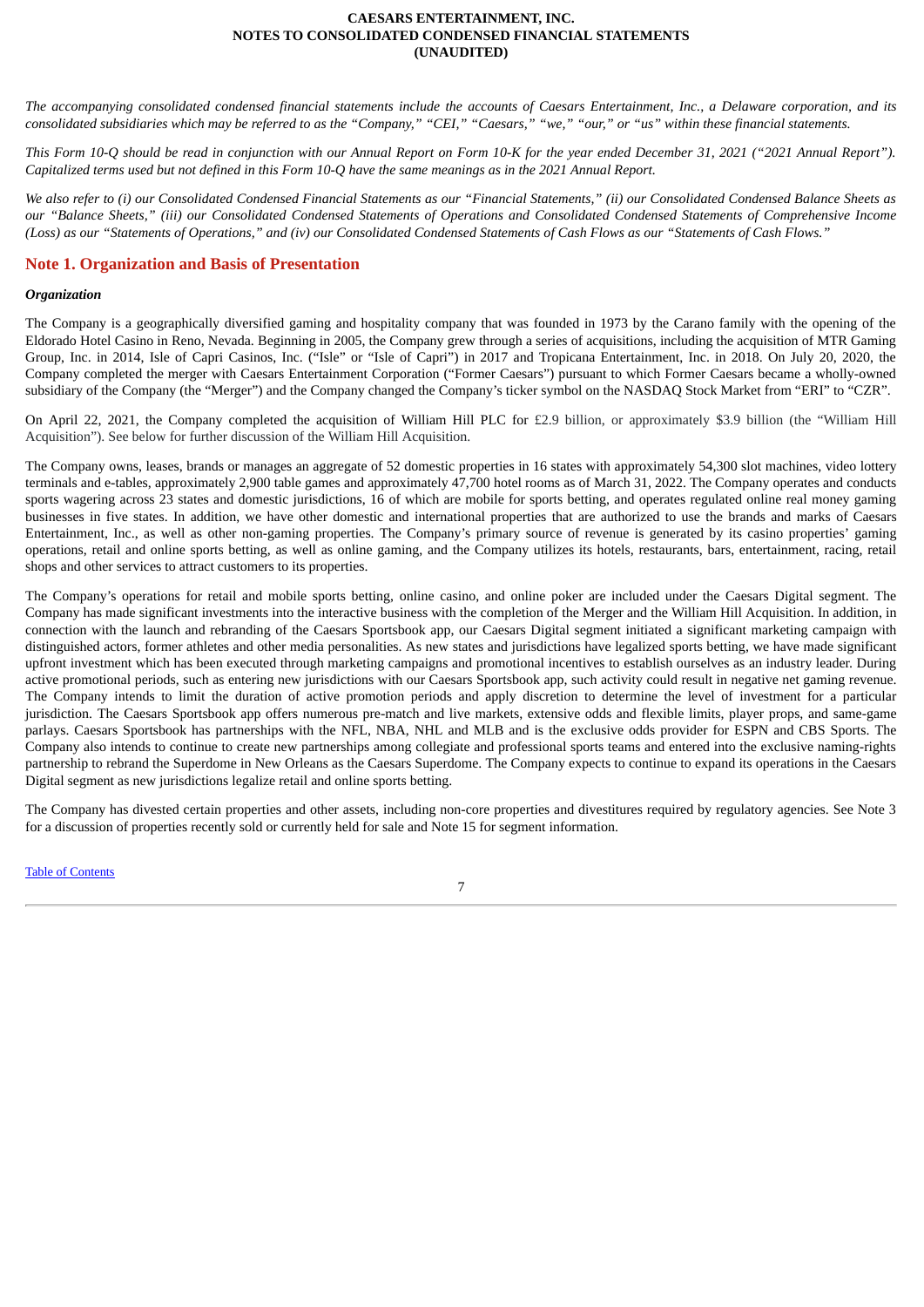#### *William Hill Acquisition*

On September 30, 2020, the Company announced that it had reached an agreement with William Hill PLC on the terms of a recommended cash acquisition pursuant to which the Company would acquire the entire issued and to be issued share capital (other than shares owned by the Company or held in treasury) of William Hill PLC, in an all-cash transaction. On April 22, 2021, the Company completed the acquisition of William Hill PLC for £2.9 billion, or approximately \$3.9 billion. See Note 2.

In connection with the William Hill Acquisition, on April 22, 2021, a newly formed subsidiary of the Company (the "Bridge Facility Borrower") entered into a Credit Agreement (the "Bridge Credit Agreement") with certain lenders party thereto and Deutsche Bank AG, London Branch, as administrative agent and collateral agent, pursuant to which the lenders party thereto provided the Debt Financing (as defined below). The Bridge Credit Agreement provides for (a) a 540-day £1.0 billion asset sale bridge facility, (b) a 60-day £503 million cash confirmation bridge facility and (c) a 540-day £116 million revolving credit facility (collectively, the "Debt Financing"). The proceeds of the bridge loan facilities provided under the Bridge Credit Agreement were used (i) to pay a portion of the cash consideration for the acquisition and (ii) to pay fees and expenses related to the acquisition and related transactions. The proceeds of the revolving credit facility under the Bridge Credit Agreement may be used for working capital and general corporate purposes. The £1.5 billion Interim Facilities Agreement (the "Interim Facilities Agreement") entered into on October 6, 2020 with Deutsche Bank AG, London Branch and JPMorgan Chase Bank, N.A., and amended on December 11, 2020, was terminated upon the execution of the Bridge Credit Agreement. On May 12, 2021, we repaid the £503 million cash confirmation bridge facility. On June 14, 2021, the Company drew down the full £116 million from the revolving credit facility and the proceeds, in addition to excess Company cash, were used to make a partial repayment of the asset sale bridge facility in the amount of £700 million. Outstanding borrowings under the Bridge Credit Agreement are expected to be repaid upon the sale of William Hill's non-U.S. operations including the UK and international online divisions and the retail betting shops (collectively, "William Hill International"), all of which are held for sale as of the date of the closing of the William Hill Acquisition and are reflected within discontinued operations. See Note 3. Certain investments acquired have been excluded from the held for sale asset group. See Note 7 for investments in which the Company elected to apply the fair value option.

On September 8, 2021, the Company entered into an agreement to sell William Hill International to 888 Holdings Plc for approximately £2.2 billion. On April 7, 2022, the Company amended the agreement to sell the non-US assets of William Hill to 888 Holdings Plc for a revised enterprise value of approximately £2.0 billion. The amended agreement reflects a £250 million reduction in consideration payable at closing and up to £100 million as deferred consideration to be paid to the Company, subject to 888 Holdings Plc meeting certain 2023 financial targets. As a result of the reduction in sales price, the Company recorded an impairment to assets held for sale of \$329 million within discontinued operations during the three months ended March 31, 2022. After repayment of the outstanding debt under the Bridge Credit Agreement, described above, the Company expects to receive approximately £585 million, or \$785 million, subject to any permitted leakage, which is customary for sale transactions in the UK. See Note 2. In order to manage the risk of changes in the GBP denominated sales price and expected proceeds, the Company has entered into foreign exchange forward contracts. See Note 7. The sale is subject to satisfaction of customary closing conditions, including receipt of the approval of shareholders of 888 Holdings Plc and regulatory approvals, and is expected to close in the second quarter of 2022.

#### *Reclassifications*

Certain reclassifications of prior year presentations have been made to conform to the current period presentation. In June 2021, the Indiana Gaming Commission amended its order that previously required the Company to sell a third casino asset in the state. As a result, Horseshoe Hammond no longer met the held for sale criteria and the amounts previously presented in discontinued operations have been reclassified into continuing operations for all relevant periods presented.

#### *Basis of Presentation*

The accompanying unaudited Financial Statements of the Company and its subsidiaries have been prepared in accordance with accounting principles generally accepted in the United States ("GAAP") for interim financial information with the instructions for Form 10-Q and Article 10 of Regulation S-X. Accordingly, they do not include all of the information and notes required by GAAP for complete financial statements. In the opinion of management, the accompanying unaudited Financial Statements contain all adjustments, all of which are normal and recurring, considered necessary for a fair presentation. The results of operations for these interim periods are not necessarily indicative of the operating results for other quarters, for the full year or any future period.

The presentation of financial information herein for the periods after the Company's acquisition of William Hill on April 22, 2021 and the acquisition of an additional interest in Horseshoe Baltimore on August 26, 2021 is not fully comparable to the periods prior to the respective acquisitions. In addition, the presentation of financial information herein for the periods after the

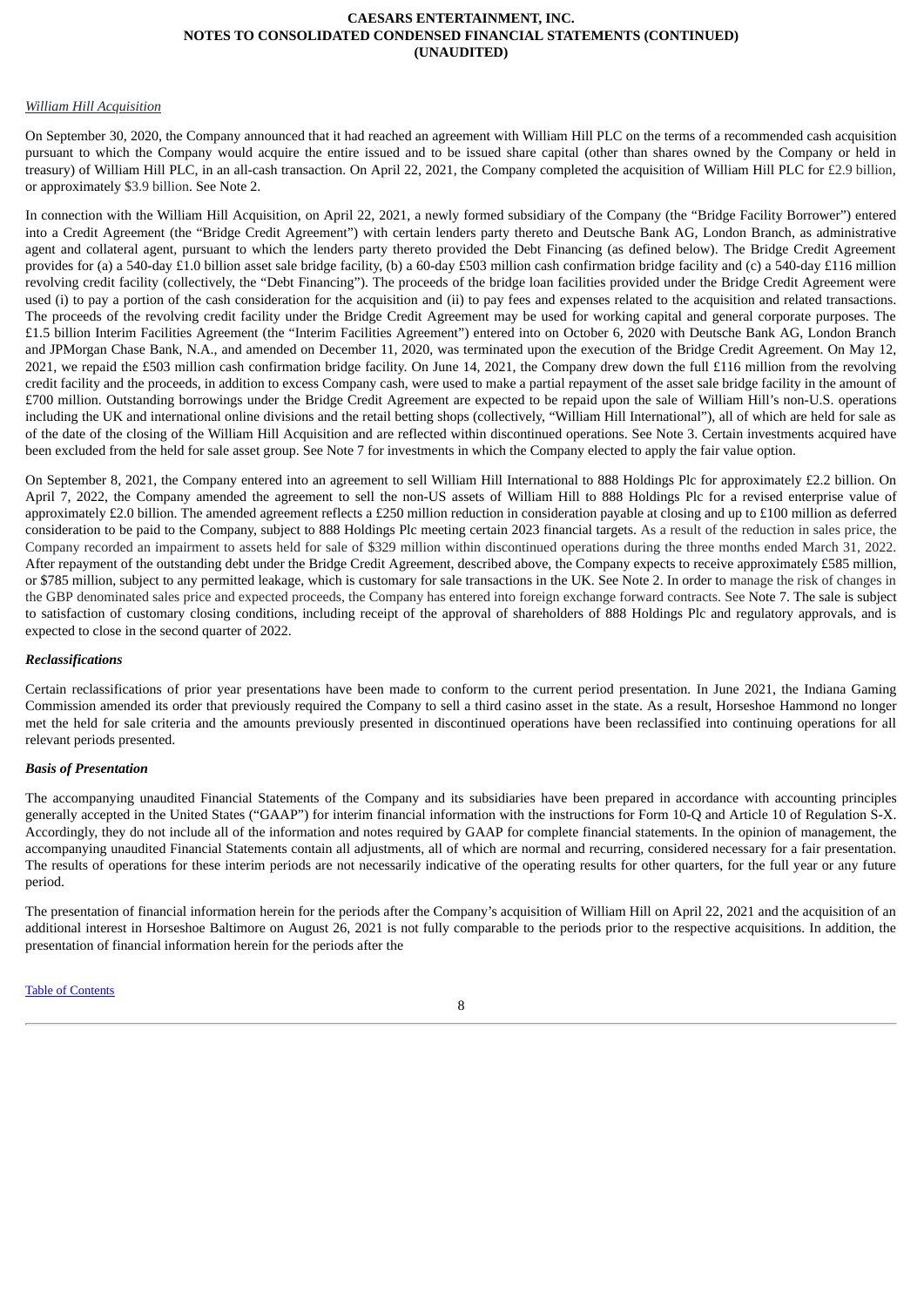Company's sales of various properties is not fully comparable to the periods prior to their respective sale dates. See Note 2 for further discussion of the acquisitions and related transactions and Note 3 for properties recently sold or currently held for sale.

## *Consolidation of Subsidiaries and Variable Interest Entities*

Our Financial Statements include the accounts of Caesars Entertainment, Inc. and its subsidiaries after elimination of all intercompany accounts and transactions.

We consolidate all subsidiaries in which we have a controlling financial interest and variable interest entities ("VIEs") for which we or one of our consolidated subsidiaries is the primary beneficiary. Control generally equates to ownership percentage, whereby (i) affiliates that are more than 50% owned are consolidated; (ii) investments in affiliates of 50% or less but greater than 20% are generally accounted for using the equity method where we have determined that we have significant influence over the entities; and (iii) investments in affiliates of 20% or less are generally accounted for as investments in equity securities.

We consider ourselves the primary beneficiary of a VIE when we have both the power to direct the activities that most significantly affect the results of the VIE and the right to receive benefits or the obligation to absorb losses of the entity that could be potentially significant to the VIE. We review investments for VIE consideration if a reconsideration event occurs to determine if the investment qualifies, or continues to qualify, as a VIE. If we determine an investment qualifies, no longer qualifies, as a VIE, there may be a material effect to our Financial Statements.

#### *Developments Related to COVID-19*

In January 2020, an outbreak of a new strain of coronavirus ("COVID-19") was identified and spread throughout much of the world, including the U.S. All of the Company's casino properties were temporarily closed for the period from mid-March 2020 through mid-May 2020 due to orders issued by various government agencies and tribal bodies as part of certain precautionary measures intended to help slow the spread of COVID-19. The Company has resumed operations at all of its properties with the exception of Lake Charles which was severely damaged by Hurricane Laura. See Note 8. Although the resurgence of the Omicron variant of COVID-19 continued to impact the beginning of the quarter, most of our properties experienced positive trends during the three months ended March 31, 2022 including higher hotel occupancy, particularly in Las Vegas, and increased gaming and food and beverage volume as mandates and restrictions on maximum capacities and amenities available were eased. Future variants, mandates or restrictions imposed by various regulatory bodies are uncertain and could, once again, have a significant impact on our future operations.

#### *Recently Issued Accounting Pronouncements*

#### *Pronouncements Implemented in 2022*

Effective January 1, 2022, we adopted Accounting Standards Updates ("ASU") 2020-04 (amended through January 2021), Reference Rate Reform. We will apply this guidance to applicable contracts and instruments if, and when, they are modified. Such application is not expected to have a material effect on our Financial Statements.

## **Note 2. Acquisitions and Purchase Price Accounting**

#### *Acquisition of William Hill*

On April 22, 2021, we completed the acquisition of William Hill PLC for cash consideration of approximately £2.9 billion, or approximately \$3.9 billion, based on the GBP to USD exchange rate on the closing date.

Prior to the acquisition, William Hill PLC's U.S. subsidiary, William Hill U.S. Holdco ("William Hill US" and together with William Hill PLC, "William Hill") operated 37 sportsbooks at our properties in eight states. Following the William Hill Acquisition, we conduct sports wagering in 23 states across the U.S. plus the District of Columbia. Additionally, we operate regulated online real money gaming businesses in five states and continue to leverage the World Series of Poker ("WSOP") brand, and license the WSOP trademarks for a variety of products and services. Extensive usage of digital platforms, continued legalization in additional states, and growing bettor demand are driving the market for online sports betting platforms in the U.S. and the William Hill Acquisition positioned us to address this growing market. On September 8, 2021, the Company entered into an agreement to sell William Hill International to 888 Holdings Plc for approximately £2.2 billion. On April 7, 2022, the Company amended the agreement to sell the non-US assets of William Hill to 888 Holdings Plc for a revised enterprise value of approximately £2.0 billion. The amended agreement reflects a £250 million reduction in consideration payable at closing and up to £100 million as deferred consideration to be paid to the Company, subject to 888 Holdings Plc meeting certain 2023 financial targets. As a result of the reduction to the sales price, the Company recorded an impairment to assets held for sale of \$329 million within discontinued operations during the three months ended March 31, 2022. The sale is

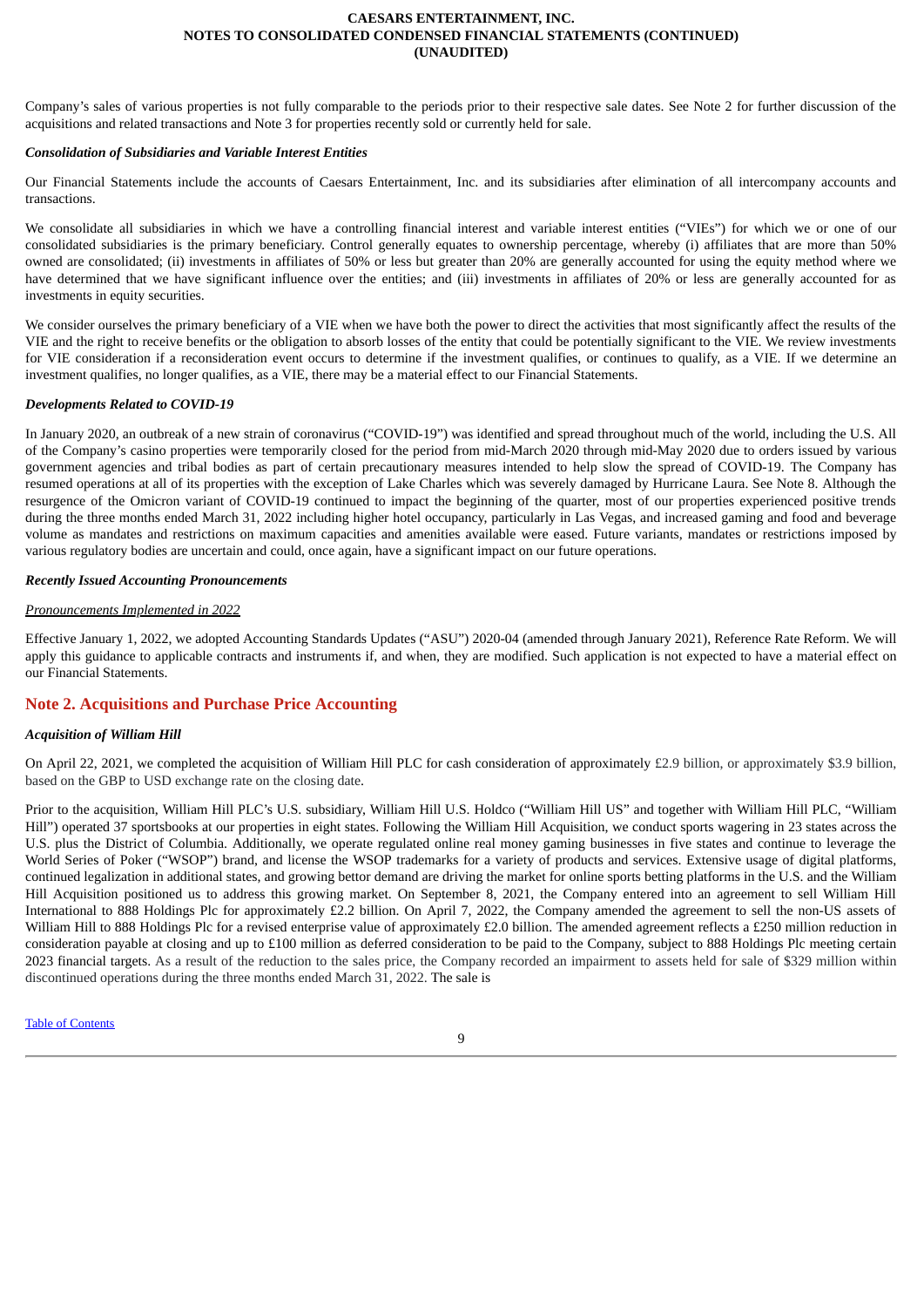subject to satisfaction of customary closing conditions, including receipt of the approval of shareholders of 888 Holdings Plc and regulatory approvals, and is expected to close in the second quarter of 2022.

The Company previously held an equity interest in William Hill PLC and William Hill US (see Note 4). Accordingly, the acquisition is accounted for as a business combination achieved in stages, or a "step acquisition."

As mentioned above, the total purchase consideration for William Hill was approximately \$3.9 billion. The estimated purchase consideration in the acquisition was determined with reference to its acquisition date fair value.

| (In millions)                                                                                                | Consideration |
|--------------------------------------------------------------------------------------------------------------|---------------|
| Cash for outstanding William Hill common stock (a)                                                           | 3,909         |
| Fair value of William Hill equity awards                                                                     | 30            |
| Settlement of preexisting relationships (net of receivable/payable)                                          | $7^{\circ}$   |
| Settlement of preexisting relationships (net of previously held equity investment and off-market settlement) | (34)          |
| Total purchase consideration                                                                                 | 3,912         |

William Hill common stock of approximately 1.0 billion shares as of the acquisition date was paid at £2.72 per share, or approximately \$3.77 per share using the GBP to USD exchange *rate on the acquisition date. (a)*

## *Preliminary Purchase Price Allocation*

 $\_$ 

The purchase price allocation for William Hill is preliminary as it relates to determining the fair value of certain assets and liabilities, including goodwill, and is subject to change. The fair values are based on management's analysis including preliminary work performed by third-party valuation specialists, which are subject to finalization over the one-year measurement period. The following table summarizes the preliminary allocation of the purchase consideration to the identifiable assets acquired and liabilities assumed of William Hill, with the excess recorded as goodwill as of March 31, 2022:

| (In millions)                                     |     | <b>Fair Value</b> |
|---------------------------------------------------|-----|-------------------|
| Other current assets                              | \$. | 164               |
| Assets held for sale                              |     | 4,337             |
| Property and equipment, net                       |     | 55                |
| Goodwill                                          |     | 1,154             |
| Intangible assets (a)                             |     | 565               |
| Other noncurrent assets                           |     | 317               |
| Total assets                                      |     | 6,592             |
|                                                   |     |                   |
| Other current liabilities                         | \$  | 242               |
| Liabilities related to assets held for sale $(b)$ |     | 2,142             |
| Deferred income taxes                             |     | 251               |
| Other noncurrent liabilities                      |     | 35                |
| <b>Total liabilities</b>                          |     | 2,670             |
| Noncontrolling interests                          |     | 10                |
| Net assets acquired                               |     | 3,912             |
|                                                   |     |                   |

Intangible assets consist of gaming rights valued at \$80 million, trademarks valued at \$27 million, developed technology valued at \$110 million, reacquired rights valued at \$280 million *and user relationships valued at \$68 million. (a)*

Includes the fair value of debt of \$1.1 billion related to William Hill International at the acquisition date. *(b)*

The preliminary purchase price allocation is subject to a measurement period and has since been revised. Assets and liabilities held for sale noted above are substantially all related to William Hill International. During the three months ended March 31, 2022, the Company revised the assumed deferred tax liabilities which resulted in an increase to goodwill of \$6 million and an increase in deferred income taxes of \$6 million. The effect of these revisions during the quarter did not have an impact on our Statements of Operations.

The fair values of the assets acquired and liabilities assumed were determined using the market, income, and cost approaches, or a combination. Valuation methodologies under both a market and income approach used for the identifiable net assets

 $\_$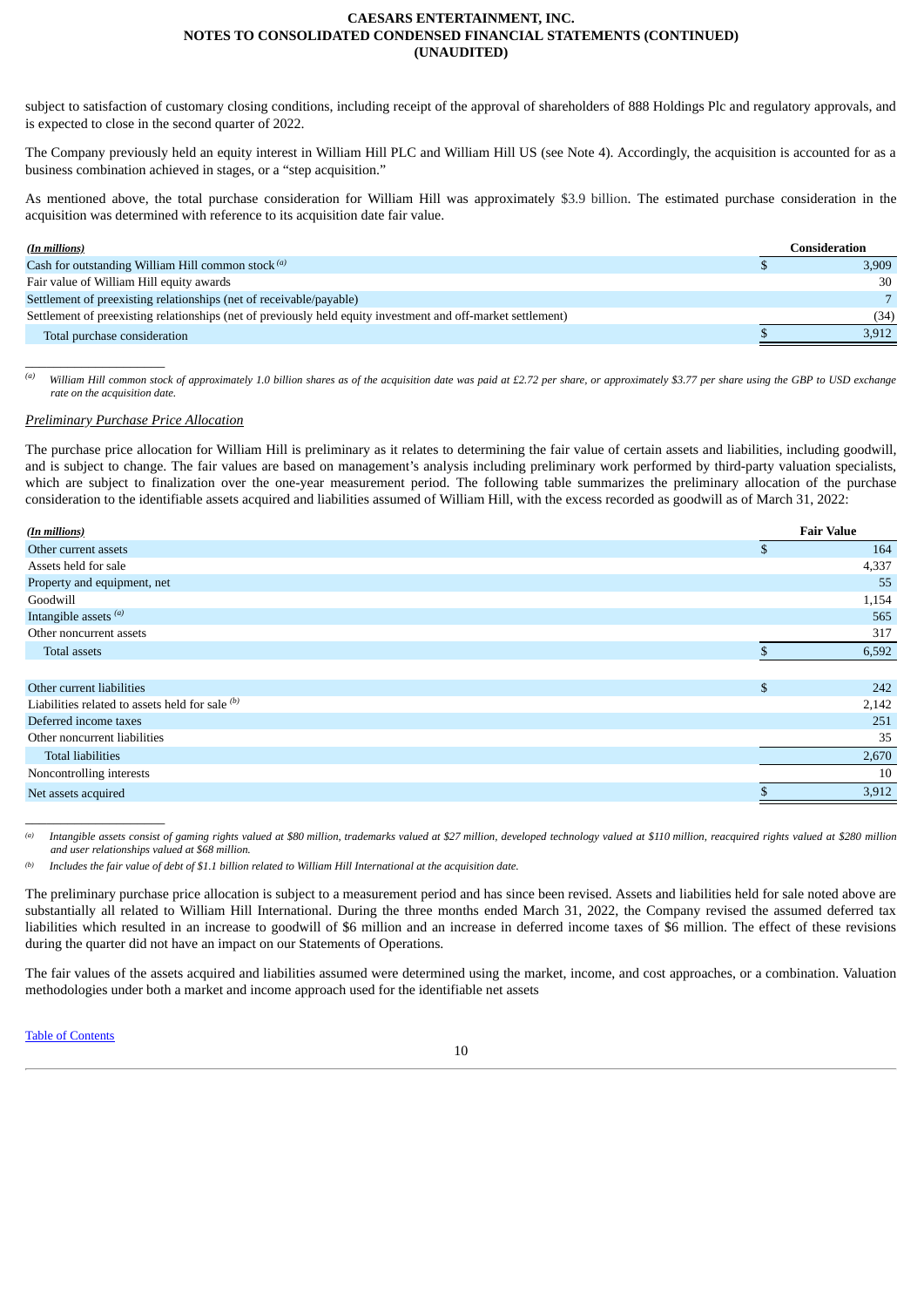acquired in the William Hill acquisition make use of Level 3 inputs, such as expected cash flows and projected financial results. The market approach indicates value for a subject asset based on available market pricing for comparable assets.

Trade receivables and payables and other current and noncurrent assets and liabilities were valued at the existing carrying values as they represented the estimated fair value of those items at the William Hill acquisition date. Assets and liabilities held for sale substantially represent William Hill International which has been initially valued using a combination of approaches including a market approach based on valuation multiples and EBITDA, the relief from royalty method and the replacement cost method. In addition to the approaches described, our estimates have been updated to reflect the sale price of William Hill International in the proposed sale to 888 Holdings Plc, described above.

The acquired net assets of William Hill included certain investments in common stock. Investments with a publicly available share price were valued using the share price on the acquisition date. Investments without publicly available share data were valued at their carrying value, which approximated fair value.

Other personal property assets such as furniture, equipment, computer hardware, and fixtures were valued using a cost approach which determined that the carrying values represented fair value of those items at the William Hill acquisition date.

Trademarks and developed technology were valued using the relief from royalty method, which presumes that without ownership of such trademarks or technology, the Company would have to make a series of payments to the assets' owner in return for the right to use their brand or technology. By virtue of their ownership of the respective intangible assets, the Company avoids any such payments and records the related intangible value. The estimated useful lives of the trademarks and developed technology are approximately 15 years and six years, respectively, from the acquisition date.

Online user relationships are valued using a cost approach based on the estimated marketing and promotional cost to acquire the new active user base if the user relationships were not already in place and needed to be replaced. We estimate the useful life of the user relationships to be approximately three years from the acquisition date.

Operating agreements with non-Caesars entities allowed William Hill to operate retail and online sportsbooks as well as online gaming within certain states. These agreements are valued using the excess earnings method, estimating the projected profits of the business attributable to the rights afforded through the agreements, adjusted for returns of other assets that contribute to the generation of this profit, such as working capital, fixed assets and other intangible assets. We estimate the useful life of these operating agreements to be approximately 20 years from the acquisition date and have included them within amortizing gaming rights.

The reacquired rights intangible asset represents the estimated fair value of the Company's share of the William Hill's forecasted profits arising from the prior contractual arrangement with the Company to operate retail and online sportsbooks and online gaming. This fair value estimate was determined using the excess earnings method, an income-based approach that reflects the present value of the future profit William Hill expected to earn over the remaining term of the contract, adjusted for returns of other assets that contribute to the generation of this profit, such as working capital, fixed assets and other intangible assets. The forecasted profit used within this valuation is adjusted for the settlement of the preexisting relationship noted previously in the calculation of the purchase consideration in order to avoid double counting of this settlement. Reacquired rights are amortizable over the remaining contractual period of the contract in which the rights were granted and estimated to be approximately 24 years from the acquisition date.

Goodwill is the result of expected synergies from the operations of the combined company and future customer relationships including the brand names and strategic partner relationships of Caesars and the technology and assembled workforce of William Hill. The goodwill acquired will not generate amortization deductions for income tax purposes.

The fair value of long-term debt assumed has been calculated based on market quotes.

The Company recognized acquisition-related transaction costs of less than \$1 million and \$5 million, respectively, for the three months ended March 31, 2022 and 2021, excluding additional transaction costs associated with sale of William Hill International. These costs were primarily associated with legal and professional services and were recorded in Transaction and other operating costs, net in our Statements of Operations.

For the period of January 1, 2022 through March 31, 2022, the operations of William Hill resulted in negative net revenues of \$90 million, excluding discontinued operations (see Note 3), and a net loss of \$894 million. See Note 1 for discussion on negative revenues.

[Table of Contents](#page-0-0)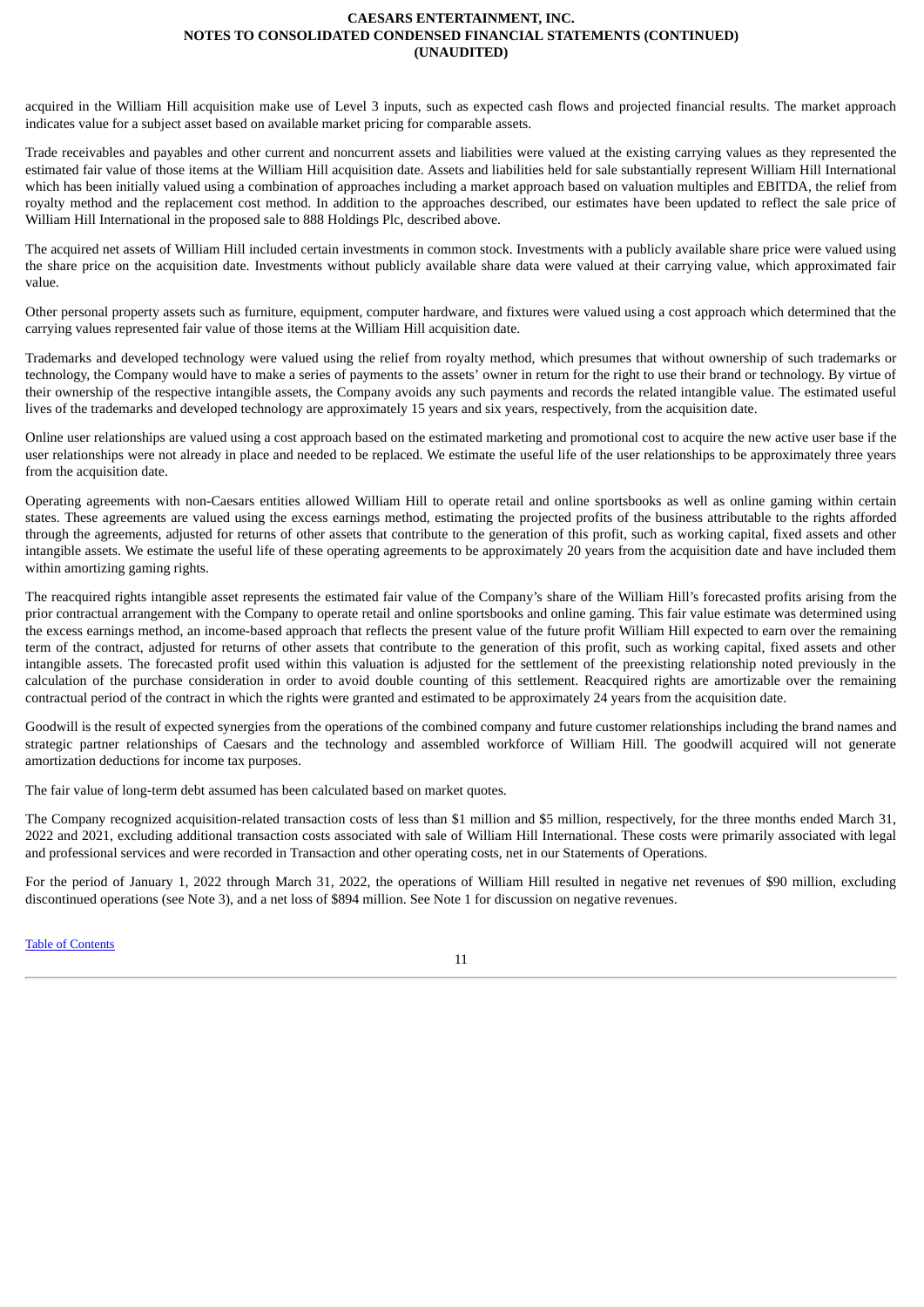#### *Consolidation of Horseshoe Baltimore*

On August 26, 2021, the Company increased its ownership interest in Horseshoe Baltimore, a property which it also manages, to approximately 75.8% for cash consideration of \$55 million. Subsequent to the change in ownership, the Company was determined to have a controlling financial interest and has begun to consolidate the operations of Horseshoe Baltimore.

Prior to the purchase, the Company held an interest in Horseshoe Baltimore of approximately 44.3% which was accounted for as an equity method investment.

| (In millions)                                                 | Consideration |
|---------------------------------------------------------------|---------------|
| Cash for additional ownership interest                        |               |
| Preexisting relationships (net of receivable/payable)         | 18            |
| Preexisting relationships (previously held equity investment) | 81            |
| Total purchase consideration                                  |               |

#### *Preliminary Purchase Price Allocation*

The purchase price allocation for Horseshoe Baltimore is preliminary as it relates to determining the fair value of certain assets and liabilities, including goodwill, and is subject to change. The estimated fair values are based on management's analysis, including preliminary work performed by a third-party valuation specialist, which is subject to finalization over the one-year measurement period. The following table summarizes the preliminary allocation of the purchase consideration to the identifiable assets and liabilities of Horseshoe Baltimore, with any potential excess recorded as goodwill as of March 31,  $2022$ 

| (In millions)               | <b>Fair Value</b> |
|-----------------------------|-------------------|
| <b>Current assets</b>       | 60                |
| Property and equipment, net | 317               |
| Goodwill                    | 63                |
| Intangible assets (a)       | 53                |
| Other noncurrent assets     | 183               |
| Total assets                | 676               |
|                             |                   |
| <b>Current liabilities</b>  | \$<br>26          |
| Long-term debt              | 272               |
| Other long-term liabilities | 182               |
| <b>Total liabilities</b>    | 480               |
| Noncontrolling interests    | 42                |
| Net assets acquired         | 154               |
|                             |                   |

Intangible assets consist of gaming rights valued at \$43 million and customer relationships valued at \$10 million. *(a)*

The fair values of the assets acquired and liabilities assumed were determined using the market, income, and cost approaches, or a combination. Valuation methodologies under both a market and income approach used for the identifiable net assets acquired in the Horseshoe Baltimore acquisition make use of Level 3 inputs, such as expected cash flows and projected financial results. The market approach indicates value for a subject asset based on available market pricing for comparable assets.

Trade receivables and payables and other current and noncurrent assets and liabilities were valued at the existing carrying values as they represented the estimated fair value of those items at the Horseshoe Baltimore acquisition date.

Other personal property assets such as furniture, equipment, computer hardware, and fixtures were valued at the existing carrying values as they closely represented the estimated fair value of those items at the Horseshoe Baltimore acquisition date. The fair value of the buildings and improvements were estimated via the income approach. The remaining estimated useful life of the buildings and improvements is 40 years.

The right of use asset and operating lease liability related to a ground lease for the site on which Horseshoe Baltimore is located was recorded at fair value and will be amortized over the estimated remaining useful life due to changes in the underlying fair value and estimated remaining useful life of the building and improvements. Renewal options are considered to be reasonably

 $\_$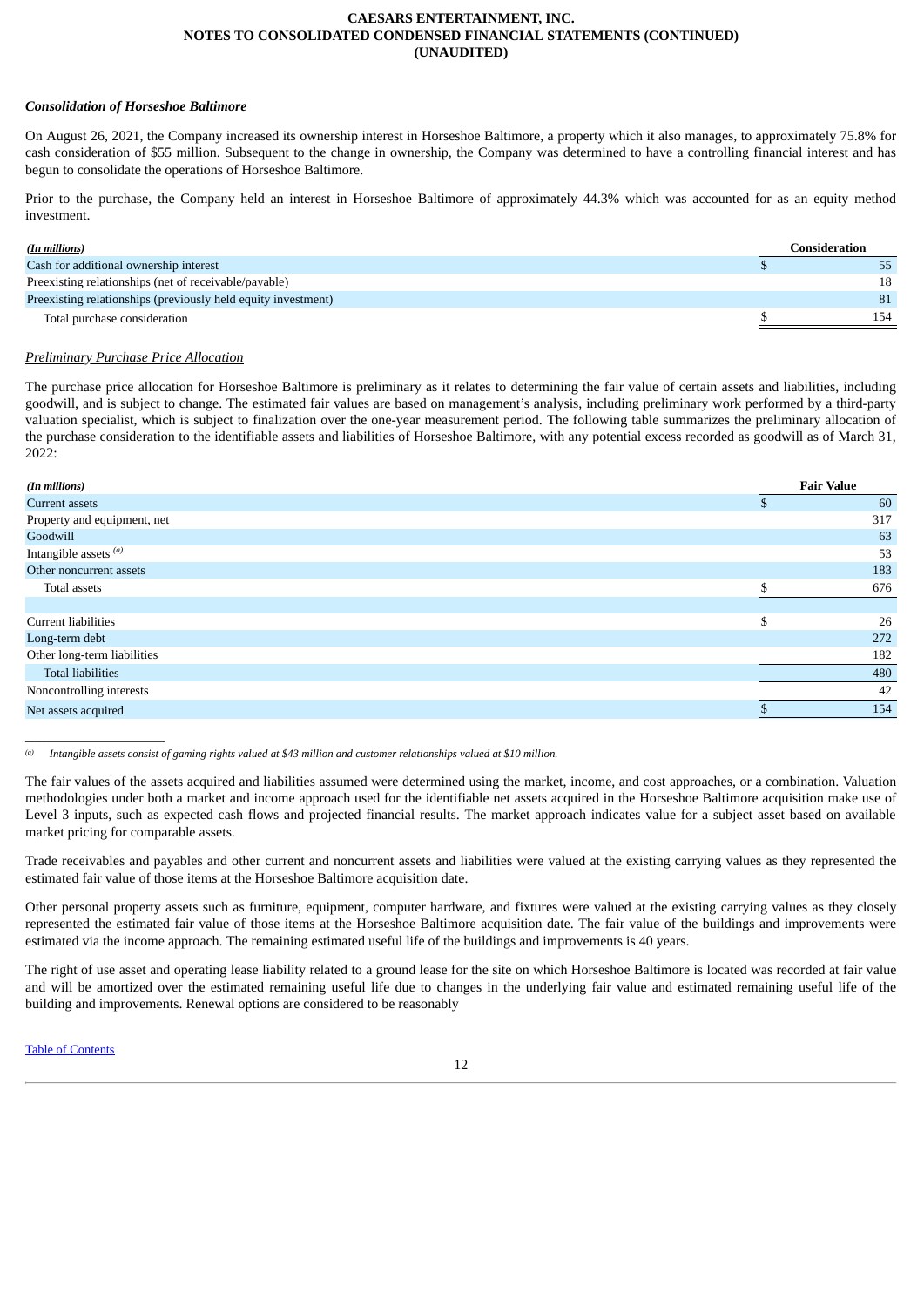certain. The income approach was used to determine fair value, based on the estimated present value of the future lease payments over the lease term, including renewal options, using an incremental borrowing rate of approximately 7.6%.

Customer relationships are valued using an income approach, comparing the prospective cash flows with and without the customer relationships in place to estimate the fair value of the customer relationships, with the fair value assumed to be equal to the discounted cash flows of the business that would be lost if the customer relationships were not in place and needed to be replaced. We estimate the useful life of these customer relationships to be approximately seven years.

The fair value of the gaming rights was determined using the excess earnings method, which is an income approach methodology that estimates the projected cash flows of the business attributable to the gaming license intangible asset, which is net of charges for the use of other identifiable assets of the business including working capital, fixed assets and other intangible assets. The acquired gaming rights are considered to have an indefinite life.

The goodwill acquired will generate amortization deductions for income tax purposes.

The fair value of long-term debt has been calculated based on market quotes.

For the period of January 1, 2022 through March 31, 2022, the operations of Horseshoe Baltimore generated net revenues of \$58 million, and net income of \$2 million.

## **Note 3. Assets Held for Sale**

The Company periodically divests assets that it does not consider core to its business to raise capital or, in some cases, to comply with conditions, terms, obligations or restrictions imposed by antitrust, gaming and other regulatory entities. The carrying value of the net assets held for sale are compared to the expected selling price and any expected losses are recorded immediately. Gains or losses associated with the disposal of assets held for sale are recorded within other operating costs, unless the assets represent a discontinued operation.

#### *Held for sale - Continuing operations*

## *Baton Rouge*

On December 1, 2020, the Company entered into a definitive agreement with CQ Holding Company, Inc. to sell the equity interests of Belle of Baton Rouge Casino & Hotel ("Baton Rouge"). The transaction has received regulatory approvals and is expected to close in the second quarter of 2022, subject to other customary closing conditions. Baton Rouge met the requirements for presentation as assets held for sale as of March 31, 2022.

The assets and liabilities held for sale within continuing operations, accounted for at carrying value unless fair value is lower, were as follows as of March 31, 2022 and December 31, 2021:

|                                             | <b>Baton Rouge</b>    |  |                          |  |  |  |  |  |  |
|---------------------------------------------|-----------------------|--|--------------------------|--|--|--|--|--|--|
| (In millions)                               | <b>March 31, 2022</b> |  | <b>December 31, 2021</b> |  |  |  |  |  |  |
| Assets:                                     |                       |  |                          |  |  |  |  |  |  |
| Cash                                        | 2 <sub>5</sub>        |  |                          |  |  |  |  |  |  |
| Property and equipment, net                 | n                     |  |                          |  |  |  |  |  |  |
| Other assets, net                           |                       |  |                          |  |  |  |  |  |  |
| Assets held for sale                        | h                     |  | h                        |  |  |  |  |  |  |
| Liabilities:                                |                       |  |                          |  |  |  |  |  |  |
| <b>Current liabilities</b>                  | 2 <sub>5</sub>        |  |                          |  |  |  |  |  |  |
| Other long-term liabilities                 |                       |  |                          |  |  |  |  |  |  |
| Liabilities related to assets held for sale |                       |  |                          |  |  |  |  |  |  |
|                                             |                       |  |                          |  |  |  |  |  |  |

[Table of Contents](#page-0-0)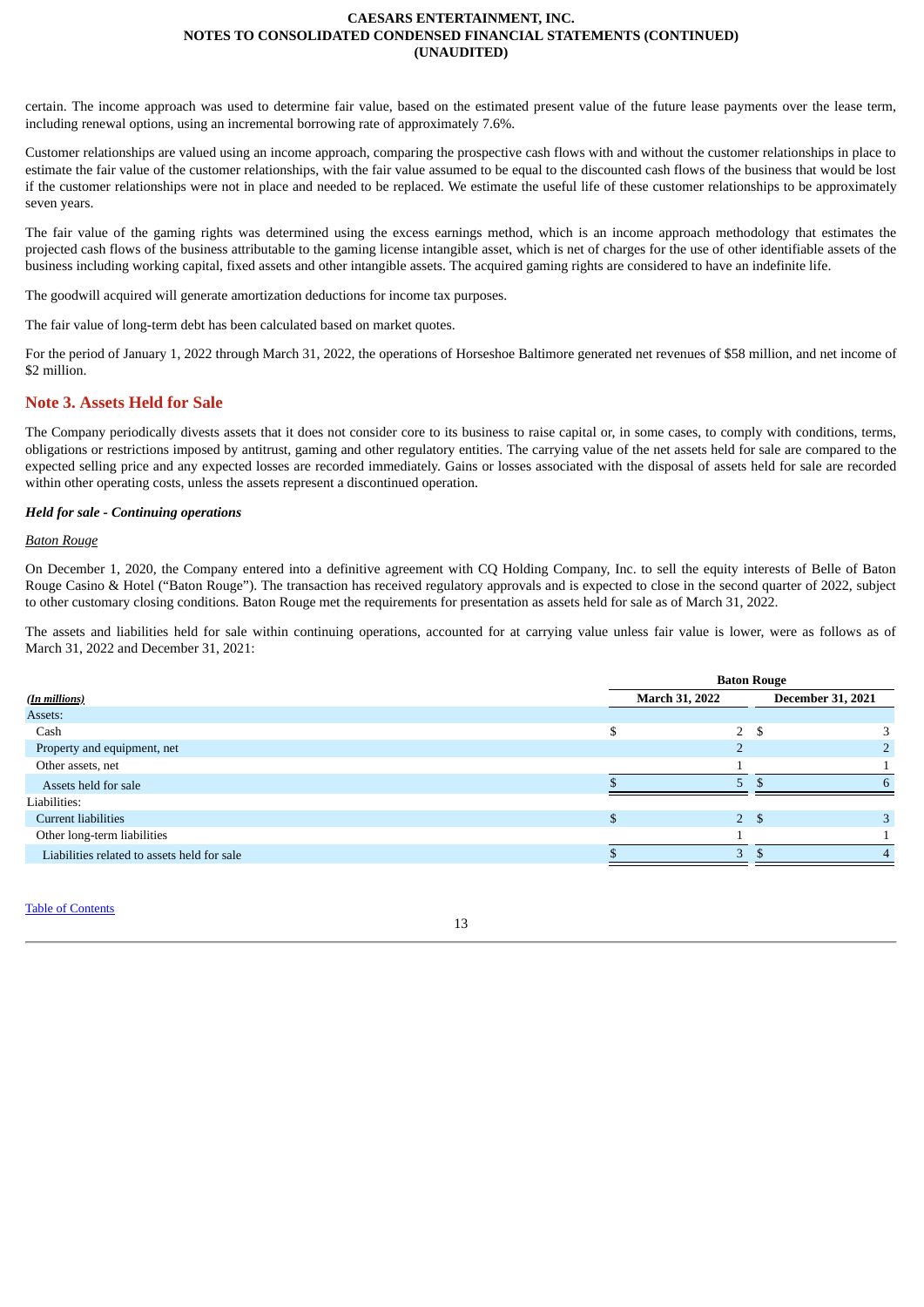The following information presents the net revenues and net loss of our held for sale property, with operations included in continuing operations, that has not been sold:

|               | <b>Baton Rouge</b> |                              |              |  |  |  |
|---------------|--------------------|------------------------------|--------------|--|--|--|
|               |                    | Three Months Ended March 31, |              |  |  |  |
| (In millions) | 2022               | 2021                         |              |  |  |  |
| Net revenues  | 4                  |                              | $\mathbf{A}$ |  |  |  |
| Net loss      | __                 |                              | (1)<br>(エ)   |  |  |  |

#### *Held for sale - Sold*

#### *MontBleu and Evansville Divestitures*

On April 6, 2021, the Company consummated the sale of the equity interests of MontBleu Casino Resort & Spa ("MontBleu") to Bally's Corporation for \$15 million, subject to a customary working capital adjustment, resulting in a gain of less than \$1 million. The Company received the payment in full on April 5, 2022. MontBleu was within the Regional segment.

On June 3, 2021, the Company consummated the sale of the real property and equity interests of Tropicana Evansville ("Evansville") to Gaming and Leisure Properties, Inc. ("GLPI") and Bally's Corporation (formerly Twin River Worldwide Holdings, Inc.), respectively, for \$480 million, subject to a customary working capital adjustment, resulting in a gain of \$12 million. Evansville was within the Regional segment.

The following information presents the net revenues and net income of previously held for sale properties, which were recently sold:

|               |          | Three Months Ended March 31, 2021 |
|---------------|----------|-----------------------------------|
| (In millions) | MontBleu | Evansville                        |
| Net revenues  | 11       | 21<br>1 ب                         |
| Net income    |          | 1つ<br>ᆂᇦ                          |

#### *Held for sale - Discontinued operations*

On the closing date of the Merger, Harrah's Louisiana Downs, Caesars UK Group, which includes Emerald Resorts & Casino, and Caesars Southern Indiana met held for sale criteria. The operations of these properties have been presented within discontinued operations.

On September 3, 2020, the Company and VICI Properties L.P., a Delaware limited partnership ("VICI") entered into an agreement to sell the equity interests of Harrah's Louisiana Downs to Rubico Acquisition Corp. for \$22 million, subject to a customary working capital adjustment, which proceeds will be split between the Company and VICI. On November 1, 2021, the sale of Harrah's Louisiana Downs was completed. The annual base rent payments under the Regional Master Lease between Caesars and VICI remained unchanged.

On December 24, 2020, the Company entered into an agreement to sell the equity interests of Caesars Southern Indiana to the Eastern Band of Cherokee Indians ("EBCI") for \$250 million, subject to customary purchase price adjustments. On September 3, 2021, the Company completed the sale of Caesars Southern Indiana, resulting in a gain of \$12 million. In connection with this transaction, the Company's annual base rent payments to VICI Properties under the Regional Master Lease were reduced by \$33 million. Additionally, the Company and EBCI entered into a 10-year brand license agreement for the continued use of the Caesars brand and Caesars Rewards loyalty program at Caesars Southern Indiana. The agreement contains cancellation rights in exchange for a termination fee at the buyer's discretion following the fifth anniversary of the agreement.

On July 16, 2021, the Company completed the sale of Caesars UK Group, in which the buyer assumed all liabilities associated with the Caesars UK Group, and recorded an impairment of \$14 million within discontinued operations.

At the time that the William Hill Acquisition was consummated, the Company's intent was to divest William Hill International. Accordingly, the assets and liabilities of William Hill International are classified as held for sale with operations presented within discontinued operations. See Note 1 and Note 2.

The following information presents the net revenues and net income (loss) for the Company's properties that are part of discontinued operations for the three months ended March 31, 2022 and 2021:

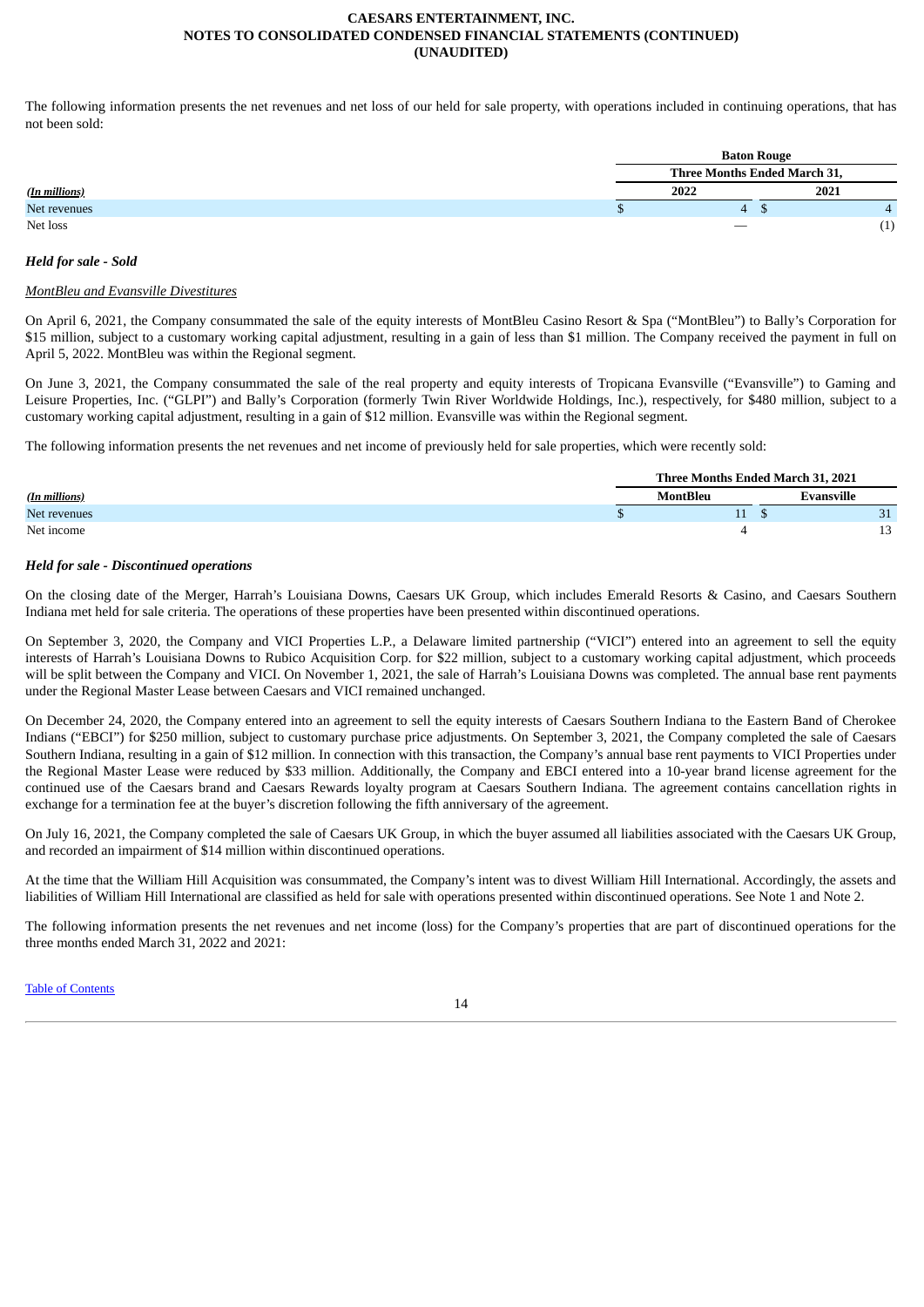|               |                                 |                                   | Three Months Ended March 31,<br>2022 |
|---------------|---------------------------------|-----------------------------------|--------------------------------------|
| (In millions) |                                 |                                   | <b>William Hill International</b>    |
| Net revenues  |                                 |                                   | 419                                  |
| Net loss      |                                 |                                   | (303)                                |
|               |                                 | Three Months Ended March 31, 2021 |                                      |
| (In millions) | <b>Harrah's Louisiana Downs</b> | <b>Caesars UK Group</b>           | <b>Caesars Southern Indiana</b>      |
| Net revenues  | 13                              |                                   | 10<br>49                             |

Net income (loss)  $\hspace{1.6cm} (7)$   $\hspace{1.6cm} (-7)$ 

Not included in tables are assets and liabilities held for sale of \$3.3 billion and \$2.6 billion, respectively, as of March 31, 2022 and \$3.8 billion and \$2.7 billion, respectively, as of December 31, 2021, related to William Hill International. Liabilities held for sale as of March 31, 2022 and December 31, 2021 include \$601 million and \$617 million, respectively, of debt related to the asset sale bridge facility and the revolving credit facility, which are expected to be repaid upon the sale of William Hill International, as described in Note 1. The Bridge Credit Agreement includes a financial covenant, of which the Company was in compliance as of March 31, 2022, requiring the Bridge Facility Borrower to maintain a maximum total net leverage ratio of 10.50 to 1.00. The borrowings under the Bridge Credit Agreement are guaranteed by the Bridge Facility Borrower and its material wholly-owned subsidiaries (subject to exceptions), and are secured by a pledge of substantially all of the existing and future property and assets of the Bridge Facility Borrower and the guarantors (subject to exceptions). In addition, \$918 million of debt is held for sale related to two trust deeds assumed in the William Hill Acquisition. One trust deed relates to £350 million aggregate principal amount of 4.750% Senior Notes due 2026, and the other trust deed relates to £350 million aggregate principal amount of 4.875% Senior Notes due 2023. Each of the trust deeds contain a put option due to a change in control which allowed noteholders to require the Company to purchase the notes at 101% of the principal amount with interest accrued. The put period expired on July 26, 2021, and approximately £1 million of debt was repurchased. No financial covenants were noted related to the two trust deeds assumed in the William Hill Acquisition.

## **Note 4. Investments in and Advances to Unconsolidated Affiliates**

#### *William Hill*

The Company previously entered into a 25-year agreement which granted William Hill the right to conduct betting activities, including operating our sportsbooks, and conduct certain real money online gaming activities. On April 22, 2021, the Company consummated its previously announced acquisition of William Hill PLC in an all-cash transaction. Prior to the acquisition, the Company accounted for its investment in William Hill PLC as an investment in equity securities and William Hill US as an equity method investment. See Note 2 for further detail on the consideration transferred and the allocation of the purchase price.

#### *NeoGames*

The acquired net assets of William Hill included an investment in publicly traded common stock of NeoGames S.A. ("NeoGames"), a global leader of iLottery solutions and services to national and state-regulated lotteries, and other investments. On September 16, 2021, the Company sold a portion of its shares of NeoGames common stock for \$136 million which decreased Company's ownership interest from 24.5% to 8.4%. Additionally, on March 14, 2022 the Company sold its remaining 2 million shares at fair value for \$26 million and recorded a loss on the change in fair value of \$34 million during the three months ended March 31, 2022, which is included within Other income (loss) on the Statements of Operations.

#### *Pompano Joint Venture*

In April 2018, the Company entered into a joint venture with Cordish Companies ("Cordish") to plan and develop a mixed-use entertainment and hospitality destination expected to be located on unused land adjacent to the casino and racetrack at the Company's Pompano property. As the managing member, Cordish will operate the business and manage the development, construction, financing, marketing, leasing, maintenance and day-to-day operation of the various phases of the project. Additionally, Cordish will be responsible for the development of the master plan for the project with the Company's input and will submit it for the Company's review and approval. In June 2021, the joint venture issued a capital call and we contributed \$3 million. The Company has made cash contributions totaling \$4 million and has contributed land. On February 12, 2021, the Company contributed 186 acres to the joint venture with a fair value of \$61 million. Total contributions of approximately 206 acres of land have been made with a fair value of approximately \$69 million, and the Company has no further obligation to

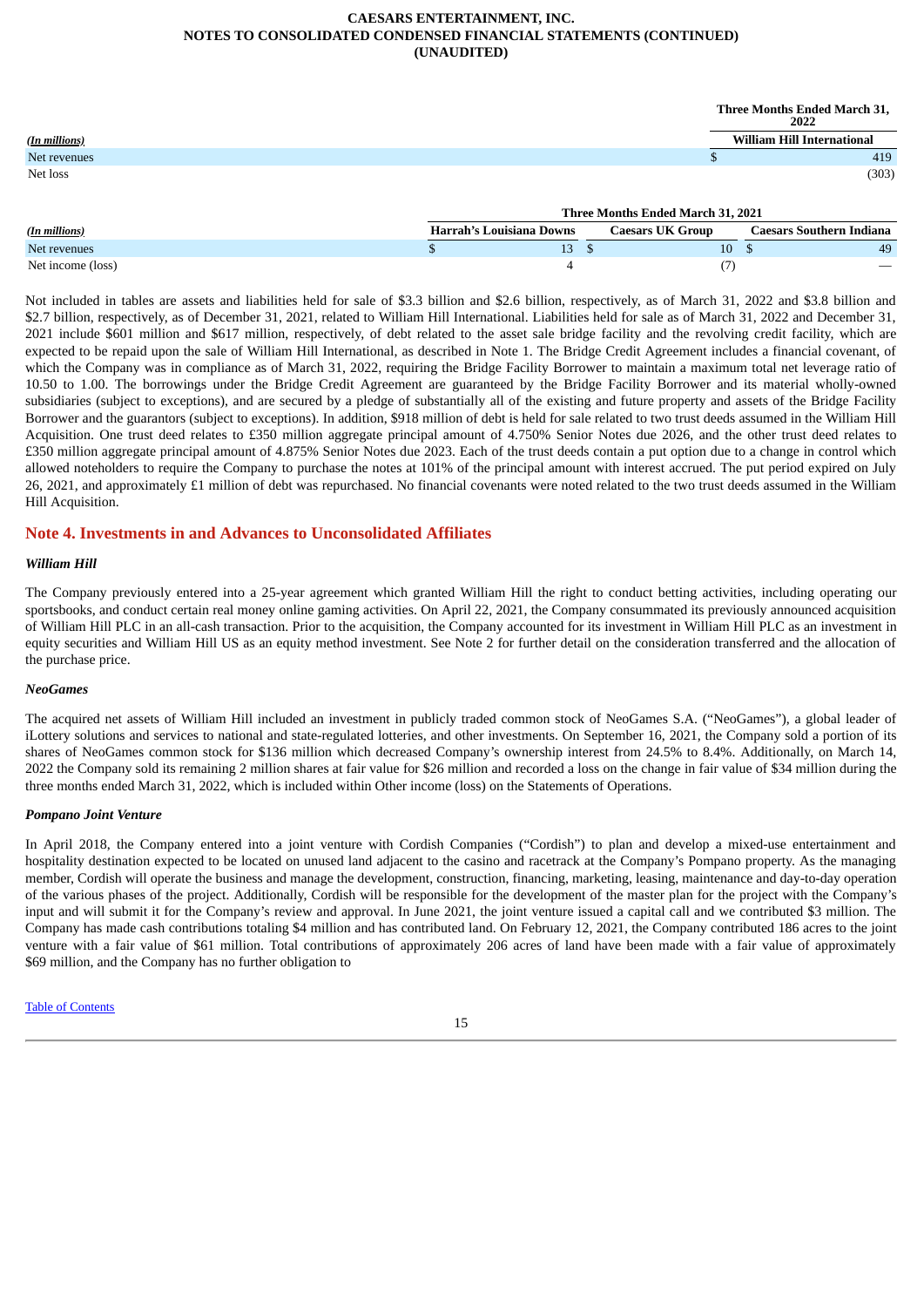contribute additional real estate or cash as of March 31, 2022. We entered into a short-term lease agreement in February 2021, which we can cancel at any time, to lease back a portion of the land from the joint venture.

While the Company holds a 50% variable interest in the joint venture, it is not the primary beneficiary; as such the investment in the joint venture is accounted for using the equity method. The Company participates evenly with Cordish in the profits and losses of the joint venture, which are included in Transaction and other operating costs, net on the Statements of Operations. As of March 31, 2022 and December 31, 2021, the Company's investment in the joint venture is recorded in Investment in and advances to unconsolidated affiliates on the Balance Sheets.

# **Note 5. Property and Equipment**

| (In millions)                                              | <b>March 31, 2022</b> | <b>December 31, 2021</b> |
|------------------------------------------------------------|-----------------------|--------------------------|
| Land                                                       | 2,093                 | 2,125                    |
| Buildings, riverboats, and leasehold and land improvements | 12,589                | 12,433                   |
| Furniture, fixtures, and equipment                         | 1,715                 | 1,650                    |
| Construction in progress                                   | 479                   | 395                      |
| Total property and equipment                               | 16,876                | 16,603                   |
| Less: accumulated depreciation                             | (2,239)               | (2,002)                  |
| Total property and equipment, net                          | 14,637                | 14,601                   |

Our property and equipment are subject to various operating leases for which we are the lessor. We lease our property and equipment related to our hotel rooms, convention space and retail space through various short-term and long-term operating leases.

## *Depreciation Expense*

|                | 1 hrec<br>Months 1   | Ended March | <b>D</b> 1<br>. |
|----------------|----------------------|-------------|-----------------|
| (In millions)  | 2022                 |             | 2021            |
| Dan<br>expense | $\sim$ $\sim$<br>243 |             | 245             |

Depreciation is calculated using the straight-line method over the shorter of the estimated useful life of the asset or the related lease.

# **Note 6. Goodwill and Intangible Assets, net**

The purchase price of an acquisition is allocated to the underlying assets acquired and liabilities assumed based upon their estimated fair values at the date of acquisition. The Company determines the estimated fair values after review and consideration of relevant information including discounted cash flows, quoted market prices, and estimates made by management. To the extent the purchase price exceeds the fair value of the net identifiable tangible and intangible assets acquired and liabilities assumed, such excess is recorded as goodwill.

## *Changes in Carrying Value of Goodwill and Other Intangible Assets*

|                   |                                               | <b>Non-Amortizing Intangible Assets</b> |  |       |  |  |  |  |  |
|-------------------|-----------------------------------------------|-----------------------------------------|--|-------|--|--|--|--|--|
| (In millions)     | <b>Amortizing Intangible</b><br><b>Assets</b> | Goodwill                                |  | Other |  |  |  |  |  |
| December 31, 2021 | 1,209                                         | 11,076                                  |  | 3,711 |  |  |  |  |  |
| Amortization      | (57)                                          |                                         |  | $-$   |  |  |  |  |  |
| Other $(a)$       |                                               |                                         |  |       |  |  |  |  |  |
| March 31, 2022    | 1,152                                         | 11,082                                  |  | 3,711 |  |  |  |  |  |

*Purchase price adjustment related to William Hill Acquisition. See Note 2 for additional information. (a)*

 $\_$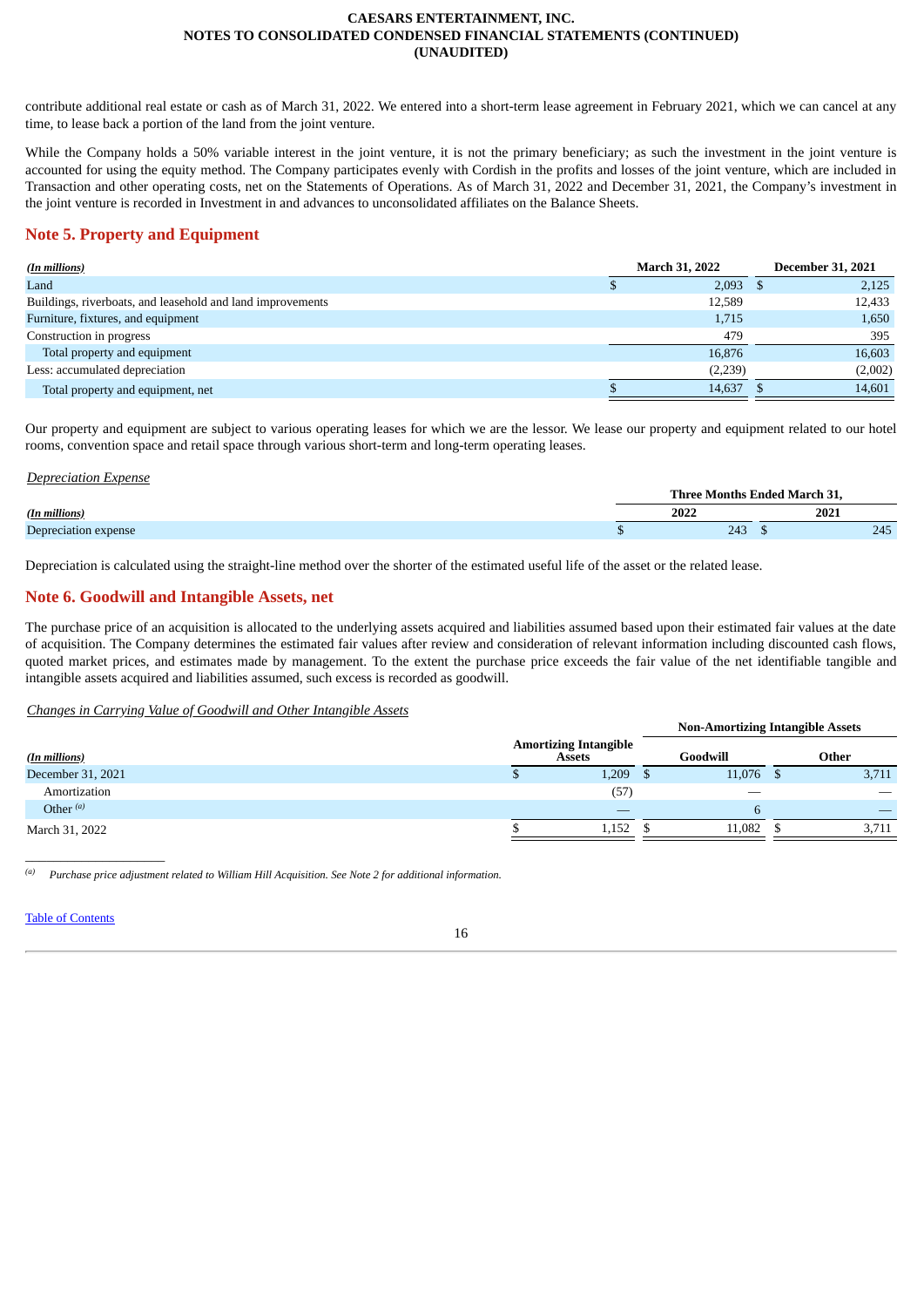## *Gross Carrying Value and Accumulated Amortization of Intangible Assets Other Than Goodwill*

|                                                            |                    |                                 |     | <b>March 31, 2022</b>              |                                      | <b>December 31, 2021</b>        |       |    |            |    |       |  |  |  |  |                                    |  |  |                                      |
|------------------------------------------------------------|--------------------|---------------------------------|-----|------------------------------------|--------------------------------------|---------------------------------|-------|----|------------|----|-------|--|--|--|--|------------------------------------|--|--|--------------------------------------|
| (Dollars in millions)                                      | <b>Useful Life</b> | <b>Gross Carrying</b><br>Amount |     | Accumulated<br><b>Amortization</b> | <b>Net Carrying</b><br><b>Amount</b> | <b>Gross Carrying</b><br>Amount |       |    |            |    |       |  |  |  |  | Accumulated<br><b>Amortization</b> |  |  | <b>Net Carrying</b><br><b>Amount</b> |
| Amortizing intangible assets                               |                    |                                 |     |                                    |                                      |                                 |       |    |            |    |       |  |  |  |  |                                    |  |  |                                      |
| Customer relationships                                     | $3 - 7$ years      | \$<br>587                       | -\$ | $(210)$ \$                         | 377                                  | \$                              | 587   | \$ | $(187)$ \$ |    | 400   |  |  |  |  |                                    |  |  |                                      |
| Gaming rights and other                                    | 20 - 34 years      | 174                             |     | (8)                                | 166                                  |                                 | 174   |    | (7)        |    | 167   |  |  |  |  |                                    |  |  |                                      |
| Trademarks                                                 | 15 years           | 322                             |     | (46)                               | 276                                  |                                 | 322   |    | (21)       |    | 301   |  |  |  |  |                                    |  |  |                                      |
| Reacquired rights                                          | 24 years           | 250                             |     | (10)                               | 240                                  |                                 | 250   |    | (7)        |    | 243   |  |  |  |  |                                    |  |  |                                      |
| Technology                                                 | 6 years            | 110                             |     | (17)                               | 93                                   |                                 | 110   |    | (12)       |    | 98    |  |  |  |  |                                    |  |  |                                      |
|                                                            |                    | 1,443                           | -\$ | (291)                              | 1,152                                |                                 | 1,443 | \$ | (234)      |    | 1,209 |  |  |  |  |                                    |  |  |                                      |
|                                                            |                    |                                 |     |                                    |                                      |                                 |       |    |            |    |       |  |  |  |  |                                    |  |  |                                      |
| Non-amortizing intangible assets                           |                    |                                 |     |                                    |                                      |                                 |       |    |            |    |       |  |  |  |  |                                    |  |  |                                      |
| Trademarks                                                 |                    |                                 |     |                                    | 1,998                                |                                 |       |    |            |    | 1,998 |  |  |  |  |                                    |  |  |                                      |
| Gaming rights                                              |                    |                                 |     |                                    | 1,190                                |                                 |       |    |            |    | 1,190 |  |  |  |  |                                    |  |  |                                      |
| Caesars Rewards                                            |                    |                                 |     |                                    | 523                                  |                                 |       |    |            |    | 523   |  |  |  |  |                                    |  |  |                                      |
|                                                            |                    |                                 |     |                                    | 3,711                                |                                 |       |    |            |    | 3,711 |  |  |  |  |                                    |  |  |                                      |
| Total amortizing and non-amortizing intangible assets, net |                    |                                 |     |                                    | \$<br>4,863                          |                                 |       |    |            | \$ | 4,920 |  |  |  |  |                                    |  |  |                                      |

Amortization expense with respect to intangible assets for the three months ended March 31, 2022 and 2021 totaled \$57 million and \$20 million, respectively, which is included in depreciation and amortization in the Statements of Operations.

*Estimated Five-Year Amortization*

|                                       |           |           | n.<br>* December 31,<br>Ended<br>Years |  |                |  |      |  |      |    |      |                                            |
|---------------------------------------|-----------|-----------|----------------------------------------|--|----------------|--|------|--|------|----|------|--------------------------------------------|
| (In millions,                         | kemaining | 2022      | 2023                                   |  | 2024           |  | 2025 |  | 2026 |    | 2027 |                                            |
| Estimated annual amortization expense |           | ם ו<br>ᅩᄼ | 138                                    |  | 122<br>ال کند. |  | 116  |  | 116  | пυ |      | $\blacksquare$<br>$\overline{\phantom{a}}$ |

# **Note 7. Fair Value Measurements**

## *Items Measured at Fair Value on a Recurring Basis*

The following table sets forth the assets and liabilities measured at fair value on a recurring basis, by input level, in the Balance Sheets at March 31, 2022 and December 31, 2021:

|                                              | <b>March 31, 2022</b> |                |                 |              |  |  |  |
|----------------------------------------------|-----------------------|----------------|-----------------|--------------|--|--|--|
| (In millions)                                | <b>Level 1</b>        | <b>Level 2</b> | <b>Level 3</b>  | <b>Total</b> |  |  |  |
| Assets:                                      |                       |                |                 |              |  |  |  |
| Marketable securities                        | 9 \$                  | 8 \$           | $\qquad \qquad$ |              |  |  |  |
| Derivative instruments - FX forward          |                       | 12             |                 |              |  |  |  |
| Total assets at fair value                   | 9                     | 20             |                 | 29           |  |  |  |
| Liabilities:                                 |                       |                |                 |              |  |  |  |
| Derivative instruments - interest rate swaps |                       | 11             |                 | 11           |  |  |  |
| Total liabilities at fair value              |                       | 11             |                 |              |  |  |  |

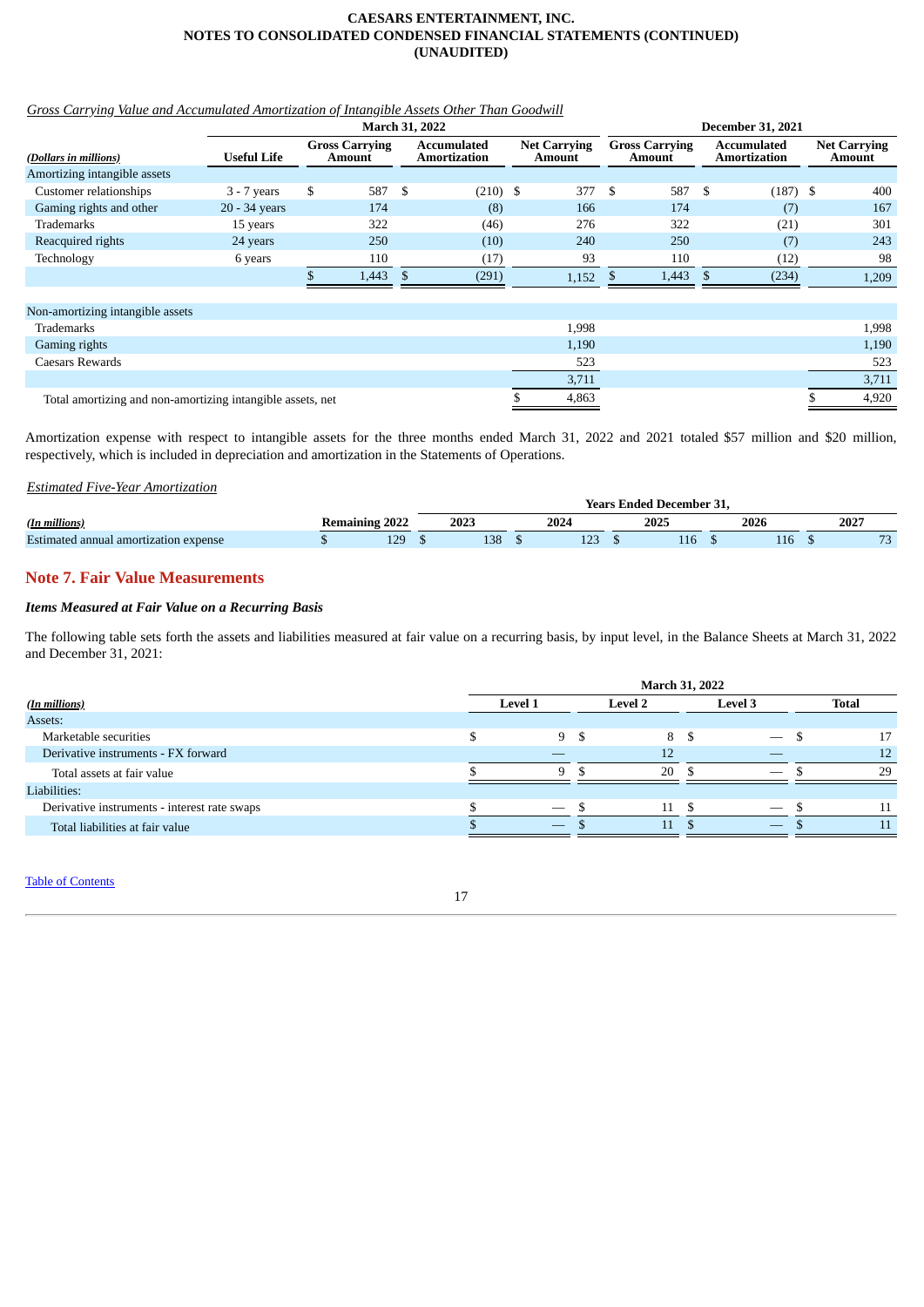|                                              | <b>December 31, 2021</b> |                          |  |                |                |                 |  |       |
|----------------------------------------------|--------------------------|--------------------------|--|----------------|----------------|-----------------|--|-------|
| (In millions)                                |                          | <b>Level 1</b>           |  | <b>Level 2</b> | <b>Level 3</b> |                 |  | Total |
| Assets:                                      |                          |                          |  |                |                |                 |  |       |
| Restricted cash                              |                          |                          |  |                |                |                 |  |       |
| Marketable securities                        |                          | 69                       |  | 9              |                |                 |  | 78    |
| Derivative instruments - FX forward          |                          | $\overline{\phantom{a}}$ |  |                |                | and the control |  |       |
| Total assets at fair value                   |                          | 70                       |  | 11             |                | _               |  | 81    |
| Liabilities:                                 |                          |                          |  |                |                |                 |  |       |
| Derivative instruments - interest rate swaps |                          |                          |  | 28             | - \$           |                 |  | 28    |
| Derivative instruments - FX forward          |                          |                          |  | 16             |                |                 |  | 16    |
| Total liabilities at fair value              |                          |                          |  | 44             |                |                 |  | 44    |

## *Restricted Cash*

The estimated fair values of the Company's restricted cash are based upon quoted prices available in active markets (Level 1), or quoted prices for similar assets in active and inactive markets (Level 2), or quoted prices available in active markets adjusted for time restrictions related to the sale of the investment (Level 3) and represent the amounts the Company would expect to receive if the Company sold the restricted cash. Restricted cash classified as Level 1 includes cash equivalents held in short-term certificate of deposit accounts or money market type funds. Restricted cash that is not subject to remeasurement on a recurring basis is not included in the table above.

#### *Marketable Securities*

Marketable securities consist primarily of trading securities held by the Company's captive insurance subsidiary and investments acquired in the William Hill Acquisition. See Note 4. These investments also include collateral for several escrow and trust agreements with third-party beneficiaries. The estimated fair values of the Company's marketable securities are determined on an individual asset basis based upon quoted prices of identical assets available in active markets (Level 1), quoted prices of identical assets in inactive markets, or quoted prices for similar assets in active and inactive markets (Level 2), and represent the amounts the Company would expect to receive if the Company sold these marketable securities.

#### *Derivative Instruments*

The Company does not purchase or hold any derivative financial instruments for trading purposes.

#### *Forward contracts*

The Company has entered into several foreign exchange forward contracts with third parties to hedge the risk of fluctuations in the foreign exchange rates between USD and GBP and to fix the exchange rate for a portion of the funds used in the William Hill Acquisition, repayment of related debt, and expected proceeds of the sale of the international operations. During the three months ended March 31, 2022 and 2021, the Company recorded total gains of \$21 million and \$1 million, respectively, related to these forward contracts, which was recorded in the Other income (loss) on the Statements of Operations. The forward term of these contracts ends in June 2022.

## *Interest Rate Swap Derivatives*

We assumed Former Caesars' interest rate swaps to manage the mix of assumed debt between fixed and variable rate instruments. As of March 31, 2022, we have four interest rate swap agreements to fix the interest rate on \$1.3 billion of variable rate debt related to the CRC Credit Agreement. The interest rate swaps are designated as cash flow hedging instruments. The difference to be paid or received under the terms of the interest rate swap agreements is accrued as interest rates change and recognized as an adjustment to interest expense at settlement. Changes in the variable interest rates to be received pursuant to the terms of the interest rate swap agreements will have a corresponding effect on future cash flows.

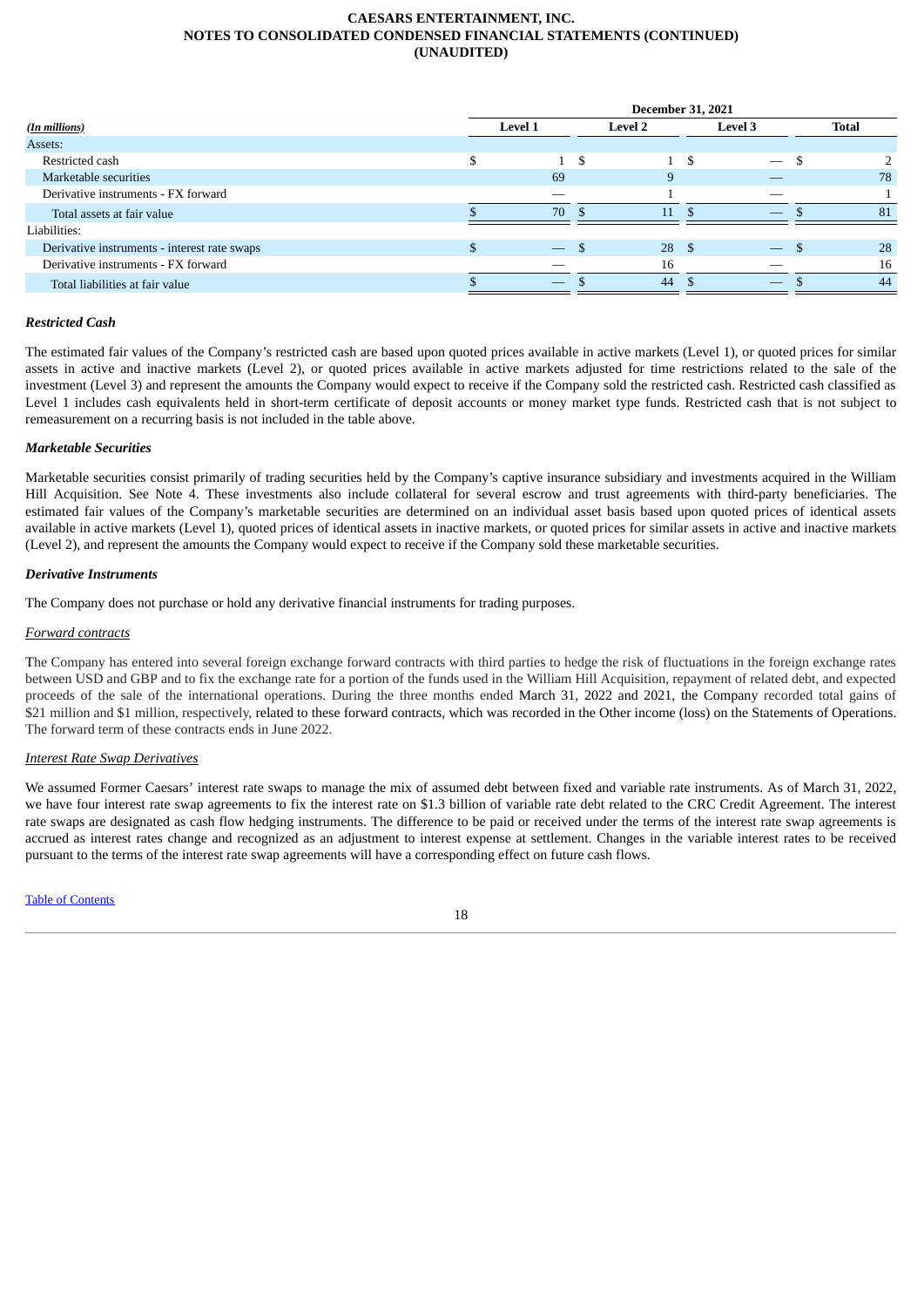The major terms of the interest rate swap agreements as of March 31, 2022 are as follows:

| <b>Effective Date</b> | <b>Notional Amount</b><br>(In millions) | <b>Fixed Rate Paid</b> | Variable Rate Received as of<br><b>March 31, 2022</b> | <b>Maturity Date</b> |
|-----------------------|-----------------------------------------|------------------------|-------------------------------------------------------|----------------------|
| 1/1/2019              | 250                                     | 2.274%                 | 0.2086%                                               | 12/31/2022           |
| 1/1/2019              | 200                                     | 2.828%                 | 0.2086%                                               | 12/31/2022           |
| 1/1/2019              | 200                                     | 2.828%                 | 0.2086%                                               | 12/31/2022           |
| 1/1/2019              | 600                                     | 2.739%                 | 0.2086%                                               | 12/31/2022           |

#### *Valuation Methodology*

The estimated fair values of our interest rate swap derivative instruments are derived from market prices obtained from dealer quotes for similar, but not identical, assets or liabilities. Such quotes represent the estimated amounts we would receive or pay to terminate the contracts. The interest rate swap derivative instruments are included in either Other assets, net or Other long-term liabilities on our Balance Sheets. Our derivatives are recorded at their fair values, adjusted for the credit rating of the counterparty if the derivative is an asset, or adjusted for the credit rating of the Company if the derivative is a liability. None of our derivative instruments are offset and all were classified as Level 2.

#### *Financial Statement Effect*

The effect of derivative instruments designated as hedging instruments on the Balance Sheets for amounts transferred into Accumulated other comprehensive income (loss) ("AOCI") before tax was a gain of \$17 million and \$15 million during the three months ended March 31, 2022 and 2021, respectively. AOCI reclassified to Interest expense on the Statements of Operations was \$8 million and \$14 million for the three months ended March 31, 2022 and 2021, respectively. As of March 31, 2022 and December 31, 2021, the interest rate swaps derivative liability of \$11 million and \$28 million, respectively, was recorded in Other long-term liabilities. Net settlement of these interest rate swaps results in the reclassification of deferred gains and losses within AOCI to be reclassified to the income statement as a component of interest expense as settlements occur. The estimated amount of existing gains or losses that are reported in AOCI at the reporting date that are expected to be reclassified into earnings within the next 12 months is approximately \$11 million.

#### *Accumulated Other Comprehensive Income*

The changes in AOCI by component, net of tax, for the periods through March 31, 2022 and 2021 are shown below.

| (In millions)                                                    | <b>Unrealized Net Gains</b><br>on Derivative<br><b>Instruments</b> | <b>Foreign Currency</b><br><b>Translation</b><br><b>Adjustments</b> |      | Other    | <b>Total</b> |
|------------------------------------------------------------------|--------------------------------------------------------------------|---------------------------------------------------------------------|------|----------|--------------|
| Balances as of December 31, 2020                                 | 26                                                                 | 8                                                                   | S.   |          | 34           |
| Other comprehensive loss before reclassifications                | (2)                                                                |                                                                     |      |          | (3)          |
| Amounts reclassified from accumulated other comprehensive income | 14                                                                 |                                                                     |      |          | 14           |
| Total other comprehensive income (loss), net of tax              | 12                                                                 |                                                                     |      |          |              |
| Balances as of March 31, 2021                                    | 38                                                                 |                                                                     |      |          | 45           |
|                                                                  |                                                                    |                                                                     |      |          |              |
| Balances as of December 31, 2021                                 | 73                                                                 | (36)                                                                | - \$ | $(1)$ \$ | 36           |
| Other comprehensive income (loss) before reclassifications       |                                                                    | (33)                                                                |      |          | (28)         |
| Amounts reclassified from accumulated other comprehensive income |                                                                    |                                                                     |      |          | 8            |
| Total other comprehensive income (loss), net of tax              | 13                                                                 | (33)                                                                |      |          | (20)         |
| Balances as of March 31, 2022                                    | 86                                                                 | (69)                                                                |      | (1)      | 16           |

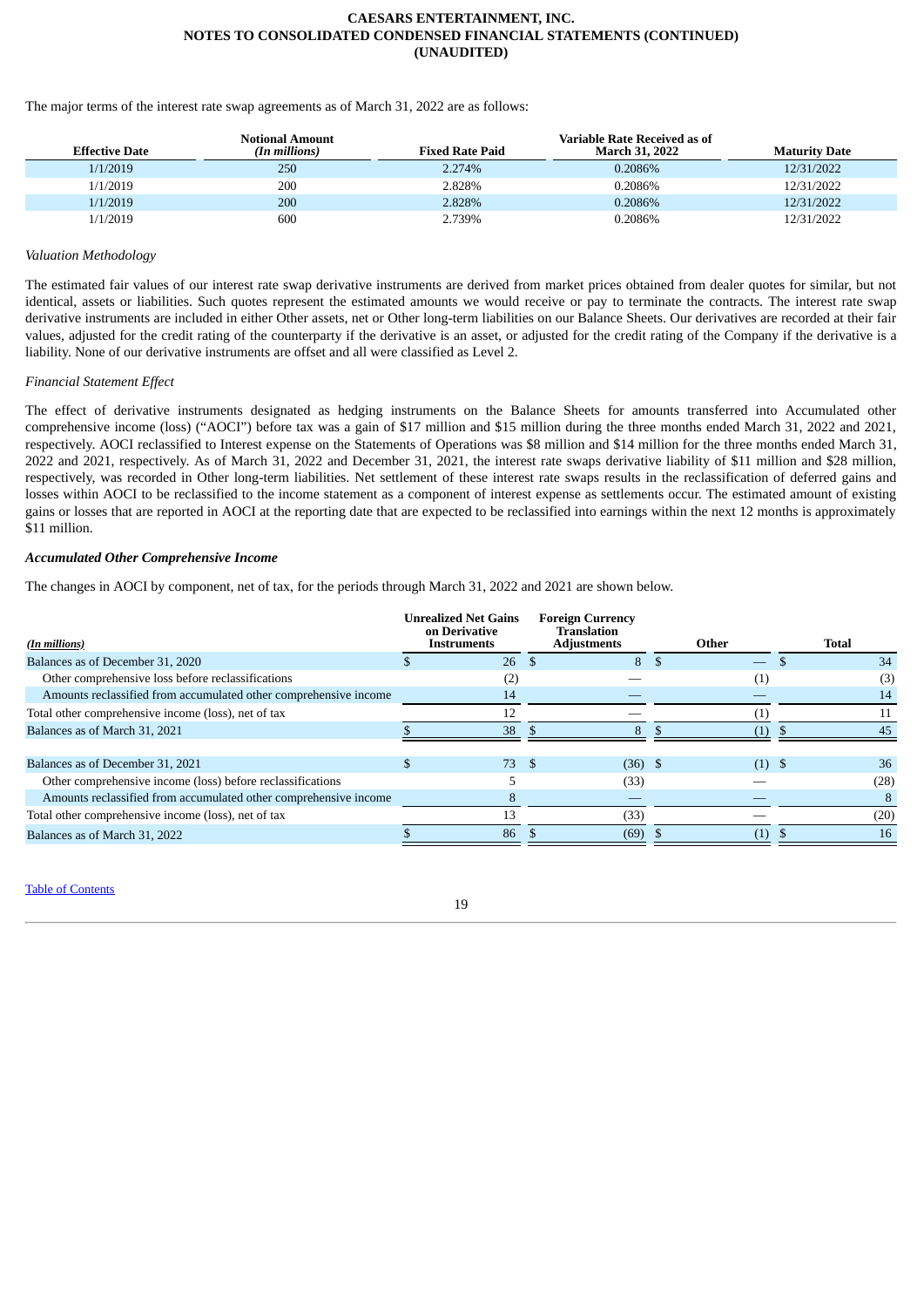## **Note 8. Litigation, Commitments and Contingencies**

#### *Litigation*

#### *General*

We are a party to various legal proceedings, which have arisen in the normal course of our business. Such proceedings can be costly, time consuming and unpredictable and, therefore, no assurance can be given that the final outcome of such proceedings will not materially impact our consolidated financial condition or results of operations. Estimated losses are accrued for these proceedings when the loss is probable and can be estimated. While we maintain insurance coverage that we believe is adequate to mitigate the risks of such proceedings, no assurance can be given that the amount or scope of existing insurance coverage will be sufficient to cover losses arising from such matters. The current liability for the estimated losses associated with these proceedings is not material to our consolidated financial condition and those estimated losses are not expected to have a material impact on our results of operations.

#### *COVID-19 Insurance Claims*

The COVID-19 public health emergency had a significant impact on the Company's business and employees, as well as the communities where the Company operates and serves. The Company purchased broad property insurance coverage to protect against "all risk of physical loss or damage" and resulting business interruption, unless specifically excluded by policies. The Company submitted claims for losses incurred as a result of the COVID-19 public health emergency which are expected to exceed \$2 billion. The insurance carriers under the Company's insurance policies have asserted that the policies do not cover losses incurred by the Company as a result of the COVID-19 public health emergency and have refused to make payments under the applicable policies. Therefore, on March 19, 2021, the Company filed a lawsuit against its insurance carriers in the state court in Clark County, Nevada. On June 8, 2021, the Company filed an amended complaint. Litigation is proceeding and there can be no assurance as to the outcome of the litigation.

#### *Contractual Commitments*

The following contractual commitments were assumed by the Company associated with Former Caesars as result of the consummation of the Merger.

#### *Capital Commitments*

#### *Harrah's New Orleans*

In April 2020, the Company and the State of Louisiana, by and through the Louisiana Gaming Control Board, entered into an Amended and Restated Casino Operating Contract. Additionally, the Company, New Orleans Building Corporation and the City entered into a Second Amended and Restated Lease Agreement (the "Ground Lease"). Based on these amendments related to Harrah's New Orleans, the Company is required to make certain payments and to make a capital investment of \$325 million on or around Harrah's New Orleans by July 15, 2024. The capital investment will include a renovation and full interior and exterior redesign, updated casino floor, new culinary experiences and a new 340 room hotel tower as we are also in the process of rebranding the property as Caesars New Orleans. Renovations are expected to be substantially complete during the second half of 2024.

#### *Atlantic City*

As required by the New Jersey Gaming Control Board in connection with its approval of the Merger, we have funded \$400 million in escrow to provide funds for a three year capital expenditure plan in the state of New Jersey. This amount is currently included in restricted cash in Other assets, net. As of March 31, 2022 and December 31, 2021, our restricted cash balance in the escrow account was \$240 million and \$297 million, respectively, for future capital expenditures in New Jersey.

#### *Sports Sponsorship/Partnership Obligations*

We have agreements with certain professional sports leagues and teams, sporting event facilities and media companies for tickets, suites, and advertising, marketing, promotional and sponsorship opportunities including communication with partner customer databases. Additionally, a selection of such partnerships provide Caesars with exclusivity to access the aforementioned rights within the casino and/or sports betting category. In connection with the launch of the Caesars Sportsbook app, we entered into a significant marketing campaign with distinguished actors, former athletes and other media personalities. As of March 31, 2022 and December 31, 2021, obligations related to these agreements were \$978 million and \$997 million, respectively, which include obligations assumed in the William Hill Acquisition, with contracts extending through 2040. These

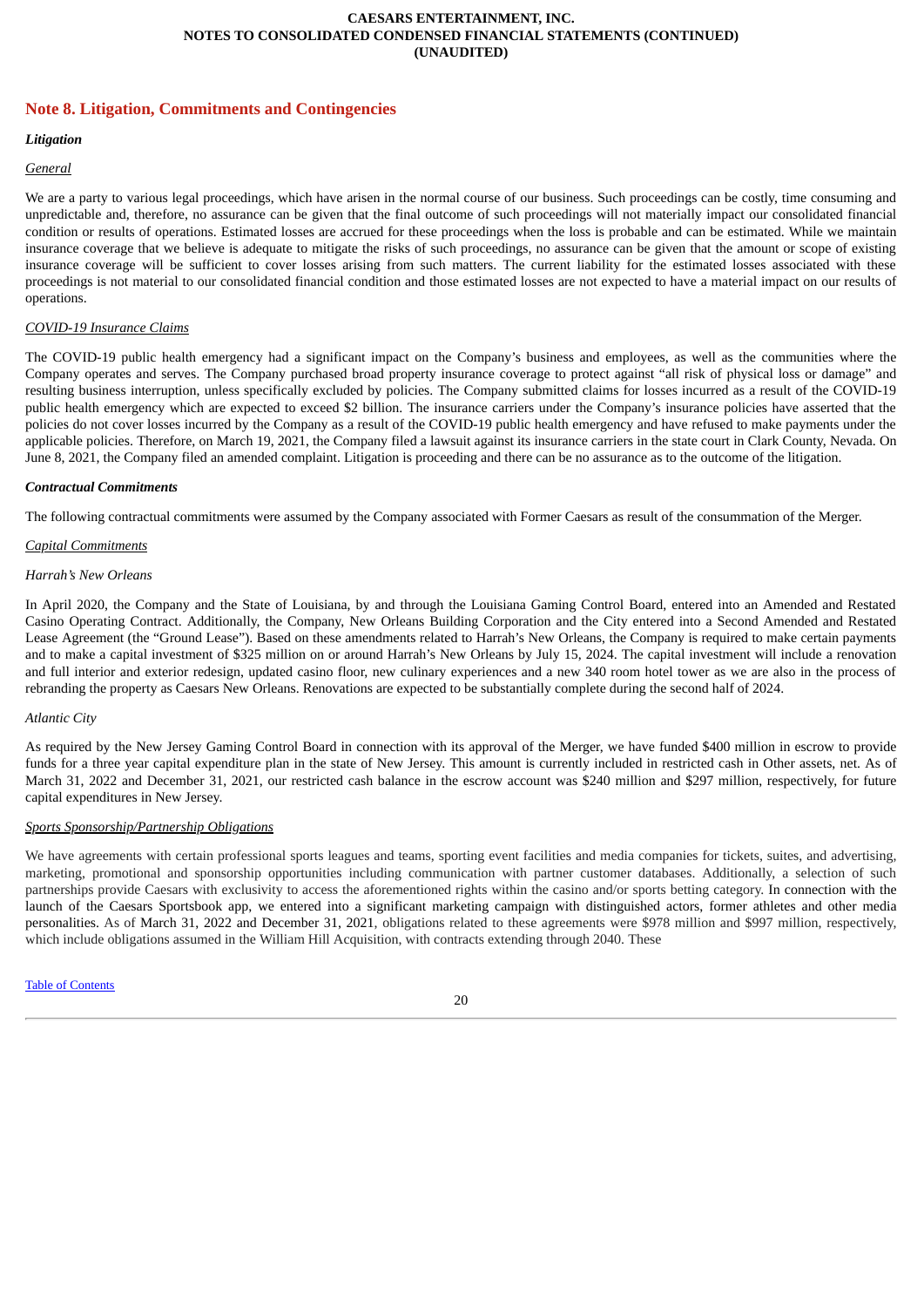obligations include leasing of event suites that are generally considered short term leases for which we do not record a right of use asset or lease liability. We recognize expenses in the period services are received in accordance with the various agreements. In addition, assets or liabilities may be recorded related to the timing of payments as required by the respective agreement.

### *Self-Insurance*

We are self-insured for workers compensation and other risk insurance, as well as health insurance and general liability. Our total estimated self-insurance liability as of March 31, 2022 and December 31, 2021, was \$222 million and \$221 million, respectively, which is included in Accrued other liabilities in our Balance Sheets.

The assumptions, including those related to the COVID-19 public health emergency, utilized by our actuaries are subject to significant uncertainty and if outcomes differ from these assumptions or events develop or progress in a negative manner, the Company could experience a material adverse effect and additional liabilities may be recorded in the future.

#### *Contingencies*

## *Weather disruption - Lake Charles*

On August 27, 2020, Hurricane Laura made landfall on Lake Charles as a Category 4 storm severely damaging the Isle of Capri Casino Lake Charles. During the three months ended March 31, 2022, the Company reached a final settlement agreement with the insurance carriers for a total amount of \$128 million, before our insurance deductible of \$25 million. The Company has received \$94 million related to damaged fixed assets, remediation costs and business interruption. We expect to receive an additional \$9 million in the second quarter of 2022, which is included in Accounts receivable, net. During the three months ended March 31, 2022 and 2021, the Company also recorded gains of \$38 million and \$8 million, respectively, which are included in Transaction and other operating costs, net in our Statements of Operations, as proceeds received for the cost to replace damaged property were in excess of the respective carrying value of the assets. The property will remain closed until the fourth quarter of 2022 when construction of a new land-based casino is expected to be complete.

## **Note 9. Long-Term Debt**

|                                                                            |                                 |          |     | March 31, 2022    |               |                   | <b>December 31, 2021</b> |
|----------------------------------------------------------------------------|---------------------------------|----------|-----|-------------------|---------------|-------------------|--------------------------|
| (Dollars in millions)                                                      | <b>Final</b><br><b>Maturity</b> | Rates    |     | <b>Face Value</b> |               | <b>Book Value</b> | <b>Book Value</b>        |
| <b>Secured Debt</b>                                                        |                                 |          |     |                   |               |                   |                          |
| <b>Baltimore Revolving Credit Facility</b>                                 | 2022                            | variable | \$  |                   | <sup>\$</sup> |                   | <sup>\$</sup>            |
| <b>CRC Revolving Credit Facility</b>                                       | 2022                            | variable |     |                   |               |                   |                          |
| Baltimore Term Loan                                                        | 2024                            | variable |     | 282               |               | 275               | 275                      |
| <b>CRC</b> Term Loan                                                       | 2024                            | variable |     | 4,500             |               | 4,203             | 4,190                    |
| <b>CEI Revolving Credit Facility</b>                                       | 2025                            | variable |     |                   |               |                   |                          |
| CRC Incremental Term Loan                                                  | 2025                            | variable |     | 1,773             |               | 1,705             | 1,705                    |
| <b>CRC Senior Secured Notes</b>                                            | 2025                            | 5.75%    |     | 1,000             |               | 985               | 985                      |
| <b>CEI Senior Secured Notes</b>                                            | 2025                            | 6.25%    |     | 3,400             |               | 3,349             | 3,346                    |
| Convention Center Mortgage Loan                                            | 2025                            | 7.85%    |     | 400               |               | 399               | 399                      |
| <b>Unsecured Debt</b>                                                      |                                 |          |     |                   |               |                   |                          |
| <b>CEI Senior Notes</b>                                                    | 2027                            | 8.125%   |     | 1,700             |               | 1,674             | 1,673                    |
| <b>Senior Notes</b>                                                        | 2029                            | 4.625%   |     | 1,200             |               | 1,184             | 1,183                    |
| Special Improvement District Bonds                                         | 2037                            | 4.30%    |     | 49                |               | 49                | 49                       |
| Long-term notes and other payables                                         |                                 |          |     | $\overline{2}$    |               | $\overline{2}$    | $\overline{2}$           |
| Total debt                                                                 |                                 |          |     | 14,306            |               | 13,825            | 13,807                   |
| Current portion of long-term debt                                          |                                 |          |     | (70)              |               | (70)              | (70)                     |
| Deferred finance charges associated with the CEI Revolving Credit Facility |                                 |          |     |                   |               | (14)              | (15)                     |
| Long-term debt                                                             |                                 |          | \$. | 14,236            | \$            | 13,741            | \$<br>13,722             |
| Unamortized premiums, discounts and deferred finance charges               |                                 |          |     |                   | \$            | 495               | -\$<br>531               |
| Fair value                                                                 |                                 |          | \$  | 14,472            |               |                   |                          |

[Table of Contents](#page-0-0)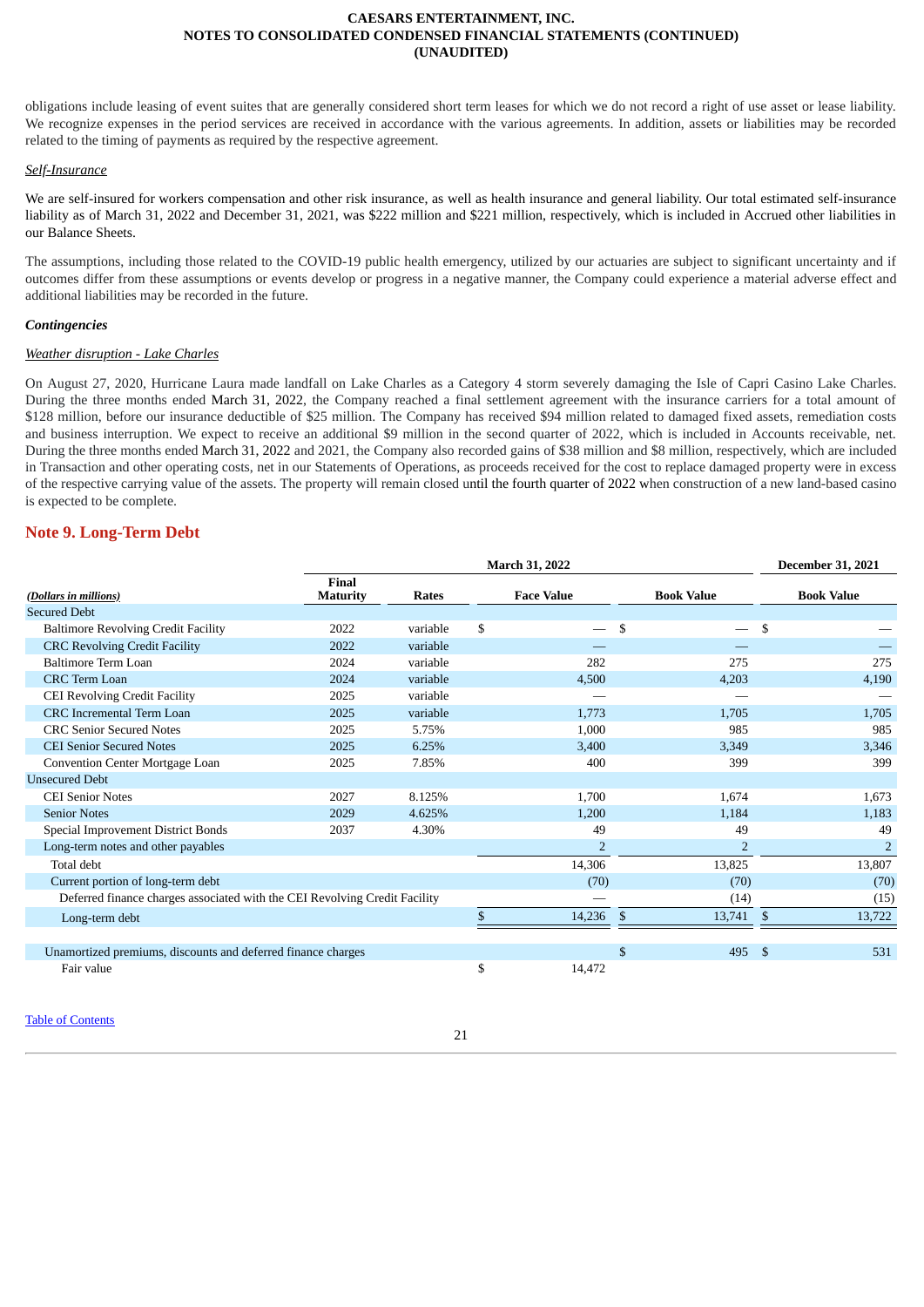#### *Annual Estimated Debt Service Requirements as of March 31, 2022*

|                                     | Remaining | <b>Years Ended December 31,</b> |  |       |  |       |  |      |  |            |              |
|-------------------------------------|-----------|---------------------------------|--|-------|--|-------|--|------|--|------------|--------------|
| (In millions)                       | 2022      | 2023                            |  | 2024  |  | 2025  |  | 2026 |  | Thereafter | <b>Total</b> |
| Annual maturities of long-term debt | 53        | 70                              |  | 4.714 |  | 6,526 |  |      |  | 2,940      | 14,306       |
| Estimated interest payments         | 540       | 880                             |  | 860   |  | 550   |  | 200  |  | 320        | 3,350        |
| Total debt service obligation (a)   | 593       | 950                             |  | 5,574 |  | 7,076 |  | 203  |  | 3.260      | 17,656       |

Debt principal payments are estimated amounts based on contractual maturity and repayment dates. Interest payments are estimated based on the forward-looking LIBOR curve, where applicable, and include the estimated impact of the four interest rate swap agreements related to our CRC Credit Facility (see Note 7). Actual payments may differ from these estimates. *(a)*

#### *Current Portion of Long-Term Debt*

 $\_$ 

The current portion of long-term debt as of March 31, 2022 includes the principal payments on the term loans, other unsecured borrowings, and special improvement district bonds that are contractually due within 12 months. The Company may, from time to time, seek to repurchase its outstanding indebtedness. Any such purchases may be funded by existing cash balances or the incurrence of debt. The amount and timing of any repurchase will be based on business and market conditions, capital availability, compliance with debt covenants and other considerations.

#### *Debt Discounts or Premiums and Deferred Finance Charges*

Debt discounts or premiums and deferred finance charges incurred in connection with the issuance of debt are amortized to interest expense based on the related debt agreements primarily using the effective interest method. Unamortized discounts are written off and included in our gain or loss calculations to the extent we extinguish debt prior to its original maturity date.

#### *Fair Value*

The fair value of debt has been calculated primarily based on the borrowing rates available as of March 31, 2022 and based on market quotes of our publicly traded debt. We classify the fair value of debt within Level 1 and Level 2 in the fair value hierarchy.

#### *Terms of Outstanding Debt*

## *Baltimore Term Loan and Baltimore Revolving Credit Facility*

As a result of our increased ownership interest in Horseshoe Baltimore, we began to consolidate the aggregate principal amount of Horseshoe Baltimore's senior secured term loan facility (the "Baltimore Term Loan") and amount outstanding, if any, under Horseshoe Baltimore's senior secured revolving credit facility (the "Baltimore Revolving Credit Facility"). The Baltimore Term Loan matures in 2024 and is subject to a variable rate of interest calculated as LIBOR plus 4.00%. The Baltimore Revolving Credit Facility has borrowing capacity of up to \$10 million available and matures in 2022, subject to a variable rate of interest calculated as LIBOR plus 6.00%. As of March 31, 2022, there was \$10 million of available borrowing capacity under the Baltimore Revolving Credit Facility.

## *CRC Term Loans and CRC Revolving Credit Facility*

CRC is party to a credit agreement, dated as of December 22, 2017 (as amended, the "CRC Credit Agreement"), which included a \$1.0 billion five-year revolving credit facility (the "CRC Revolving Credit Facility") and an initial \$4.7 billion seven-year first lien term loan (the "CRC Term Loan"), which was increased by \$1.8 billion pursuant to an incremental agreement executed in connection with the Merger (the "CRC Incremental Term Loan").

The CRC Term Loan matures in December 2024 and the CRC Incremental Term Loan matures in July 2025. The CRC Revolving Credit Facility matures in December 2022 and includes a \$400 million letter of credit sub-facility. The CRC Term Loan and the CRC Incremental Term Loan require scheduled quarterly principal payments in amounts equal to 0.25% of the original aggregate principal amount, with the balance due at maturity. The CRC Credit Agreement also includes customary voluntary and mandatory prepayment provisions, subject to certain exceptions.

Borrowings under the CRC Credit Agreement bear interest at a rate equal to either (a) LIBOR adjusted for certain additional costs, subject to a floor of 0% or (b) a base rate determined by reference to the highest of (i) the federal funds rate plus 0.50%, (ii) the prime rate as determined by Credit Suisse AG, Cayman Islands Branch, as administrative agent under the CRC Credit Agreement and (iii) the one-month adjusted LIBOR rate plus 1.00%, in each case plus an applicable margin. Such applicable

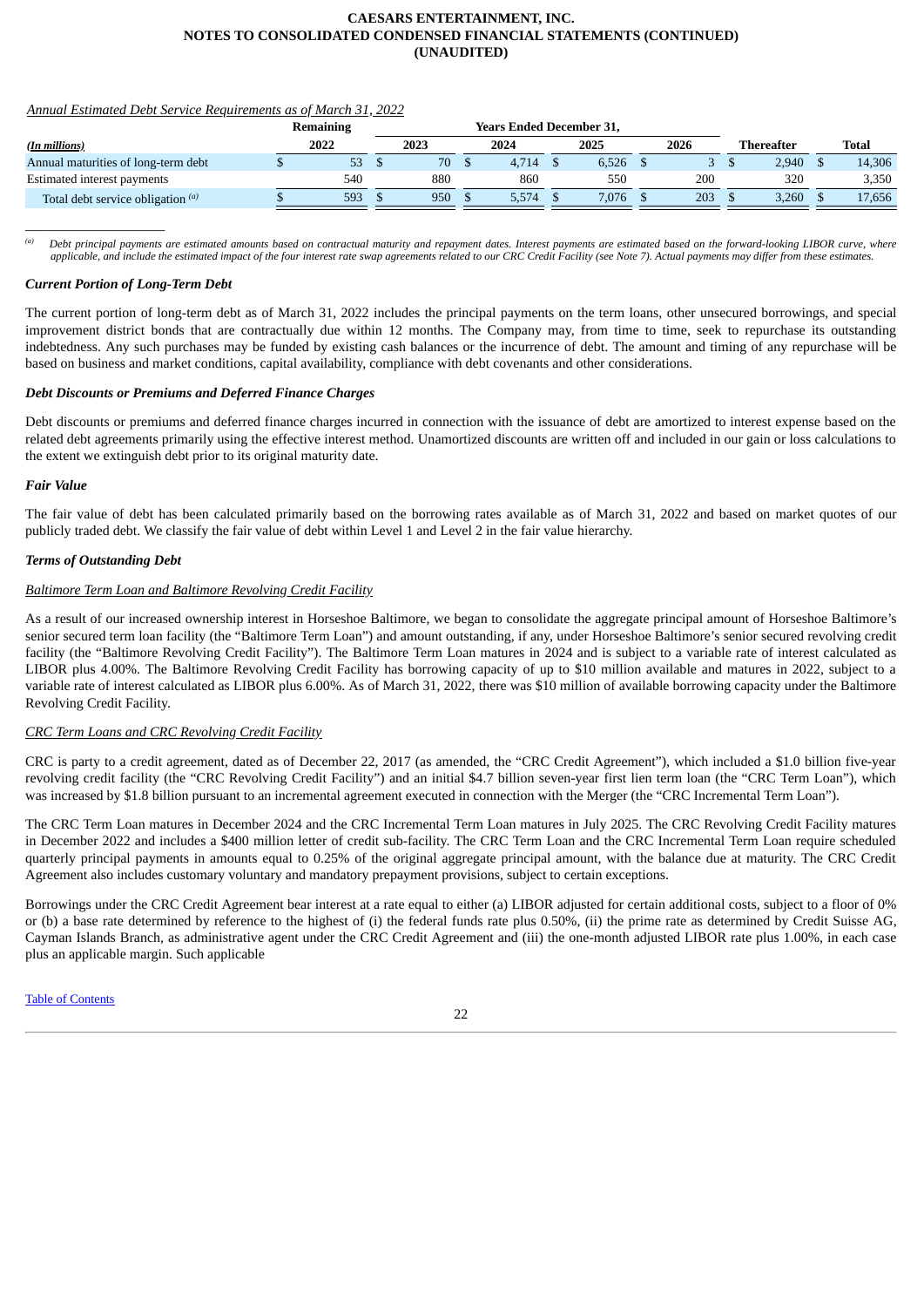margin shall be (a) with respect to the CRC Term Loan, 2.75% per annum in the case of any LIBOR loan or 1.75% per annum in the case of any base rate loan, (b) with respect to the CRC Incremental Term Loan, 4.50% per annum in the case of any LIBOR loan or 3.50% in the case of any base rate loan and (c) in the case of the CRC Revolving Credit Facility, 2.25% per annum in the case of any LIBOR loan and 1.25% per annum in the case of any base rate loan, subject in the case of the CRC Revolving Credit Facility to two 0.125% step-downs based on CRC's senior secured leverage ratio ("SSLR"), the ratio of first lien senior secured net debt to adjusted earnings before interest, taxes, depreciation and amortization. The CRC Revolving Credit Facility is subject to a financial covenant discussed below. On September 21, 2021, CRC entered into a second amendment related to the CRC Incremental Term Loan to reduce the interest rate margins to 3.50% per annum in the case of any LIBOR loan or 2.50% per annum in the case of any base rate loan. The CRC Term Loan and the CRC Incremental Term Loan are LIBOR based loans as of March 31, 2022.

In addition, CRC is required to pay a commitment fee in respect of any commitments under the CRC Revolving Credit Facility in the amount of 0.50% of the principal amount of the commitments, subject to step-downs to 0.375% and 0.25% based upon CRC's SSLR. CRC is also required to pay customary agency fees as well as letter of credit participation fees computed at a rate per annum equal to the applicable margin for LIBOR borrowings on the dollar equivalent of the daily stated amount of outstanding letters of credit, plus such letter of credit issuer's customary documentary and processing fees and charges and a fronting fee in an amount equal to 0.125% of the daily stated amount of such letter of credit.

During the three months ended March 31, 2022, the Company utilized and fully repaid on the CRC Revolving Credit Facility. Such activity is presented in the financing section in the Statements of Cash Flows. As of March 31, 2022, the Company had \$960 million of available borrowing capacity, after consideration of \$65 million in outstanding letters of credit under the CRC Revolving Credit Facility.

## *CEI Revolving Credit Facility*

On July 20, 2020, the Escrow Issuer entered into a new credit agreement with JPMorgan Chase Bank, N.A., as administrative agent, U.S. Bank National Association, as collateral agent, and certain banks and other financial institutions and lenders party thereto, which provide for a five-year CEI Revolving Credit Facility in an aggregate principal amount of \$1.2 billion (the "CEI Revolving Credit Facility"). On November 10, 2021, the Company amended the CEI Revolving Credit Facility to establish reserves in the total amount of \$190 million which are available only for permitted use. The CEI Revolving Credit Facility matures in July 2025 and includes a letter of credit sub-facility of \$250 million.

The interest rate per annum applicable under the CEI Revolving Credit Facility, at the Company's option is either (a) LIBOR adjusted for certain additional costs, subject to a floor of 0% or (b) a base rate determined by reference to the highest of (i) the federal funds rate plus 0.50%, (ii) the prime rate as determined by JPMorgan Chase Bank, N.A. and (iii) the one-month adjusted LIBOR rate plus 1.00%, in each case plus an applicable margin. Such applicable margin shall be 3.25% per annum in the case of any LIBOR loan and 2.25% per annum in the case of any base rate loan, subject to three 0.25% step-downs based on the Company's total leverage ratio.

Additionally, the Company is required to pay a commitment fee in respect of any unused commitments under the CEI Revolving Credit Facility in the amount of 0.50% of principal amount of the commitments of all lenders, subject to a step-down to 0.375% based upon the Company's total leverage ratio. The Company is also required to pay customary agency fees as well as letter of credit participation fees computed at a rate per annum equal to the applicable margin for LIBOR borrowings on the dollar equivalent of the daily stated amount of outstanding letters of credit, plus such letter of credit issuer's customary documentary and processing fees and charges and a fronting fee in an amount equal to 0.125% of the daily stated amount of such letter of credit.

As of March 31, 2022, the Company had \$922 million of available borrowing capacity under the CEI Revolving Credit Facility, after consideration of \$25 million in outstanding letters of credit, \$48 million committed for regulatory purposes and the reserves described above.

## *CRC Senior Secured Notes due 2025*

On July 6, 2020, the Company issued \$1.0 billion in aggregate principal amount of 5.75% Senior Secured Notes due 2025 pursuant to an indenture, dated July 6, 2020 (the "CRC Senior Secured Notes"), by and among the Escrow Issuer, U.S. Bank National Association, as trustee and Credit Suisse AG, Cayman Islands Branch, as collateral agent. In connection with the consummation of the Merger, CRC assumed the rights and obligations under the CRC Senior Secured Notes and the indenture governing such notes. The CRC Senior Secured Notes will mature on July 1, 2025 with interest payable semiannually in cash in arrears on January 1 and July 1 of each year.

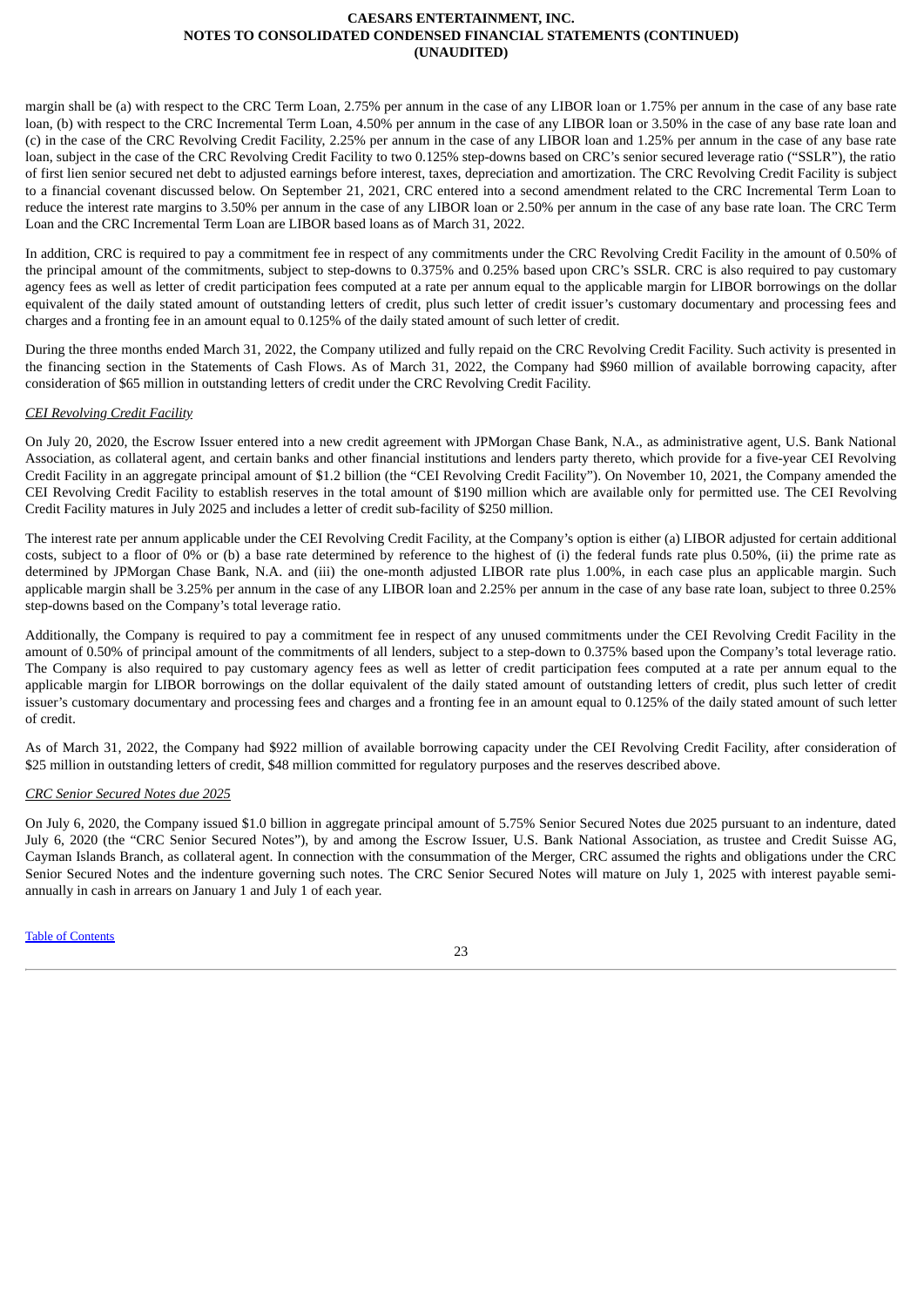#### *CEI Senior Secured Notes due 2025*

On July 6, 2020, the Escrow Issuer issued \$3.4 billion in aggregate principal amount of 6.25% Senior Secured Notes due 2025 pursuant to an indenture dated July 6, 2020 (the "CEI Senior Secured Notes"), by and among the Escrow Issuer, U.S. Bank National Association, as trustee, and U.S. Bank National Association, as collateral agent. The Company assumed the rights and obligations under the CEI Senior Secured Notes and the indenture governing such notes on July 20, 2020. The CEI Senior Secured Notes will mature on July 1, 2025 with interest payable semi-annually in cash in arrears on January 1 and July 1 of each year.

#### *Convention Center Mortgage Loan*

On September 18, 2020, the Company entered into a loan agreement with VICI to borrow a 5-year, \$400 million Forum Convention Center mortgage loan (the "Mortgage Loan"). The Mortgage Loan bears interest at a rate of, initially, 7.7% per annum, which escalates annually to a maximum interest rate of 8.3% per annum. Beginning October 1, 2021, the Mortgage Loan is subject to an interest rate of 7.854% for the next twelve months.

#### *CEI Senior Notes due 2027*

On July 6, 2020, the Escrow Issuer issued \$1.8 billion in aggregate principal amount of 8.125% Senior Notes due 2027 pursuant to an indenture, dated July 6, 2020 (the "CEI Senior Notes"), by and between the Escrow Issuer and U.S. Bank National Association, as trustee. The Company assumed the rights and obligations under the CEI Senior Notes and the indenture governing such notes on July 20, 2020. The CEI Senior Notes will mature on July 1, 2027 with interest payable semi-annually in cash in arrears on January 1 and July 1 of each year.

#### *Senior Notes due 2029*

On September 24, 2021, the Company issued \$1.2 billion in aggregate principal amount of 4.625% Senior Notes due 2029 (the "Senior Notes") pursuant to an indenture dated as of September 24, 2021 between the Company and U.S. Bank National Association, as Trustee. The Senior Notes will mature on October 15, 2029 with interest payable on April 15 and October 15 of each year, commencing April 15, 2022.

#### *Debt Covenant Compliance*

The CRC Credit Agreement, the CEI Revolving Credit Facility, the Baltimore Term Loan and the indentures governing the CEI Senior Secured Notes, the CEI Senior Notes, the CRC Senior Secured Notes and the Senior Notes contain covenants which are standard and customary for these types of agreements. These include negative covenants, which, subject to certain exceptions and baskets, limit the Company's and its subsidiaries' ability to (among other items) incur additional indebtedness, make investments, make restricted payments, including dividends, grant liens, sell assets and make acquisitions.

The CRC Revolving Credit Facility and the CEI Revolving Credit Facility include a maximum first-priority net senior secured leverage ratio financial covenant of 6.35:1, which is applicable solely to the extent that certain testing conditions are satisfied. The Baltimore Revolving Credit Facility includes a senior secured leverage ratio financial covenant of 5.0:1. Failure to comply with such covenants could result in an acceleration of the maturity of indebtedness outstanding under the relevant debt document.

As of March 31, 2022, the Company was in compliance with all of the applicable financial covenants described above.

#### *Guarantees*

The CEI Revolving Credit Facility and the CEI Senior Secured Notes are guaranteed on a senior secured basis by each existing and future material whollyowned domestic subsidiary of CEI (subject to certain exceptions) and are secured by substantially all of the existing and future property and assets of CEI and its subsidiary guarantors (subject to certain exceptions). The CEI Senior Notes and the Senior Notes are guaranteed on a senior unsecured basis by such subsidiaries.

The CRC Credit Agreement and the CRC Senior Secured Notes are guaranteed on a senior secured basis by each existing and future material whollyowned domestic subsidiary of CRC (subject to certain exceptions) and are secured by substantially all of the existing and future property and assets of CRC and its subsidiary guarantors (subject to certain exceptions). The CRC Credit Agreement and the CRC Senior Secured Notes are also guaranteed on a senior unsecured basis by CEI.

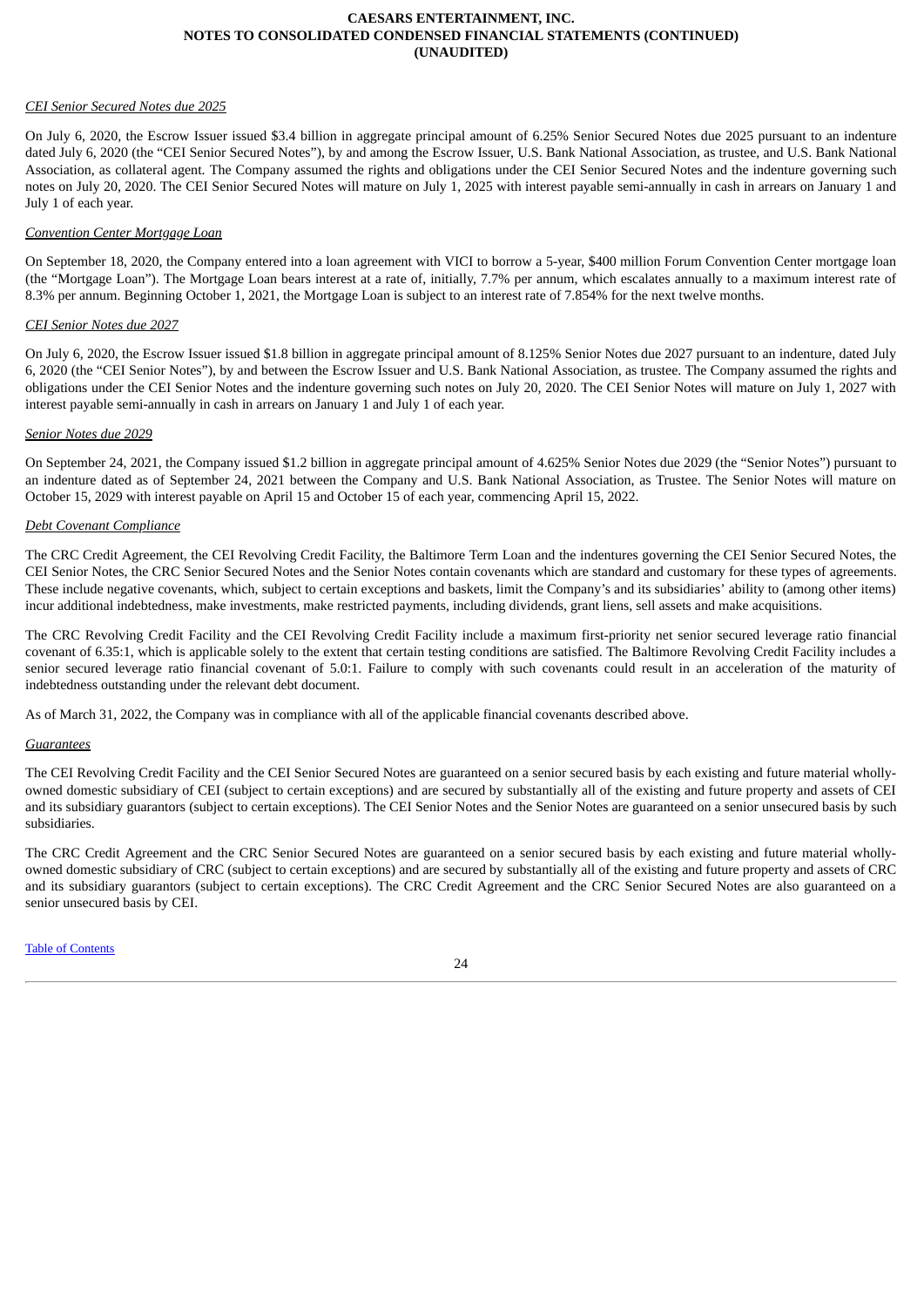## **Note 10. Revenue Recognition**

The Company's Statements of Operations presents net revenue disaggregated by type or nature of the good or service. A summary of net revenues disaggregated by type of revenue and reportable segment is presented below. We recast previously reported segment amounts to conform to the way management assesses results and allocates resources following the William Hill Acquisition. Refer to Note 15 for additional information on the Company's reportable segments.

|                                    | Three Months Ended March 31, 2022 |      |          |  |                 |  |                                      |  |                               |  |              |
|------------------------------------|-----------------------------------|------|----------|--|-----------------|--|--------------------------------------|--|-------------------------------|--|--------------|
| (In millions)                      | <b>Las Vegas</b>                  |      | Regional |  | Caesars Digital |  | <b>Managed and</b><br><b>Branded</b> |  | <b>Corporate and</b><br>Other |  | <b>Total</b> |
| Casino and pari-mutuel commissions | 291                               | - \$ | 1,070    |  | $(69)$ \$       |  | $\hspace{0.1mm}-\hspace{0.1mm}$      |  | $\overline{\phantom{m}}$      |  | 1,292        |
| Food and beverage                  | 220                               |      | 119      |  | __              |  | __                                   |  |                               |  | 339          |
| Hotel                              | 266                               |      | 117      |  |                 |  |                                      |  |                               |  | 383          |
| Other                              | 137                               |      | 57       |  | 16              |  | 66                                   |  |                               |  | 278          |
| Net revenues                       | 914                               |      | L,363    |  | (53)            |  | 66                                   |  |                               |  | 2,292        |

*See discussion of negative revenues in Note 1.*

|                                    | Three Months Ended March 31, 2021 |  |          |  |                        |  |                               |  |                        |  |              |
|------------------------------------|-----------------------------------|--|----------|--|------------------------|--|-------------------------------|--|------------------------|--|--------------|
| (In millions)                      | <b>Las Vegas</b>                  |  | Regional |  | <b>Caesars Digital</b> |  | <b>Managed and</b><br>Branded |  | Corporate and<br>Other |  | <b>Total</b> |
| Casino and pari-mutuel commissions | 226S                              |  | 967      |  | 34                     |  |                               |  |                        |  | 1,227        |
| Food and beverage                  | 84                                |  | 84       |  |                        |  |                               |  | __                     |  | 169          |
| Hotel                              | 115                               |  | 100      |  |                        |  |                               |  |                        |  | 215          |
| Other                              |                                   |  | 40       |  |                        |  | 60                            |  |                        |  | 181          |
| Net revenues                       | 497                               |  | 1,191    |  | 39                     |  | 61                            |  | 4                      |  | 1,792        |

## *Accounts Receivable, Net*

 $\_$ 

*\**

| (In millions)                      | <b>March 31, 2022</b> | <b>December 31, 2021</b> |
|------------------------------------|-----------------------|--------------------------|
| Casino and pari-mutuel commissions | 141                   | 168                      |
| Food and beverage and hotel        | 110                   | 100                      |
| Other                              | 199                   | 204                      |
| Accounts receivable, net           | 450                   | 472                      |

## *Contract and Contract Related Liabilities*

The Company records contract or contract-related liabilities related to differences between the timing of cash receipts from the customer and the recognition of revenue. The Company generally has three types of liabilities related to contracts with customers: (1) outstanding chip liability, which represents the amounts owed in exchange for gaming chips held by a customer, (2) Caesars Rewards player loyalty program obligations, which represent the deferred allocation of revenue relating to reward credits granted to Caesars Rewards members based on on-property spending, including gaming, hotel, dining, retail shopping, and player loyalty program incentives earned, and (3) customer deposits and other deferred revenue, which primarily represents funds deposited by customers related to gaming play and advance payments received for goods and services yet to be provided (such as advance ticket sales, deposits on rooms and convention space, unpaid wagers, iGaming deposits, or future sports bets). These liabilities are generally expected to be recognized as revenue within one year of being purchased, earned, or deposited and are recorded within accrued other liabilities on the Company's Balance **Sheets** 

The following table summarizes the activity related to contract and contract-related liabilities:

| 2022 | 2021       |                                   | 2022 | 2021 |                 | 2022 | 2021                                                   |
|------|------------|-----------------------------------|------|------|-----------------|------|--------------------------------------------------------|
|      | 34         |                                   | 91   | 94   |                 | 560  | 310                                                    |
|      | 29         |                                   | 96   | 93   |                 | 625  | 325                                                    |
|      | (5)        |                                   |      |      |                 | 65   | 15                                                     |
|      | 48<br>(11) | <b>Outstanding Chip Liability</b> |      |      | Caesars Rewards |      | <b>Customer Deposits and Other</b><br>Deferred Revenue |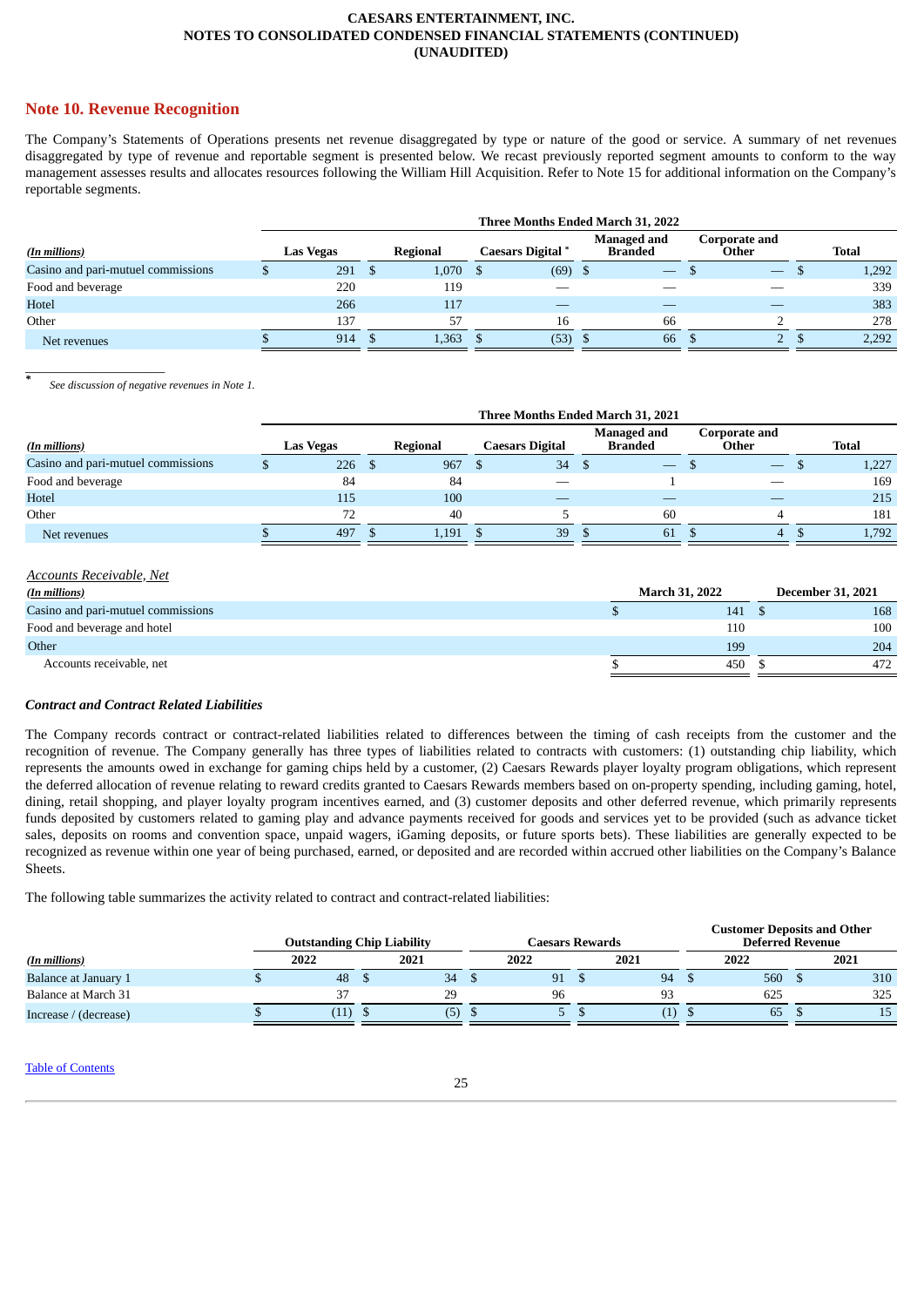The March 31, 2022 balances exclude liabilities related to assets held for sale recorded in 2022 and 2021. See Note 3. The significant change in customer deposits and other deferred revenue during the period ended March 31, 2022 was primarily due to expansion of the Caesars Digital segment from the legalization of retail and online sports betting in new states.

#### *Lease Revenue*

#### *Lodging Arrangements*

Lodging arrangements are considered short-term and generally consist of lease and nonlease components. The lease component is the predominant component of the arrangement and consists of the fees charged for lodging. The nonlease components primarily consist of resort fees and other miscellaneous items. As the timing and pattern of transfer of both the lease and nonlease components are over the course of the lease term, we have elected to combine the revenue generated from lease and nonlease components into a single lease component based on the predominant component in the arrangement. During the three months ended March 31, 2022 and 2021, we recognized approximately \$383 million and \$215 million, respectively, which is included in Hotel revenues in the Statements of Operations.

#### *Conventions*

Convention arrangements are considered short-term and generally consist of lease and nonlease components. The lease component is the predominant component of the arrangement and consists of fees charged for the use of meeting space. The nonlease components primarily consist of food and beverage and audio/visual services. Revenue from conventions is included in Other revenue in the Statements of Operations, and during the three months ended March 31, 2022 lease revenue related to conventions was approximately \$6 million. Lease revenue related to conventions for the three months ended March 31, 2021 was not material.

## *Real Estate Operating Leases*

Real estate lease revenue is included in Other revenue in the Statements of Operations. During the three months ended March 31, 2022 and 2021, we recognized approximately \$36 million and \$21 million, respectively, of real estate lease revenue.

Real estate lease revenue includes \$12 million and \$7 million of variable rental income for the three months ended March 31, 2022 and 2021, respectively.

## **Note 11. Earnings per Share**

The following table illustrates the reconciliation of the numerators and denominators of the basic and diluted net loss per share computations for the three months ended March 31, 2022 and 2021:

|                                                                                  | Three Months Ended March 31, |        |
|----------------------------------------------------------------------------------|------------------------------|--------|
| (In millions, except per share data)                                             | 2022                         | 2021   |
| Net loss from continuing operations attributable to Caesars, net of income taxes | $(451)$ \$                   | (419)  |
| Discontinued operations, net of income taxes                                     | (229)                        | (4)    |
| Net loss attributable to Caesars                                                 | $(680)$ \$                   | (423)  |
| Shares outstanding:                                                              |                              |        |
| Weighted average shares outstanding $-$ basic                                    | 214                          | 208    |
| Weighted average shares outstanding - diluted                                    | 214                          | 208    |
|                                                                                  |                              |        |
| Basic loss per share from continuing operations                                  | $(2.11)$ \$                  | (2.01) |
| Basic loss per share from discontinued operations                                | (1.07)                       | (0.02) |
| Net loss per common share attributable to common stockholders - basic:           | $(3.18)$ \$                  | (2.03) |
|                                                                                  |                              |        |
| Diluted loss per share from continuing operations                                | $(2.11)$ \$                  | (2.01) |
| Diluted loss per share from discontinued operations                              | (1.07)                       | (0.02) |
| Net loss per common share attributable to common stockholders - diluted:         | (3.18)<br>- 55               | (2.03) |
|                                                                                  |                              |        |

For a period in which the Company generated a net loss, the weighted average shares outstanding - basic was used in calculating diluted loss per share because using diluted shares would have been anti-dilutive to loss per share.

[Table of Contents](#page-0-0)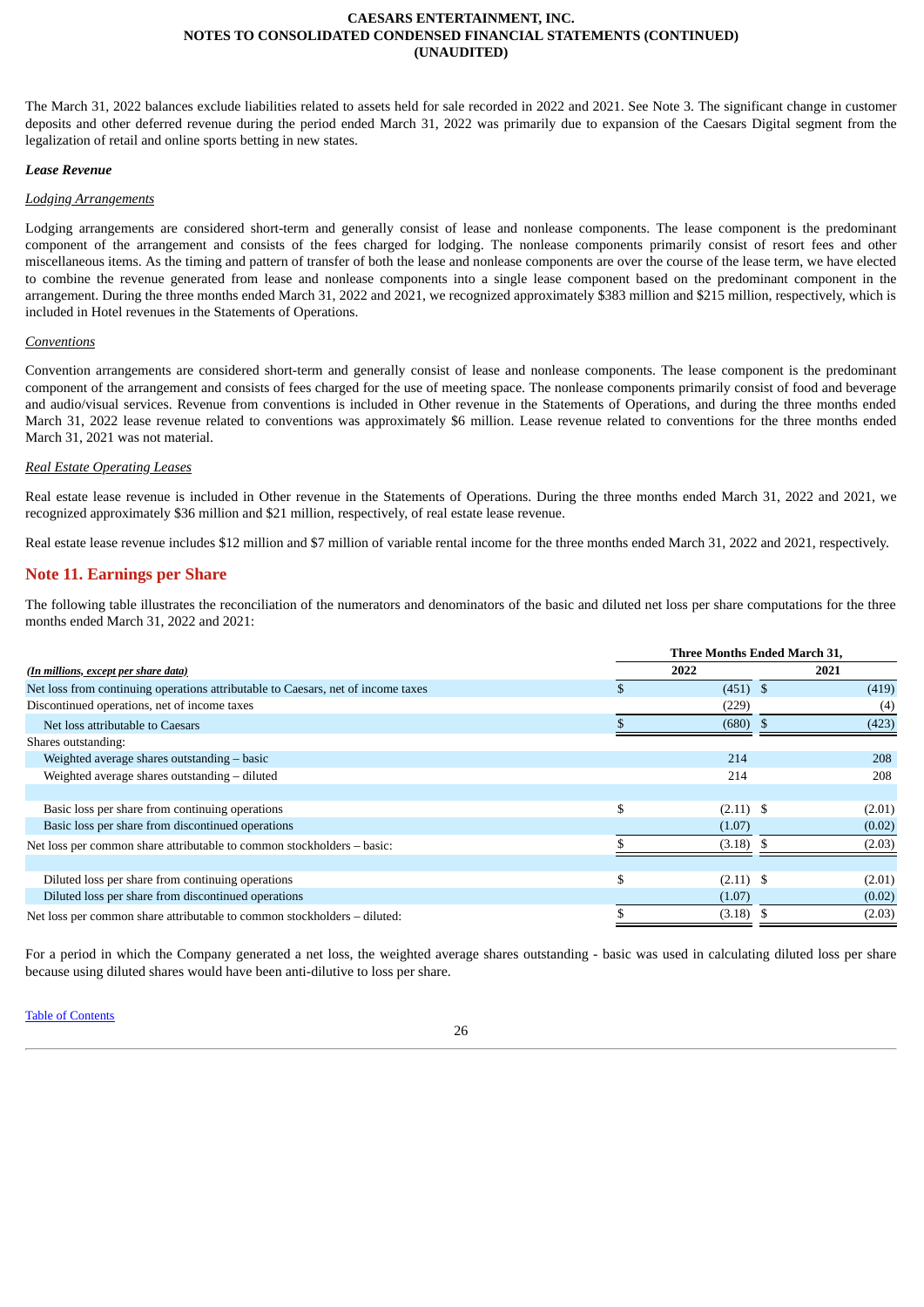*Weighted-Average Number of Anti-Dilutive Shares Excluded from Calculation of EPS*

|                                  | Three Months Ended March 31, |      |
|----------------------------------|------------------------------|------|
| (In millions)                    | 2022                         | 2021 |
| Stock-based compensation awards  |                              |      |
| 5% Convertible Notes             |                              |      |
| Total anti-dilutive common stock |                              | 8.   |

# **Note 12. Stock-Based Compensation and Stockholders' Equity**

#### *Stock-Based Awards*

The Company maintains long-term incentive plans which allow for granting stock-based compensation awards for directors, employees, officers, and consultants or advisers who render services to the Company or its subsidiaries, based on Company Common Stock, including performance-based and incentive stock options, restricted stock, restricted stock units ("RSUs"), performance stock units ("PSUs"), market-based performance stock units ("MSUs"), stock appreciation rights, and other stock-based awards or dividend equivalents. Forfeitures are recognized in the period in which they occur.

Total stock-based compensation expense in the accompanying Statements of Operations totaled \$25 million and \$23 million during the three months ended March 31, 2022 and 2021, respectively. These amounts are included in Corporate expense in the Company's Statements of Operations.

## *2015 Equity Incentive Plan ("2015 Plan")*

During the three months ended March 31, 2022, as part of the annual incentive program, the Company granted 706 thousand RSUs to employees of the Company with an aggregate fair value of \$52 million and a ratable vesting period of one to three years. Each RSU represents the right to receive payment in respect of one share of the Company's Common Stock.

During the three months ended March 31, 2022, the Company also granted 81 thousand PSUs that are scheduled to vest over a period of one to three years. On the vesting date, recipients will receive between 0% and 200% of the target number of PSUs granted, in the form of Company Common Stock, based on the achievement of specified performance and service conditions. The fair value of the PSUs is based on the market price of our common stock when a mutual understanding of the key terms and conditions of the awards between the Company and recipient is achieved. The awards are remeasured each period until such an understanding is reached. The aggregate value of PSUs granted during the year was \$6 million as of March 31, 2022.

In addition, during the three months ended March 31, 2022, the Company granted 428 thousand MSUs that are scheduled to cliff vest over a period of one to three years. On the vesting date, recipients will receive between 0% and 200% of the target number of MSUs granted, in the form of Company Common Stock, based on the achievement of specified market and service conditions. The grant date fair value of the MSUs was determined using a Monte-Carlo simulation model. Key assumptions for the Monte-Carlo simulation model are the risk-free interest rate, expected volatility, expected dividends and correlation coefficient. The effect of market conditions is considered in determining the grant date fair value, which is not subsequently revised based on actual performance. The aggregate value of MSUs granted during the three months ended March 31, 2022 was \$36 million. Included in the MSUs granted during the period is an award for the Company's CEO in the amount of 225,000 MSUs, with a grant date fair value of \$16 million which is eligible to be earned based on the achievement of certain stock prices over a three-year period. The stock-based compensation expense associated with this award is expected to be recognized over the derived service period ending December 31, 2022. These awards will be settled in February 2025.

During the three months ended March 31, 2022, there were no grants of stock options and 14 thousand stock options were exercised. In addition, during the three months ended March 31, 2022, 556 thousand, 162 thousand and 22 thousand of RSUs, PSUs and MSUs, respectively, vested under the 2015 plan.

[Table of Contents](#page-0-0)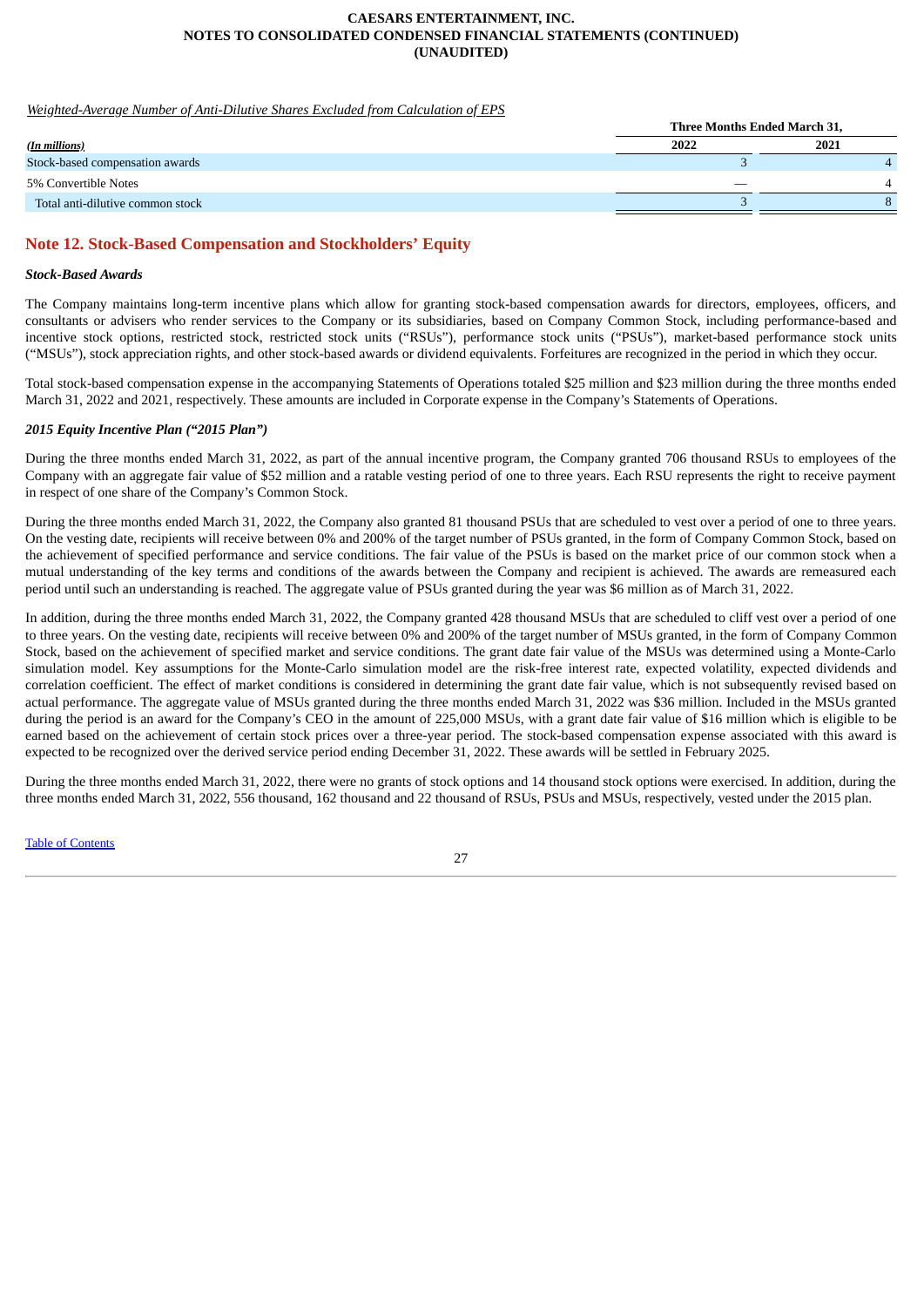#### *Outstanding at End of Period*

|                          | <b>March 31, 2022</b> |  | <b>December 31, 2021</b> |                 |  |               |
|--------------------------|-----------------------|--|--------------------------|-----------------|--|---------------|
|                          | Ouantitv              |  | Wtd-Avg $^{(a)}$         | <b>Ouantity</b> |  | Wtd-Avg $(a)$ |
| Stock options            | 30,280                |  | 17.81                    | 43,905          |  | 20.69         |
| Restricted stock units   | 2,238,306             |  | 67.69                    | 2,090,607       |  | 61.47         |
| Performance stock units  | 335,872               |  | 73.33                    | 417,069         |  | 62.20         |
| Market-based stock units | 788,085               |  | 81.44                    | 381,923         |  | 77.09         |

Represents the weighted-average exercise price for stock options, weighted-average grant date fair value for RSUs, weighted-average grant date fair value for PSUs where the arant date has been achieved, the price of CEI common stock as of the balance sheet date for PSUs where a grant date has not been achieved, and the fair value of the MSUs determined using the *Monte-Carlo simulation model. (a)*

#### *Share Repurchase Program*

 $\_$ 

In November 2018, the Company's Board of Directors authorized a \$150 million common stock repurchase program (the "Share Repurchase Program") pursuant to which the Company may, from time to time, repurchase shares of common stock on the open market (either with or without a 10b5-1 plan) or through privately negotiated transactions. The Share Repurchase Program has no time limit and may be suspended or discontinued at any time without notice. There is no minimum number of shares of common stock that the Company is required to repurchase under the Share Repurchase Program.

As of March 31, 2022, the Company has acquired 223,823 shares of common stock under the Share Repurchase Program at an aggregate value of \$9 million and an average of \$40.80 per share. No shares were repurchased during the three months ended March 31, 2022 and 2021.

#### *Changes to the Authorized Shares*

On June 17, 2021, following receipt of required shareholder approvals, the Company amended its Certificate of Incorporation to increase the number of authorized shares of common stock from 300 million to 500 million, and authorize the issuance of up to 150 million shares of preferred stock.

## **Note 13. Income Taxes**

#### *Income Tax Allocation*

|                                                     | <b>Three Months Ended March 31.</b> |        |  |  |  |  |  |  |  |
|-----------------------------------------------------|-------------------------------------|--------|--|--|--|--|--|--|--|
| (In millions)                                       | 2022                                | 2021   |  |  |  |  |  |  |  |
| Loss from continuing operations before income taxes | (558)                               | (496)  |  |  |  |  |  |  |  |
| Benefit for income taxes                            | 107                                 | 76     |  |  |  |  |  |  |  |
| Effective tax rate                                  | 19.2 %                              | 15.3 % |  |  |  |  |  |  |  |

We classify accruals for uncertain tax positions within Other long-term liabilities on the Balance Sheets separate from any related income tax payable or Deferred income taxes. Reserve amounts relate to any potential income tax liabilities resulting from uncertain tax positions as well as potential interest or penalties associated with those liabilities.

Management assesses the available positive and negative evidence to estimate if sufficient future taxable income will be generated to use the existing deferred tax assets. We have provided a valuation allowance on certain federal, state and foreign deferred tax assets that were not deemed realizable based upon estimates of future taxable income.

As a result of the William Hill Acquisition, the Company assumed \$381 million of additional net deferred tax liabilities net of necessary valuation allowances, plus \$34 million in additional accruals for uncertain tax positions. \$132 million of the additional deferred tax liabilities and \$34 million of the accruals for uncertain tax positions relating to the William Hill Acquisition are presented in Liabilities related to assets held for sale.

The income tax benefit for the three months ended March 31, 2022 differed from the expected income tax benefit based on the federal tax rate of 21% primarily due to nondeductible expenses and state income taxes.

The income tax benefit for the three months ended March 31, 2021 differed from the expected income tax benefit based on the federal tax rate of 21% primarily due to nondeductible expenses related to the convertible notes liability.

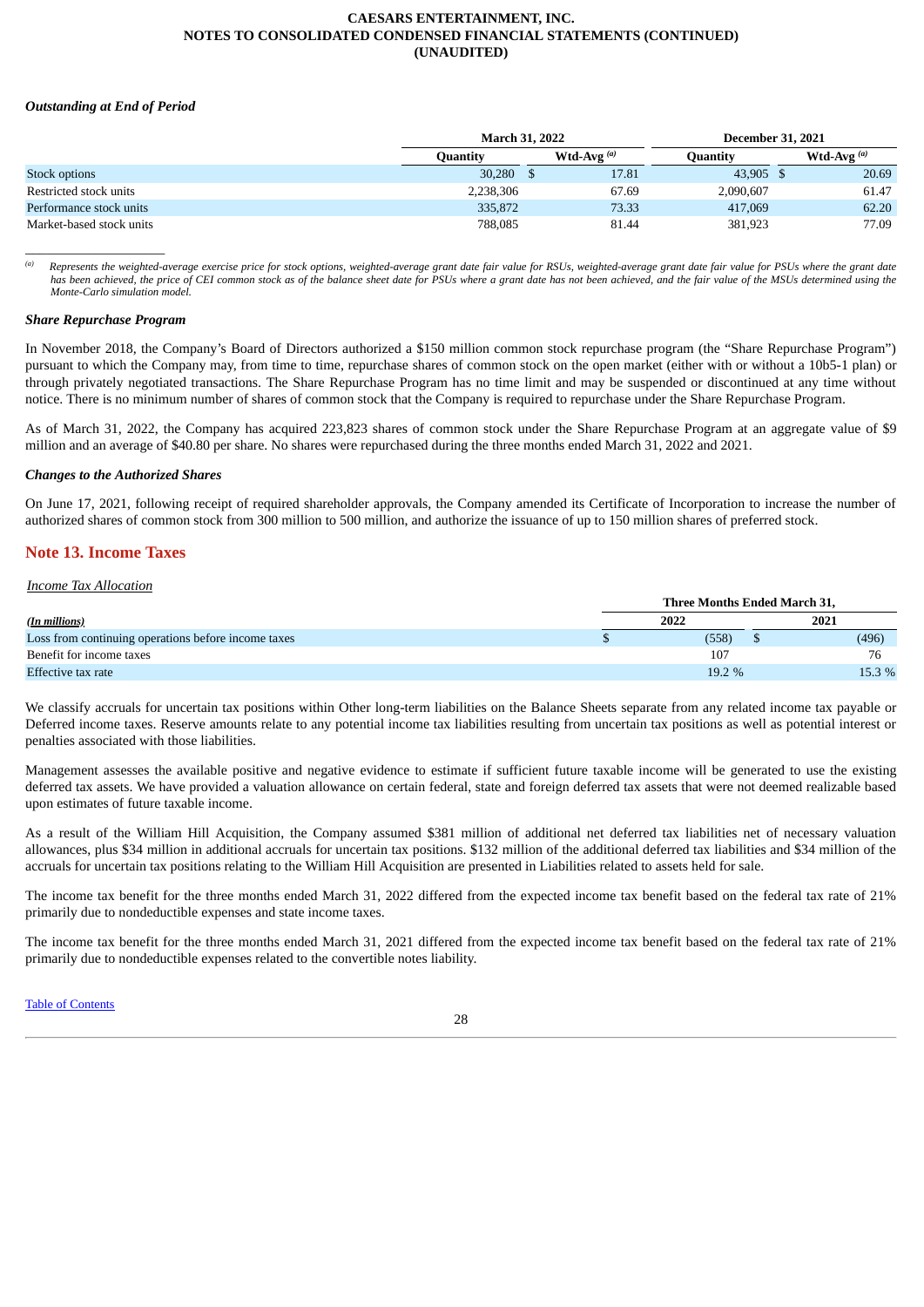The Company, including its subsidiaries, files tax returns with federal, state, and foreign jurisdictions. The Company does not have tax sharing agreements with the other members within its consolidated group. The Company is subject to exam by various state and foreign tax authorities. With few exceptions, the Company is no longer subject to US federal or state and local tax assessments by tax authorities for years before 2018, and it is possible that the amount of the liability for unrecognized tax benefits could change during the next 12 months.

## **Note 14. Related Affiliates**

#### *REI*

As of March 31, 2022, Recreational Enterprises, Inc. ("REI") owned approximately 4.0% of outstanding common stock of the Company. The directors of REI are the Company's Executive Chairman of the Board, Gary L. Carano, its Chief Executive Officer and Board member, Thomas R. Reeg, and its former Senior Vice President of Regional Operations, Gene Carano. In addition, Gary L. Carano also serves as the Vice President of REI and Gene Carano also serves as the Secretary and Treasurer of REI. Members of the Carano family, including Gary L. Carano and Gene Carano, own the equity interests in REI. During the three months ended March 31, 2022 and 2021, there were no related party transactions between the Company and the Carano family other than compensation, including salary and equity incentives, and the CSY Lease listed below.

#### *C. S. & Y. Associates*

The Company owns the entire parcel on which Eldorado Reno is located, except for approximately 30,000 square feet which is leased from C. S. & Y. Associates ("CSY") which is an entity partially owned by REI (the "CSY Lease"). The CSY Lease expires on June 30, 2057. Annual rent pursuant to the CSY Lease is currently \$0.6 million, paid quarterly. Annual rent is subject to periodic rent escalations through the term of the lease. As of March 31, 2022 and December 31, 2021, there were no amounts due to or from CSY.

#### *Transactions with Horseshoe Baltimore*

The Company held an interest in Horseshoe Baltimore of approximately 44.3%, which was accounted for as an equity method investment, prior to our acquisition of an additional interest and subsequent consolidation on August 26, 2021. Related party transactions include items such as casino management fees, reimbursement of various costs incurred on behalf of Horseshoe Baltimore, and the allocation of other general corporate expenses. Following our consolidation of Horseshoe Baltimore, these transactions are eliminated.

## **Note 15. Segment Information**

The executive decision maker of the Company reviews operating results, assesses performance and makes decisions on a "significant market" basis. Management views each of the Company's casinos as an operating segment. Operating segments are aggregated based on their similar economic characteristics, types of customers, types of services and products provided, and their management and reporting structure. Prior to the William Hill Acquisition, our principal operating activities occurred in three regionally-focused reportable segments: Las Vegas, Regional, and Managed, International, CIE, in addition to Corporate and Other. Following the William Hill Acquisition, the Company's principal operating activities occur in four reportable segments. The reportable segments are based on the similar characteristics of the operating segments with the way management assesses these results and allocates resources, which is a consolidated view that adjusts for the effect of certain transactions between these reportable segments within Caesars: (1) Las Vegas, (2) Regional, (3) Caesars Digital, and (4) Managed and Branded, in addition to Corporate and Other. See table below for a summary of these segments. Also, see Note 3 and Note 6 for a discussion of any impairment of intangibles or long-lived assets related to certain segments.

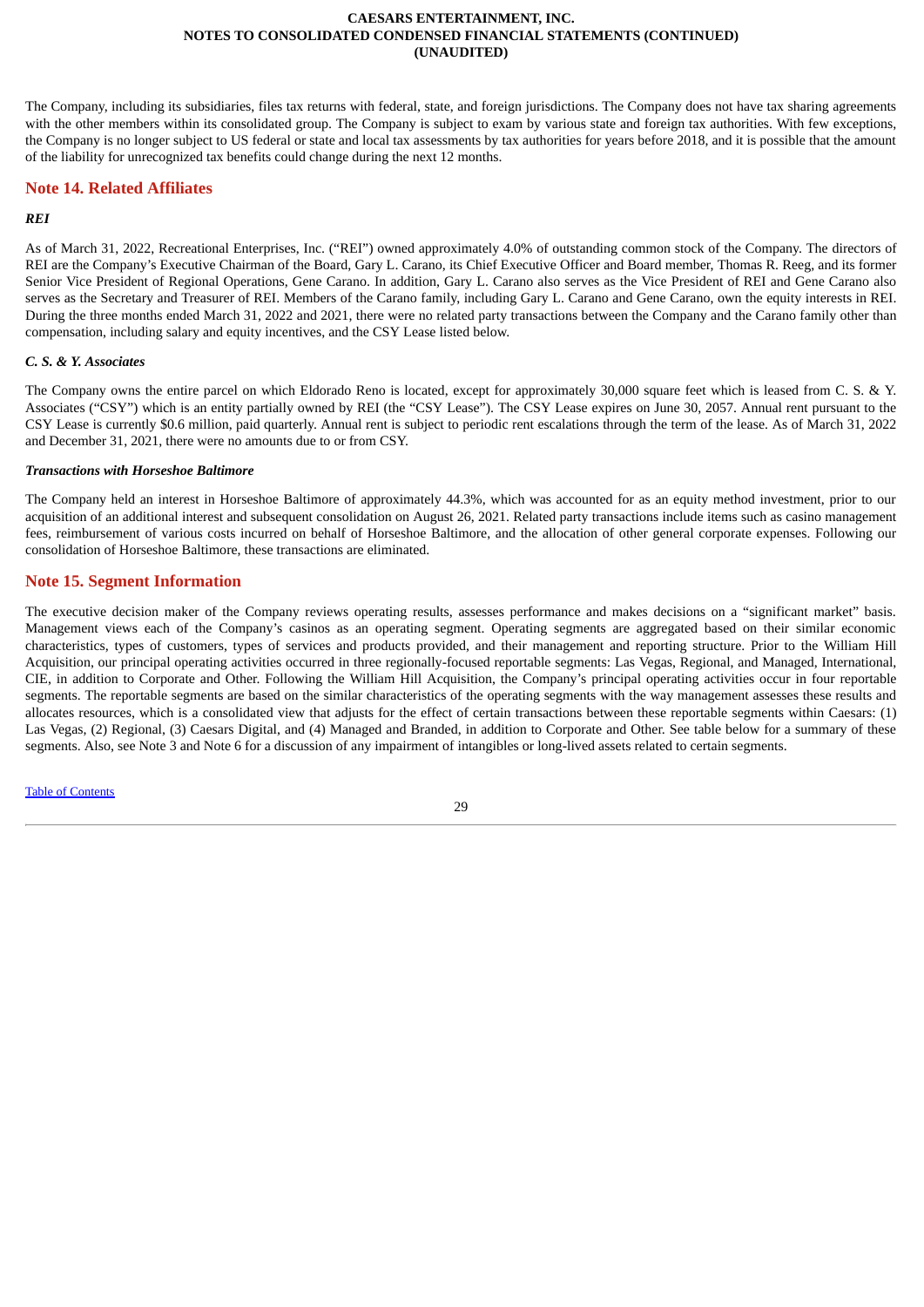The following table sets forth certain information regarding our properties (listed by segment in which each property is reported) as of March 31, 2022:

| <b>Las Vegas</b>                 | Regional                              |                                         | <b>Managed and Branded</b>              |
|----------------------------------|---------------------------------------|-----------------------------------------|-----------------------------------------|
| Bally's Las Vegas                | <b>Caesars Atlantic City</b>          | Horseshoe Bossier City                  | Managed                                 |
| Caesars Palace Las Vegas         | Circus Circus Reno                    | Horseshoe Council Bluffs                | Harrah's Ak-Chin                        |
| The Cromwell                     | <b>Eldorado Gaming Scioto Downs</b>   | Horseshoe Hammond                       | Harrah's Cherokee                       |
| Flamingo Las Vegas               | Eldorado Resort Casino Reno           | Horseshoe Indianapolis                  | Harrah's Cherokee Valley River          |
| Harrah's Las Vegas               | Grand Victoria Casino                 | Horseshoe Tunica                        | Harrah's Resort Southern California     |
| The LINQ Hotel & Casino          | Harrah's Atlantic City                | Isle Casino Bettendorf                  | <b>Caesars Windsor</b>                  |
| Paris Las Vegas                  | Harrah's Council Bluffs               | Isle of Capri Casino Boonville          | Caesars Dubai                           |
| Planet Hollywood Resort & Casino | Harrah's Gulf Coast                   | Isle of Capri Casino Hotel Lake Charles | <b>Branded</b>                          |
| Rio All-Suite Hotel & Casino     | Harrah's Joliet                       | Isle of Capri Casino Lula               | Caesars Southern Indiana <sup>(c)</sup> |
|                                  | Harrah's Lake Tahoe                   | Isle Casino Hotel - Blackhawk           | Harrah's Northern California            |
| <b>Caesars Digital</b>           | Harrah's Laughlin                     | Isle Casino Racing Pompano Park         |                                         |
| Caesars Digital                  | Harrah's Metropolis                   | Isle Casino Waterloo                    |                                         |
|                                  | Harrah's New Orleans                  | Lady Luck Casino - Black Hawk           |                                         |
|                                  | Harrah's North Kansas City            | Lumière Place Casino                    |                                         |
|                                  | Harrah's Philadelphia                 | <b>Silver Legacy Resort Casino</b>      |                                         |
|                                  | Harveys Lake Tahoe                    | Trop Casino Greenville                  |                                         |
|                                  | Harrah's Hoosier Park Racing & Casino | Tropicana Atlantic City                 |                                         |
|                                  | Horseshoe Baltimore <sup>(a)</sup>    | Tropicana Laughlin Hotel & Casino       |                                         |

On August 26, 2021, the Company increased its ownership interest in Horseshoe Baltimore to 75.8% and began to consolidate the property in our Regional segment following the change in ownership. Management fees prior to the consolidation of Horseshoe Baltimore have been reflected in the Managed and Branded segment. *(a)*

Lake Charles has been temporarily closed since the end of August 2020 due to damage from Hurricane Laura and will remain closed until the fourth quarter of 2022 when construction of a *new land-based casino is expected to be complete. (b)*

The sale of Caesars Southern Indiana closed on September 3, 2021 and the Company entered into a license agreement with the Eastern Band of Cherokee Indians for the continued use of the Caesars brand and the Caesars Rewards loyalty program at Caesars Southern Indiana, Caesars Southern Indiana was previously reported within the Regional segment and subsequent to the sale, as a result of the license agreement relating to the continued use of the Caesars brand and Caesars Rewards loyalty program at Caesars Southern Indiana, is reported within the *Managed and Branded segment. (c)*

The properties listed above exclude the discontinued operations, including previous international properties which have been sold, or we have entered into agreements to sell. The sale of Caesars UK Group closed on July 16, 2021, in which the buyer assumed all liabilities associated with the Caesars UK Group. Additionally, on September 8, 2021, the Company entered into an agreement to sell William Hill International, which is expected to close in the second quarter of 2022.

Certain of our properties operate off-track betting locations, including Hoosier Park, which operates Winner's Circle Indianapolis and Winner's Circle New Haven, and Horseshoe Indianapolis (formerly "Indiana Grand"), which operates Winner's Circle Clarksville. The LINQ Promenade is an open-air dining, entertainment, and retail promenade located on the east side of the Las Vegas Strip next to The LINQ Hotel & Casino (the "LINQ") that features the High Roller, a 550-foot observation wheel, and the Fly LINQ Zipline attraction. We also own the CAESARS FORUM conference center, which is a 550,000 square feet conference center with 300,000 square feet of flexible meeting space, two of the largest pillarless ballrooms in the world and direct access to the LINQ.

"Corporate and Other" includes certain unallocated corporate overhead costs and other adjustments, including eliminations of transactions among segments, to reconcile to the Company's consolidated results.

[Table of Contents](#page-0-0)

 $\_$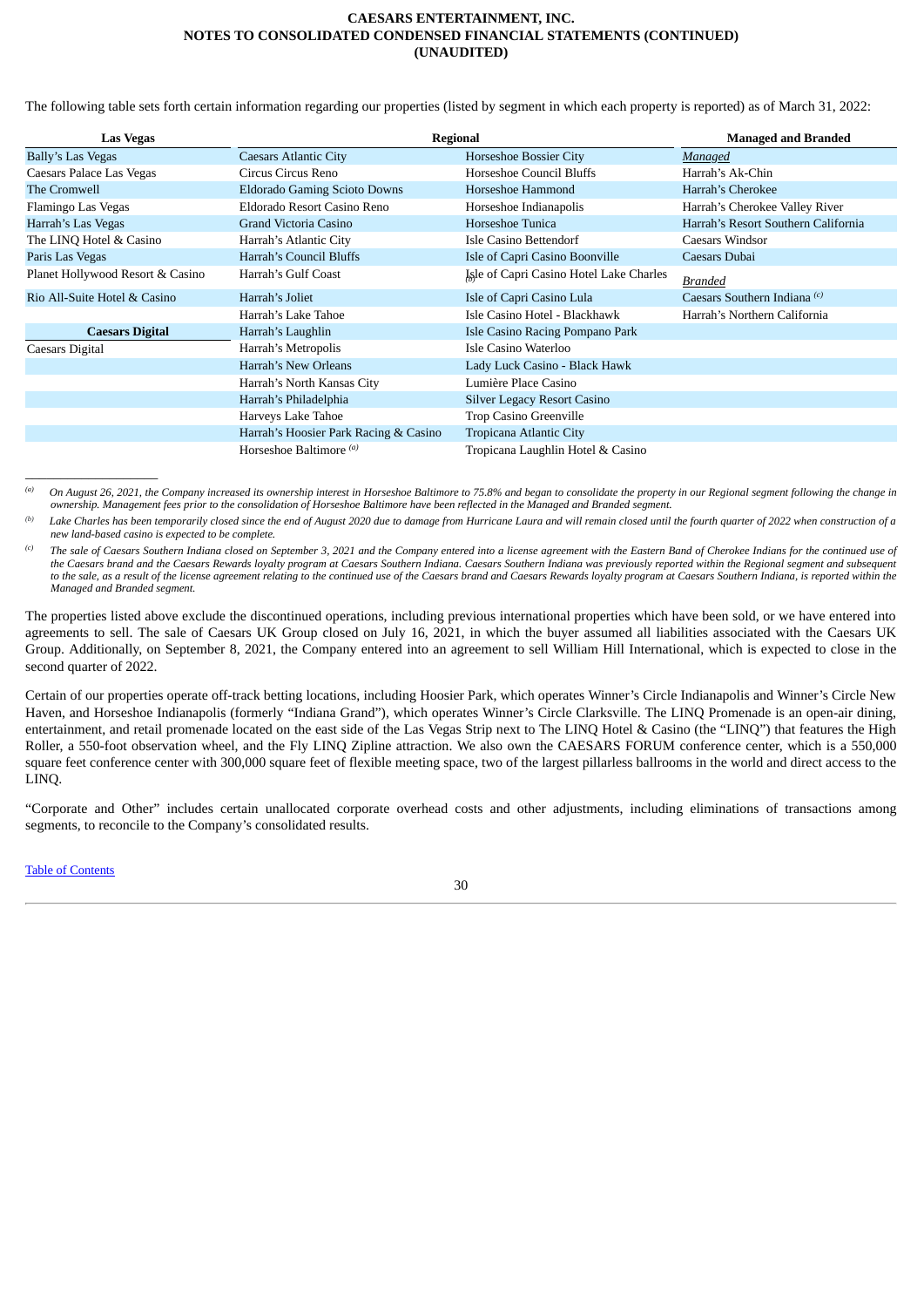The following table sets forth, for the periods indicated, certain operating data for the Company's four reportable segments. We recast previously reported segment amounts to conform to the way management assesses results and allocates resources for the current year.

|                        |       | Three Months Ended March 31, |
|------------------------|-------|------------------------------|
| (In millions)          | 2022  | 2021                         |
| Las Vegas:             |       |                              |
| Net revenues           | \$    | \$<br>497<br>914             |
| <b>Adjusted EBITDA</b> |       | 162<br>400                   |
| Regional:              |       |                              |
| Net revenues           | 1,363 | 1,191                        |
| Adjusted EBITDA        | 459   | 393                          |
| Caesars Digital:       |       |                              |
| Net revenues           |       | 39<br>(53)                   |
| <b>Adjusted EBITDA</b> | (554) | (2)                          |
| Managed and Branded:   |       |                              |
| Net revenues           |       | 66<br>61                     |
| Adjusted EBITDA        |       | 20<br>21                     |
| Corporate and Other:   |       |                              |
| Net revenues           |       | $\overline{2}$<br>4          |
| <b>Adjusted EBITDA</b> |       | (39)<br>(29)                 |
|                        |       |                              |

## *Reconciliation of Adjusted EBITDA - By Segment to Net Income (Loss) Attributable to Caesars*

Adjusted EBITDA is presented as a measure of the Company's performance. Adjusted EBITDA is defined as revenues less operating expenses and is comprised of net income (loss) before (i) interest income and interest expense, net of interest capitalized, (ii) income tax (benefit) provision, (iii) depreciation and amortization, and (iv) certain items that we do not consider indicative of our ongoing operating performance at an operating property level.

In evaluating Adjusted EBITDA you should be aware that, in the future, we may incur expenses that are the same or similar to some of the adjustments in this presentation. The presentation of Adjusted EBITDA should not be construed as an inference that future results will be unaffected by unusual or unexpected items.

Adjusted EBITDA is a financial measure commonly used in our industry and should not be construed as an alternative to net income (loss) as an indicator of operating performance or as an alternative to cash flow provided by operating activities as a measure of liquidity (as determined in accordance with GAAP). Adjusted EBITDA may not be comparable to similarly titled measures reported by other companies within the industry. Adjusted EBITDA is included because management uses Adjusted EBITDA to measure performance and allocate resources, and believes that Adjusted EBITDA provides investors with additional information consistent with that used by management.

[Table of Contents](#page-0-0)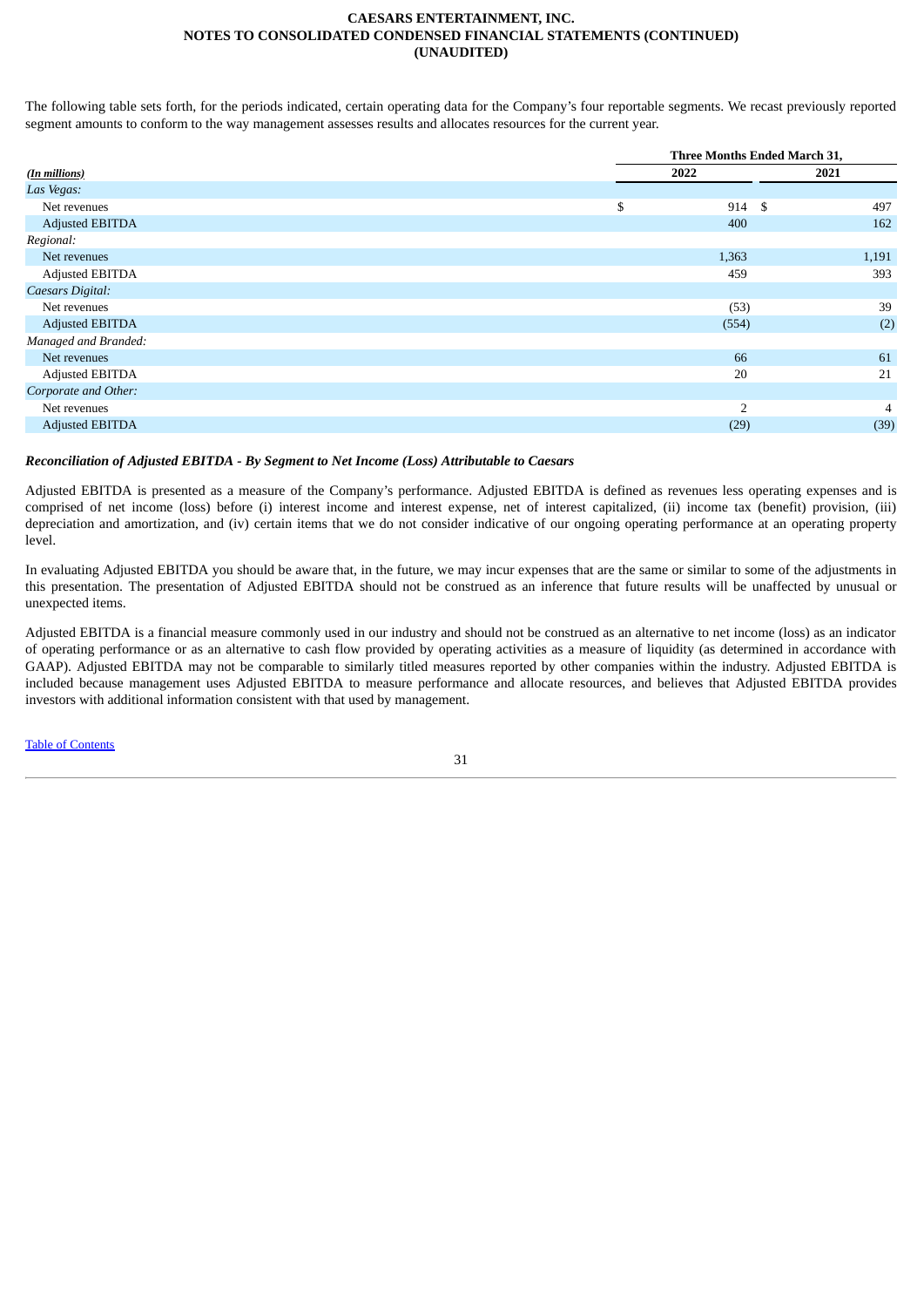|                                                     | Three Months Ended March 31, |                |      |       |  |  |  |  |
|-----------------------------------------------------|------------------------------|----------------|------|-------|--|--|--|--|
| (In millions)                                       |                              | 2022           | 2021 |       |  |  |  |  |
| Adjusted EBITDA by Segment:                         |                              |                |      |       |  |  |  |  |
| Las Vegas                                           | \$                           | 400            | -\$  | 162   |  |  |  |  |
| Regional                                            |                              | 459            |      | 393   |  |  |  |  |
| Caesars Digital                                     |                              | (554)          |      | (2)   |  |  |  |  |
| Managed and Branded                                 |                              | 20             |      | 21    |  |  |  |  |
| Corporate and Other                                 |                              | (29)           |      | (39)  |  |  |  |  |
|                                                     |                              | 296            |      | 535   |  |  |  |  |
| Reconciliation to net loss attributable to Caesars: |                              |                |      |       |  |  |  |  |
| Net loss attributable to noncontrolling interests   |                              |                |      |       |  |  |  |  |
| Net loss from discontinued operations               |                              | (229)          |      | (4)   |  |  |  |  |
| Benefit for income taxes                            |                              | 107            |      | 76    |  |  |  |  |
| Other income (loss) $(a)$                           |                              | $\overline{4}$ |      | (133) |  |  |  |  |
| Interest expense, net                               |                              | (552)          |      | (579) |  |  |  |  |
| Depreciation and amortization                       |                              | (300)          |      | (265) |  |  |  |  |
| Transaction and other operating costs, net (b)      |                              | 35             |      | (20)  |  |  |  |  |
| Stock-based compensation expense                    |                              | (25)           |      | (23)  |  |  |  |  |
| Other items $(c)$                                   |                              | (16)           |      | (11)  |  |  |  |  |
| Net loss attributable to Caesars                    |                              | (680)          | - \$ | (423) |  |  |  |  |

Other income for the three months ended March 31, 2022 primarily represents the net change in fair value of investments held by the Company, foreign exchange forward contracts, and the changes in the disputed claims liability related to Former Caesars' bankruptcy. Other loss for the three months ended March 31, 2021 primarily represents a loss on the change in fair value of the derivative liability related to the 5% Convertible Notes offset by gains on foreign currency exchange and investments held by the Company. *(a)*

Transaction and other operating costs, net for the three months ended March 31, 2022 primarily represents a gain resulting from insurance proceeds received in excess of the respective carrying value of the assets at Lake Charles. Transaction and other operating costs, net for the three months ended March 31, 2021 primarily represents costs related to the William Hill Acquisition and the Merger, various contract or license termination exit costs, professional services, other acquisition costs and severance costs. *(b)*

Other items primarily represent certain consulting and legal fees, rent for non-operating assets, relocation expenses, retention bonuses and business optimization expenses. *(c)*

| <u> Total Assets - By Segment</u> |  |
|-----------------------------------|--|
|-----------------------------------|--|

 $\_$ 

 $\_$ 

| (In millions)                      | <b>March 31, 2022</b> |     | <b>December 31, 2021</b> |
|------------------------------------|-----------------------|-----|--------------------------|
| Las Vegas                          | 22,550                | - S | 22,374                   |
| Regional                           | 14,592                |     | 14,419                   |
| Caesars Digital                    | 1,458                 |     | 1,878                    |
| Managed and Branded                | 3,088                 |     | 3,527                    |
| Corporate and Other <sup>(a)</sup> | (4,615)               |     | (4,167)                  |
| Total                              | 37,073                |     | 38,031                   |

*Includes eliminations of transactions among segments, to reconcile to the Company's consolidated results. (a)*

<span id="page-32-0"></span>[Table of Contents](#page-0-0)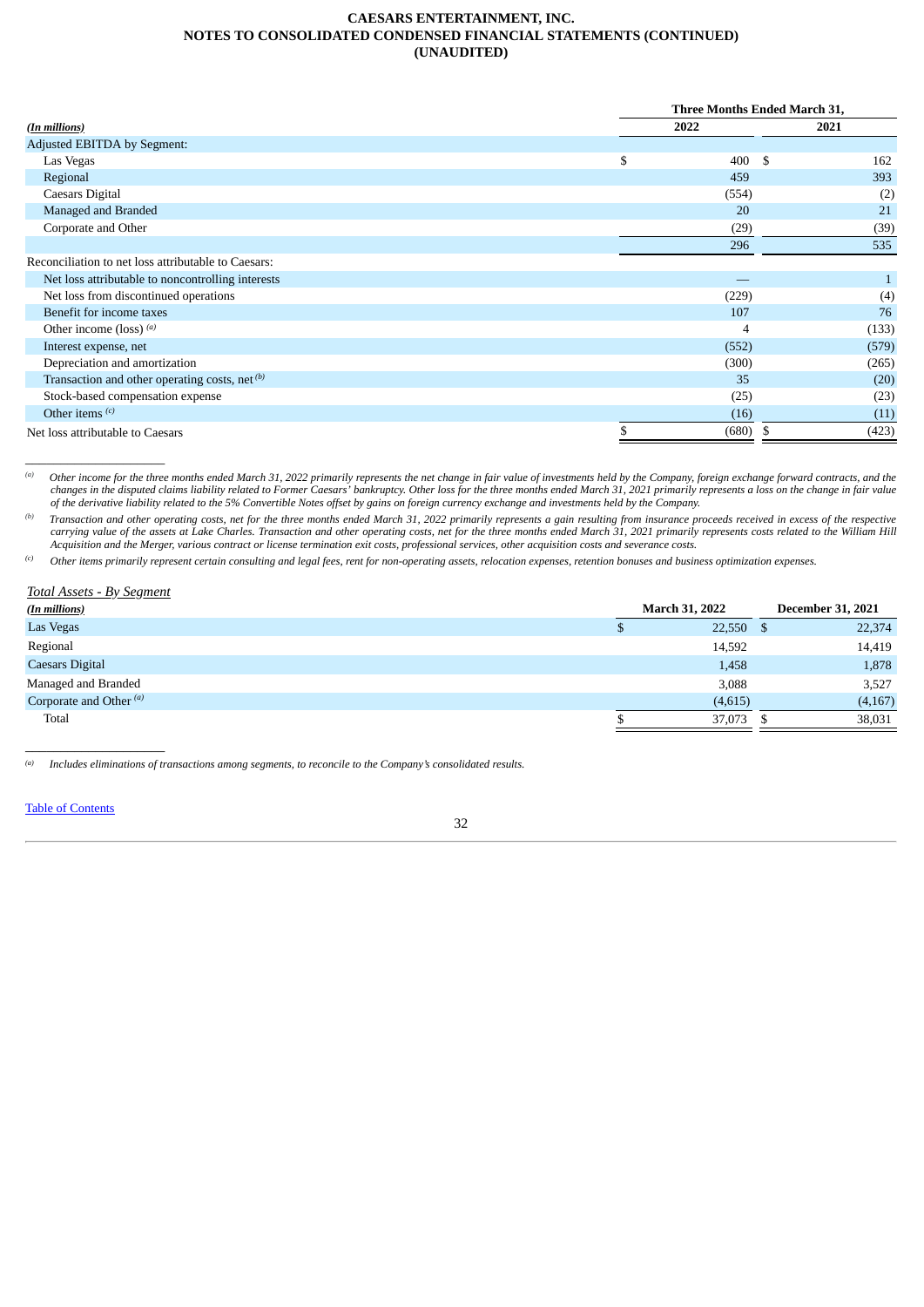# **Item 2. Management's Discussion and Analysis of Financial Condition and Results of Operations**

The following discussion and analysis of the financial position and operating results of Caesars Entertainment, Inc., a Delaware corporation, and its consolidated subsidiaries, which may be referred to as the "Company," "CEI," "Caesars," "we," "our," or "us," for the three months ended March 31, 2022 and 2021 should be read in conjunction with the unaudited consolidated condensed financial statements and the notes thereto and other financial information included elsewhere in this Form 10-Q as well as our Annual Report on Form 10-K for the fiscal year ended December 31, 2021 ("2021 Annual Report"). Capitalized terms used but not defined in this Form 10-Q have the same meanings as in the 2021 Annual Report.

We refer to (i) our Consolidated Condensed Financial Statements as our "Financial Statements," (ii) our Consolidated Condensed Balance Sheets as our "Balance Sheets," (iii) our Consolidated Condensed Statements of Operations and Consolidated Condensed Statements of Comprehensive Income (Loss) as our "Statements of Operations," and (iv) our Consolidated Condensed Statements of Cash Flows as our "Statements of Cash Flows." References to numbered "Notes" refer to Notes to Consolidated Condensed Financial Statements included in Item 1, "Unaudited Financial Statements."

The statements in this discussion regarding our expectations of our future performance, liquidity and capital resources, and other non-historical statements are forward-looking statements. These forward-looking statements are subject to numerous risks and uncertainties. Our actual results may differ materially from those contained in or implied by any forward-looking statements. See "CAUTIONARY STATEMENTS REGARDING FORWARD-LOOKING *STATEMENTS" in this report.*

## **Objective**

This Management's Discussion and Analysis of Financial Condition and Results of Operations ("MD&A") is intended to be a narrative explanation of the financial statements and other statistical data that should be read in conjunction with the accompanying financial statements to enhance an investor's understanding of our financial condition, changes in financial condition and results of operations. Our objectives are: (i) to provide a narrative explanation of our financial statements that will enable investors to see the Company through the eyes of management; (ii) to enhance the overall financial disclosure and provide the context within which financial information should be analyzed; and (iii) to provide information about the quality of, and potential variability of, our earnings and cash flows so that investors can ascertain the likelihood of whether past performance is indicative of future performance.

## **Overview**

We are a geographically diversified gaming and hospitality company that was founded in 1973 by the Carano family with the opening of the Eldorado Hotel Casino in Reno, Nevada. Beginning in 2005, we grew through a series of acquisitions, including the acquisition of MTR Gaming Group, Inc. in 2014, Isle of Capri Casinos, Inc. ("Isle" or "Isle of Capri") in 2017 and Tropicana Entertainment, Inc. in 2018. On July 20, 2020, we completed the merger with Caesars Entertainment Corporation ("Former Caesars") pursuant to which Former Caesars became our wholly-owned subsidiary (the "Merger") and our ticker symbol on the NASDAQ Stock Market changed from "ERI" to "CZR". On April 22, 2021, we completed the acquisition of William Hill PLC for £2.9 billion, or approximately \$3.9 billion (the "William Hill Acquisition").

We own, lease or manage an aggregate of 52 domestic properties in 16 states with approximately 54,300 slot machines, video lottery terminals and e-tables, approximately 2,900 table games and approximately 47,700 hotel rooms as of March 31, 2022. In addition, we have other domestic and international properties that are authorized to use the brands and marks of Caesars Entertainment, Inc., as well as other non-gaming properties. Our primary source of revenue is generated by our casino properties' gaming operations, our retail and online sports betting, as well as our online gaming, and we utilize our hotels, restaurants, bars, entertainment, racing, retail shops and other services to attract customers to our properties.

As of March 31, 2022, we owned 20 of our casinos and leased 26 casinos in the U.S. We lease 18 casinos from VICI Properties L.P., a Delaware limited partnership ("VICI") pursuant to a regional lease, a Las Vegas lease and a Joliet lease. In addition, we lease seven casinos from GLP Capital, L.P., the operating partnership of Gaming and Leisure Properties, Inc. ("GLPI") pursuant to a Master Lease (as amended, the "GLPI Master Lease") and a Lumière lease (together with the GLPI Master Lease, the "GLPI Leases"). Additionally, we lease the Rio All-Suite Hotel & Casino from a separate third party.

We also operate and conduct sports wagering across 23 states and domestic jurisdictions, 16 of which are mobile for sports betting, and operate regulated online real money gaming in five states. Our recently launched Caesars Sportsbook app operates on the Liberty platform, which we acquired in the William Hill Acquisition, along with other technology platforms that we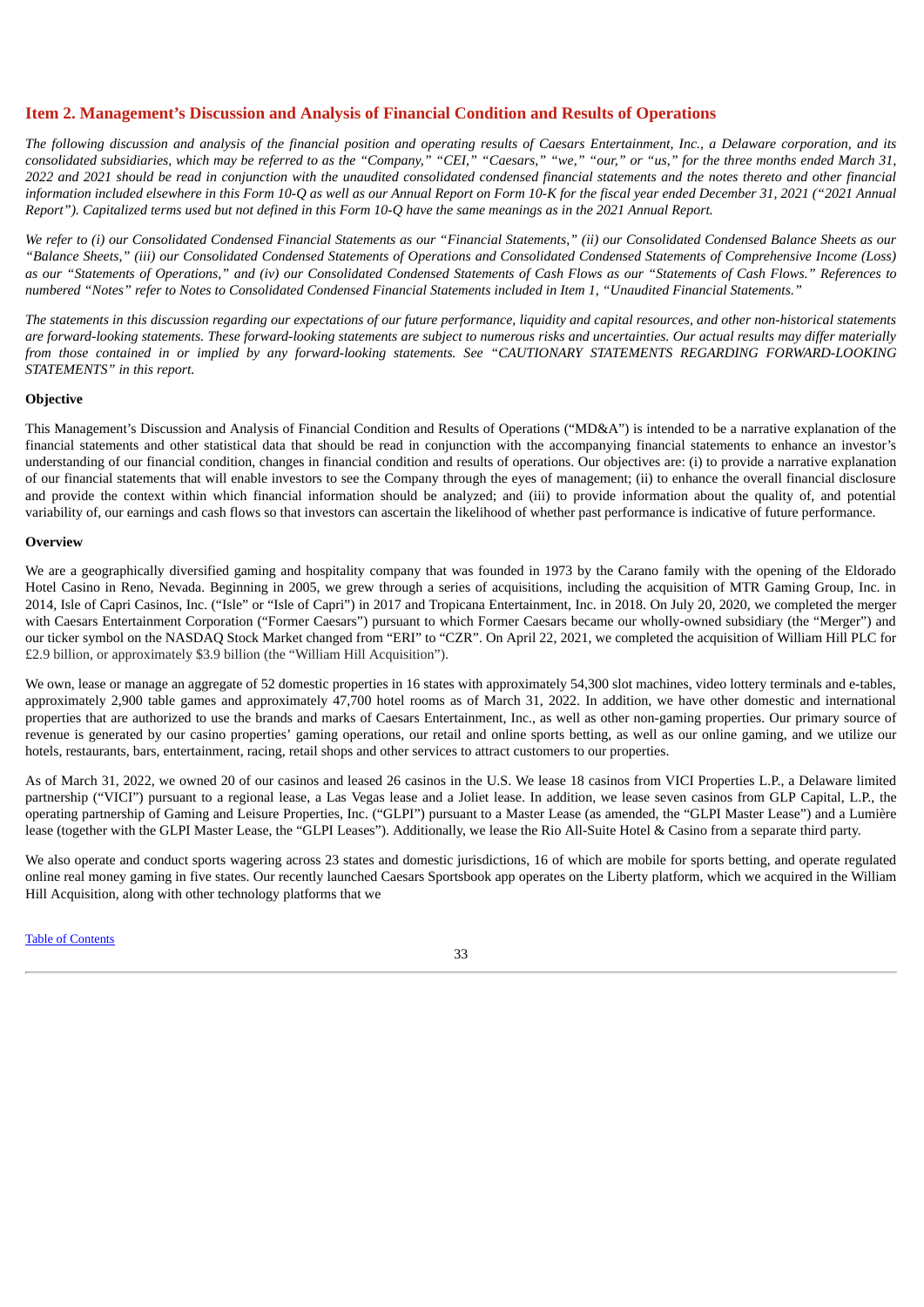intend to migrate to the Liberty platform in the future, subject to required approvals. The map below illustrates Caesars Digital's presence as of March 31, 2022:



Subsequent to March 31, 2022, we launched mobile sports betting and iGaming on our Liberty platform in Ontario, Canada on April 4, 2022. We are also in the process of expanding our Caesars Digital footprint into other states in the near term.

We periodically divest of assets in order to raise capital or as a result of a determination that the assets are not core to our business. We also divested certain assets in connection with obtaining regulatory approvals related to the closing of the Merger. A summary of recently completed and planned divestitures of our properties as of March 31, 2022 is as follows:

| Segment                  | Property                                                                                   | <b>Date Sold</b>    | <b>Sales Price</b>   |
|--------------------------|--------------------------------------------------------------------------------------------|---------------------|----------------------|
| Regional                 | MontBleu Casino Resort & Spa ("MontBleu")                                                  | April 6, 2021       | \$15 million         |
| Regional<br>Regional     | Tropicana Evansville ("Evansville")<br>Belle of Baton Rouge Casino & Hotel ("Baton Rouge") | June 3, 2021<br>N/A | \$480 million<br>$*$ |
| Discontinued operations: |                                                                                            |                     |                      |
| Regional                 | Harrah's Louisiana Downs                                                                   | November 1, 2021    | \$22 million $(a)$   |
| Regional                 | Caesars Southern Indiana                                                                   | September 3, 2021   | \$250 million        |
| N/A                      | Emerald Resort & Casino                                                                    | July 16, 2021       | $\ast$               |
| N/A                      | Caesars Entertainment UK                                                                   | July 16, 2021       | $\ast$               |
| N/A                      | William Hill International                                                                 | N/A                 | £2.0 billion         |

Not meaningful.

(a) The proceeds of this sale were split between the Company and VICI.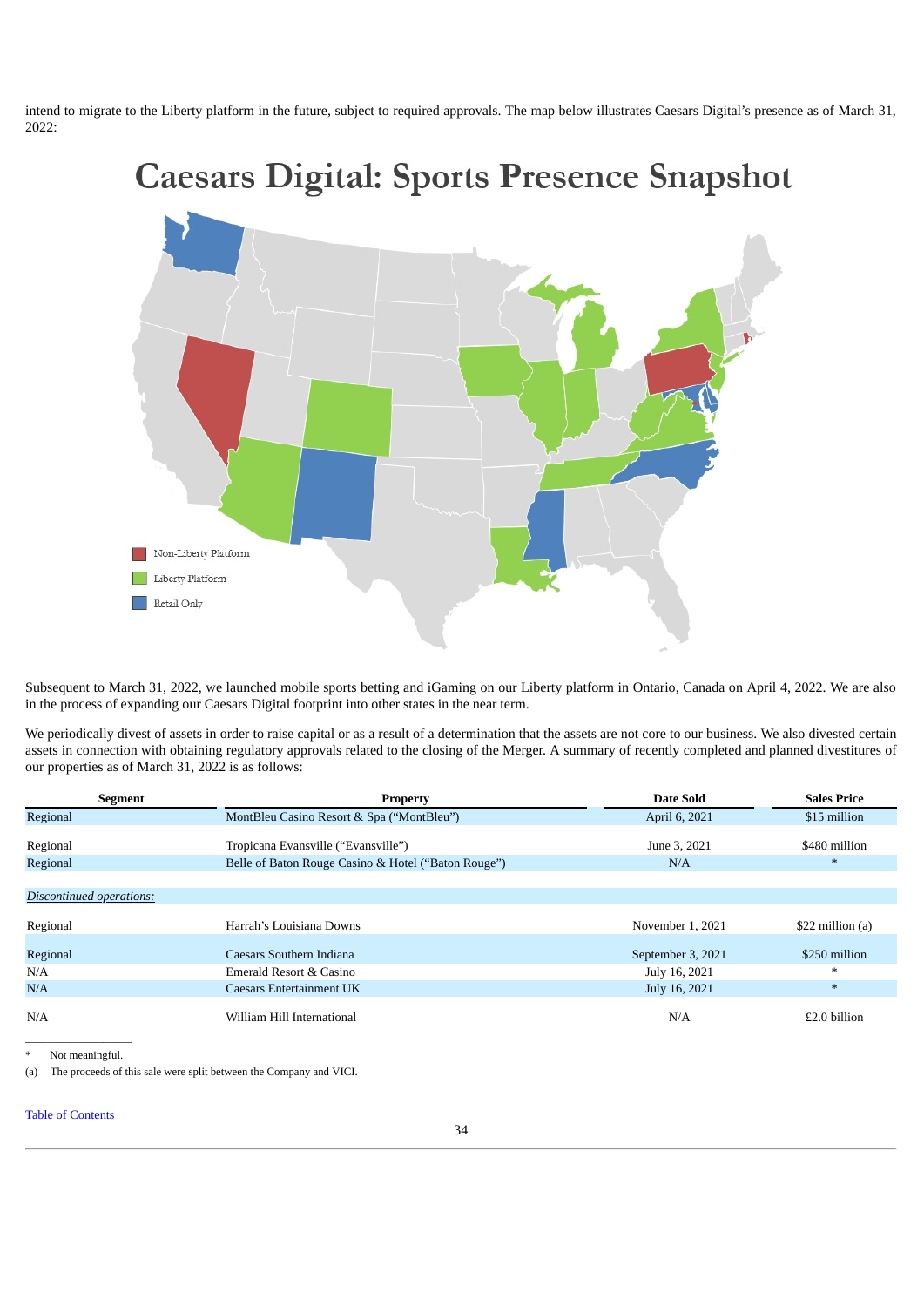## **Merger and Acquisitions Related Activities**

## *Acquisition of William Hill*

On September 30, 2020, we announced that we had reached an agreement with William Hill PLC on the terms of a recommended cash acquisition pursuant to which we would acquire the entire issued and to be issued share capital (other than shares owned by us or held in treasury) of William Hill PLC, in an all-cash transaction. On April 22, 2021, the Company completed the acquisition for £2.9 billion, or approximately \$3.9 billion.

In connection with the William Hill Acquisition, on April 22, 2021, a newly formed subsidiary of the Company entered into a Credit Agreement (the "Bridge Credit Agreement") with certain lenders party thereto and Deutsche Bank AG, London Branch, as administrative agent and collateral agent, pursuant to which the lenders party thereto provided the Debt Financing (as defined below). The Bridge Credit Agreement provides for (a) a 540-day £1.0 billion asset sale bridge facility, (b) a 60-day £503 million cash confirmation bridge facility and (c) a 540-day £116 million revolving credit facility (collectively, the "Debt Financing"). The proceeds of the bridge loan facilities provided under the Bridge Credit Agreement were used (i) to pay a portion of the cash consideration for the acquisition and (ii) to pay fees and expenses related to the acquisition and related transactions. The proceeds of the revolving credit facility under the Bridge Credit Agreement may be used for working capital and general corporate purposes. The £1.5 billion Interim Facilities Agreement ("Interim Facilities Agreement") entered into on October 6, 2020 with Deutsche Bank AG, London Branch and JPMorgan Chase Bank, N.A., and amended on December 11, 2020, was terminated upon the execution of the Bridge Credit Agreement. On May 12, 2021, the Company repaid the £503 million cash confirmation bridge facility. On June 14, 2021, the Company drew down the full £116 million from the revolving credit facility and the proceeds, in addition to excess Company cash, were used to make a partial repayment of the asset sale bridge facility in the amount of £700 million. Outstanding borrowings under the Bridge Credit Agreement are expected to be repaid upon the sale of William Hill's non-U.S. operations including the UK and international online divisions and the retail betting shops (collectively, "William Hill International"), all of which are held for sale and reflected within discontinued operations. Certain investments acquired have been excluded from the held for sale group.

On September 8, 2021, we entered into an agreement to sell William Hill International to 888 Holdings Plc for approximately £2.2 billion. On April 7, 2022, the Company amended the agreement to sell the non-US assets of William Hill to 888 Holdings Plc for a revised enterprise value of approximately £2.0 billion. The amended agreement reflects a £250 million reduction in consideration payable at closing and up to £100 million as deferred consideration to be paid to the Company, subject to 888 Holdings Plc meeting certain 2023 financial targets. As a result of the revised sales agreement, the Company recorded an impairment to assets held for sale of \$329 million within discontinued operations during the three months ended March 31, 2022. After repayment of the outstanding debt under the Bridge Credit Agreement, described above, and other working capital adjustments, the Company expects to receive approximately £585 million, or \$785 million, subject to any permitted leakage, which is customary for sale transactions in the UK. In order to manage the risk of changes in the GBP denominated sales price and expected proceeds, the Company has entered into foreign exchange forward contracts. The sale is subject to satisfaction of customary closing conditions, including receipt of the approval of shareholders of 888 Holdings Plc and regulatory approvals, and is expected to close in the second quarter of 2022.

We recognized acquisition-related transaction costs of less than \$1 million and \$5 million for the three months ended March 31, 2022 and 2021, respectively, excluding additional transaction cost associated with sale of William Hill International. These costs were associated with legal and professional services and were recorded in Transaction and other operating costs, net in our Statements of Operations.

#### *Consolidation of Baltimore*

On August 26, 2021, we increased our ownership interest in CBAC Borrower, LLC ("Horseshoe Baltimore"), a property which we also manage, to approximately 75.8% for cash consideration of \$55 million. We were subsequently determined to have a controlling financial interest in Horseshoe Baltimore and have consolidated the results of operations of the property following our change in ownership.

#### **Investments and Partnerships**

#### *NeoGames*

The acquired net assets of William Hill included an investment in publicly traded common stock of NeoGames S.A. ("NeoGames"), a global leader of iLottery solutions and services to national and state-regulated lotteries, and other investments. On September 16, 2021, the Company sold a portion of its shares of NeoGames common stock for \$136 million which decreased its ownership interest from 24.5% to approximately 8.4%. Additionally, on March 14, 2022, the Company sold its

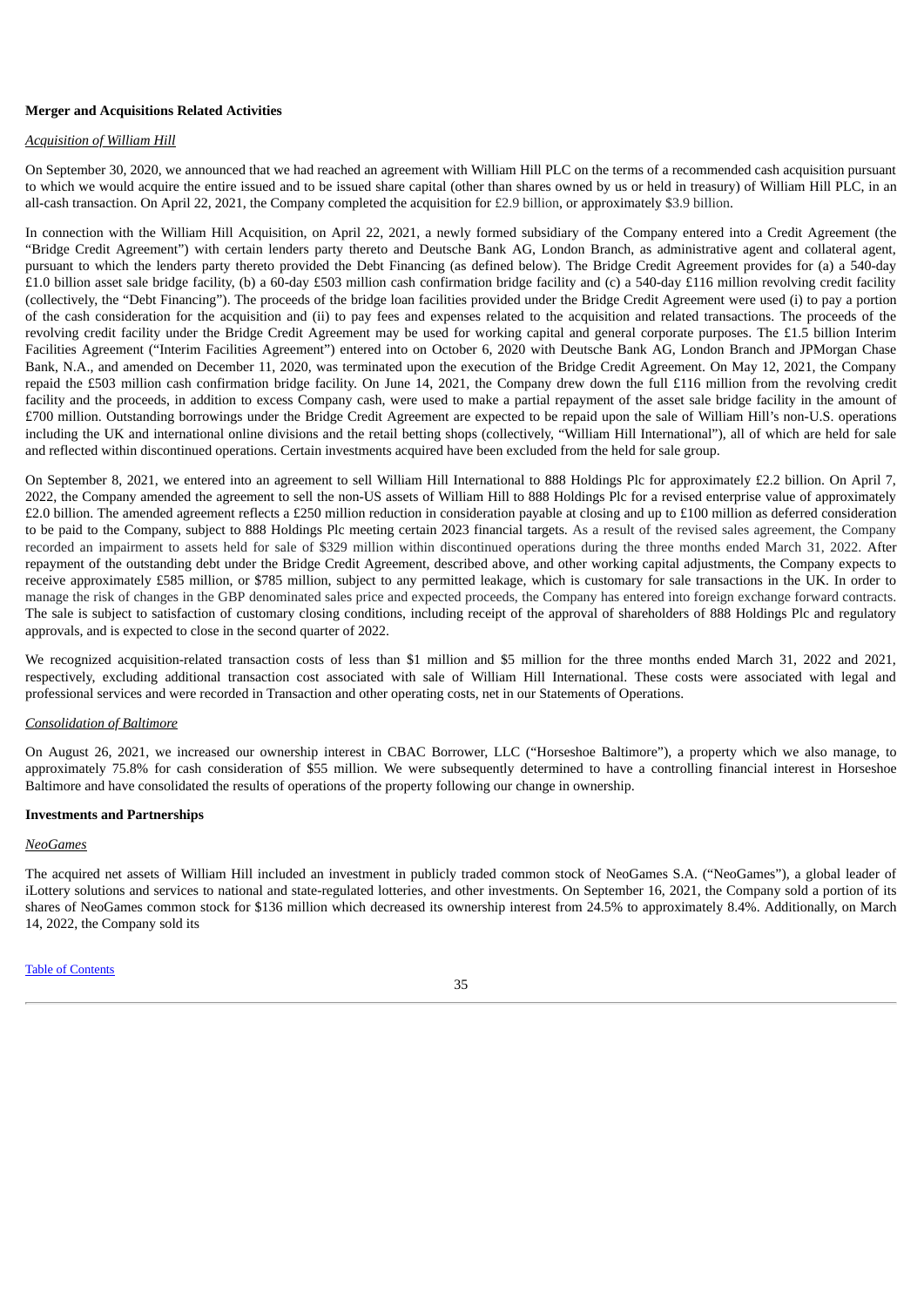remaining 2 million shares at fair value for \$26 million and recorded a loss on the change in fair value of \$34 million during the three months ended March 31, 2022, which is included within Other income (loss) on the Statements of Operations.

#### *Pompano Joint Venture*

In April 2018, the Company entered into a joint venture with Cordish Companies ("Cordish") to plan and develop a mixed-use entertainment and hospitality destination expected to be located on unused land adjacent to the casino and racetrack at the Company's Pompano property. As the managing member, Cordish will operate the business and manage the development, construction, financing, marketing, leasing, maintenance and day-to-day operation of the various phases of the project. Additionally, Cordish will be responsible for the development of the master plan for the project with the Company's input and will submit it for the Company's review and approval. In June 2021, the joint venture issued a capital call and we contributed \$3 million, for a total of \$4 million in cash since inception of the joint venture. On February 12, 2021, the Company contributed 186 acres to the joint venture with a fair value of \$61 million. Total contributions of approximately 206 acres of land have been made with a fair value of approximately \$69 million and the Company has no further obligation to contribute additional real estate or cash as of March 31, 2022. We entered into a short-term lease agreement in February 2021, which we can cancel at any time, to lease back a portion of the land from the joint venture.

While the Company holds a 50% variable interest in the joint venture, it is not the primary beneficiary; as such the investment in the joint venture is accounted for using the equity method. The Company participates evenly with Cordish in the profits and losses of the joint venture, which are included in Transaction and other operating costs, net on the Statements of Operations. Our investment in the joint venture is recorded in Investment in and advances to unconsolidated affiliates on the Balance Sheets.

#### **Reportable Segments**

Segment results in this MD&A are presented consistent with the way our management reviews operating results, assesses performance and makes decisions on a "significant market" basis. Management views each of the Company's casinos as an operating segment. Operating segments are aggregated based on their similar economic characteristics, types of customers, types of services and products provided, and their management and reporting structure. Prior to the William Hill Acquisition, our principal operating activities occurred in three regionally-focused reportable segments: Las Vegas, Regional, and Managed, International, CIE, in addition to Corporate and Other.

The William Hill Acquisition and rebranding of our interactive business (formerly, Caesars Interactive Entertainment "CIE" and now, inclusive of William Hill US, "Caesars Digital") expanded our access to conduct sports wagering and iGaming operations. As a result, the Company has made a change to the composition of its reportable segments. The Las Vegas and Regional segments are substantially unchanged, while the former Managed, International and CIE reportable segment has been recast for all periods presented into two segments: Caesars Digital and Managed and Branded. Accordingly, our principal operating activities occur in four reportable segments: (1) Las Vegas, (2) Regional, (3) Caesars Digital, and (4) Managed and Branded, in addition to Corporate and Other. See Item 2. "Properties" for listing of properties by segment.

#### **Presentation of Financial Information**

The financial information included in this Item 2 for the periods after our acquisition of William Hill on April 22, 2021 and the increase in our ownership percentage and subsequent consolidation of Horseshoe Baltimore on August 26, 2021, is not fully comparable to the periods prior to the acquisitions. In addition, the presentation of financial information herein for the periods after the Company's sales of various properties is not fully comparable to the periods prior to their respective sale dates. See "Reportable Segments" above for a discussion of changes to the Company's reportable segments.

This MD&A is intended to provide information to assist in better understanding and evaluating our financial condition and results of operations. Our historical operating results may not be indicative of our future results of operations because of the factors described in the preceding paragraph and the changing competitive landscape in each of our markets, including changes in market and societal trends, as well as by factors discussed elsewhere herein. We recommend that you read this MD&A in conjunction with our unaudited Financial Statements and the notes to those statements included in this Quarterly Report on Form 10-Q.

#### *Reclassifications*

Certain reclassifications of prior year presentations have been made to conform to the current period presentation. In June 2021, the Indiana Gaming Commission amended its order that previously required the Company to sell a third casino asset in the state

[Table of Contents](#page-0-0)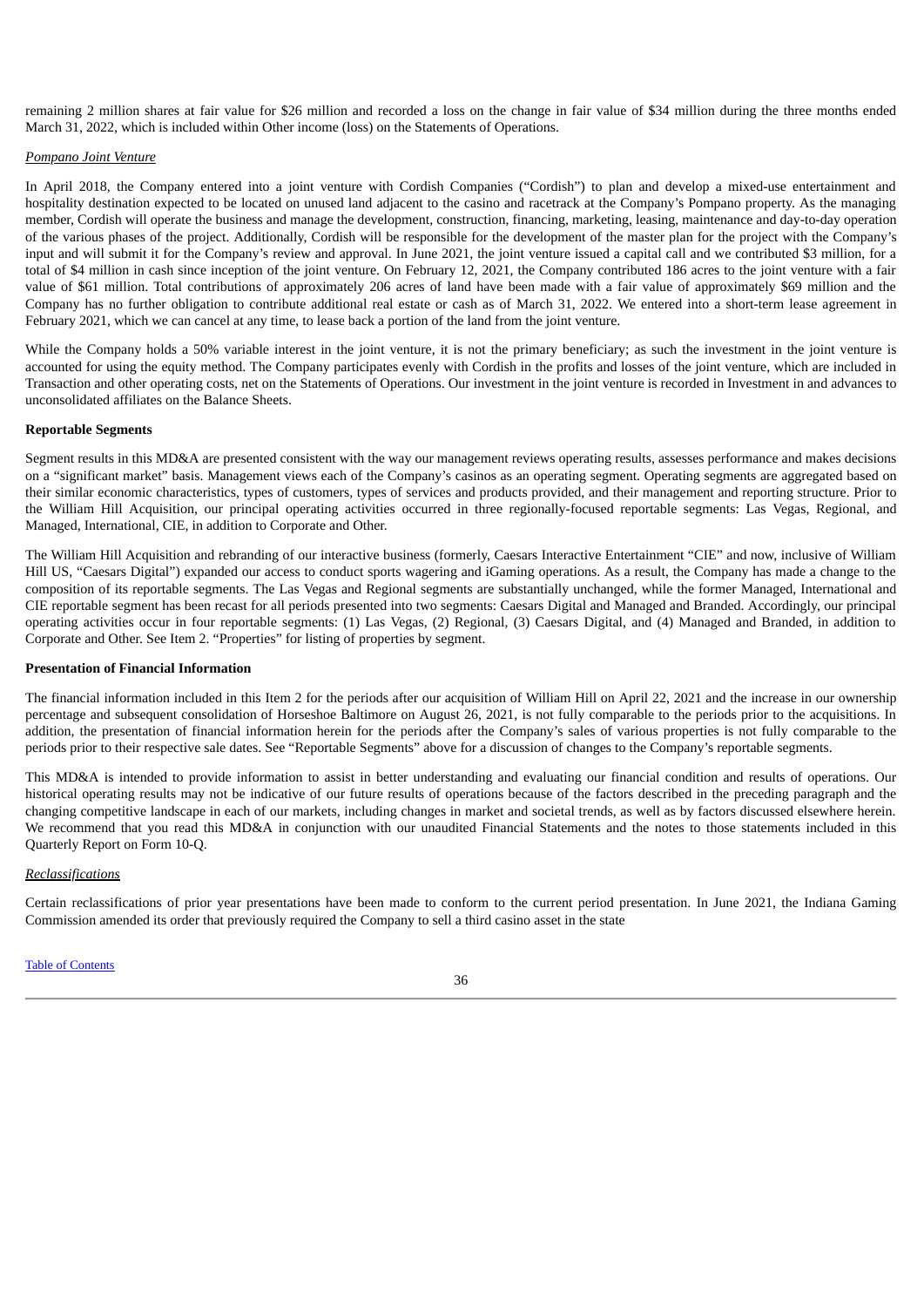of Indiana. As a result, Horseshoe Hammond no longer met the held for sale criteria and the amounts previously presented in discontinued operations have been reclassified into continuing operations for all relevant periods presented.

## *Key Performance Metrics*

Our primary source of revenue is generated by our gaming operations, our retail and online sports betting, as well as our online gaming. Additionally we utilize our hotels, restaurants, bars, entertainment venues, retail shops, racing and other services to attract customers to our properties. Our operating results are highly dependent on the volume and quality of customers visiting and staying at our properties and using our sports betting and iGaming applications.

Key performance metrics include volume indicators such as drop or handle, which refer to amounts wagered by our customers. The amount of volume we retain, which is not fully controllable by us, is recognized as casino revenues and is referred to as our win or hold. Slot win percentage is typically in the range of approximately 9% to 11% of slot handle for both the Las Vegas and Regional segments. Table game hold percentage is typically in the range of approximately 14% to 23% of table game drop in the Las Vegas segment and 18% to 21% of table game drop in the Regional segment. Sports betting hold is typically in the range of 5% to 9% and iGaming hold typically ranges from 3% to 4%. In addition, hotel occupancy, which is the average percentage of available hotel rooms occupied during a period, is a key indicator for our hotel business in the Las Vegas segment. See "Results of Operations" section below. Complimentary rooms are treated as occupied rooms in our calculation of hotel occupancy. The key metrics we utilize to measure our profitability and performance are Adjusted EBITDA and Adjusted EBITDA margin.

## **Significant Factors Impacting Financial Results**

The following summary highlights the significant factors impacting our financial results for the three months ended March 31, 2022 and 2021.

## *Acquisitions and Transaction Costs*

- *• Acquisition of William Hill –* On April 22, 2021, the Company consummated its previously announced acquisition of the entire issued and to be issued share capital (other than shares owned by the Company or held in treasury) of William Hill PLC, in an all-cash transaction of £2.9 billion or approximately \$3.9 billion. We recognized acquisition-related transaction costs of less than \$1 million and \$5 million for the three months ended March 31, 2022 and 2021, respectively, excluding additional transaction costs associated with sale of William Hill International.
- *• Consolidation of Horseshoe Baltimore –* On August 26, 2021, the Company increased its ownership interest in Horseshoe Baltimore to approximately 75.8%. Prior to the purchase, the Company held an interest in Horseshoe Baltimore of approximately 44.3% which was accounted for as an equity method investment. Subsequent to the change in ownership, the Company was determined to have a controlling financial interest and has begun to consolidate operations of Horseshoe Baltimore. As discussed in the section above, the operations post consolidation are not fully comparable to the prior periods prior to the acquisition.

#### *Divestitures and Discontinued Operations*

*• Divestitures and Discontinued Operations –* See "Overview" section above for detail on properties divested or held for sale, including related discontinued operations.

#### *Other Significant Factors*

*• COVID-19 Public Health Emergency –* In January 2020, an outbreak of a new strain of coronavirus ("COVID-19") was identified and spread throughout much of the world, including the U.S. All of the Company's casino properties were temporarily closed for the period from mid-March 2020 through mid-May 2020 due to orders issued by various government agencies and tribal bodies as part of certain precautionary measures intended to help slow the spread of COVID-19. The Company has resumed operations at all of its properties with the exception of Lake Charles which was severely damaged by Hurricane Laura in August of 2020. Although the resurgence of the Omicron variant of COVID-19 continued to impact the beginning of the quarter, most of our properties experienced positive trends during the three months ended March 31, 2022 including higher hotel occupancy, particularly in Las Vegas, and increased gaming and food and beverage volumes as mandates and restrictions on maximum capacities and amenities available were eased. Future variants, mandates or restrictions imposed by various regulatory bodies are uncertain and could, once again, have a significant impact on our future operations.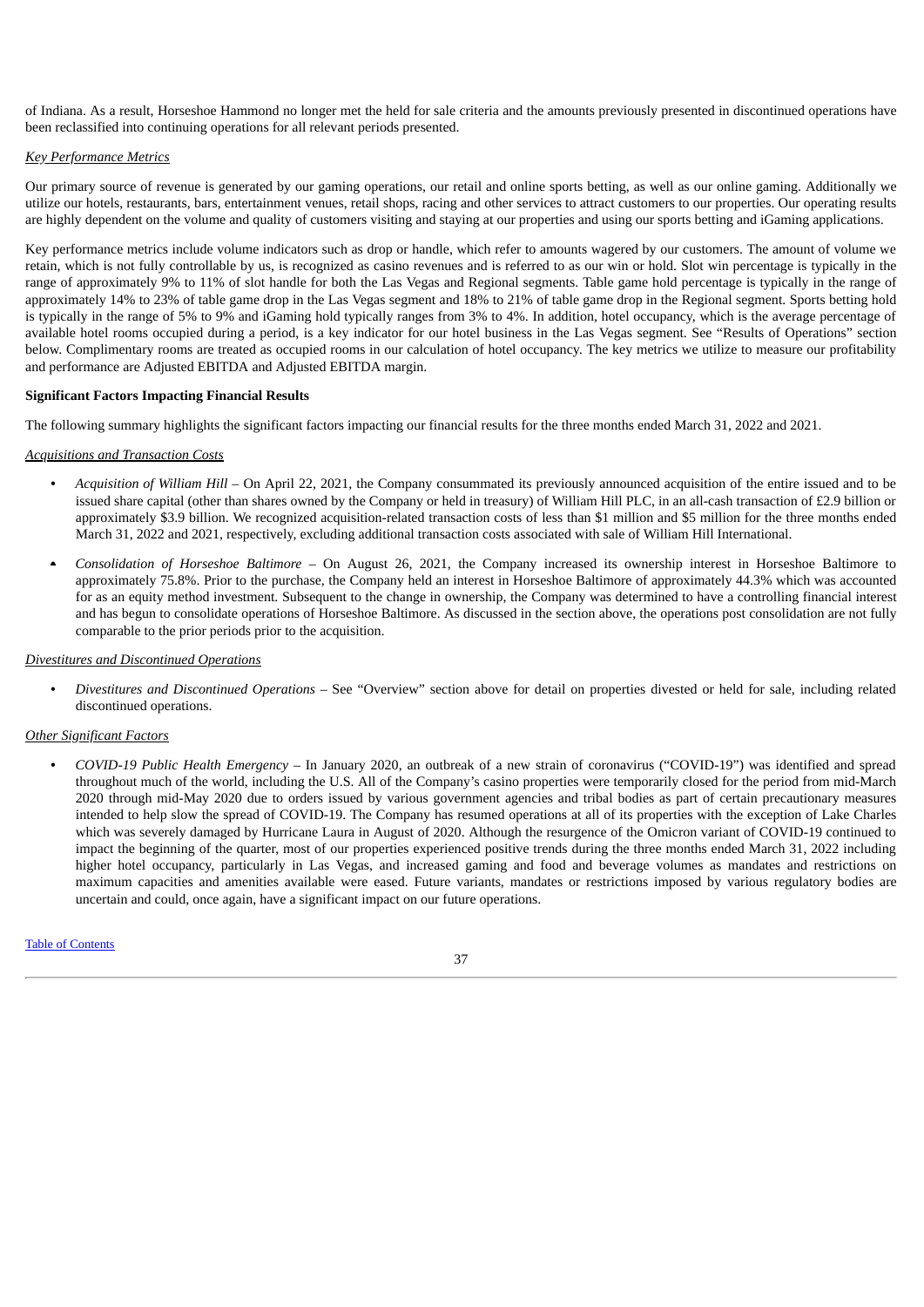- *• Weather and Construction Disruption –* In late August 2020, our Regional segment was negatively impacted by Hurricane Laura, causing severe damage to Lake Charles, which will remain closed until the fourth quarter of 2022 when construction of a new land-based casino is expected to be complete. During the three months ended March 31, 2022, the Company reached a final settlement agreement with the insurance carriers for \$128 million, before our insurance deductible of \$25 million. The Company has received \$94 million related to damaged fixed assets, remediation costs and business interruption. We expect to receive an additional \$9 million in the second quarter of 2022, which is included in Accounts receivable, net. During the three months ended March 31, 2022 and 2021, the Company also recorded gains of \$38 million and \$8 million, respectively, which are included in Transaction and other operating costs, net in our Statements of Operations, as proceeds received for the cost to replace damaged property were in excess of the respective carrying value of the assets.
- *• Caesars Sportsbook Launch and Rebranding* In connection with the launch and rebranding of the Caesars Sportsbook app, our Caesars Digital segment initiated a significant marketing campaign with distinguished actors, former athletes and other media personalities. As new states and jurisdictions have legalized sports betting, we have made significant upfront investments which have been executed through marketing campaigns and promotional incentives to acquire new customers and establish ourselves as an industry leader. For example, in connection with the launch of our app in the state of New York on January 8, 2022 and Louisiana on January 28, 2022, we experienced negative net revenue at the beginning of the quarter resulting from a substantial amount of bonus cash and matched deposits issued to customers as sign-on incentives, which exceeded our gaming win. Our level of investment and types of incentives provided are discretionary and negative net revenues are not expected to continue subsequent to the initial launch period. A significant portion of our marketing and promotional costs are variable and we continue to monitor and adjust our level of investment based on jurisdiction specific conditions, customer behaviors, and results observed from prior state launches.

#### **Results of Operations**

The following table highlights the results of our operations:

|                                    | Three Months Ended March 31, |      |                      |  |  |  |  |  |
|------------------------------------|------------------------------|------|----------------------|--|--|--|--|--|
| (Dollars in millions)              | 2022                         | 2021 |                      |  |  |  |  |  |
| <b>Net revenues:</b>               |                              |      |                      |  |  |  |  |  |
| Las Vegas                          | \$<br>914                    | \$   | 497                  |  |  |  |  |  |
| Regional                           | 1,363                        |      | 1,191                |  |  |  |  |  |
| Caesars Digital                    | (53)                         |      | 39                   |  |  |  |  |  |
| Managed and Branded                | 66                           |      | 61                   |  |  |  |  |  |
| Corporate and Other <sup>(a)</sup> | 2                            |      | 4                    |  |  |  |  |  |
| Total                              | \$<br>2,292                  | \$   | 1,792                |  |  |  |  |  |
|                                    |                              |      |                      |  |  |  |  |  |
| <b>Net loss</b>                    | \$<br>(680)                  | \$   | (424)                |  |  |  |  |  |
| Adjusted EBITDA (b):               |                              |      |                      |  |  |  |  |  |
| Las Vegas                          | \$<br>400                    | \$   | 162                  |  |  |  |  |  |
| Regional                           | 459                          |      | 393                  |  |  |  |  |  |
| Caesars Digital                    | (554)                        |      | (2)                  |  |  |  |  |  |
| Managed and Branded                | 20                           |      | 21                   |  |  |  |  |  |
| Corporate and Other <sup>(a)</sup> | (29)                         |      | (39)                 |  |  |  |  |  |
| Total                              | \$<br>296                    | \$   | 535                  |  |  |  |  |  |
| Net loss margin                    | $(29.7)\%$                   |      |                      |  |  |  |  |  |
| Adjusted EBITDA margin             | 12.9 %                       |      | $(23.7)\%$<br>29.9 % |  |  |  |  |  |
|                                    |                              |      |                      |  |  |  |  |  |

Corporate and Other includes revenues related to certain licensing arrangements and various revenue sharing agreements. Corporate and Other Adjusted EBITDA includes corporate overhead costs, which consist of certain expenses, such as: payroll, professional fees and other general and administrative expenses *(a)*

See the "Supplemental Unaudited Presentation of Consolidated Adjusted Earnings Before Interest, Taxes, Depreciation and Amortization ("Adjusted EBITDA")" discussion later in this *MD&A for a definition of Adjusted EBITDA and a reconciliation of net income (loss) to Adjusted EBITDA. (b)*

[Table of Contents](#page-0-0)

\_\_\_\_\_\_\_\_\_\_\_\_\_\_\_\_\_\_\_

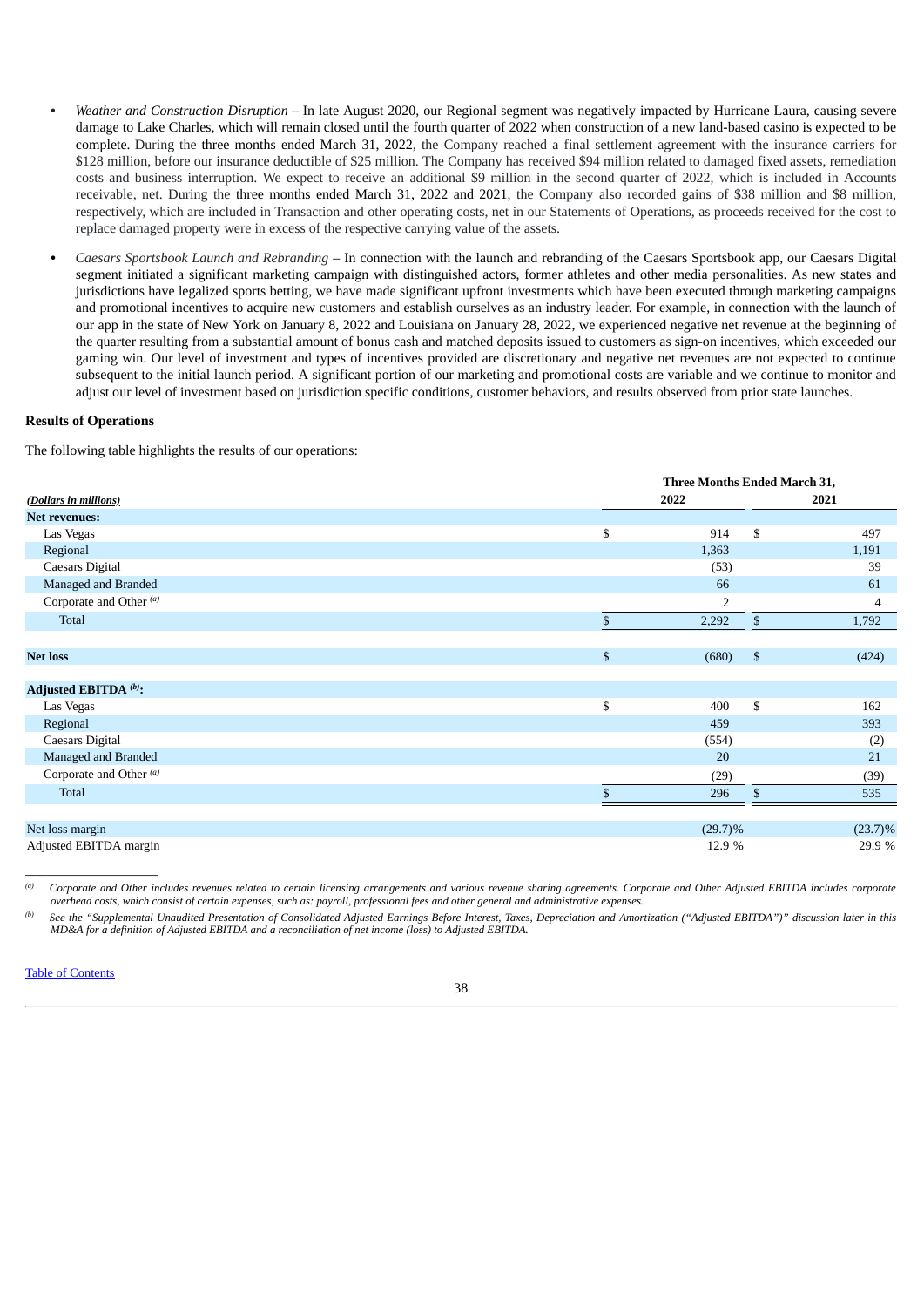## **Consolidated comparison of the three months ended March 31, 2022 and 2021**

#### *Net Revenues*

Net revenues were as follows:

|                                    | Three Months Ended March 31, |            |  |       |  |          |                       |  |
|------------------------------------|------------------------------|------------|--|-------|--|----------|-----------------------|--|
| (Dollars in millions)              | 2022                         |            |  | 2021  |  | Variance | <b>Percent Change</b> |  |
| Casino and pari-mutuel commissions |                              | $1,292$ \$ |  | 1,227 |  | 65       | 5.3 %                 |  |
| Food and beverage                  |                              | 339        |  | 169   |  | 170      | 100.6 %               |  |
| Hotel                              |                              | 383        |  | 215   |  | 168      | 78.1 %                |  |
| Other                              |                              | 278        |  | 181   |  | 97       | 53.6 %                |  |
| Net Revenues                       |                              | 2,292      |  | 1,792 |  | 500      | 27.9 %                |  |

Despite the resurgence of the Omicron variant during the beginning of 2022, consolidated net revenues increased for the three months ended March 31, 2022 primarily due to positive trends compared to the three months ended March 31, 2021 which was negatively impacted by the COVID-19 public health emergency. The Company's net revenues have benefited from reduced restrictive mandates and guidelines which has allowed for increased gaming capacity and hotel occupancy as well as decreased limitations on the operation of food and beverage outlets, live entertainment events and conventions. As of March 31, 2022, all of our properties have resumed operations with the exception of Lake Charles which was severely damaged by Hurricane Laura. Additionally, the consolidation of Horseshoe Baltimore on August 26, 2021 contributed to the increased in net revenues for the three months ended March 31, 2022. These increases were offset slightly by negative gaming revenue in our Caesars Digital segment.

## *Operating Expenses*

Operating expenses were as follows:

|                                            | Three Months Ended March 31, |     |       |     |          |                       |
|--------------------------------------------|------------------------------|-----|-------|-----|----------|-----------------------|
| (Dollars in millions)                      | 2022                         |     | 2021  |     | Variance | <b>Percent Change</b> |
| Casino and pari-mutuel commissions         | 1,064                        | - S | 587   | - 5 | 477      | 81.3 %                |
| Food and beverage                          | 202                          |     | 108   |     | 94       | 87.0 %                |
| Hotel                                      | 115                          |     | 81    |     | 34       | 42.0 %                |
| Other                                      | 88                           |     | 69    |     | 19       | 27.5 %                |
| General and administrative                 | 499                          |     | 380   |     | 119      | 31.3 %                |
| Corporate                                  | 69                           |     | 66    |     |          | 4.5 $%$               |
| Depreciation and amortization              | 300                          |     | 265   |     | 35       | 13.2 %                |
| Transaction and other operating costs, net | (35)                         |     | 20    |     | (55)     |                       |
| Total operating expenses                   | $2,302$ \$                   |     | 1,576 |     | 726      | 46.1 %                |

#### $$

 $\_$ 

Casino and pari-mutuel expenses consist primarily of salaries and wages associated with our gaming operations, gaming taxes and marketing and promotions costs attributable to our Caesars Digital segment. Food and beverage expenses consist principally of salaries and wages and costs of goods sold associated with our food and beverage operations. Hotel expense consists principally of salaries, wages and supplies associated with our hotel operations. Other expenses consist principally of salaries and wages, costs of goods sold and professional talent fees associated with our retail, entertainment and other operations.

Casino, food and beverage, hotel, and other expenses for the three months ended March 31, 2022 increased year over year partially as a result of the William Hill Acquisition and the consolidation of Horseshoe Baltimore. The reopening of substantially all of our properties and the associated growth in customer volume also drove the increase in expenses year over year. Higher advertising costs consisting of television, radio and internet marketing campaigns directly attributable to the launch and rebranding of our Caesars Sportsbook app also contributed to the increase during the current period. These increases were partially offset as the Company continues to identify more efficient methods to manage marketing and promotional spend and reduce gaming expenses within our Las Vegas and Regional segments, as well as focus on labor efficiencies. Moreover, the Company has managed recent increases in food costs by focusing on efficiencies within food and beverage venues and menu options.

[Table of Contents](#page-0-0)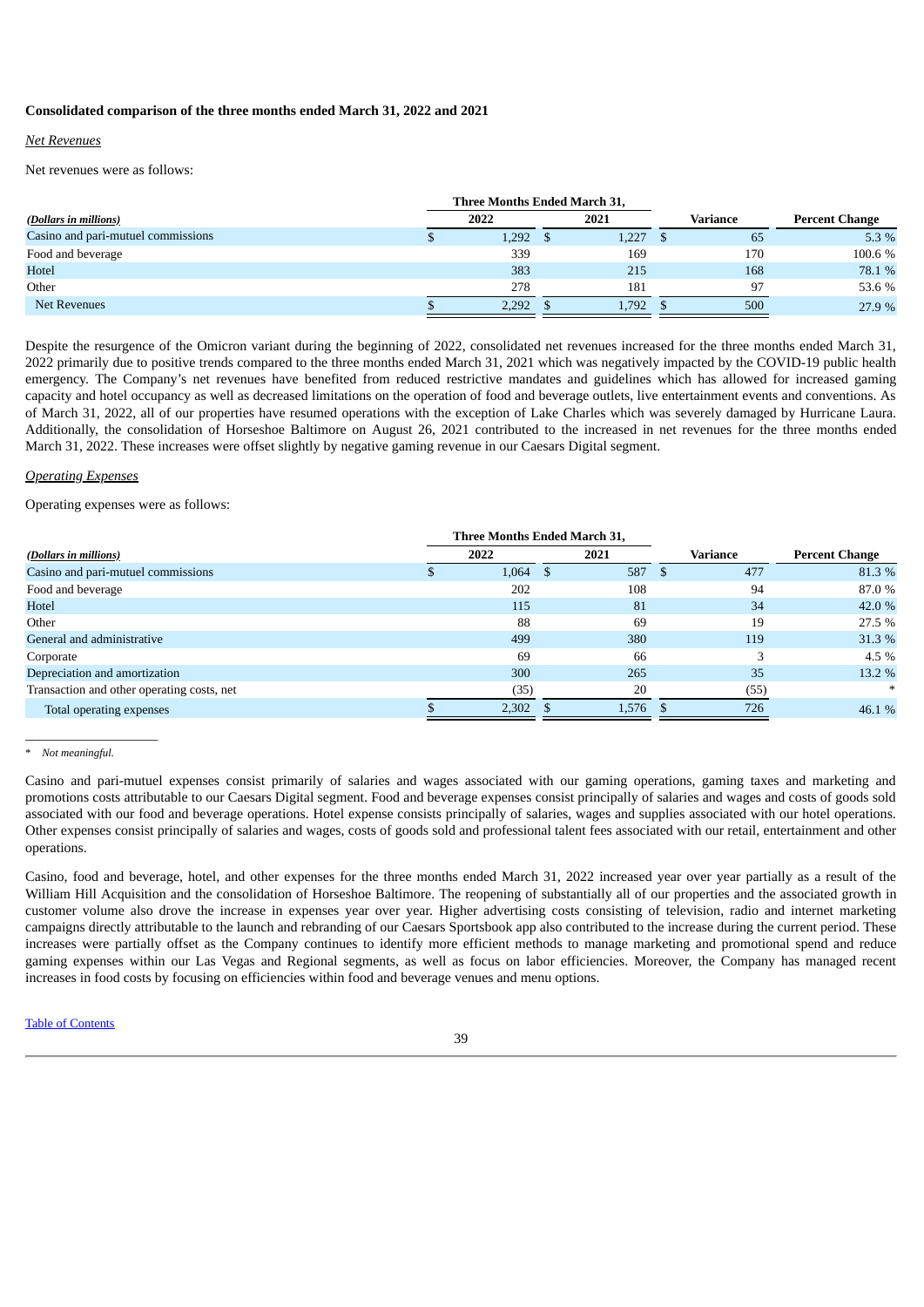General and administrative expenses include items such as information technology, facility maintenance, utilities, property and liability insurance, expenses for administrative departments such as accounting, compliance, purchasing, human resources, legal and internal audit, and property taxes. General and administrative expenses also include other marketing expenses indirectly related to our gaming and non-gaming operations.

General and administrative expenses for the three months ended March 31, 2022 increased year over year as the result of the reopening of all of our properties combined with the aforementioned ease in mandates and restrictions, the William Hill Acquisition and the consolidation of Horseshoe Baltimore.

Corporate expenses include unallocated expenses such as payroll, annual bonus plans, stock-based compensation, professional fees, and other various expenses not directly related to the operations of our properties. For the three months ended March 31, 2022 compared to the same prior year period, corporate expense increased primarily due to stock-based compensation and other indirect costs related to the William Hill Acquisition.

For the three months ended March 31, 2022 compared to the same prior year period, depreciation and amortization expense increased mainly due to the William Hill Acquisition and the consolidation of Horseshoe Baltimore.

For the three months ended March 31, 2022 compared to the same prior year period, transaction and other operating costs decreased as the Company recorded a gain of approximately \$38 million as proceeds received for Lake Charles property damage were in excess of the respective carrying value of the assets.

#### *Other income (expenses)*

Other income (expenses) were as follows:

|                          |      | Three Months Ended March 31. |       |          |                       |
|--------------------------|------|------------------------------|-------|----------|-----------------------|
| (Dollars in millions)    | 2022 |                              | 2021  | Variance | <b>Percent Change</b> |
| Interest expense, net    |      | (552)                        | (579) | ، ے      | $4.7\%$               |
| Other income (loss)      |      |                              | (133) | 137      | $\ast$                |
| Benefit for income taxes |      | 107                          | 76    | JІ       | 40.8 %                |

 $$ 

 $\_$ 

For the three months ended March 31, 2022, interest expense, net decreased year over year as a result the extinguishment of 5% Convertible Notes in June 2021, partial repurchase of the CEI Senior Notes completed in October 2021, and the repricing of CRC Incremental Term Loan in September 2021. Additionally, on September 24, 2021, the Company issued \$1.2 billion in aggregate principal amount of 4.625% Senior Notes due 2029. Proceeds from the issuance of the Senior Notes, as well as cash on hand, was used to repay the \$1.7 billion aggregate principal amount of 5.25% CRC Notes. These decreases were offset slightly by the consolidation of debt held by Horseshoe Baltimore.

For the three months ended March 31, 2022, other income (loss) primarily consisted of a gain related to the resolution of a portion of disputed claims liability related to Former Caesars' bankruptcy and a change in the fair value of foreign exchange forward contracts, offset by the change in fair value of investments. For the three months ended March 31, 2021, other income (loss) primarily consisted of a loss on the change in fair value of a derivative liability, offset by a foreign exchange transaction gain.

The income tax benefit for the three months ended March 31, 2022 differed from the expected income tax benefit based on the federal tax rate of 21% primarily due to nondeductible expenses and state income taxes.

The income tax benefit for the three months ended March 31, 2021 differed from the expected income tax benefit based on the federal tax rate of 21% primarily due to nondeductible expenses related to the convertible notes liability.

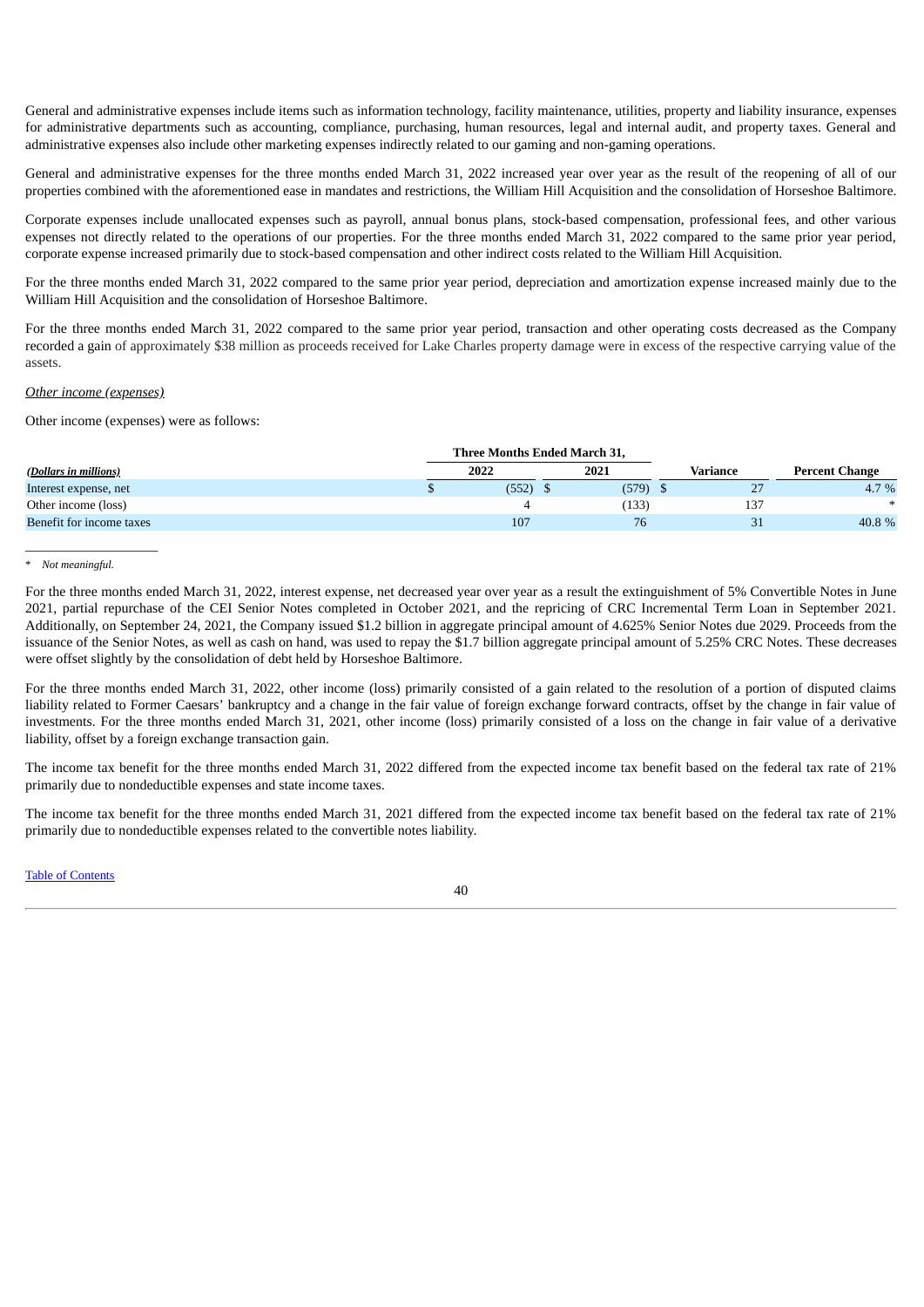## **Segment comparison of the three months ended March 31, 2022 and 2021**

#### *Las Vegas Segment*

|                                           |    | Three Months Ended March 31, |    |        |           |                       |
|-------------------------------------------|----|------------------------------|----|--------|-----------|-----------------------|
| (Dollars in millions)                     |    | 2022                         |    | 2021   | Variance  | <b>Percent Change</b> |
| <b>Revenues:</b>                          |    |                              |    |        |           |                       |
| Casino and pari-mutuel commissions        | \$ | 291                          | \$ | 226    | \$<br>65  | 28.8%                 |
| Food and beverage                         |    | 220                          |    | 84     | 136       | 161.9 %               |
| Hotel                                     |    | 266                          |    | 115    | 151       | 131.3 %               |
| Other                                     |    | 137                          |    | 72     | 65        | 90.3 %                |
| <b>Net Revenues</b>                       | ¢  | 914                          | \$ | 497    | \$<br>417 | 83.9 %                |
|                                           |    |                              |    |        |           |                       |
| Table game drop                           | \$ | 801                          | \$ | 580    | \$<br>221 | 38.1 %                |
| Table game hold %                         |    | 21.9 %                       |    | 20.1 % |           | 1.8 <sub>pts</sub>    |
| Slot handle                               | \$ | 2,488                        | \$ | 1,762  | \$<br>726 | 41.2 %                |
|                                           |    |                              |    |        |           |                       |
| Hotel occupancy                           |    | 82.9 %                       |    | 60.4 % |           | 22.5 pts              |
|                                           |    |                              |    |        |           |                       |
| Adjusted EBITDA                           | \$ | 400                          | \$ | 162    | \$<br>238 | 146.9 %               |
| Adjusted EBITDA margin                    |    | 43.8 %                       |    | 32.6 % |           | $11.2$ pts            |
|                                           |    |                              |    |        |           |                       |
| Net income (loss) attributable to Caesars | \$ | 168                          | \$ | (67)   | \$<br>235 | $\ast$                |

#### \* *Not meaningful.*

\_\_\_\_\_\_\_\_\_\_\_\_\_\_\_\_\_\_\_

For the three months ended March 31, 2022, the Las Vegas segment's net revenues and Adjusted EBITDA increased year over year primarily due to reduced mandates and restrictions at our properties in accordance with easing of the governmental regulatory guidelines combined with pent up customer demand. Despite the negative impact of the resurgence of the Omicron variant of COVID-19 on the beginning of the quarter, including cancellations and postponements of significant entertainment offerings, events and conventions, the Las Vegas segment experienced positive trends year over year including increases in hotel occupancy and higher gaming and food and beverage volumes. For the three months ended March 31, 2022, slot win percentage in the Las Vegas segment was within our typical range.

#### *Regional Segment*

|                                    | Three Months Ended March 31, |    |        |    |          |                       |
|------------------------------------|------------------------------|----|--------|----|----------|-----------------------|
| (Dollars in millions)              | 2022                         |    | 2021   |    | Variance | <b>Percent Change</b> |
| <b>Revenues:</b>                   |                              |    |        |    |          |                       |
| Casino and pari-mutuel commissions | \$<br>1,070                  | \$ | 967    | \$ | 103      | 10.7%                 |
| Food and beverage                  | 119                          |    | 84     |    | 35       | 41.7 %                |
| Hotel                              | 117                          |    | 100    |    | 17       | 17.0 %                |
| Other                              | 57                           |    | 40     |    | 17       | 42.5 %                |
| <b>Net Revenues</b>                | 1,363                        |    | 1,191  |    | 172      | 14.4 %                |
|                                    |                              |    |        |    |          |                       |
| Table game drop                    | \$<br>1,057                  | \$ | 977    | \$ | 80       | 8.2 %                 |
| Table game hold %                  | 22.2 %                       |    | 20.9 % |    |          | 1.3 <sub>pts</sub>    |
| Slot handle                        | \$<br>10,411                 | \$ | 9,942  | \$ | 469      | 4.7 %                 |
|                                    |                              |    |        |    |          |                       |
| Adjusted EBITDA                    | \$<br>459                    | \$ | 393    | \$ | 66       | 16.8%                 |
| Adjusted EBITDA margin             | 33.7 %                       |    | 33.0 % |    |          | 0.7 <sub>pts</sub>    |
|                                    |                              |    |        |    |          |                       |
| Net income attributable to Caesars | \$<br>124                    | \$ | 65     | \$ | 59       | 90.8 %                |

Regional segment's net revenues, Adjusted EBITDA and margin increased for the three months ended March 31, 2022 compared to the same prior year period partially as a result of the consolidation of Horseshoe Baltimore. Although our Regional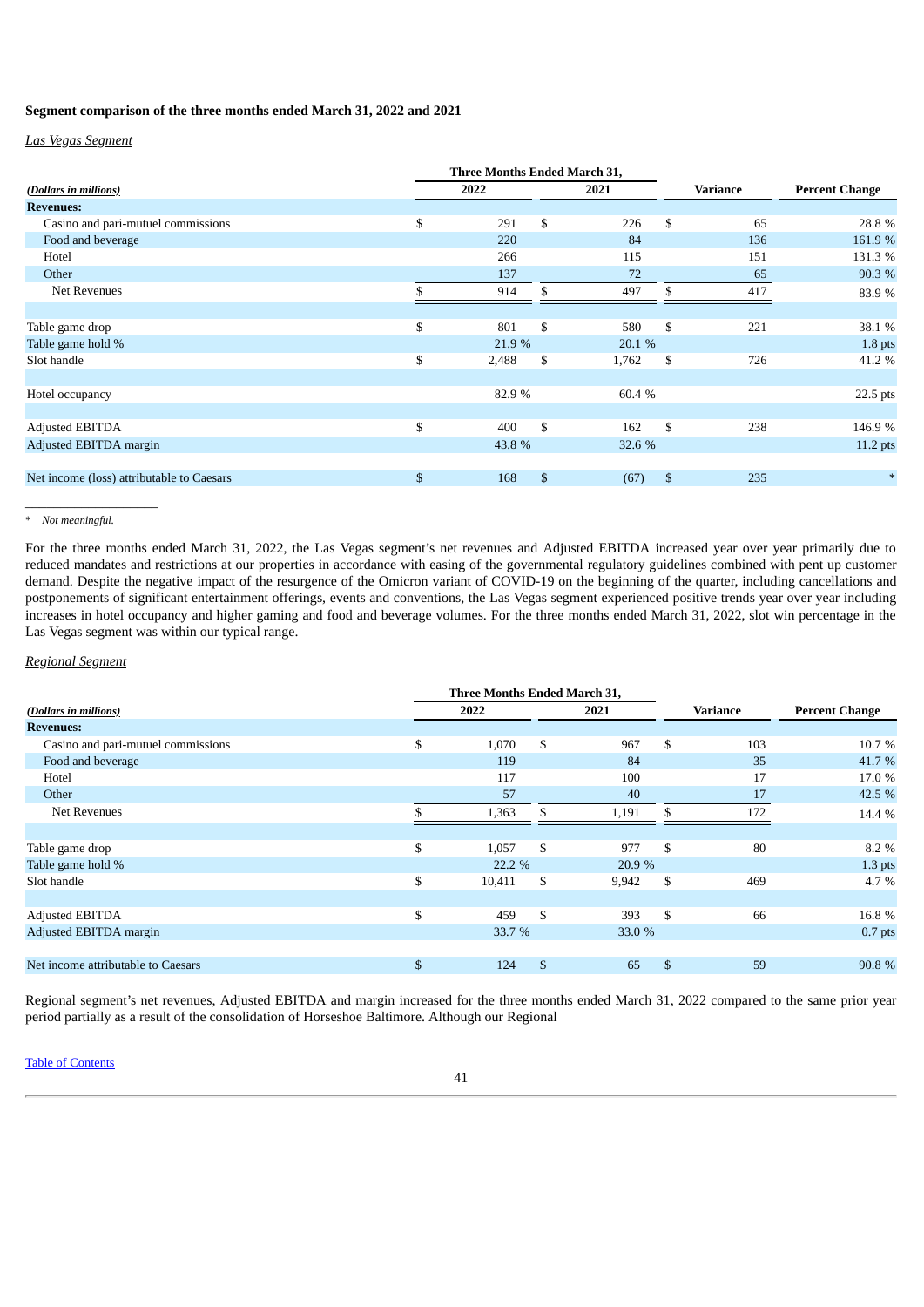properties' performance was affected by a resurgence of the Omicron variant of COVID-19 in the beginning of the quarter, the Regional segment subsequently experienced positive results due to pent up demand combined with increased capacities and food and beverage offerings as restrictive mandates and guidelines were eased. As of March 31, 2022, all of our properties in our Regional segment have reopened, with the exception of Lake Charles which closed due to severe damage from Hurricane Laura in August 2020. Lake Charles will remain closed until the fourth quarter of 2022 when construction of a new land-based casino is expected to be completed. Table game hold percentage in the Regional segment for the three months ended March 31, 2022 was slightly higher than our typical range. Slot win percentage in the Regional segment for the three months ended March 31, 2022 was within our typical range.

#### *Caesars Digital Segment*

|                                      | Three Months Ended March 31, |            |  |        |    |                 |                       |  |
|--------------------------------------|------------------------------|------------|--|--------|----|-----------------|-----------------------|--|
| (Dollars in millions)                |                              | 2022       |  | 2021   |    | <b>Variance</b> | <b>Percent Change</b> |  |
| <b>Revenues:</b>                     |                              |            |  |        |    |                 |                       |  |
| Casino and pari-mutuel commissions   | \$                           | $(69)$ \$  |  | 34     | \$ | (103)           |                       |  |
| Other                                |                              | 16         |  | 5      |    | 11              |                       |  |
| <b>Net Revenues</b>                  |                              | (53)       |  | 39     |    | (92)            |                       |  |
|                                      |                              |            |  |        |    |                 |                       |  |
| Sports betting handle <sup>(a)</sup> | \$                           | $4,690$ \$ |  | 13     | \$ | 4,677           | $\ast$                |  |
| iGaming handle                       | \$                           | $2,177$ \$ |  | 1,069  | S. | 1,108           | 103.6 %               |  |
|                                      |                              |            |  |        |    |                 |                       |  |
| <b>Adjusted EBITDA</b>               | \$                           | $(554)$ \$ |  | (2)    | \$ | (552)           |                       |  |
| Adjusted EBITDA margin               |                              | $\ast$     |  | (5.1)% |    |                 |                       |  |
|                                      |                              |            |  |        |    |                 |                       |  |
| Net loss attributable to Caesars     | \$                           | $(576)$ \$ |  | (8)    | S  | (568)           | ∗                     |  |

 $$ 

\_\_\_\_\_\_\_\_\_\_\_\_\_\_\_\_\_\_\_

Caesars Digital generated an additional \$343 million of sports betting handle, which is not included in this table for the three months ended March 31, 2022 for select wholly-owned and third-party operations for which Caesars Digital provides services and we receive all, or a share of, the net profits. Sports betting handle includes \$13 million for the three months ended *March 31, 2022, related to horse racing and pari-mutuel wagers. (a)*

Caesars Digital includes Caesars' operations for retail and mobile sports betting, online casino, and online poker, including operations acquired in the William Hill Acquisition. Caesars Digital's sports betting handle and iGaming handle increased significantly for the three months ended March 31, 2022 compared to the same prior year period due to the William Hill Acquisition, the launch of our new sportsbook app in 2021, and the expansion of sports betting into additional states subsequent to the acquisition. However, net revenues for the three months ended March 31, 2022 were negatively impacted by costs associated with significant promotions offered with the launch of our Caesars Sportsbook, particularly in New York and Louisiana, which included cash bonuses and matched deposits to new customers as sign-on incentives.

During significant promotional periods, such as entering new jurisdictions with our Caesars branded retail sportsbooks, or our Caesars Sportsbook app and iGaming applications, we may deploy a significant level of marketing spend to build brand awareness and acquire and retain customers. As sports betting and online casinos expand through increased state legalization and customer adoption, growth in marketing and promotional costs in highly competitive markets may negatively impact Caesars Digital net revenues, Adjusted EBITDA and margin in comparison to prior periods. Such activity could result in negative net gaming revenue as experienced for the three months ended March 31, 2022. These periods are not expected to be long in duration as we use our discretion to determine the level of investment for a particular jurisdiction. Sports betting and iGaming hold percentage for the three months ended March 31, 2022 was within our typical range.

[Table of Contents](#page-0-0)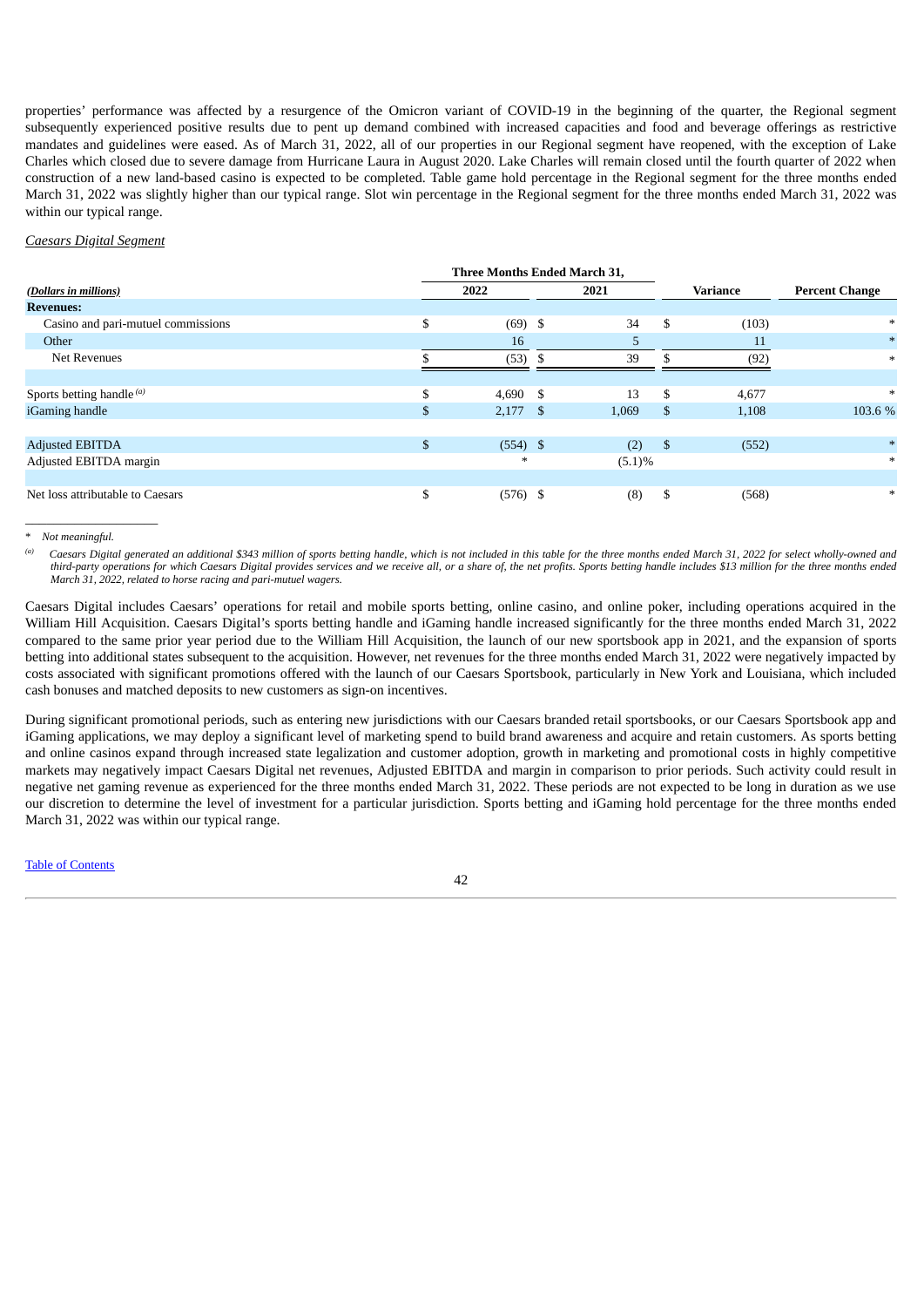## *Managed and Branded Segment*

|                                           |      |       |     | Three Months Ended March 31, |     |          |                       |
|-------------------------------------------|------|-------|-----|------------------------------|-----|----------|-----------------------|
| (Dollars in millions)                     | 2022 |       |     | 2021                         |     | Variance | <b>Percent Change</b> |
| <b>Revenues:</b>                          |      |       |     |                              |     |          |                       |
| Food and beverage                         |      |       | \$  |                              | \$  | (1)      | $(100.0)\%$           |
| Other                                     |      | 66    |     | 60                           |     | h        | 10.0 %                |
| Net Revenues                              |      | 66    |     | 61                           |     |          | 8.2 %                 |
|                                           |      |       |     |                              |     |          |                       |
| Adjusted EBITDA                           |      | 20    | -\$ | 21                           | \$  | (1)      | $(4.8)\%$             |
| Adjusted EBITDA margin                    |      | 30.3% |     | 34.4 %                       |     |          | $(4.1)$ pts           |
|                                           |      |       |     |                              |     |          |                       |
| Net income (loss) attributable to Caesars |      | (211) | \$  | 15                           | \$. | (226)    | $\ast$                |

 $Not$  *meaningful.* 

\_\_\_\_\_\_\_\_\_\_\_\_\_\_\_\_\_\_\_

We manage several properties and license rights to the use of our brands. These revenue agreements typically include reimbursement of certain costs that we incur directly. Such costs are primarily related to payroll costs incurred on behalf of the properties under management. The revenue related to these reimbursable management costs has a direct impact on our evaluation of Adjusted EBITDA margin which, when excluded, reflects margins typically realized from such agreements. The table below presents the amount included in net revenues and total operating expenses related to these reimbursable costs.

|                               | Three Months Ended March 31. |      |          |                       |
|-------------------------------|------------------------------|------|----------|-----------------------|
| <b>Ilars in millions</b> )    | 2022                         | 2021 | Variance | <b>Percent Change</b> |
| imbursable management revenue |                              |      |          | 15.0%                 |
| imbursable management cost    | 46                           | 40   |          | 15.0%                 |

Managed and Branded segment's net revenues increased as properties were fully reopened for the three months ended March 31, 2022, except for temporary closure from January 5, 2022 through January 31, 2022 at Caesars Windsor, and experienced positive results from pent up demand. Additionally, in connection with the closing of the sale of Caesars Southern Indiana on September 3, 2021, the Company and the Eastern Band of Cherokee Indians ("EBCI") extended their existing relationship by entering into a 10-year brand license agreement for the continued use of the Caesars brand and Caesars Rewards loyalty program at Caesars Southern Indiana. Caesars Southern Indiana was previously reported within the Regional segment and subsequent to the sale, as a result of the license agreement, is reported within the Managed and Branded segment. The increase was slightly offset by the consolidation of Horseshoe Baltimore beginning in the third quarter of 2021. The operations of the property are included in the Regional segment and management revenue is eliminated upon consolidation.

#### *Corporate & Other*

|                        | Three Months Ended March 31, |           |          |                       |
|------------------------|------------------------------|-----------|----------|-----------------------|
| (Dollars in millions)  | 2022                         | 2021      | Variance | <b>Percent Change</b> |
| <b>Revenues:</b>       |                              |           |          |                       |
| Other                  | 2 \$                         | 4         |          | $(50.0)\%$            |
| Net Revenues           |                              | 4         | ι∠       | $(50.0)\%$            |
|                        |                              |           |          |                       |
| <b>Adjusted EBITDA</b> | $(29)$ \$                    | $(39)$ \$ | 10       | 25.6 %                |

## Supplemental Unaudited Presentation of Consolidated Adjusted Earnings Before Interest, Taxes, Depreciation and Amortization ("Adjusted **EBITDA") for the Three Months Ended March 31, 2022 and 2021**

Adjusted EBITDA (described below), a non-GAAP financial measure, has been presented as a supplemental disclosure because it is a widely used measure of performance and basis for valuation of companies in our industry and we believe that this non-GAAP supplemental information will be helpful in understanding our ongoing operating results. Management has historically used Adjusted EBITDA when evaluating operating performance because we believe that the inclusion or exclusion of certain recurring and non-recurring items is necessary to provide a full understanding of our core operating results and as a means to evaluate period-to-period results. Adjusted EBITDA represents net income (loss) before interest income or interest expense, net of interest capitalized, (benefit) provision for income taxes, (gain) loss on investments and marketable securities, depreciation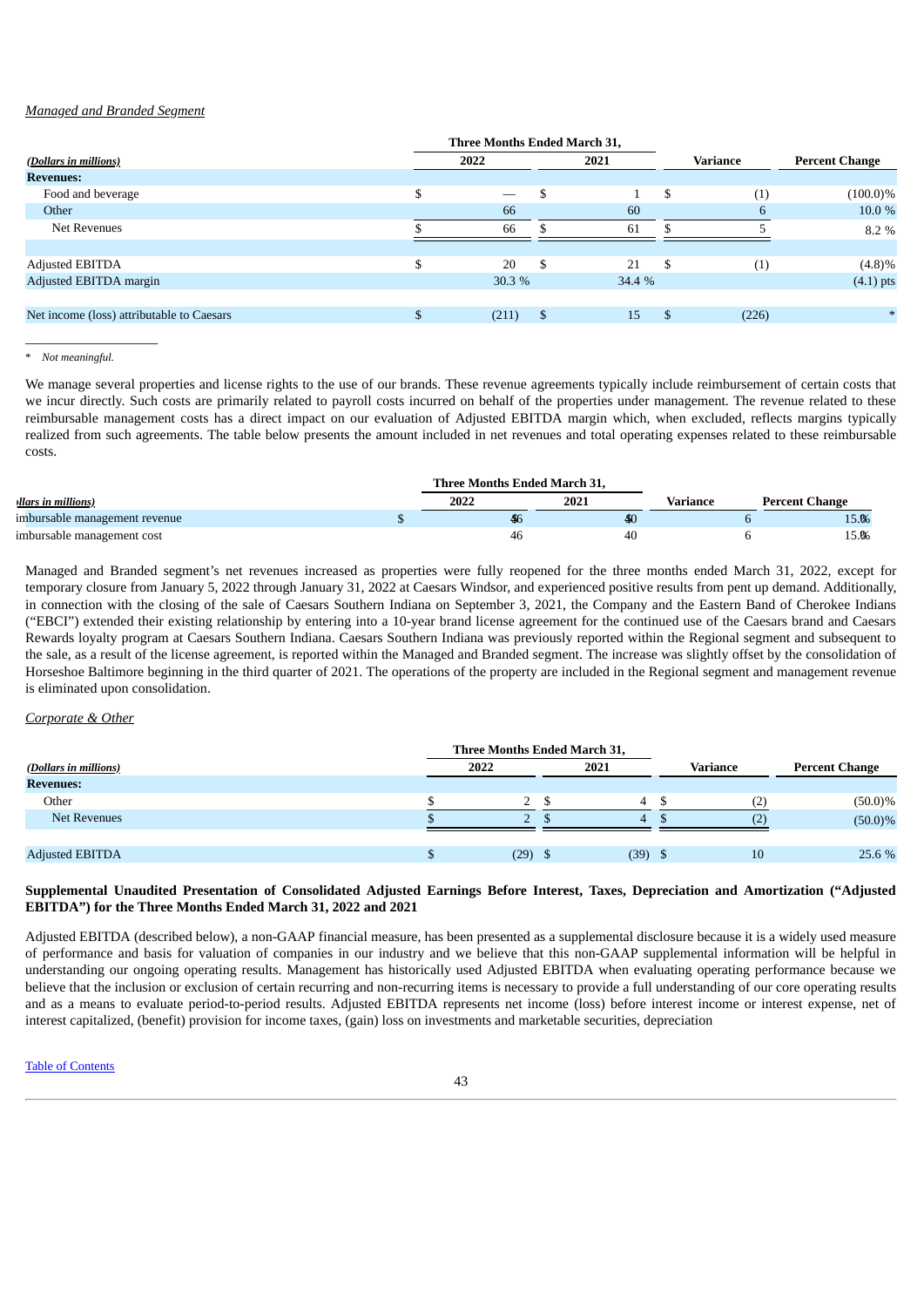and amortization, stock-based compensation, impairment charges, transaction expenses, severance expense, selling costs associated with the divestitures of properties, equity in income (loss) of unconsolidated affiliates, (gain) loss on the sale or disposal of property and equipment, (gain) loss related to divestitures, changes in the fair value of certain derivatives and certain non-recurring expenses such as sign-on and retention bonuses, business optimization expenses and transformation expenses, certain litigation awards and settlements, contract exit or termination costs, and certain regulatory settlements. Adjusted EBITDA also excludes the expense associated with certain of our leases as these transactions were accounted for as financing obligations and the associated expense is included in interest expense. Adjusted EBITDA is not a measure of performance or liquidity calculated in accordance with accounting principles generally accepted in the United States ("GAAP"). It is unaudited and should not be considered an alternative to, or more meaningful than, net income (loss) as an indicator of our operating performance. Uses of cash flows that are not reflected in Adjusted EBITDA include capital expenditures, interest payments, income taxes, debt principal repayments, payments under our leases with affiliates of GLPI and VICI. and certain regulatory gaming assessments, which can be significant. As a result, Adjusted EBITDA should not be considered as a measure of our liquidity. Other companies that provide EBITDA information may calculate Adjusted EBITDA differently than we do. The definition of Adjusted EBITDA may not be the same as the definitions used in any of our debt agreements.

The following table summarizes our Adjusted EBITDA for the three months ended March 31, 2022 and 2021, respectively, in addition to reconciling net income (loss) to Adjusted EBITDA in accordance with GAAP (unaudited):

|                                                | <b>Three Months Ended March</b><br>31, 2022 |       |  |  |  |
|------------------------------------------------|---------------------------------------------|-------|--|--|--|
| (In millions)                                  | <b>CEI</b>                                  |       |  |  |  |
| Net loss attributable to Caesars               |                                             | (680) |  |  |  |
| Discontinued operations, net of income taxes   |                                             | 229   |  |  |  |
| Benefit for income taxes                       |                                             | (107) |  |  |  |
| Other income $(a)$                             |                                             | (4)   |  |  |  |
| Interest expense, net                          |                                             | 552   |  |  |  |
| Depreciation and amortization                  |                                             | 300   |  |  |  |
| Transaction and other operating costs, net (b) |                                             | (35)  |  |  |  |
| Stock-based compensation expense               |                                             | 25    |  |  |  |
| Other items $(c)$                              |                                             | 16    |  |  |  |
| <b>Adjusted EBITDA</b>                         |                                             | 296   |  |  |  |

|                                                   | Three Months Ended March 31, 2021 |            |  |                                       |    |                           |                                      |  |                      |
|---------------------------------------------------|-----------------------------------|------------|--|---------------------------------------|----|---------------------------|--------------------------------------|--|----------------------|
| (In millions)                                     |                                   | <b>CEI</b> |  | Pre-Cons.<br>Baltimore <sup>(d)</sup> |    | Pre-Acq. WH<br>$US^{(e)}$ | Less:<br>Divestitures <sup>(f)</sup> |  | Total <sup>(g)</sup> |
| Net income (loss) attributable to Caesars         |                                   | $(423)$ \$ |  | $\pm$                                 | \$ | (11)                      | $(13)$ \$<br>- \$                    |  | (446)                |
| Net loss attributable to noncontrolling interests |                                   | (1)        |  |                                       |    |                           |                                      |  | (1)                  |
| Discontinued operations, net of income taxes      |                                   | 4          |  |                                       |    |                           | (4)                                  |  |                      |
| Benefit for income taxes                          |                                   | (76)       |  |                                       |    | (2)                       |                                      |  | (78)                 |
| Other loss $(a)$                                  |                                   | 133        |  |                                       |    |                           |                                      |  | 133                  |
| Interest expense, net                             |                                   | 579        |  | 3                                     |    |                           |                                      |  | 582                  |
| Depreciation and amortization                     |                                   | 265        |  | 4                                     |    | 6                         |                                      |  | 275                  |
| Transaction and other operating costs, net (b)    |                                   | 20         |  | C.                                    |    |                           |                                      |  | 22                   |
| Stock-based compensation expense                  |                                   | 23         |  |                                       |    |                           |                                      |  | 23                   |
| Other items $(c)$                                 |                                   | 11         |  |                                       |    |                           |                                      |  | 11                   |
| <b>Adjusted EBITDA</b>                            |                                   | 535        |  | 10                                    |    | (7)                       | (17)                                 |  | 521                  |

Other income for the three months ended March 31, 2022 primarily represents the net change in fair value of investments held by the Company, foreign exchange forward contracts, and the changes in the disputed claims liability related to Former Caesars' bankruptcy. Other loss for the three months ended March 31, 2021 primarily represents a loss on the change in fair value of the derivative liability related to the 5% Convertible Notes, slightly offset by gains on foreign currency exchange and investments held by the Company. *(a)*

Transaction and other operating costs, net for the three months ended March 31, 2022 primarily represents a gain resulting from insurance proceeds received in excess of the respective carrying value of the assets at Lake Charles. Transaction and other operating costs, net for the three months ended March 31, 2021 primarily represents costs related to the William Hill Acquisition and the Merger, various contract or license termination exit costs, professional services, other acquisition costs and severance costs. *(b)*

 $\_$ 

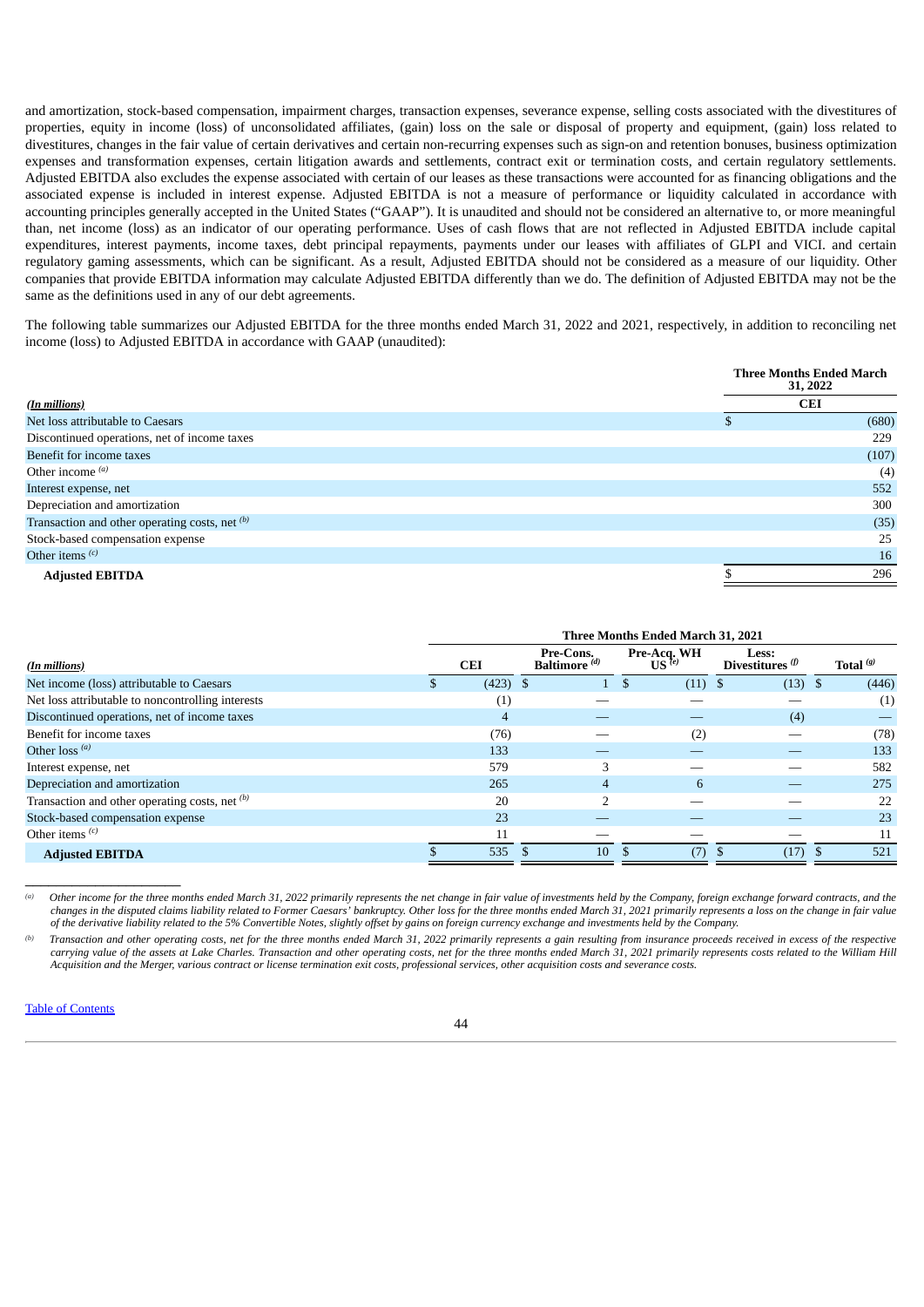- Other items primarily represent certain consulting and legal fees, rent for non-operating assets, relocation expenses, retention bonuses, and business optimization expenses. *(c)*
- Represents results of operations for Horseshoe Baltimore for periods prior to the consolidation resulting from the Company's increase in its ownership interest on August 26, 2021. Such figures are based on unaudited internal financial statements and have not been reviewed by the Company's auditors and do not conform to GAAP. *(d)*
- Pre-acquisition William Hill US represents results of operations for William Hill prior to the acquisition. Such figures are based on unaudited internal financial statements and have not *been reviewed by the Company's auditors and do not conform to GAAP. (e)*
- Divestitures for the three months ended March 31 2021 include results of operations for MontBleu and Tropicana Evansville and discontinued operations of the Harrah's Louisiana Downs Caesars Southern Indiana and Caesars UK Group. Such figures are based on unaudited internal financial statements and have not been reviewed by the Company's auditors and do not *conform to GAAP. (f)*
- Excludes results of operations from divestitures as detailed in (f) and includes results of operations of Horseshoe Baltimore for periods prior to the consolidation, and William Hill US prior to the acquisition for the relevant period. Such presentation does not conform to GAAP or the Securities and Exchange Commission rules for pro forma presentation; however, we believe that the additional financial information will be helpful to investors in comparing current results with results of prior periods. This is non-GAAP data and should not be considered a substitute for data prepared in accordance with GAAP, but should be viewed in addition to the results of operations reported by the Company. *(g)*

#### **Liquidity and Capital Resources**

\_\_\_\_\_\_\_\_\_\_\_\_\_\_\_\_\_\_\_

We are a holding company and our only significant assets are ownership interests in our subsidiaries. Our ability to fund our obligations depends on existing cash on hand, contracted asset sales, cash flows from our subsidiaries and our ability to raise capital. Our primary sources of liquidity and capital resources are existing cash on hand, cash flows from operations, availability of borrowings under our revolving credit facilities, proceeds from the issuance of debt and equity securities and proceeds from completed asset sales. Our cash requirements may fluctuate significantly depending on our decisions with respect to business acquisitions or divestitures and strategic capital and marketing investments.

As of March 31, 2022, our cash on hand and revolving borrowing capacity was as follows:

| (In millions)                                                   | <b>March 31, 2022</b> |
|-----------------------------------------------------------------|-----------------------|
| Cash and cash equivalents                                       | 814                   |
| Revolver capacity <sup>(a)</sup>                                | 2,030                 |
| Revolver capacity committed to letters of credit                | (90)                  |
| Available revolver capacity committed as regulatory requirement | (48)                  |
| Total                                                           | 2,706                 |

Revolver capacity includes \$995 million under our CEI Revolving Credit Facility, as amended, maturing in July 2025, \$1,025 million under our CRC Revolving Credit Facility, maturing in *December 2022 and \$10 million under our Baltimore Revolving Credit Facility, maturing in July 2022. (a)*

During the three months ended March 31, 2022, our operating activities generated operating cash outflows of \$246 million, as compared to operating cash inflows of \$61 million during the three months ended March 31, 2021 due to the results of operations described above. In addition, as a result of our strengthened financial position and recent repayments of debt and reduction in our borrowing rates, our interest rate payments have been reduced.

On September 30, 2020, the Company announced that it had reached an agreement with William Hill PLC on the terms of a recommended cash acquisition pursuant to which the Company would acquire the entire issued and to be issued share capital (other than shares owned by the Company or held in treasury) of William Hill PLC, in an all-cash transaction. On April 22, 2021, the Company completed the acquisition of William Hill PLC for £2.9 billion, or approximately \$3.9 billion.

In connection with the William Hill Acquisition, on April 22, 2021, a newly formed subsidiary of the Company (the "Bridge Facility Borrower") entered into a Credit Agreement (the "Bridge Credit Agreement") with certain lenders party thereto and Deutsche Bank AG, London Branch, as administrative agent and collateral agent, pursuant to which the lenders party thereto provided the Debt Financing (as defined below). The Bridge Credit Agreement provides for (a) a 540-day £1.0 billion asset sale bridge facility, (b) a 60-day £503 million cash confirmation bridge facility and (c) a 540-day £116 million revolving credit facility (collectively, the "Debt Financing"). The proceeds of the bridge loan facilities provided under the Bridge Credit Agreement were used (i) to pay a portion of the cash consideration for the acquisition and (ii) to pay fees and expenses related to the acquisition and related transactions. The proceeds of the revolving credit facility under the Bridge Credit Agreement may be used for working capital and general corporate purposes. The £1.5 billion Interim Facilities Agreement (the "Interim Facilities Agreement") entered into on October 6, 2020 with Deutsche Bank AG, London Branch and JPMorgan Chase Bank, N.A., and amended on December 11, 2020, was terminated upon the execution of the Bridge Credit Agreement. On May 12, 2021, we repaid the £503 million cash confirmation bridge facility. On June 14, 2021, the Company drew down the full £116 million from the revolving credit facility and the proceeds, in addition to excess Company cash, were used to make a partial repayment of the asset sale bridge facility in the amount of £700 million. Outstanding borrowings under the Bridge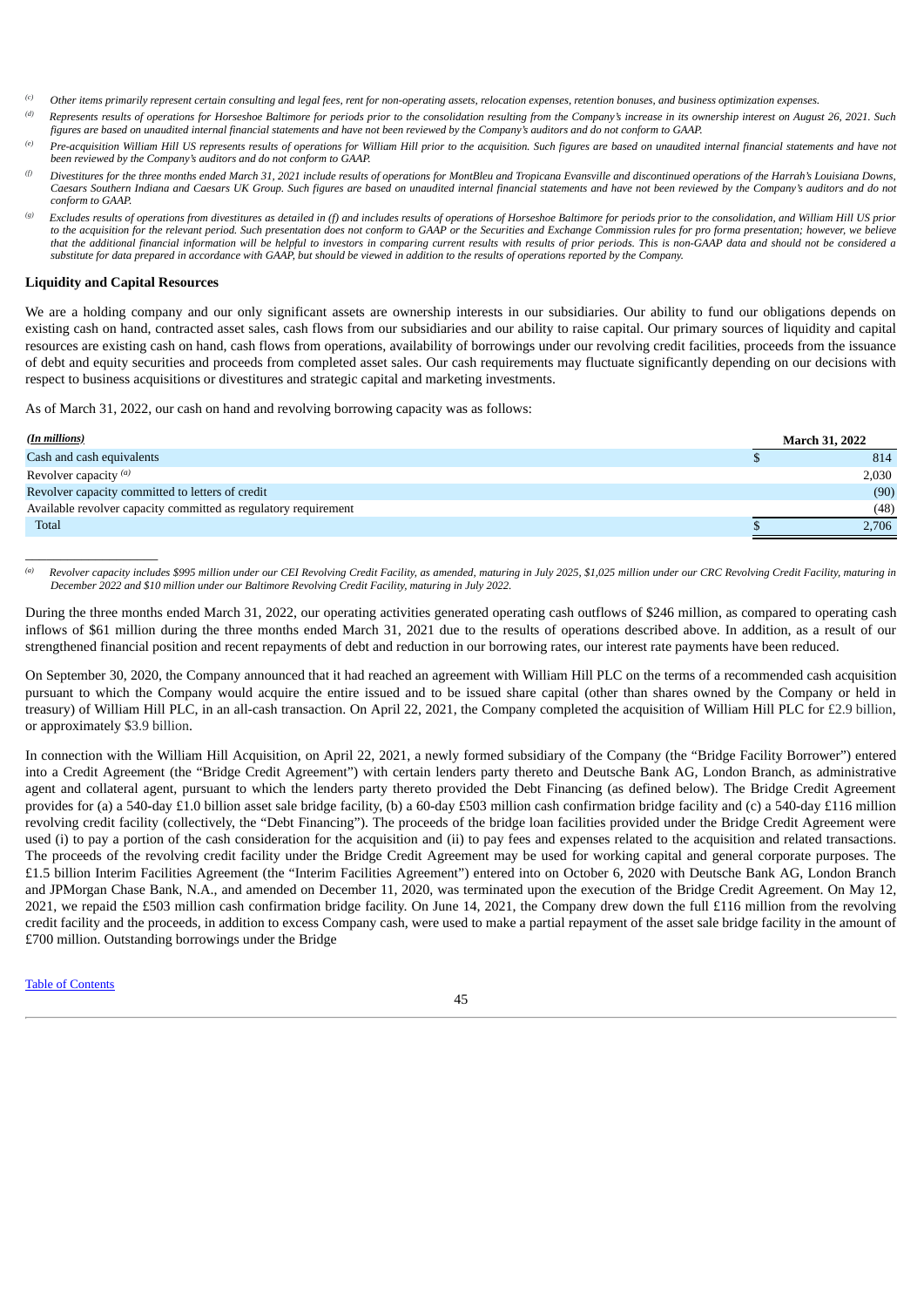Credit Agreement are expected to be repaid upon the sale of William Hill International, all of which are held for sale as of the date of the closing of the William Hill Acquisition and are reflected within discontinued operations. Certain investments acquired have been excluded from the held for sale asset group. On September 8, 2021, the Company entered into an agreement to sell William Hill International to 888 Holdings Plc for approximately £2.2 billion. The Company amended the agreement to sell the non-US assets of William Hill to 888 Holdings Plc for a revised enterprise value of approximately £2.0 billion. The amended agreement reflects a £250 million reduction in consideration payable at closing and up to £100 million as deferred consideration to be paid to the Company, subject to 888 Holdings Plc meeting certain 2023 financial targets. As a result of the amended sales agreement, the Company recorded an impairment to assets held for sale of \$329 million within discontinued operations during the three months ended March 31, 2022. After repayment of the outstanding debt under the Bridge Credit Agreement, described above, the Company expects to receive approximately £585 million, or \$785 million, subject to any permitted leakage, which is customary for sale transactions in the UK. In order to manage the risk of changes in the GBP denominated sales price and expected proceeds, the Company has entered into foreign exchange forward contracts. The sale is subject to satisfaction of customary closing conditions, including receipt of the approval of shareholders of 888 Holdings Plc and regulatory approvals, and is expected to close in the second quarter of 2022.

We expect that our primary capital requirements going forward will relate to the expansion and maintenance of our properties, taxes, servicing our outstanding indebtedness, and rent payments under our GLPI Master Lease, the VICI Leases and other leases. We make capital expenditures and perform continuing refurbishment and maintenance at our properties to maintain our quality standards. Our capital expenditure requirements for the remainder of 2022 are expected to increase compared to prior periods as a result of increased expansion projects, the rebranding of certain properties, implementation and migration of our Caesars Sportsbook and iGaming applications in certain states to our Liberty platform and continued investment into new markets with our Caesars Sportsbook and iGaming applications in our Caesars Digital segment. In addition, we may, from time to time, seek to repurchase our outstanding indebtedness. Any such purchases may be funded by existing cash balances or the incurrence of debt. The amount and timing of any repurchase will be based on business and market conditions, capital availability, compliance with debt covenants and other considerations.

We continue to expand into new markets with projects such as Caesars Virginia, which is expected to be a \$500 million premier destination resort casino. The property plans to include a 500 room hotel and casino including slot machines, table games, WSOP Room and Caesars Sportsbook. Additionally, Caesars announced the plans to expand into Nebraska with a \$75 million development of a Harrah's casino and racetrack.

In 2020, we funded \$400 million to escrow as of the closing of the Merger and have begun to utilize those funds in accordance with a three year capital expenditure plan in the state of New Jersey. This amount is currently included in restricted cash in Other assets, net. As of March 31, 2022, our restricted cash balance in the escrow account was \$240 million for future capital expenditures in New Jersey.

As a condition of the extension of the casino operating contract and ground lease for Harrah's New Orleans, we are also required to make a capital investment of \$325 million in Harrah's New Orleans by July 15, 2024. The capital investment will include a renovation and full interior and exterior redesign, updated casino floor, new culinary experiences and a new 340 room hotel tower as we are also in the process of rebranding the property as Caesars New Orleans. Renovations are expected to be substantially complete during the second half of 2024.

On August 27, 2020, Hurricane Laura made landfall on Lake Charles as a Category 4 storm severely damaging the Isle of Capri Casino Lake Charles. During the three months ended March, 31, 2022, the Company reached a final settlement agreement with the insurance providers for \$128 million, before our insurance deductible of \$25 million, of which \$94 million has been received by the Company related to damaged fixed assets and remediation costs. The remaining \$9 million is included in Accounts receivable and is expected to be received in the second quarter of 2022. The property will remain closed until the fourth quarter of 2022 when construction of a new land-based casino is expected to be complete.

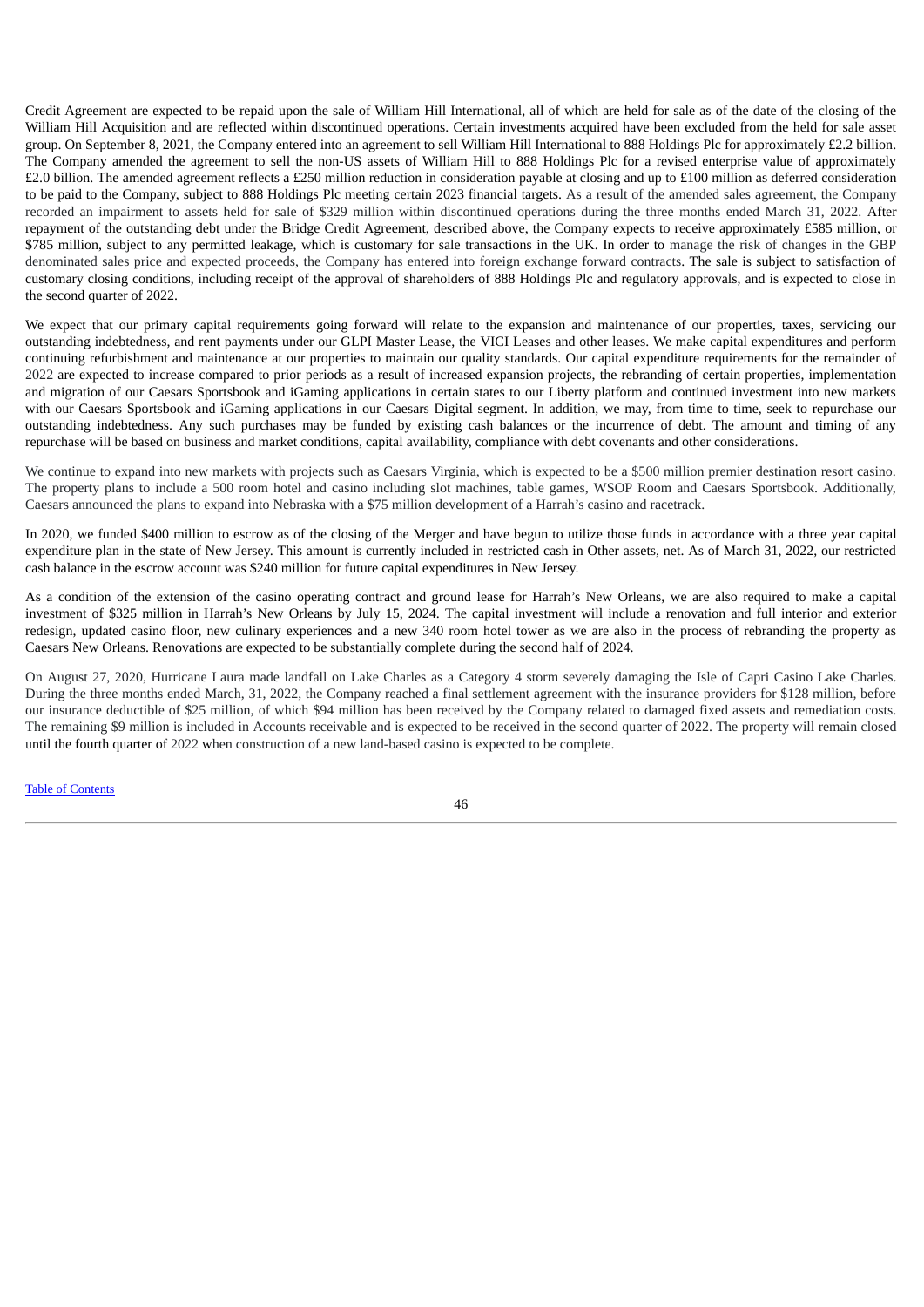Cash spent for capital expenditures totaled \$210 million and \$65 million for the three months ended March 31, 2022 and 2021, respectively. The following table summarizes our capital expenditures for the three months ended March 31, 2022, and an estimated range of capital expenditures for the remainder of  $2022$ 

|                                                                                    | <b>Three Months Ended</b><br><b>March 31, 2022</b> |     |       | <b>Estimate of Remaining Capital Expenditures for</b><br>2022 |  |  |
|------------------------------------------------------------------------------------|----------------------------------------------------|-----|-------|---------------------------------------------------------------|--|--|
| (In millions)                                                                      | Actual                                             |     | Low   | High                                                          |  |  |
| <b>Atlantic City</b>                                                               |                                                    | 57  | 185   | 205                                                           |  |  |
| Indiana racing operations                                                          |                                                    |     |       |                                                               |  |  |
| Total estimated capital expenditures from restricted cash                          |                                                    | 59  | 185   | 210                                                           |  |  |
| Growth and renovation projects                                                     |                                                    | 83  | 520   | 670                                                           |  |  |
| Caesars Digital                                                                    |                                                    | 32  | 85    | 105                                                           |  |  |
| Maintenance projects                                                               |                                                    | 36  | 250   | 300                                                           |  |  |
| Total estimated capital expenditures from unrestricted cash and insurance proceeds |                                                    | 151 | 855   | 1,075                                                         |  |  |
| Total                                                                              |                                                    | 210 | 1,040 | 1,285                                                         |  |  |

A significant portion of our liquidity needs are for debt service and payments associated with our leases. Our estimated debt service (including principal and interest) is approximately \$593 million for the remainder of 2022. We also lease certain real property assets from third parties, including VICI and GLPI. We estimate our lease payments to VICI and GLPI to be approximately \$898 million for the remainder of 2022.

The Company periodically divests assets that it does not consider core to its business to raise capital or, in some cases, to comply with conditions, terms, obligations or restrictions imposed by antitrust, gaming and other regulatory entities. We expect to divest of William Hill International in the second quarter of 2022, as described above.

On December 1, 2020, the Company entered into a definitive agreement to sell the operations of Baton Rouge to CQ Holding Company, Inc. The transaction has received regulatory approvals and is expected to close in the second quarter of 2022, subject to other customary closing conditions.

If the agreed upon selling price for future divestitures does not exceed the carrying value of the assets, we may be required to record additional impairment charges in future periods which may be material.

We expect that our current liquidity, cash flows from operations, availability of borrowings under committed credit facilities and proceeds from the announced asset sales will be sufficient to fund our operations, capital requirements and service our outstanding indebtedness for the next twelve months. However, we cannot be certain that the COVID-19 public health emergency will not adversely affect our business, financial condition and results of operations or cause disruption in the financial markets that could adversely affect ability to access additional capital.

## **Debt and Master Lease Covenant Compliance**

The CRC Credit Agreement, the CEI Revolving Credit Facility, the Baltimore Term Loan and the indentures related to the CEI Senior Secured Notes, the CEI Senior Notes, the CRC Senior Secured Notes and the Senior Notes contain covenants which are standard and customary for these types of agreements. These include negative covenants, which, subject to certain exceptions and baskets, limit our ability to (among other items) incur additional indebtedness, make investments, make restricted payments, including dividends, grant liens, sell assets and make acquisitions.

The CRC Revolving Credit Facility and the CEI Revolving Credit Facility include a maximum first-priority net senior secured leverage ratio financial covenant of 6.35:1, which is applicable solely to the extent that certain testing conditions are satisfied. The Baltimore Revolving Credit Facility includes a senior secured leverage ratio financial covenant of 5.0:1. Failure to comply with such covenants could result in an acceleration of the maturity of indebtedness outstanding under the relevant debt document.

The GLPI Leases and VICI Leases contain certain covenants requiring minimum capital expenditures based on a percentage of net revenues along with maintaining certain financial ratios.

The Bridge Credit Agreement associated with the planned divestiture of William Hill International, which is presented within liabilities held for sale, includes a financial covenant requiring the Bridge Facility Borrower to comply with a maximum total net leverage ratio of 10.50 to 1.00. The borrowings under the Bridge Credit Agreement are guaranteed by the Bridge Facility Borrower and the Bridge Facility Borrower's material wholly-owned subsidiaries (subject to exceptions), and are secured by a

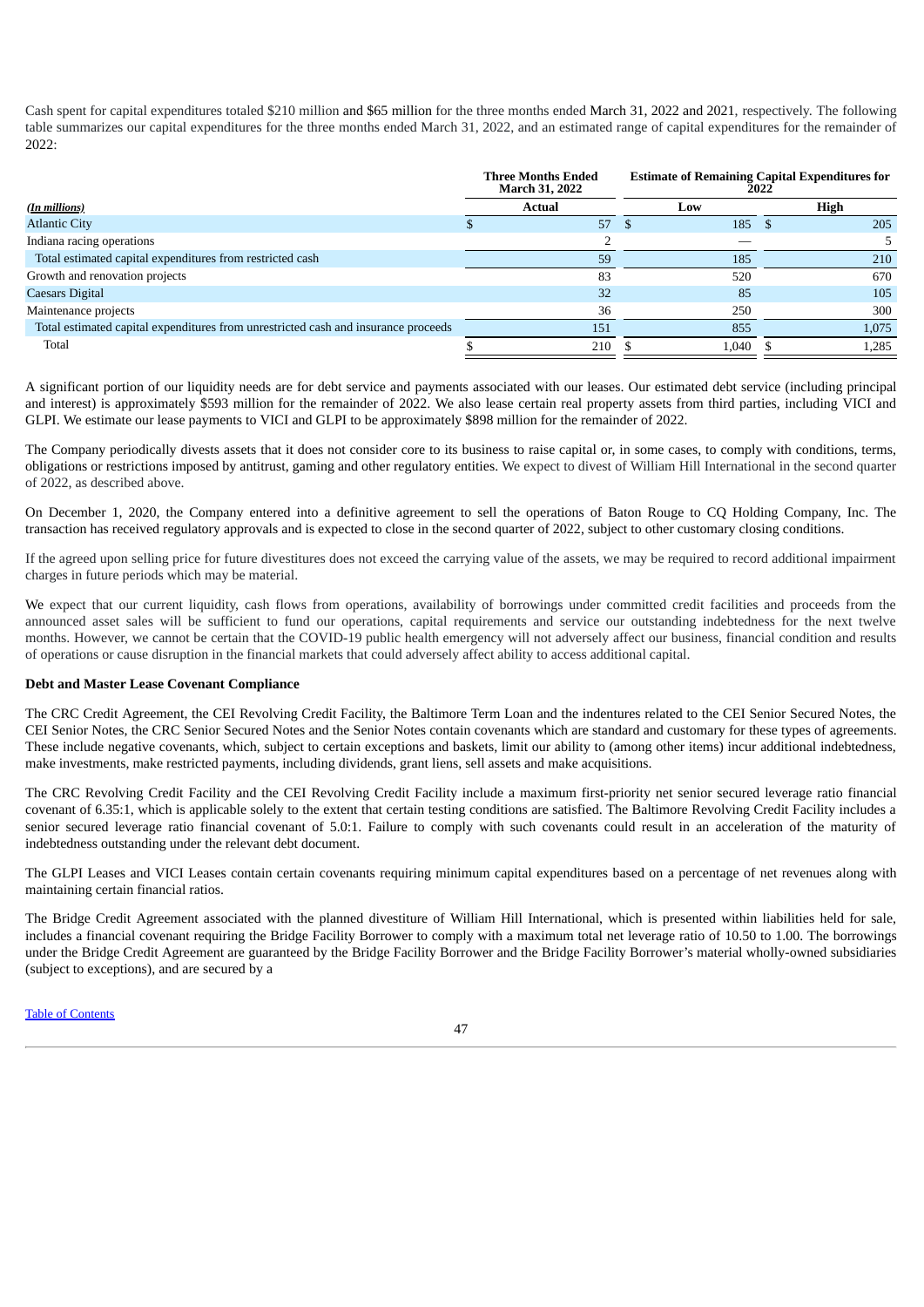pledge of substantially all of the existing and future property and assets of the Bridge Facility Borrower and the guarantors (subject to exceptions). Additionally, no financial covenants are related to the \$918 million of debt from the two trust deeds assumed in the William Hill Acquisition, which are also held for sale.

As of March 31, 2022, we were in compliance with all of the applicable financial covenants described above.

#### **Share Repurchase Program**

In November 2018, our Board of Directors authorized a \$150 million common stock repurchase program (the "Share Repurchase Program") pursuant to which we may, from time to time, repurchase shares of common stock on the open market (either with or without a 10b5-1 plan) or through privately negotiated transactions. The Share Repurchase Program has no time limit and may be suspended or discontinued at any time without notice. There is no minimum number of shares of common stock that we are required to repurchase under the Share Repurchase Program.

As of March 31, 2022, we have acquired 223,823 shares of common stock under the program at an aggregate value of \$9 million and an average of \$40.80 per share. No shares were repurchased during the three months ended March 31, 2022 and 2021.

#### **Contractual Obligations**

The Company assumed various long-term debt arrangements, financing obligations and leases, previously described, associated with Former Caesars as result of the consummation of the Merger and William Hill related to the William Hill Acquisition. We also consolidate additional debt related to Horseshoe Baltimore. See Note 2 for a description of the Merger, the William Hill Acquisition and the consolidation of Horseshoe Baltimore. See Note 8 for additional contractual obligations. There have been no other material changes during the three months ended March 31, 2022 to our contractual obligations as disclosed in Part II, Item 7 of our Annual Report on Form 10-K for the year ended December 31, 2021.

#### **Other Liquidity Matters**

We are faced with certain contingencies, from time to time, involving litigation, claims, assessments, environmental remediation or compliance. These commitments and contingencies are discussed in greater detail in "Part II, Item 1. Legal Proceedings" and Note 8 to our unaudited Financial Statements, both of which are included elsewhere in this report. In addition, new competition among retail and online operations may have a material adverse effect on our revenues and could have a similar adverse effect on our liquidity. See "Part I, Item 1A. Risk Factors—Risks Related to Our Business" which is included elsewhere in our Annual Report on Form 10-K for the year ended December 31, 2021.

#### **Critical Accounting Policies**

Our critical accounting policies disclosures are included in our Annual Report on Form 10-K for the year ended December 31, 2021. There have been no material changes since December 31, 2021. We have not substantively changed the application of our policies and there have been no material changes in assumptions or estimation techniques used as compared to those described in our Annual Report on Form 10-K for the year ended December 31, 2021.

#### **Off-Balance Sheet Arrangements**

<span id="page-48-0"></span>We do not currently have any off-balance sheet arrangements.

## **Item 3. Quantitative and Qualitative Disclosures About Market Risk**

Market risk is the risk of loss arising from adverse changes in market rates and prices, such as interest rates, foreign currency exchange rates and commodity prices. We are exposed to changes in interest rates primarily from variable rate long-term debt arrangements and foreign exchange risks associated with certain transactions.

As of March 31, 2022, long-term variable-rate borrowings totaled \$6.6 billion under the CRC term loans and the Baltimore term loan and no amounts were outstanding under the CEI Revolving Credit Facility, CRC Revolving Credit Facility and Baltimore Revolving Credit Facility. Long-term variable-rate borrowings under the CRC term loans and the Baltimore term loan represented approximately 46% of consolidated long-term debt as of March 31, 2022. We have entered into four interest rate swap agreements to fix the interest rate on \$1.3 billion of variable rate debt, and \$5.3 billion of debt remains subject to variable interest rates for the term of the agreements. During the three months ended March 31, 2022, the weighted average interest rates on our variable and fixed rate debt were 3.22% and 6.42%, respectively.

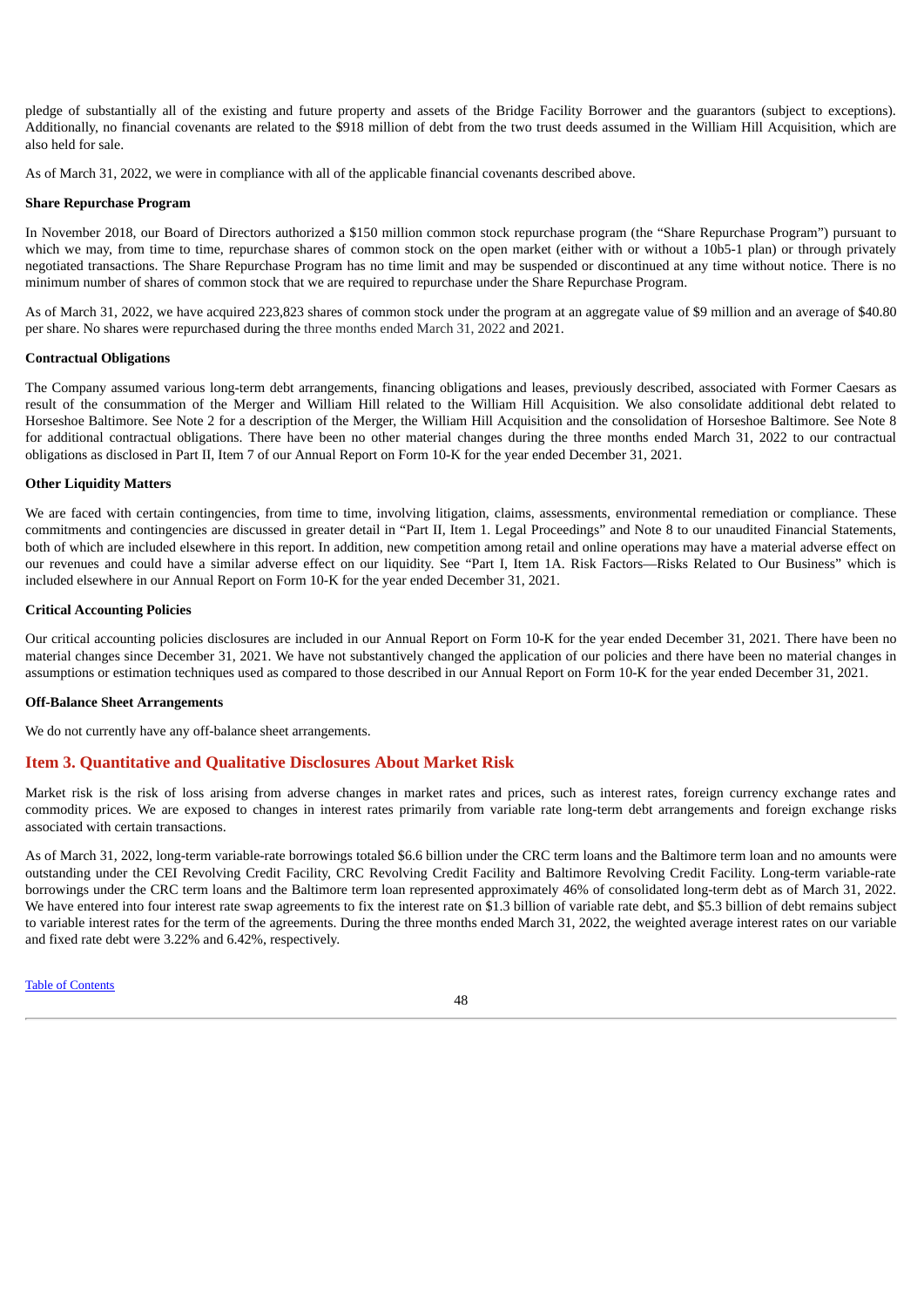LIBOR is expected to be discontinued by lending institutions after December 31, 2021 for new debt agreements and after June 30, 2023 no additional LIBOR rates will be available. We have variable rate debt instruments which are subject to LIBOR interest rates plus a margin or base rate. Our CRC Credit Facility and CEI Revolving Credit Facility contain alternative rates in the event that LIBOR is no longer available. The Baltimore Term Loan has been amended and we intend to work with our lenders to ensure any transition away from LIBOR will have minimal impact on our financial condition, but can provide no assurances regarding the impact of the discontinuation of LIBOR. Our interest rate swaps mature on December 31, 2022.

The Company has entered into several foreign exchange forward contracts with third parties to hedge the risk of fluctuations in the foreign exchange rates between USD and GBP from the expected proceeds of the sale of William Hill International. During the three months ended March 31, 2022 and 2021, the Company recorded total gains of \$21 million and \$1 million, respectively, related to these forward contracts. The forward term of these contracts ends in June 2022.

We evaluate our exposure to market risk by monitoring interest rates in the marketplace and have, on occasion, utilized derivative financial instruments to help manage this risk. We do not utilize derivative financial instruments for trading purposes. There were no other material quantitative changes in our market risk exposure, or how such risks are managed, for the three months ended March 31, 2022.

## <span id="page-49-0"></span>**Item 4. Controls and Procedures**

(a) Evaluation of Disclosure Controls and Procedures

We have established and maintain disclosure controls and procedures that are designed to ensure that information required to be disclosed in our reports that we file under the Securities Exchange Act of 1934, as amended (the "Exchange Act"), is recorded, processed, summarized, evaluated and reported within the time periods specified in the rules and forms of the SEC, and that such information is accumulated and communicated to our management, including our principal executive officer and principal financial officer, as appropriate, to allow timely decisions regarding required disclosure.

We carried out an evaluation, under the supervision and with the participation of our Chief Executive Officer (principal executive officer) and Chief Financial Officer (principal financial officer), of the effectiveness of our disclosure controls and procedures (as defined in Exchange Act Rules 13a-15(e) and 15d-15(e)) as of the end of the period covered by this Quarterly Report on Form 10-Q. Based on this evaluation, our Chief Executive Officer and Chief Financial Officer have concluded that our disclosure controls and procedures as of the end of the period covered by this Quarterly Report on Form 10-Q are effective to ensure that the information required to be disclosed by us in the reports that we file under the Exchange Act is recorded, processed, summarized, evaluated and reported within the time periods specified in SEC rules and forms and that such information is accumulated and communicated to management, including our Chief Executive Officer and Chief Financial Officer, to allow timely decisions regarding required disclosure.

## (b) Changes in Internal Controls

Except as noted below, there were no changes in our internal control over financial reporting during the period covered by this Quarterly Report on Form 10‑Q that have materially affected, or are reasonably likely to materially affect, our internal control over financial reporting.

The Company is in the process of integrating William Hill PLC into our internal controls over financial reporting. As a result of these integration activities, certain controls will be evaluated and may be changed.

Excluding the William Hill Acquisition, there were no changes in our internal controls over financial reporting during the three months ended March 31, 2022 that have materially affected, or are reasonable likely to materially affect, our internal controls over financial reporting.

<span id="page-49-1"></span>[Table of Contents](#page-0-0)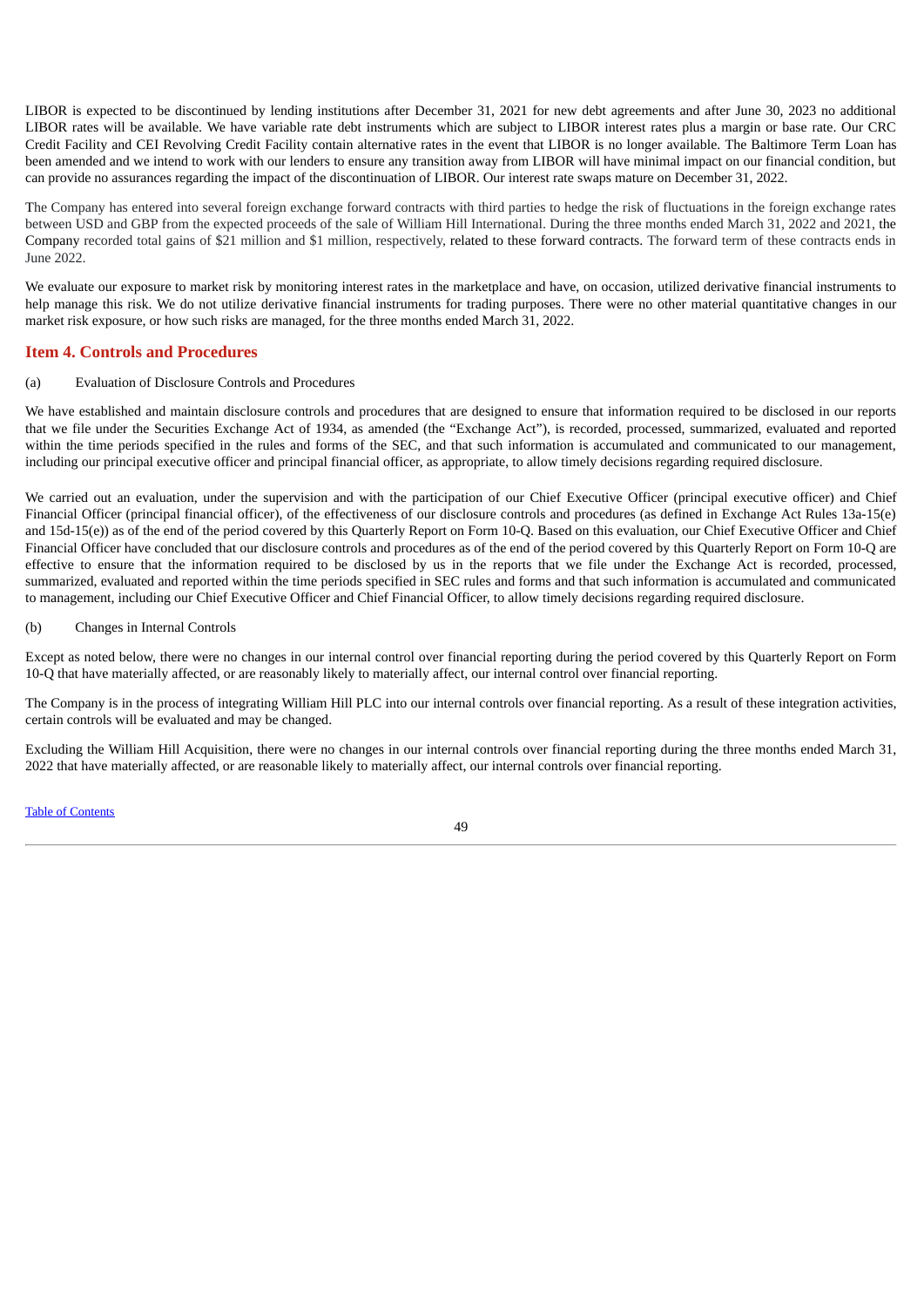## **PART II - OTHER INFORMATION**

## <span id="page-50-0"></span>**Item 1. Legal Proceedings**

For a discussion of our "Legal Proceedings," refer to Note 8 to our Consolidated Condensed Financial Statements located elsewhere in this Quarterly Report on Form 10-Q and Note 11 to our Consolidated Financial Statements included in our Annual Report on Form 10-K for the year ended December 31, 2021.

## **Cautionary Statements Regarding Forward-Looking Information**

This report includes "forward-looking statements" within the meaning of Section 27A of the Securities Act of 1933, as amended, and Section 21E of the Securities Exchange Act of 1934, as amended. Forward-looking statements include statements regarding our strategies, objectives and plans for future development or acquisitions of properties or operations, as well as expectations, future operating results and other information that is not historical development or acquisitions or properties or operations, as well as expectations, rather operating results and once movements and a report intends," "may," information. When used in this report, the terms or phrases such a "estimates," "could," "should," "would," "will likely continue," and variations of such words or similar expressions are intended to identify forwardlooking statements. Specifically, forward-looking statements may include, among others, statements concerning:

- the impact of the COVID-19 public health emergency on our business and financial condition;
- projections of future results of operations or financial condition;
- expectations regarding our business and results of operations of our existing casino properties and prospects for future development;
- expectations regarding trends that will affect our market and the gaming industry generally, including expansion of internet betting and gaming, and the impact of those trends on our business and results of operations;
- our ability to comply with the covenants in the agreements governing our outstanding indebtedness and leases;
- our ability to meet our projected debt service obligations, operating expenses, and maintenance capital expenditures;
- expectations regarding availability of capital resources;
- our ability to consummate the announced disposition of William Hill International and the Belle of Baton Rouge;
- our intention to pursue development opportunities and additional acquisitions and divestitures;
- the impact of regulation on our business and our ability to receive and maintain necessary approvals for our existing properties and future projects and operation of online sportsbook, poker and gaming; and
- factors impacting our ability to successfully operate our digital betting and iGaming platform and expand its user base.

Any forward-looking statements are based upon underlying assumptions, including any assumptions mentioned with the specific statements that are in turn based upon internal estimates and analyses of market conditions and trends, management plans and strategies, economic conditions and other factors. Such forward-looking statements are only predictions and involve known and unknown risks and uncertainties, many of which are beyond our control, and are subject to change. By their nature, forward-looking statements involve risks and uncertainties because they relate to events and depend upon future circumstances that may not occur. These risks and uncertainties include: (a) the extent and duration of the impact of COVID-19, inflation, supply chain challenges and labor shortages on our business, financial results and liquidity; (b) impacts of economic and market conditions; (c) our ability to successfully operate our digital betting and iGaming platform and expand its user base; (d) risks associated with our leverage and our ability to reduce our leverage, including with proceeds of the sale of William Hill International; (e) the effects of competition and regulation on our business and results of operations; and (f) additional factors discussed in the sections entitled "Risk Factors" and "Management's Discussion and Analysis of Financial Condition and Results of Operations" contained in this Quarterly Report on Form 10-Q and our most recent Annual Reports on Form 10-K as filed with the Securities and Exchange Commission. Actual results may differ materially from any future results, performance or achievements expressed or implied by such statements and forward-looking statements should not be regarded as a representation by us or any other person that the forward-looking statements will be achieved.

In addition, these forward-looking statements speak only as of the date on which the statement is made, even if subsequently made available on our website or otherwise, and we do not intend to update publicly any forward-looking statement to reflect events or circumstances that occur after the date on which the statement is made, except as may be required by law.

You should also be aware that while we from time to time communicate with securities analysts, we do not disclose to them any material non-public information, internal forecasts or other confidential business information. Therefore, you should not assume that we agree with any statement or report issued by any analyst, irrespective of the content of the statement or report. To the

[Table of Contents](#page-0-0)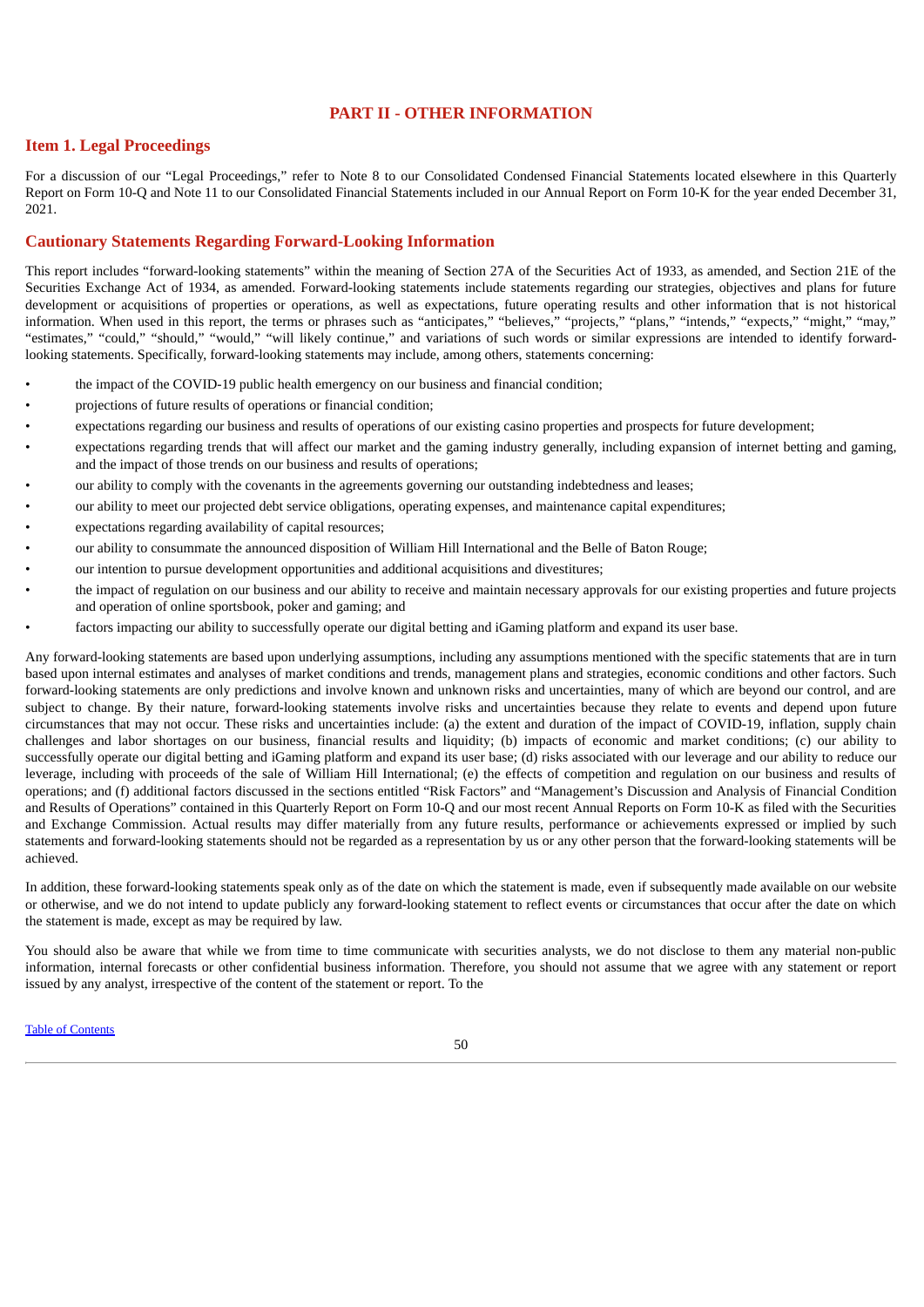extent that reports issued by securities analysts contain projections, forecasts or opinions, those reports are not our responsibility and are not endorsed by us.

## <span id="page-51-0"></span>**Item 1A. Risk Factors**

A description of our risk factors can be found in "Part I, Item 1A. Risk Factors" included in our Annual Report on Form 10-K for the year ended December 31, 2021. There have been no material changes to those risk factors during the three months ended March 31, 2022.

# <span id="page-51-1"></span>**Item 2. Unregistered Sales of Equity Securities and Use of Proceeds**

None.

<span id="page-51-2"></span>**Item 3. Defaults Upon Senior Securities**

<span id="page-51-3"></span>None.

## **Item 4. Mine Safety Disclosures**

Not applicable.

# <span id="page-51-4"></span>**Item 5. Other Information**

None.

<span id="page-51-5"></span>[Table of Contents](#page-0-0)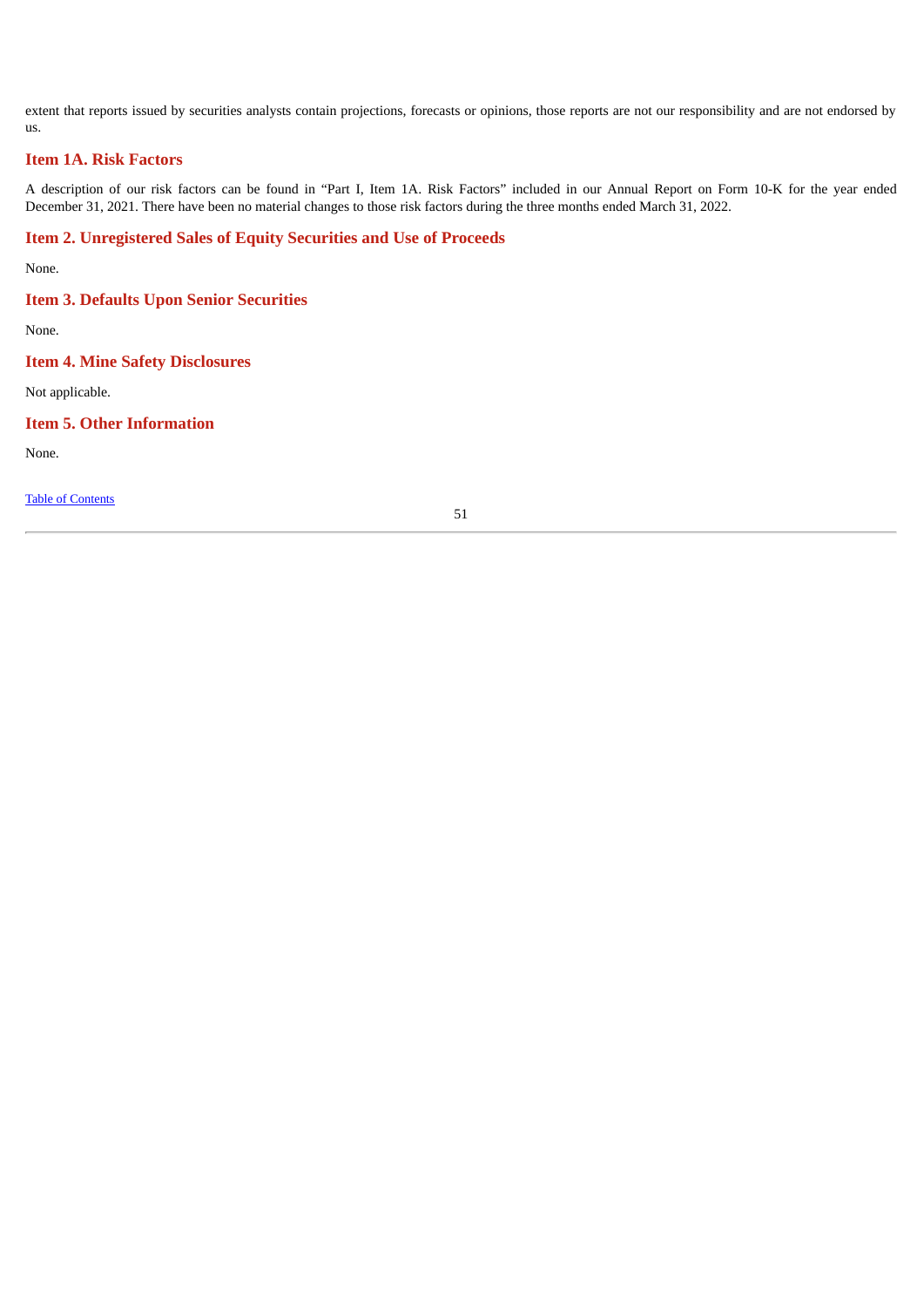# **Item 6. Exhibits**

| <b>Exhibit</b><br><b>Number</b> | <b>Description of Exhibit</b>                                                                                                                                             | <b>Method of Filing</b>                                    |
|---------------------------------|---------------------------------------------------------------------------------------------------------------------------------------------------------------------------|------------------------------------------------------------|
| 3.1                             | Composite Certificate of Incorporation of Caesars Entertainment, Inc.                                                                                                     | Previously filed on Form 10-Q<br>filed on August 4, 2021.  |
| 3.2                             | Bylaws of Caesars Entertainment, Inc.                                                                                                                                     | Previously filed on Form 8-K<br>filed on July 21, 2020.    |
| 10.1                            | Second Amendment to Credit Agreement, dated as of January 26, 2022, by and between Caesars Entertainment, Inc. and<br>JPMorgan Chase Bank, N.A., as administrative agent. | Previously filed on Form 8-K<br>filed on January 27, 2022. |
| $10.2+$                         | Restricted Stock Unit Award Agreement by and between Caesars Entertainment, Inc. and Thomas R. Reeg, dated February<br>25, 2022.                                          | Previously filed on Form 8-K<br>filed on March 1, 2022.    |
| 31.1                            | Certification of Thomas R. Reeg pursuant to Rule 13a-14a and Rule 15d-14(a)                                                                                               | Filed herewith.                                            |
| 31.2                            | Certification of Bret Yunker pursuant to Rule 13a-14a and Rule 15d-14(a)                                                                                                  | Filed herewith.                                            |
| 32.1                            | Certification of Thomas R. Reeg in accordance with 18 U.S.C. Section 1350                                                                                                 | Filed herewith.                                            |
| 32.2                            | Certification of Bret Yunker in accordance with 18 U.S.C. Section 1350                                                                                                    | Filed herewith.                                            |
| 99.1                            | Financial Information of Caesars Resort Collection, LLC                                                                                                                   | Filed herewith.                                            |
| 101.1                           | Inline XBRL Instance Document                                                                                                                                             | Filed herewith.                                            |
| 101.2                           | Inline XBRL Taxonomy Extension Schema Document                                                                                                                            | Filed herewith.                                            |
| 101.3                           | Inline XBRL Taxonomy Extension Calculation Linkbase Document                                                                                                              | Filed herewith.                                            |
| 101.4                           | Inline XBRL Taxonomy Extension Definition Linkbase Document                                                                                                               | Filed herewith.                                            |
| 101.5                           | Inline XBRL Taxonomy Extension Label Linkbase Document                                                                                                                    | Filed herewith.                                            |
| 101.6                           | Inline XBRL Taxonomy Extension Presentation Linkbase Document                                                                                                             | Filed herewith.                                            |
| 104                             | Cover Page Interactive Data File (embedded within the Inline XBRL document)                                                                                               | Filed herewith.                                            |

† Denotes a management contract or compensatory plan or arrangement.

<span id="page-52-0"></span>[Table of Contents](#page-0-0)

\_\_\_\_\_\_\_\_\_\_\_\_\_\_\_\_\_\_\_\_\_\_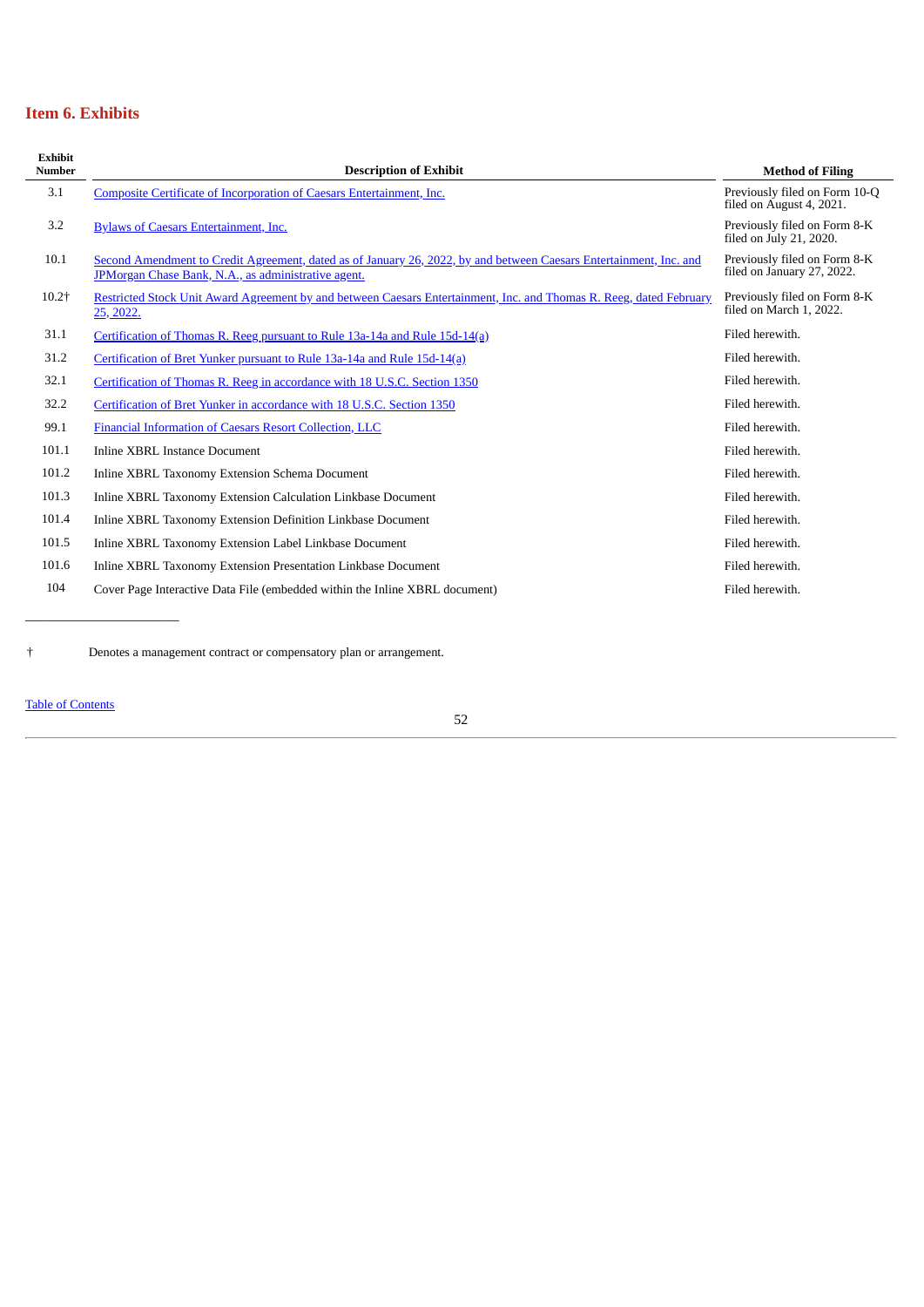#### **SIGNATURES**

Pursuant to the requirements of the Securities and Exchange Act of 1934, the registrant has duly caused this report to be signed on its behalf by the undersigned thereunto duly authorized.

# **CAESARS ENTERTAINMENT, INC.**

Thomas R. Reeg *Chief Executive Officer (Principal Executive Officer)*

Date: May 3, 2022 /s/ Bret Yunker

Bret Yunker *Chief Financial Officer (Principal Financial Officer)*

[Table of Contents](#page-0-0)

53

Date: May 3, 2022 /s/ Thomas R. Reeg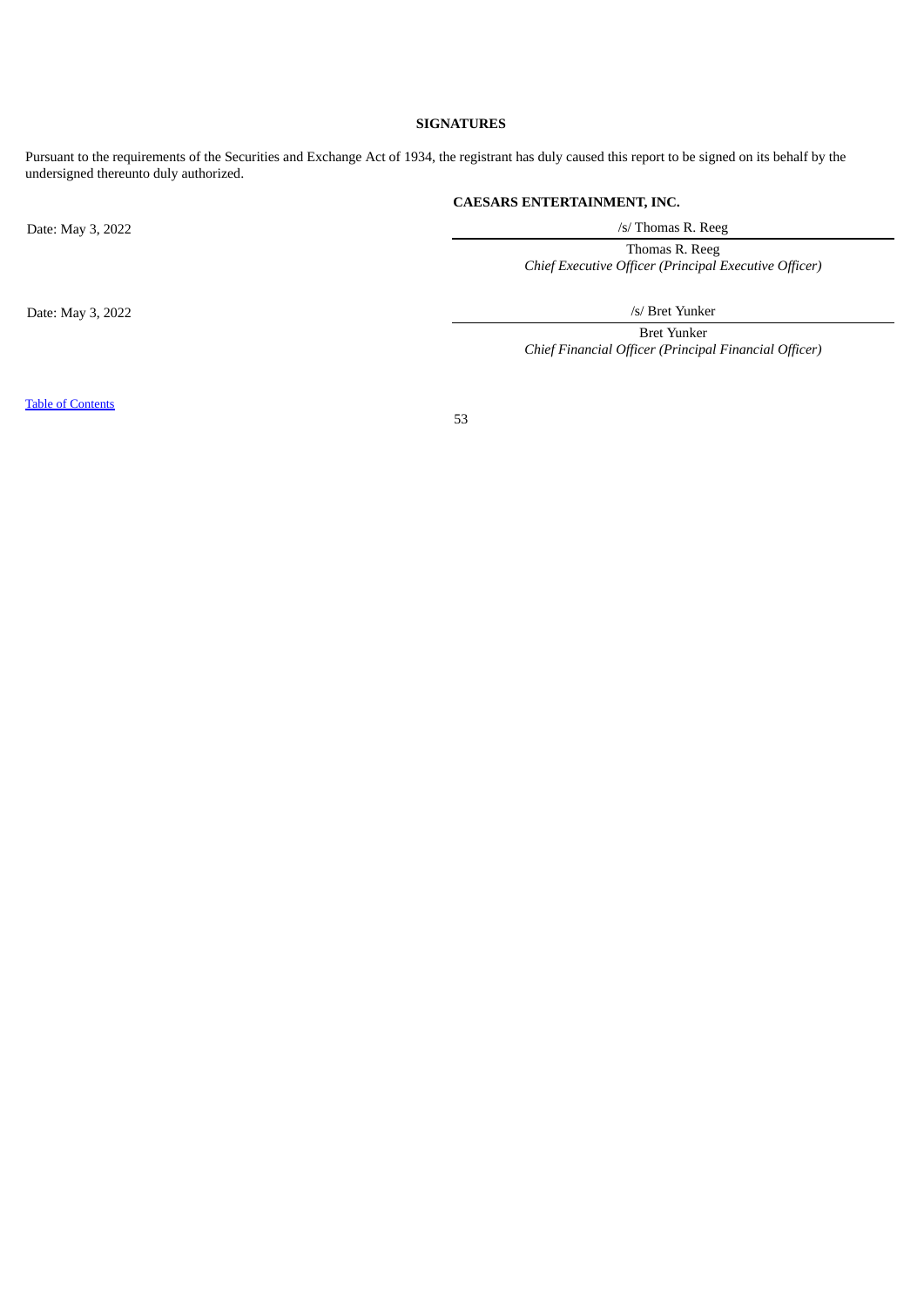## **CERTIFICATION PURSUANT TO RULE 13a-14(a) AND 15d-14(a) OF THE SECURITIES EXCHANGE ACT OF 1934**

<span id="page-54-0"></span>I, Thomas R. Reeg, certify that:

- 1. I have reviewed this Quarterly Report on Form 10-Q of Caesars Entertainment, Inc.;
- 2. Based on my knowledge, this report does not contain any untrue statement of a material fact or omit to state a material fact necessary to make the statements made, in light of the circumstances under which such statements were made, not misleading with respect to the period covered by this report;
- 3. Based on my knowledge, the financial statements, and other financial information included in this report, fairly present in all material respects the financial condition, results of operations and cash flows of the registrant as of, and for, the periods presented in this report;
- 4. The registrant's other certifying officer and I are responsible for establishing and maintaining disclosure controls and procedures (as defined in Exchange Act Rules 13a-15(e) and 15d-15(e)) and internal control over financial reporting (as defined in Exchange Act Rules 13a-15(f) and 15d- $15(f)$ ) for the registrant and have:
	- (a) designed such disclosure controls and procedures, or caused such disclosure controls and procedures to be designed under our supervision, to ensure that material information relating to the registrant, including its consolidated subsidiaries, is made known to us by others within those entities, particularly during the period in which this report is being prepared;
	- (b) designed such internal control over financial reporting, or caused such internal control over financial reporting to be designed under our supervision, to provide reasonable assurance regarding the reliability of financial reporting and the preparation of financial statements for external purposes in accordance with generally accepted accounting principles;
	- (c) evaluated the effectiveness of the registrant's disclosure controls and procedures and presented in this report our conclusions about the effectiveness of the disclosure controls and procedures as of the end of the period covered by this report based on such evaluation; and
	- (d) disclosed in this report any change in the registrant's internal control over financial reporting that occurred during the registrant's most recent fiscal quarter that has materially affected, or is reasonably likely to materially affect, the registrant's internal control over financial reporting; and
- 5. The registrant's other certifying officer and I have disclosed, based on our most recent evaluation of internal control over financial reporting, to the registrant's auditors and the audit committee of registrant's board of directors (or persons performing the equivalent functions):
	- (a) all significant deficiencies and material weaknesses in the design or operation of internal control over financial reporting which are reasonably likely to adversely affect the registrant's ability to record, process, summarize and report financial information; and
	- (b) any fraud, whether or not material, that involves management or other employees who have a significant role in the registrant's internal control over financial reporting.

Date: May 3, 2022

/s/ THOMAS R. REEG

Thomas R. Reeg *Chief Executive Officer (Principal Executive Officer)*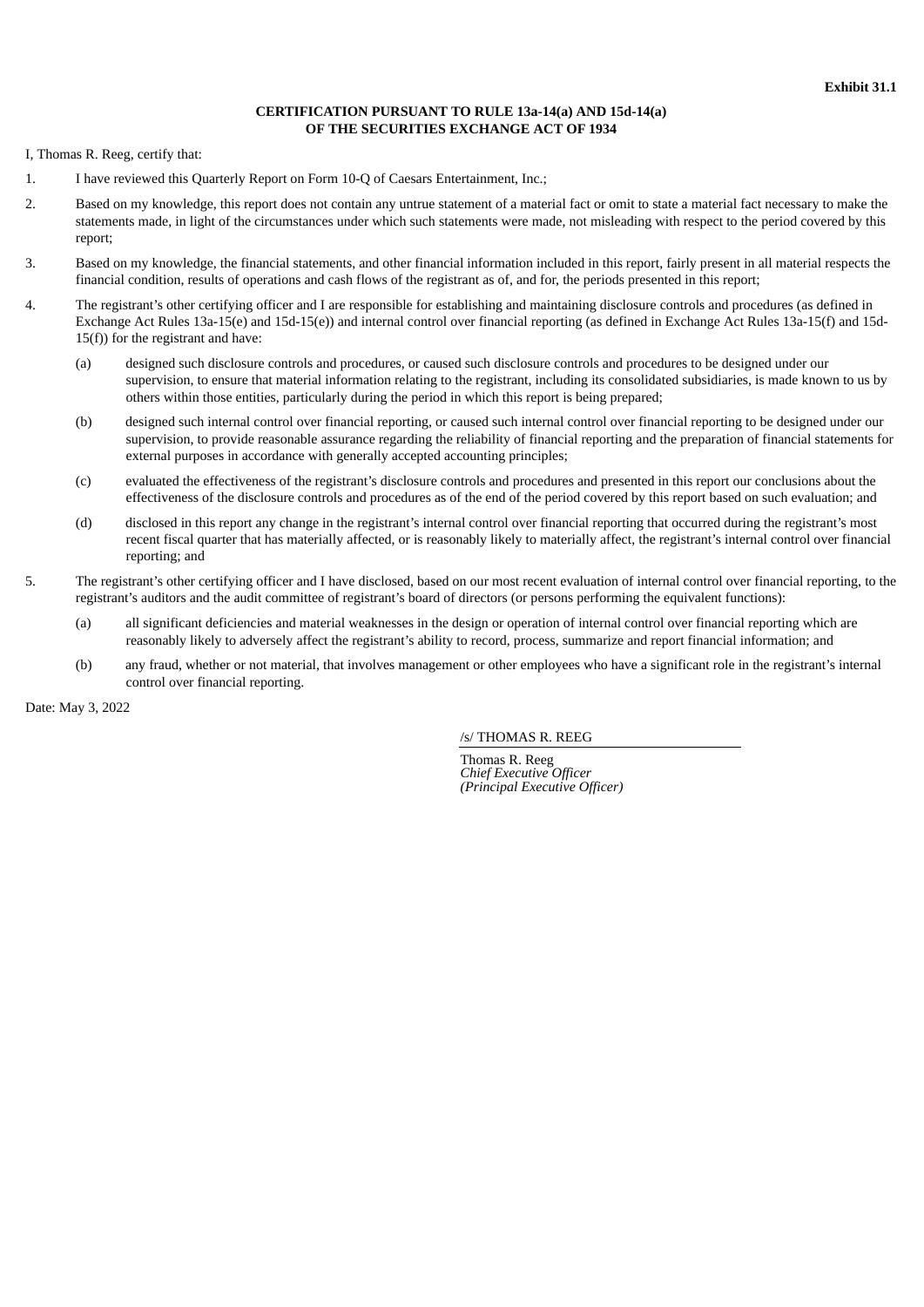## **CERTIFICATION PURSUANT TO RULE 13a-14(a) AND 15d-14(a) OF THE SECURITIES EXCHANGE ACT OF 1934**

<span id="page-55-0"></span>I, Bret Yunker, certify that:

- 1. I have reviewed this Quarterly Report on Form 10-Q of Caesars Entertainment, Inc.;
- 2. Based on my knowledge, this report does not contain any untrue statement of a material fact or omit to state a material fact necessary to make the statements made, in light of the circumstances under which such statements were made, not misleading with respect to the period covered by this report;
- 3. Based on my knowledge, the financial statements, and other financial information included in this report, fairly present in all material respects the financial condition, results of operations and cash flows of the registrant as of, and for, the periods presented in this report;
- 4. The registrant's other certifying officer and I are responsible for establishing and maintaining disclosure controls and procedures (as defined in Exchange Act Rules 13a-15(e) and 15d-15(e)) and internal control over financial reporting (as defined in Exchange Act Rules 13a-15(f) and 15d-15(f)) for the registrant and have:
	- (a) designed such disclosure controls and procedures, or caused such disclosure controls and procedures to be designed under our supervision, to ensure that material information relating to the registrant, including its consolidated subsidiaries, is made known to us by others within those entities, particularly during the period in which this report is being prepared;
	- (b) designed such internal control over financial reporting, or caused such internal control over financial reporting to be designed under our supervision, to provide reasonable assurance regarding the reliability of financial reporting and the preparation of financial statements for external purposes in accordance with generally accepted accounting principles;
	- (c) evaluated the effectiveness of the registrant's disclosure controls and procedures and presented in this report our conclusions about the effectiveness of the disclosure controls and procedures as of the end of the period covered by this report based on such evaluation; and
	- (d) disclosed in this report any change in the registrant's internal control over financial reporting that occurred during the registrant's most recent fiscal quarter that has materially affected, or is reasonably likely to materially affect, the registrant's internal control over financial reporting; and
- 5. The registrant's other certifying officer and I have disclosed, based on our most recent evaluation of internal control over financial reporting, to the registrant's auditors and the audit committee of registrant's board of directors (or persons performing the equivalent functions):
	- (a) all significant deficiencies and material weaknesses in the design or operation of internal control over financial reporting which are reasonably likely to adversely affect the registrant's ability to record, process, summarize and report financial information; and
	- (b) any fraud, whether or not material, that involves management or other employees who have a significant role in the registrant's internal control over financial reporting.

Date: May 3, 2022

/s/ BRET YUNKER

Bret Yunker *Chief Financial Officer (Principal Financial Officer)*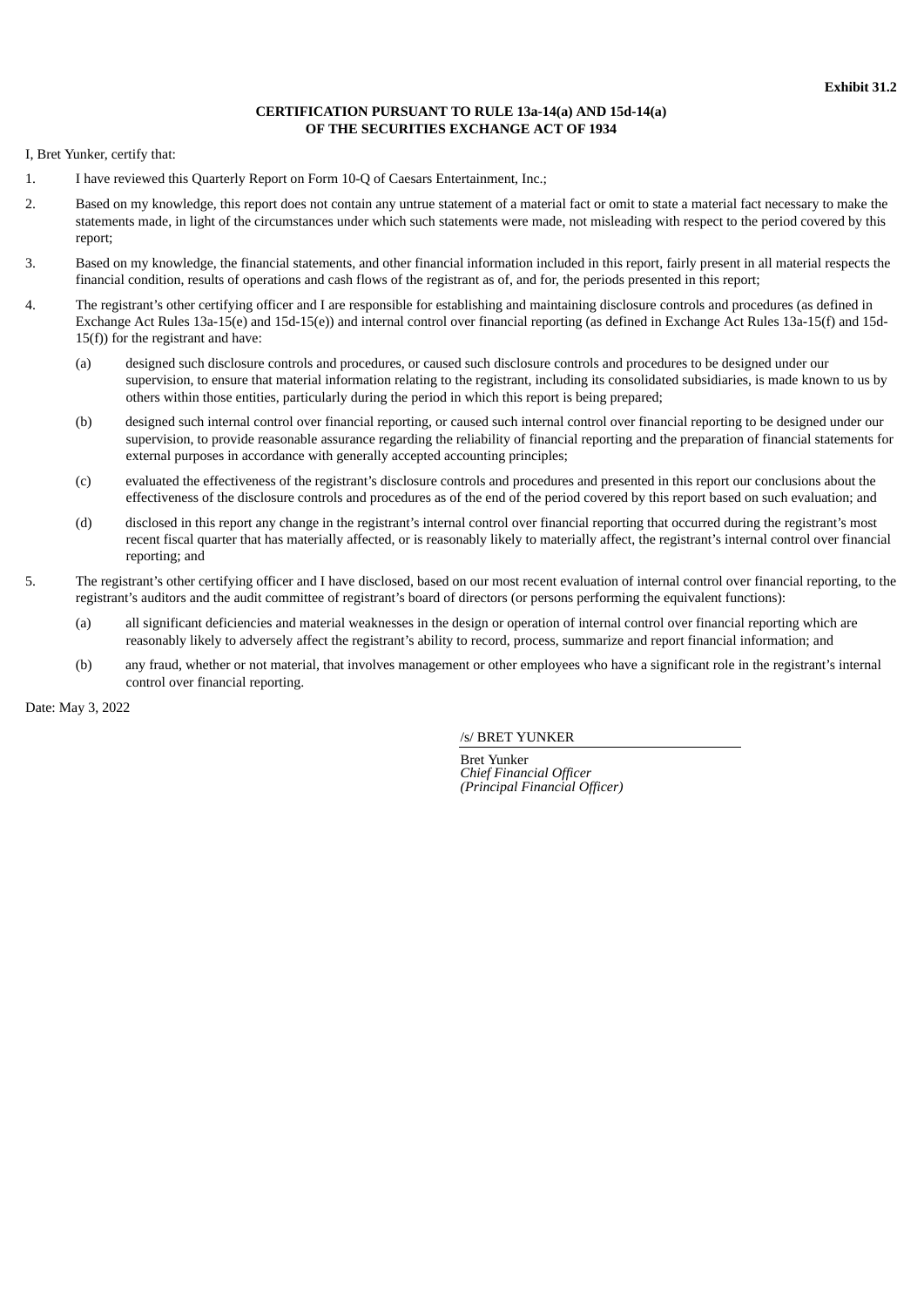## **CERTIFICATION of Thomas R. Reeg Chief Executive Officer**

<span id="page-56-0"></span>I, Thomas R. Reeg, Chief Executive Officer of Caesars Entertainment, Inc. (the "Company"), do hereby certify in accordance with 18 U.S.C. 1350, as adopted pursuant to Section 906 of the Sarbanes-Oxley Act of 2002, that, to my knowledge:

- 1. The Quarterly Report on Form 10-Q of the Company for the period ended March 31, 2022 (the "Periodic Report") fully complies with the requirements of Section 13(a) or 15(d) of the Securities Exchange Act of 1934 (15 U.S.C. 78m or 78o(d)); and
- 2. The information contained in the Periodic Report fairly represents, in all material respects, the financial condition and results of operations of the Company.

Date: May 3, 2022

/s/ THOMAS R. REEG

Thomas R. Reeg *Chief Executive Officer*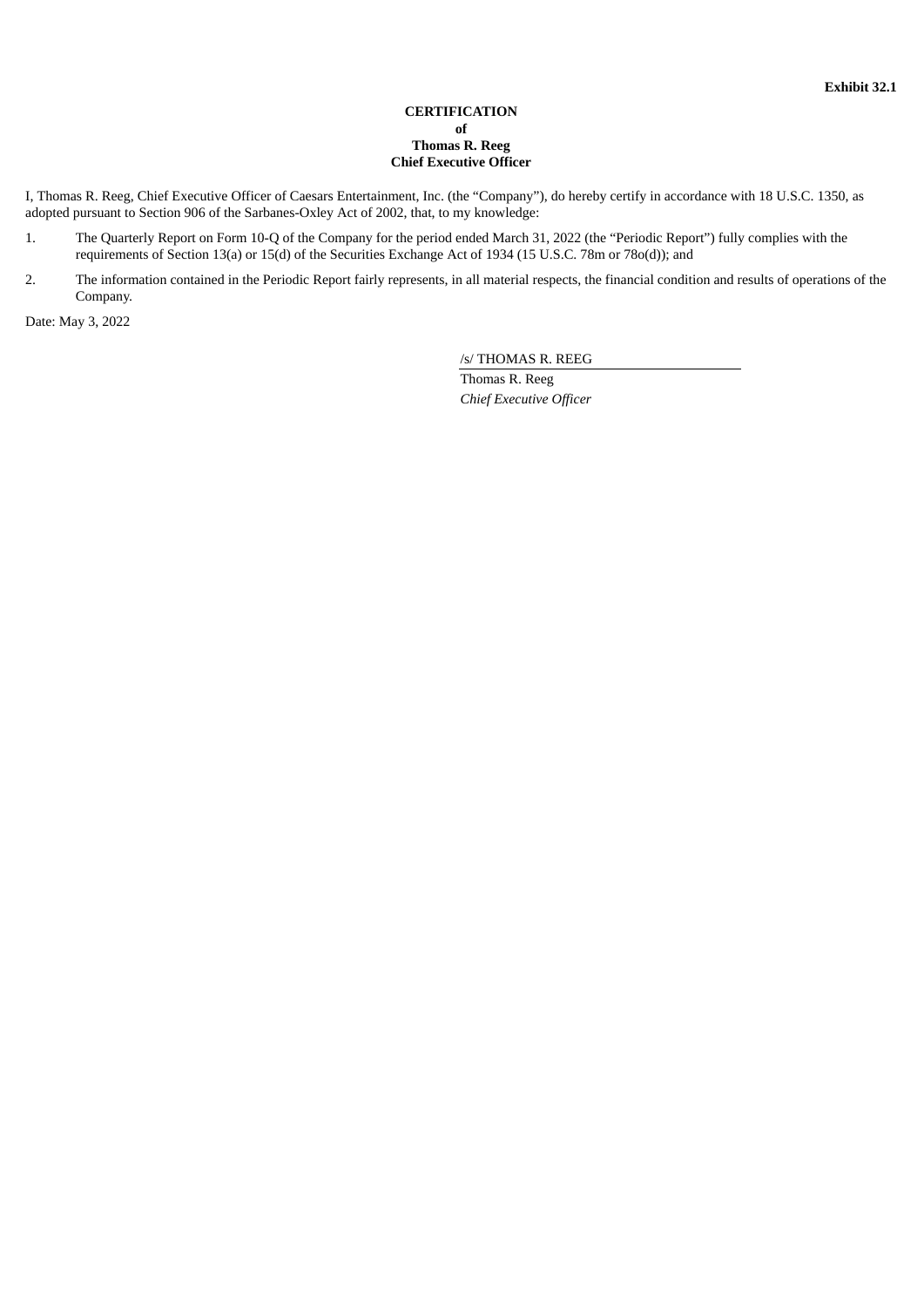## **CERTIFICATION of Bret Yunker Chief Financial Officer**

<span id="page-57-0"></span>I, Bret Yunker, Chief Financial Officer of Caesars Entertainment, Inc. (the "Company"), do hereby certify in accordance with 18 U.S.C. 1350, as adopted pursuant to Section 906 of the Sarbanes-Oxley Act of 2002, that, to my knowledge:

- 1. The Quarterly Report on Form 10-Q of the Company for the period ended March 31, 2022 (the "Periodic Report") fully complies with the requirements of Section 13(a) or 15(d) of the Securities Exchange Act of 1934 (15 U.S.C. 78m or 78o(d)); and
- 2. The information contained in the Periodic Report fairly represents, in all material respects, the financial condition and results of operations of the Company.

Date: May 3, 2022

/s/ BRET YUNKER

Bret Yunker *Chief Financial Officer*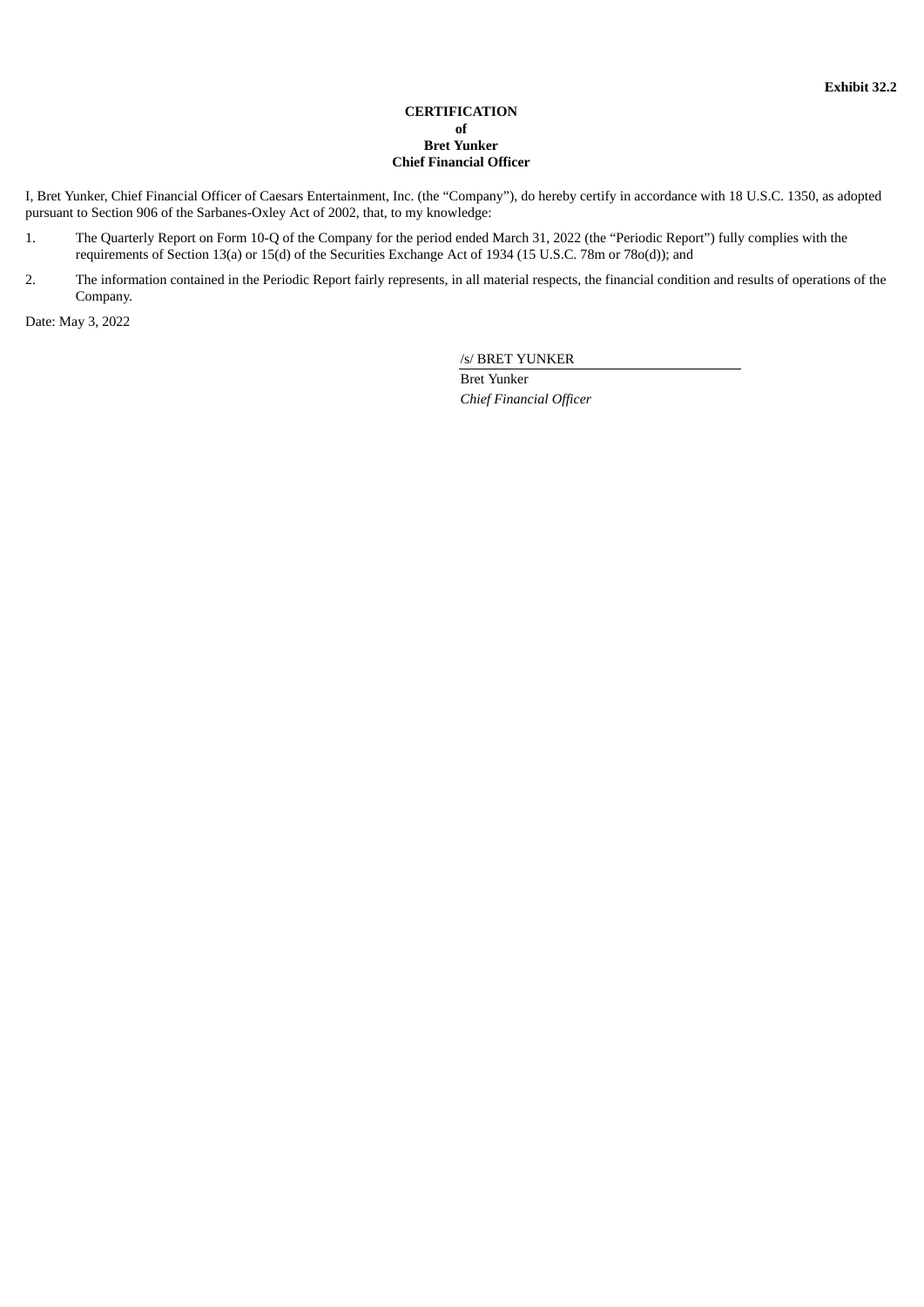#### <span id="page-58-0"></span>**Exhibit. Supplemental Consolidating Financial Information**

The following tables present the consolidating condensed balance sheets as of March 31, 2022 and December 31, 2021, consolidating condensed statements of operations and cash flows for the three months ended March 31, 2022 and 2021, and Adjusted EBITDA for the three months ended March 31, 2022 of Caesars Resort Collection, LLC ("CRC"), as it consolidates into CEI as a wholly-owned subsidiary. "Other Operations, Eliminations" presents the operations of CEI's other subsidiaries, including eliminations of intercompany transactions. The tables have been recast for all periods presented as Horseshoe Hammond no longer met the held for sale criteria in September 2021. See further discussion in Note 1 - Basis of Presentation, of Caesars Entertainment, Inc.'s quarterly report for the quarter ended March 31, 2022 on Form 10-Q.

The consolidating condensed balance sheets as of March 31, 2022 and December 31, 2021 are as follows:

|                                                             |                | March 31, 2022 |              |                      |                |                          |                |                   | December 31, 2021 |                      |                |                         |
|-------------------------------------------------------------|----------------|----------------|--------------|----------------------|----------------|--------------------------|----------------|-------------------|-------------------|----------------------|----------------|-------------------------|
|                                                             |                |                |              | Other<br>Operations, |                |                          |                |                   |                   | Other<br>Operations, |                |                         |
| (In millions)                                               |                | <b>CRC</b>     |              | <b>Eliminations</b>  |                | <b>CEI Consolidated</b>  |                | <b>CRC</b>        |                   | <b>Eliminations</b>  |                | <b>CEI Consolidated</b> |
| <b>ASSETS</b>                                               |                |                |              |                      |                |                          |                |                   |                   |                      |                |                         |
| <b>CURRENT ASSETS:</b>                                      |                |                |              |                      |                |                          |                |                   |                   |                      |                |                         |
| Cash and cash equivalents                                   | $\mathbf{s}$   | 434            | $\mathbf{s}$ | 380                  | $\mathbf{s}$   | 814                      | $\mathbf{s}$   | 508               | $\mathfrak{S}$    | 562                  | $\mathbf{s}$   | 1,070                   |
| Restricted cash and investments                             |                | 23             |              | 162                  |                | 185                      |                | 13                |                   | 306                  |                | 319                     |
| Accounts receivable, net                                    |                | 330            |              | 120                  |                | 450                      |                | 369               |                   | 103                  |                | 472                     |
| Inventories                                                 |                | 32             |              | 12                   |                | 44                       |                | 30                |                   | 12                   |                | 42                      |
| Prepayments and other current assets                        |                | 197            |              | 116                  |                | 313                      |                | 189               |                   | 101                  |                | 290                     |
| Assets held for sale                                        |                |                |              | 3,314                |                | 3,314                    |                |                   |                   | 3,771                |                | 3,771                   |
| Total current assets                                        |                | 1.016          |              | 4.104                |                | 5.120                    |                | 1.109             |                   | 4,855                |                | 5,964                   |
| Investments in and advances to unconsolidated<br>affiliates |                |                |              | 97                   |                | 97                       |                |                   |                   | 158                  |                | 158                     |
| Property and equipment, net                                 |                | 11,679         |              | 2,958                |                | 14,637                   |                | 11,688            |                   | 2,913                |                | 14,601                  |
| Gaming rights and other intangibles, net                    |                | 3,233          |              | 1,630                |                | 4,863                    |                | 3,255             |                   | 1,665                |                | 4,920                   |
| Goodwill                                                    |                | 9,014          |              | 2,068                |                | 11,082                   |                | 9,014             |                   | 2,062                |                | 11,076                  |
| Other assets, net                                           |                | 1,516          |              | (242)                |                | 1,274                    |                | 1,500             |                   | (188)                |                | 1,312                   |
| <b>Total assets</b>                                         | $\mathbf{s}$   | 26,458         | \$           | 10,615               | $\mathfrak{s}$ | 37,073                   | \$             | 26,566 \$         |                   | 11,465               | $\mathfrak{S}$ | 38,031                  |
| <b>LIABILITIES AND STOCKHOLDERS' EQUITY</b>                 |                |                |              |                      |                |                          |                |                   |                   |                      |                |                         |
| <b>CURRENT LIABILITIES:</b>                                 |                |                |              |                      |                |                          |                |                   |                   |                      |                |                         |
| Accounts payable                                            | \$             | 234            | \$           | 294                  | $\mathbf{s}$   | 528                      | \$             | 175               | $\mathbf{s}$      | 79                   | \$             | 254                     |
| Accrued interest                                            |                | 104            |              | 131                  |                | 235                      |                | 118               |                   | 202                  |                | 320                     |
| Accrued other liabilities                                   |                | 933            |              | 817                  |                | 1,750                    |                | 1,053             |                   | 920                  |                | 1,973                   |
| Due to affiliates                                           |                | 436            |              | (436)                |                |                          |                | 601               |                   | (601)                |                |                         |
| Current portion of long-term debt                           |                | 67             |              | 3                    |                | 70                       |                | 67                |                   | 3                    |                | 70                      |
| Liabilities related to assets held for sale                 |                |                |              | 2,562                |                | 2,562                    |                | $\qquad \qquad -$ |                   | 2,680                |                | 2,680                   |
| Total current liabilities                                   |                | 1,774          |              | 3,371                |                | 5,145                    |                | 2,014             |                   | 3,283                |                | 5,297                   |
| Long-term financing obligation                              |                | 11,246         |              | 1,237                |                | 12,483                   |                | 11,191            |                   | 1,233                |                | 12,424                  |
| Long-term debt                                              |                | 6,875          |              | 6,866                |                | 13,741                   |                | 6,861             |                   | 6,861                |                | 13,722                  |
| Long-term debt to related party                             |                | 15             |              | (15)                 |                | $\overline{\phantom{0}}$ |                | 15                |                   | (15)                 |                |                         |
| Deferred income taxes                                       |                | 1,562          |              | (633)                |                | 929                      |                | 1,555             |                   | (444)                |                | 1,111                   |
| Other long-term liabilities                                 |                | 500            |              | 429                  |                | 929                      |                | 524               |                   | 412                  |                | 936                     |
| <b>Total liabilities</b>                                    |                | 21,972         |              | 11,255               |                | 33,227                   |                | 22,160            |                   | 11,330               |                | 33,490                  |
| STOCKHOLDERS' EQUITY:                                       |                |                |              |                      |                |                          |                |                   |                   |                      |                |                         |
| Caesars stockholders' equity                                |                | 4,475          |              | (690)                |                | 3,785                    |                | 4,395             |                   | 85                   |                | 4,480                   |
| Noncontrolling interests                                    |                | 11             |              | 50                   |                | 61                       |                | 11                |                   | 50                   |                | 61                      |
| Total stockholders' equity                                  |                | 4,486          |              | (640)                |                | 3,846                    |                | 4,406             |                   | 135                  |                | 4,541                   |
| Total liabilities and stockholders' equity                  | $\mathfrak{S}$ | 26,458         | \$           | 10,615               | - \$           | 37,073                   | $\mathfrak{s}$ | 26,566 \$         |                   | 11,465               | $\mathfrak{S}$ | 38,031                  |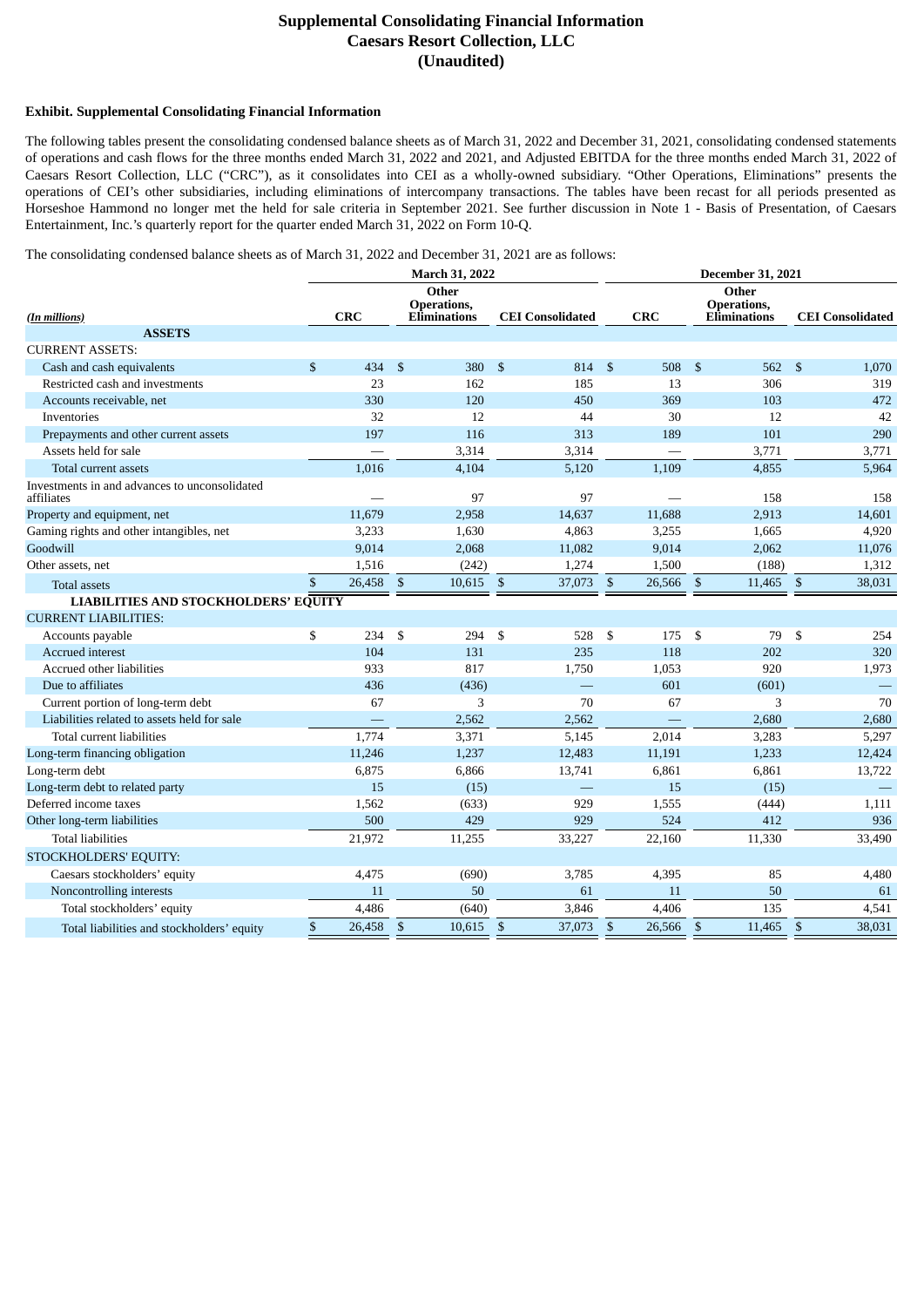The consolidating condensed statements of operations for the three months ended March 31, 2022 and 2021 are as follows:

|                                                                      |                | Three Months Ended March 31, 2022           |                         |            |                                             | Three Months Ended March 31, 2021 |  |  |  |
|----------------------------------------------------------------------|----------------|---------------------------------------------|-------------------------|------------|---------------------------------------------|-----------------------------------|--|--|--|
| (In millions)                                                        | <b>CRC</b>     | Other<br>Operations,<br><b>Eliminations</b> | <b>CEI</b> Consolidated | <b>CRC</b> | Other<br>Operations,<br><b>Eliminations</b> | <b>CEI</b> Consolidated           |  |  |  |
| <b>REVENUES:</b>                                                     |                |                                             |                         |            |                                             |                                   |  |  |  |
| Casino and pari-mutuel commissions                                   | \$<br>972      | \$<br>320                                   | -\$<br>1,292            | -\$<br>846 | 381<br>\$                                   | \$<br>1,227                       |  |  |  |
| Food and beverage                                                    | 289            | 50                                          | 339                     | 140        | 29                                          | 169                               |  |  |  |
| Hotel                                                                | 335            | 48                                          | 383                     | 175        | 40                                          | 215                               |  |  |  |
| Other                                                                | 242            | 36                                          | 278                     | 159        | 22                                          | 181                               |  |  |  |
| Net revenues                                                         | 1,838          | 454                                         | 2,292                   | 1,320      | 472                                         | 1,792                             |  |  |  |
| <b>EXPENSES:</b>                                                     |                |                                             |                         |            |                                             |                                   |  |  |  |
| Casino and pari-mutuel commissions                                   | 454            | 610                                         | 1,064                   | 406        | 181                                         | 587                               |  |  |  |
| Food and beverage                                                    | 167            | 35                                          | 202                     | 87         | 21                                          | 108                               |  |  |  |
| Hotel                                                                | 96             | 19                                          | 115                     | 66         | 15                                          | 81                                |  |  |  |
| Other                                                                | 83             | 5                                           | 88                      | 66         | 3                                           | 69                                |  |  |  |
| General and administrative                                           | 325            | 174                                         | 499                     | 279        | 101                                         | 380                               |  |  |  |
| Corporate                                                            | 67             | $\overline{2}$                              | 69                      | 48         | 18                                          | 66                                |  |  |  |
| Depreciation and amortization                                        | 218            | 82                                          | 300                     | 217        | 48                                          | 265                               |  |  |  |
| Transaction costs and other operating costs                          | $\overline{4}$ | (39)                                        | (35)                    | 10         | 10                                          | 20                                |  |  |  |
| Total operating expenses                                             | 1,414          | 888                                         | 2,302                   | 1,179      | 397                                         | 1,576                             |  |  |  |
| Operating income (loss)                                              | 424            | (434)                                       | (10)                    | 141        | 75                                          | 216                               |  |  |  |
| <b>OTHER EXPENSE:</b>                                                |                |                                             |                         |            |                                             |                                   |  |  |  |
| Interest expense, net                                                | (380)          | (172)                                       | (552)                   | (417)      | (162)                                       | (579)                             |  |  |  |
| Other income (loss)                                                  | 22             | (18)                                        | 4                       | (4)        | (129)                                       | (133)                             |  |  |  |
| Total other expense                                                  | (358)          | (190)                                       | (548)                   | (421)      | (291)                                       | (712)                             |  |  |  |
| Income (loss) from continuing operations before<br>income taxes      | 66             | (624)                                       | (558)                   | (280)      | (216)                                       | (496)                             |  |  |  |
| Benefit (provision) for income taxes                                 | (10)           | 117                                         | 107                     | 67         | 9                                           | 76                                |  |  |  |
| Net income (loss) from continuing operations, net<br>of income taxes | 56             | (507)                                       | (451)                   | (213)      | (207)                                       | (420)                             |  |  |  |
| Discontinued operations, net of income taxes                         | (1)            | (228)                                       | (229)                   | (4)        |                                             | (4)                               |  |  |  |
| Net income (loss)                                                    | 55             | (735)                                       | (680)                   | (217)      | (207)                                       | (424)                             |  |  |  |
| Net loss attributable to noncontrolling interests                    |                |                                             |                         |            | $\mathbf{1}$                                | $\mathbf{1}$                      |  |  |  |
| Net income (loss) attributable to Caesars                            | 55<br>\$       | \$<br>(735)                                 | \$<br>$(680)$ \$        | $(217)$ \$ | $(206)$ \$                                  | (423)                             |  |  |  |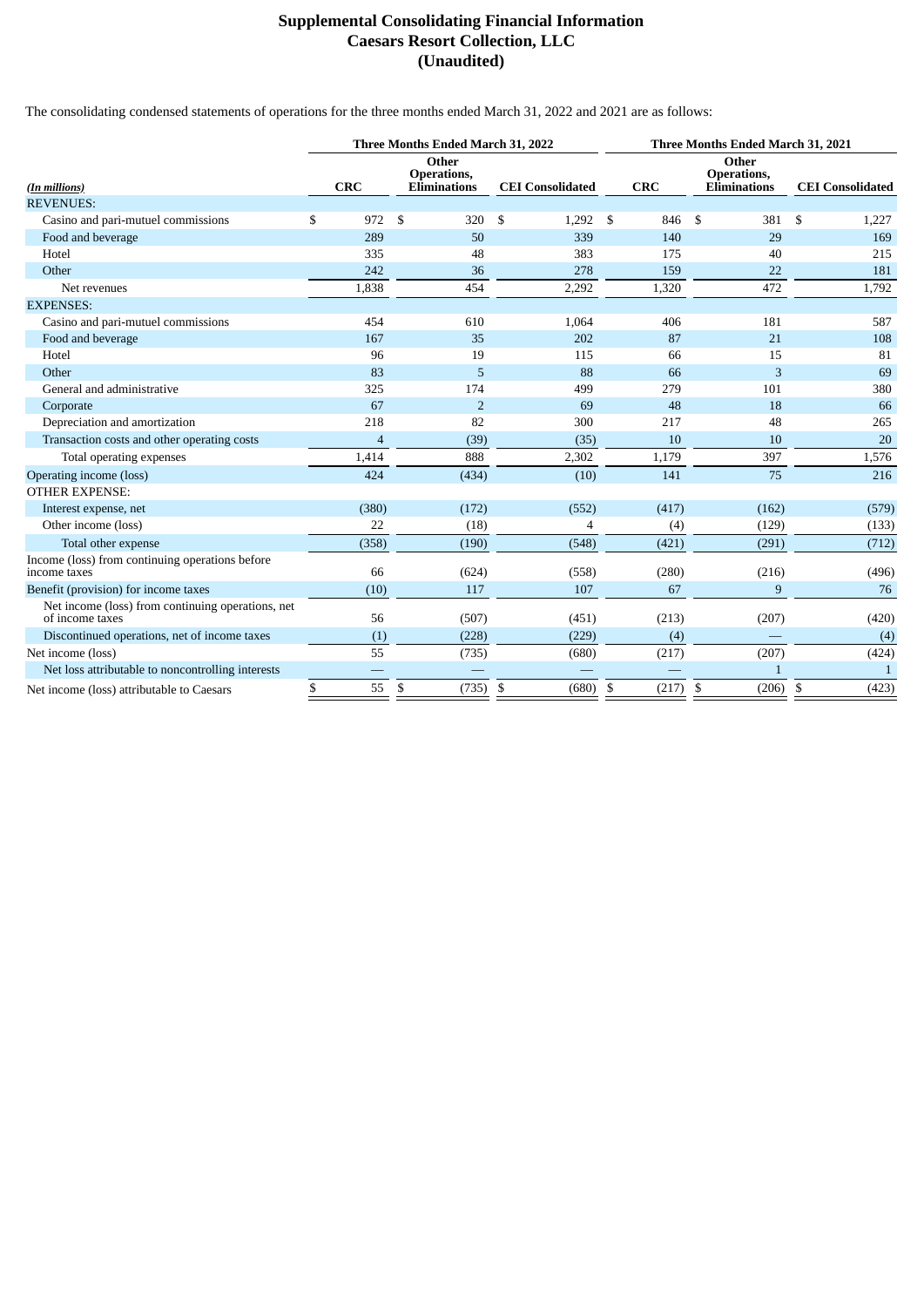The consolidating condensed statements of cash flows for the three months ended March 31, 2022 and 2021 are as follows:

|                                                                               |            | Three Months Ended March 31, 2022               |                         | Three Months Ended March 31, 2021 |                                                               |                         |  |
|-------------------------------------------------------------------------------|------------|-------------------------------------------------|-------------------------|-----------------------------------|---------------------------------------------------------------|-------------------------|--|
| (In millions)                                                                 | <b>CRC</b> | <b>Other Operations,</b><br><b>Eliminations</b> | <b>CEI</b> Consolidated |                                   | <b>Other Operations,</b><br><b>Eliminations</b><br><b>CRC</b> |                         |  |
| <b>CASH FLOWS FROM OPERATING ACTIVITIES:</b>                                  |            |                                                 |                         |                                   |                                                               |                         |  |
| Net cash provided by (used in) operating activities                           | 85<br>\$   | \$<br>$(331)$ \$                                | (246)                   | \$<br>145                         | \$<br>(84)                                                    | \$<br>61                |  |
| CASH FLOWS FROM INVESTING ACTIVITIES:                                         |            |                                                 |                         |                                   |                                                               |                         |  |
| Purchase of property and equipment, net                                       | (137)      | (73)                                            | (210)                   | (38)                              | (27)                                                          | (65)                    |  |
| Acquisition of gaming rights and trademarks                                   |            |                                                 |                         |                                   | (2)                                                           | (2)                     |  |
| Proceeds from sale of businesses, property and equipment,<br>net of cash sold | 3          |                                                 | 3                       | 3                                 | $\overline{1}$                                                | $\overline{4}$          |  |
| Proceeds from the sale of investments                                         |            | 27                                              | 27                      |                                   | 42                                                            | 42                      |  |
| Proceeds from insurance related to property damage                            |            | 27                                              | 27                      |                                   | 26                                                            | 26                      |  |
| Investments in unconsolidated affiliates                                      |            |                                                 |                         |                                   | (30)                                                          | (30)                    |  |
| Other                                                                         |            | (6)                                             | (6)                     |                                   | $\equiv$                                                      |                         |  |
| Net cash provided by (used in) investing activities                           | (134)      | (25)                                            | (159)                   | (35)                              | 10                                                            | (25)                    |  |
|                                                                               |            |                                                 |                         |                                   |                                                               |                         |  |
| CASH FLOWS FROM FINANCING ACTIVITIES:                                         |            |                                                 |                         |                                   |                                                               |                         |  |
| Proceeds from long-term debt and revolving credit<br>facilities               |            | 475                                             | 475                     |                                   |                                                               |                         |  |
| Repayments of long-term debt and revolving credit<br>facilities               | (16)       | (476)                                           | (492)                   | (16)                              |                                                               | (16)                    |  |
| Taxes paid related to net share settlement of equity awards                   |            | (20)                                            | (20)                    |                                   | (14)                                                          | (14)                    |  |
| Net cash provided by (used in) financing activities                           | (16)       | (21)                                            | (37)                    | (16)                              | (14)                                                          | (30)                    |  |
|                                                                               |            |                                                 |                         |                                   |                                                               |                         |  |
| CASH FLOWS FROM DISCONTINUED OPERATIONS:                                      |            |                                                 |                         |                                   |                                                               |                         |  |
| Cash flows from operating activities                                          |            | (13)                                            | (13)                    | 13                                | (17)                                                          | (4)                     |  |
| Cash flows from investing activities                                          |            | (39)                                            | (39)                    |                                   |                                                               |                         |  |
| Net cash provided by (used in) discontinued operations                        |            | (52)                                            | (52)                    | 13                                | (17)                                                          | (4)                     |  |
| Effect of foreign currency exchange rates on cash                             |            | (9)                                             | (9)                     |                                   | 21                                                            | 21                      |  |
| Increase (decrease) in cash, cash equivalents and restricted<br>cash          | (65)       | (438)                                           | (503)                   | 107                               | (84)                                                          | 23                      |  |
| Cash, cash equivalents and restricted cash, beginning of<br>period            | 527        | 1,494                                           | 2,021                   | 411                               | 3,869                                                         | 4,280                   |  |
| Cash, cash equivalents and restricted cash, end of period                     | 462<br>\$  | $\mathfrak{s}$<br>1,056                         | $\mathbb{S}$<br>1,518   | $\mathbb{S}$<br>518               | $\mathbb{S}$<br>3,785                                         | $\mathfrak{s}$<br>4,303 |  |